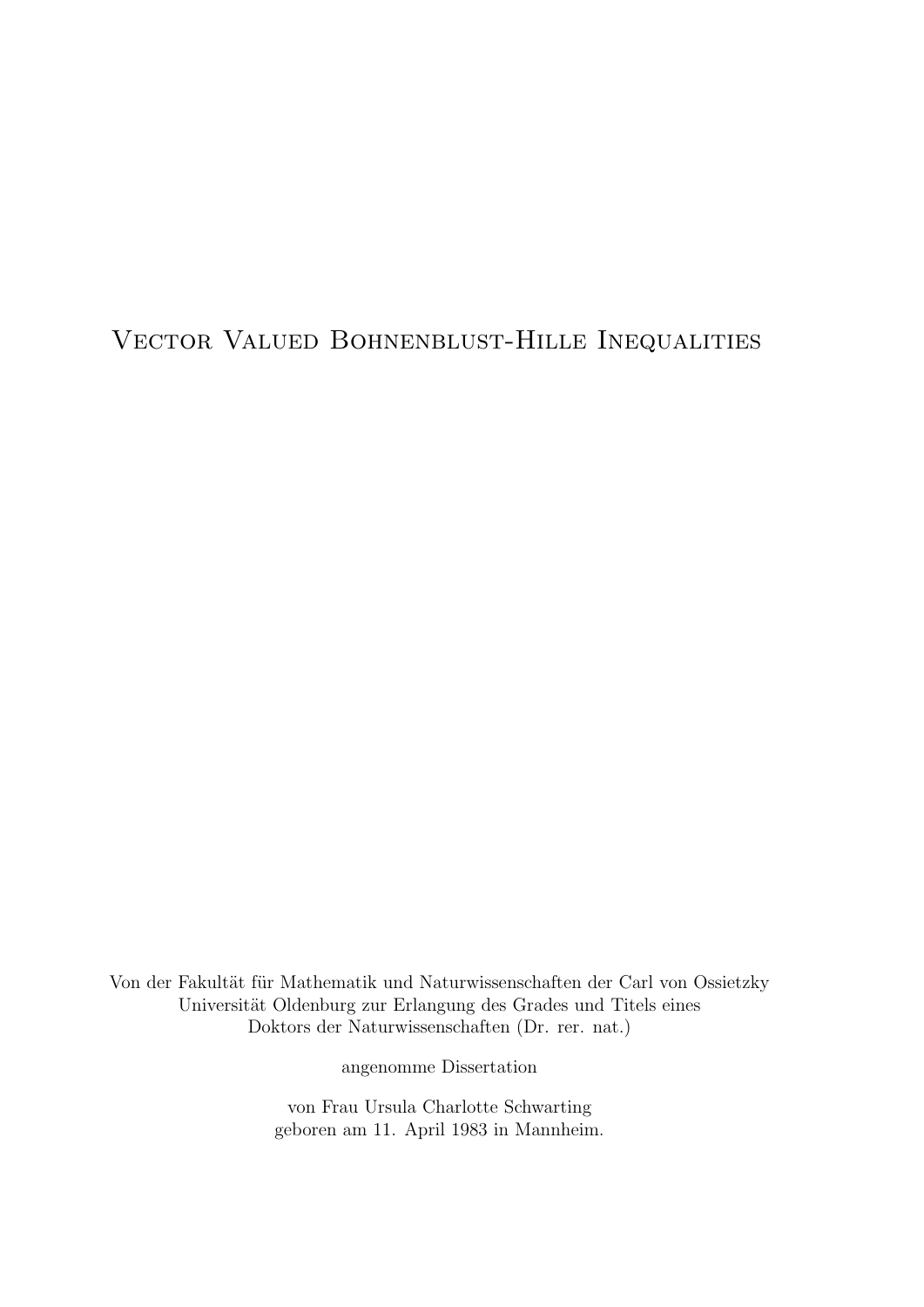| apl. Prof. Dr. Andreas Defant<br>Prof. Dr. Pablo Sevilla Peris |
|----------------------------------------------------------------|
| Prof. Dr. Michael Langenbruch                                  |
| Tag der Disputation: 03. April 2013                            |
|                                                                |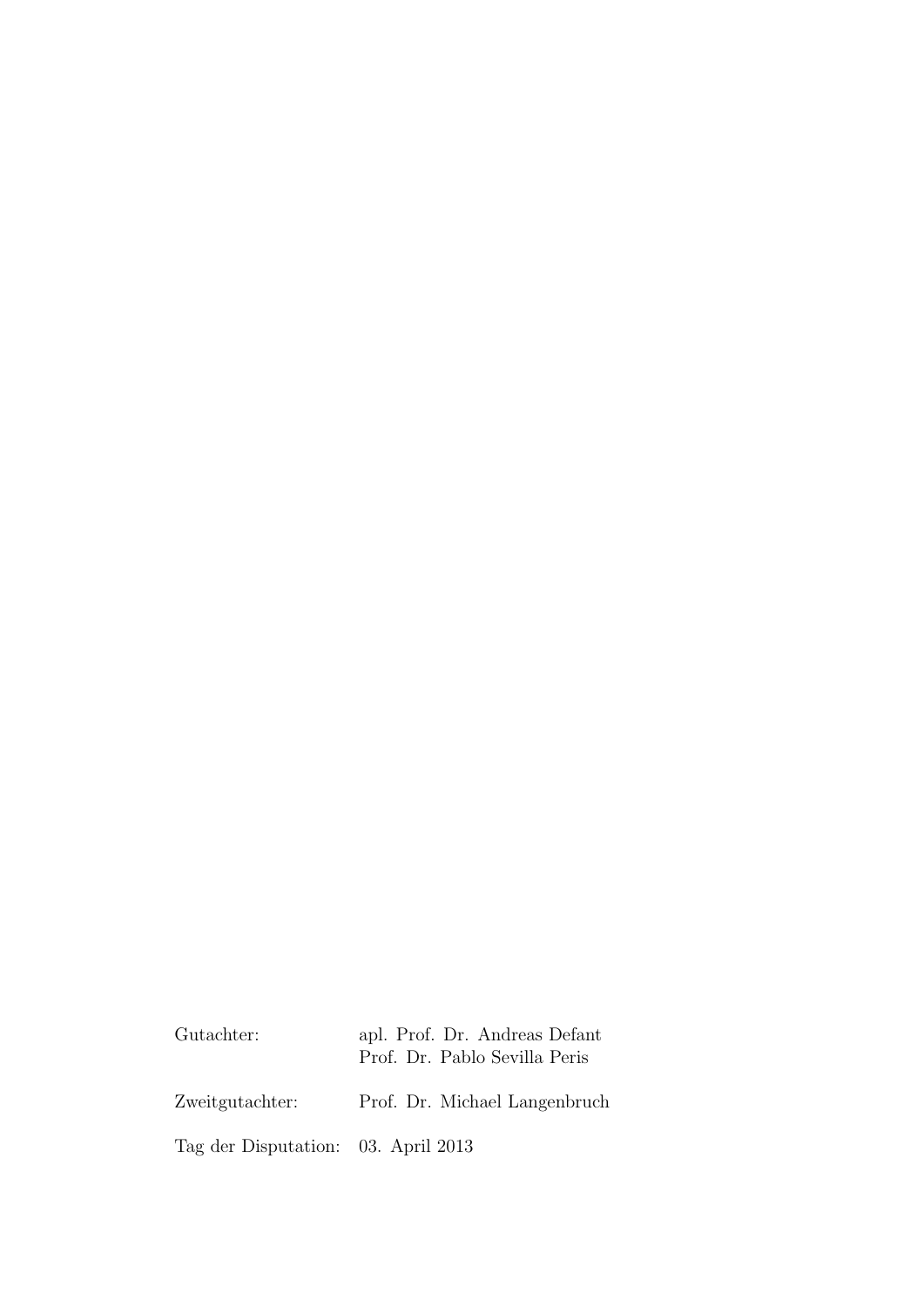#### Abstract

Bohnenblust and Hille stated in their famous  $\frac{2M}{M+1}$ -inequality that for each  $M, N \in \mathbb{N}$  and every M-linear mapping  $A: \ell_{\infty}^N \times \ldots \times \ell_{\infty}^N \to \mathbb{C}$  we have

$$
\left(\sum_{i_1,\dots,i_M=1}^N |A(e_{i_1},\dots,e_{i_M})|^{\frac{2M}{M+1}}\right)^{\frac{M+1}{2M}} \leq \sqrt{2}^{M-1} ||A||
$$

and that this exponent  $\frac{2M}{M+1}$  is optimal. Since every M-homogeneous polynomial  $P : \ell_{\infty}^N \to \mathbb{C}$  can be uniquely defined by a symmetric M-linear mapping  $A: \ell_{\infty}^N \times \ldots \times \ell_{\infty}^N \to \mathbb{C}$  through  $P(z) = A(z, \ldots, z)$ , an analogues inequality for the coefficients of M-homogeneous polynomials  $P: \ell_{\infty}^N \to \mathbb{C}, P(z) = \sum_{|\alpha|=M} c_{\alpha} z^{\alpha}$  follows directly via ploarization from the upper multilinear inequality. Bohnenblust and Hille originally designed this polynomial inequality to solve Bohr's absolute convergence problem, asking for the maximal width  $S$  of the strip on which a Dirichlet series converges uniformly but not absolutely. Bohr, Bohnenblust and Hille showed that S equals  $\frac{1}{2}$ .

In this work we study the multilinear as well as the polynomial Bohnenblust-Hille inequality in vector valued settings and we will see that this inequality has deep applications in various fields of analysis. For example, for several sets  $A$  of M-linear mappings  $A: \ell_{\infty}^N \times \ldots \times \ell_{\infty}^N \to X$  we give an answer to the question of the existence of an exponent  $1 \leq r < \infty$  and a constant  $C > 0$  (both depending on M and A but not on N) such that for every  $A \in \mathcal{A}$  we have

$$
\bigg(\sum_{i_1,\dots,i_M=1}^N \|A(e_{i_1},\dots,e_{i_M})\|^r\bigg)^{\frac{1}{r}} \leq C \|A\|.
$$

Bohr himself provided the upper estimate  $S \leq \frac{1}{2}$  $\frac{1}{2}$  for the width of his strip of uniform but not absolute convergence. His essential idea was to translate his problem concerning Dirichlet series into a problem about power series in infinitely many variables. But he was not able to give a lower estimate for  $S$ , since for this he needed a better understanding of power series in infinitely many variables. So he started to study power series in one variable and got as a byproduct of his effort what we now call Bohr's power series theorem. For every bounded holomorphic function  $f : \mathbb{D} \to \mathbb{C}$  we have

$$
\sum_{n=1}^{\infty} \left| \frac{f^{(n)}(0)}{n!} \right| \frac{1}{3^n} \le \sup_{z \in \mathbb{D}} |f(z)|
$$

and the valued  $\frac{1}{3}$  is optimal. In this work we analyze Bohr's power series theorem for holomorphic functions of the N-dimensional unit disc  $\mathbb{D}^{N}$  with values in a Banach space  $X$ . Here our vector valued Bohnenblust-Hille inequalities play a fundamental role.

Another phenomenon which is closely related to Bohr's strip is an observation of Maurizi and Queffélec which says that the maximal width  $S$  of Bohr's strip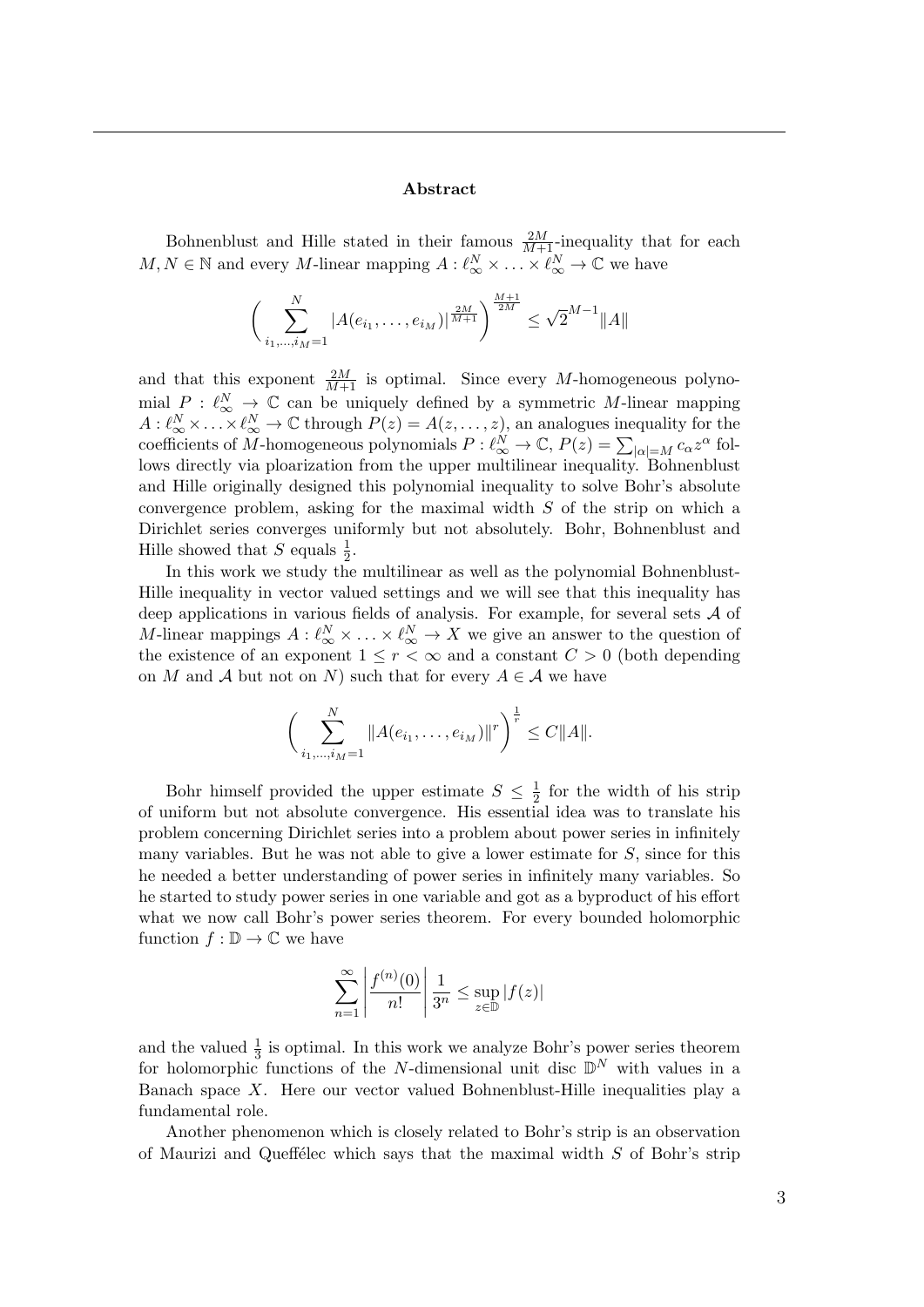equals the infimum taken over all  $\sigma \geq 1$  for which there exists a constant  $C > 0$ such that for each choice of  $a_1, \ldots, a_N \in \mathbb{C}$  we have

$$
\sum_{n=1}^{N} |a_n| \le N^{\sigma} \sup_{t \in \mathbb{R}} \Big| \sum_{n=1}^{N} a_n n^{-it} \Big|.
$$

In this work we study such inequalities for finite Dirichlet polynomials in Banach spaces and again our vector valued Bohnenblust-Hille inequalities will be one of our main tools.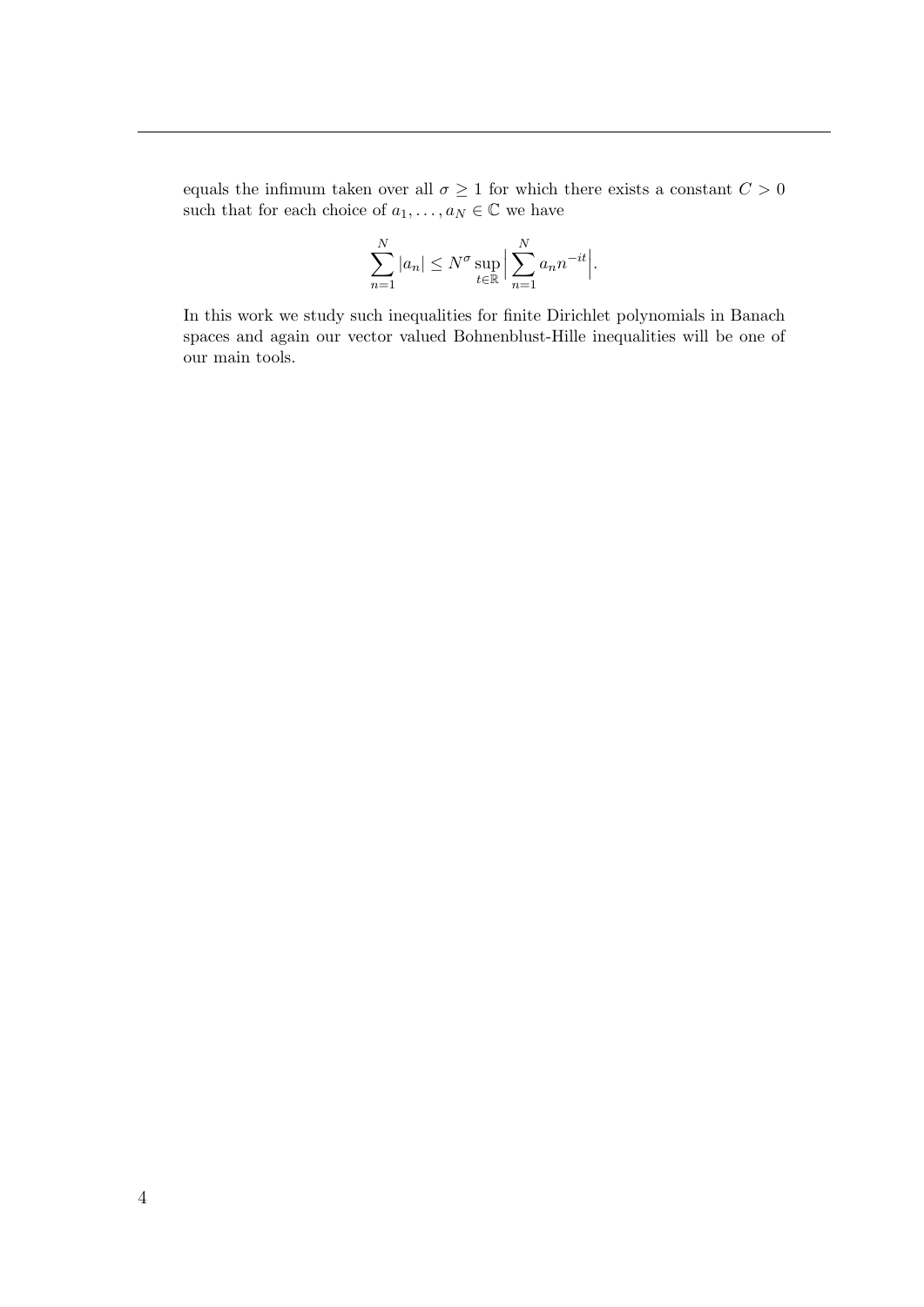#### Zusammenfassung

Die bedeutende  $\frac{2M}{M+1}$ -Ungleichung von Bohnenblust und Hille besagt, dass für alle  $M, N \in \mathbb{N}$  und alle M-linearen Abbildungen  $A: \ell_\infty^N \times \ldots \times \ell_\infty^N \to \mathbb{C}$  gilt

$$
\left(\sum_{i_1,\dots,i_M=1}^N |A(e_{i_1},\dots,e_{i_M})|^{\frac{2M}{M+1}}\right)^{\frac{M+1}{2M}} \leq \sqrt{2}^{M-1} ||A||,
$$

wobei der Exponent  $\frac{2M}{M+1}$  optimal ist. Da jedes M-homogene Polynom  $P: \ell_\infty^N \to \mathbb{C}$ eindeutig über eine symmetrische M-lineare Abbildung  $A: \ell_{\infty}^N \times \ldots \times \ell_{\infty}^N \to \mathbb{C}$ durch  $P(z) = A(z, \ldots, z)$  definiert ist, lässt sich mittels Polarisation sofort eine analoge Ungleichung für die Monomialkoeffiezienten  $M$ -homogener Polynome  $P$ :  $\ell_{\infty}^{N} \to \mathbb{C}, P(z) = \sum_{|\alpha|=M} c_{\alpha} z^{\alpha}$ , herleiten. Diese polynomielle Ungleichung wurde ursprünglich von Bohnenblust und Hille dazu benutzt Bohrs absolutes Konvergenzproblem zu lösen, das nach der maximalen Breite  $S$  des Streifens der unbedingten aber nicht absoluten Konvergenz einer Dirichletreihe fragt. Bohr, Bohnenblust und Hille zeigten, dass  $S=\frac{1}{2}$  $rac{1}{2}$  ist.

In dieser Arbeit untersuchen wir die Bohnenblust-Hille-Ungleichung sowohl für multilineare Abbildungen als auch für M-homogene Polynome mit Werten in Banachräumen und wir werden sehen, dass diese Ungleichung in unterschiedlichen Gebieten der Analysis zur Anwendung kommt. Zum Beispiel untersuchen wir gegebene Mengen A von M-linearen Abbildungen  $A: \ell_\infty^N \times \ldots \times \ell_\infty^N \to X$  auf die Existenz eines Exponenten  $1 \leq r < \infty$  und einer Konstanten  $C > 0$  (beide in Abhängigkeit von A und M aber unabhängig von N), sodass für alle  $A \in \mathcal{A}$  gilt

$$
\bigg(\sum_{i_1,\dots,i_M=1}^N \|A(e_{i_1},\dots,e_{i_M})\|^r\bigg)^{\frac{1}{r}} \leq C \|A\|.
$$

Bohr selbst lieferte bereits die obere Abschätzung  $S \leq \frac{1}{2}$  $\frac{1}{2}$  der Breite des Streifens von unbedingter aber nicht absoluter Konvergenz. Hierzu formulierte er das Problem über Dirichletreihen in eines über Potenzreihen unendlich vieler Variablen um. Jedoch war er nicht in der Lage eine untere Abschätzung für  $S$ zu geben, da er dazu ein tieferes Verständnis von Potenzreihen unendlich vieler Variablen benötigte als es seinerzeit möglich war. So begann er zunächst mit dem Studium von Potenzreihen einer Variablen und bekam als Nebenprodukt seiner Bemühungen was heute als Bohrs Potenzreihensatz bekannt ist. Für jede beschränkte holomorphe Funktion  $f : \mathbb{D} \to \mathbb{C}$  gilt

$$
\sum_{n=1}^{\infty} \left| \frac{f^{(n)}(0)}{n!} \right| \frac{1}{3^n} \le \sup_{z \in \mathbb{D}} |f(z)|
$$

und der Wert  $\frac{1}{3}$  ist optimal. In dieser Arbeit werden wir Bohrs Potenzreihensatz für holomorphe Funktionen auf der N-dimensionalen Einheitsschreibe  $\mathbb{D}^N$  mit Werten in einem Banachraum  $X$  untersuchen. Hier spielen unsere vektorwertigen Bohnenblust-Hille-Ungleichungen eine fundamentale Rolle.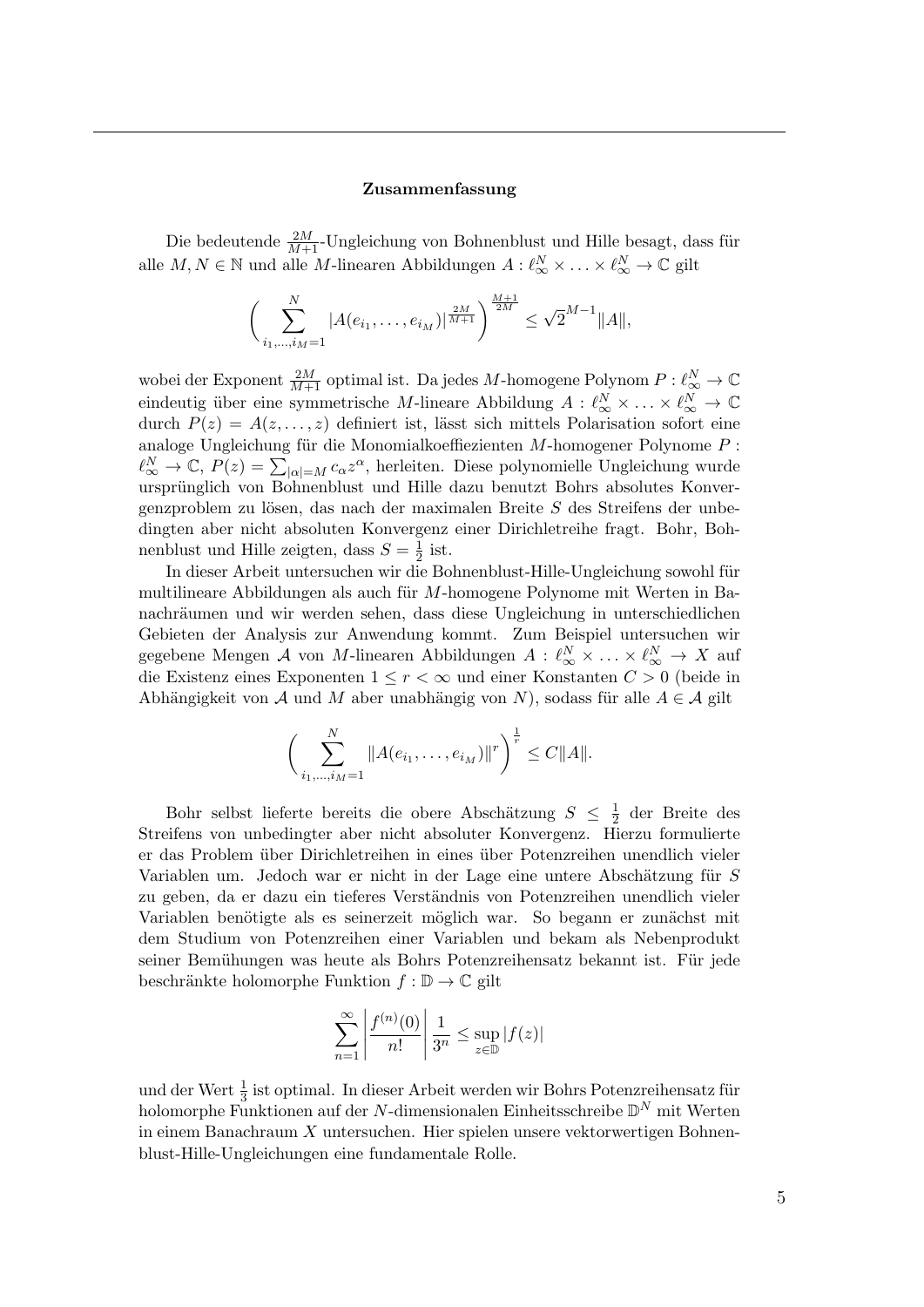Ein weiteres Phänomen, das im engen Zusammenhang zu Bohrs Streifen steht, ist eine Beobachtung von Maurizi und Queffélec. Diese besagt, dass die maximale Breite S von Bohrs Streifen dem Infimum aller  $\sigma \geq 1$  entspricht, für die es eine Konstante $C>0$ gibt, sodass für alle $a_1,\ldots,a_N\in\mathbb{C}$ gilt

$$
\sum_{n=1}^{N} |a_n| \le N^{\sigma} \sup_{t \in \mathbb{R}} \left| \sum_{n=1}^{N} a_n n^{-it} \right|.
$$

Ein weiteres Ziel dieser Arbeit ist es, solche Ungleichungen für endliche Dirichletpolynome in Banachräumen zu untersuchen. Hierbei sind die vektorwertigen Bohnenblust-Hille-Ungleichungen wieder von zentraler Bedeutung.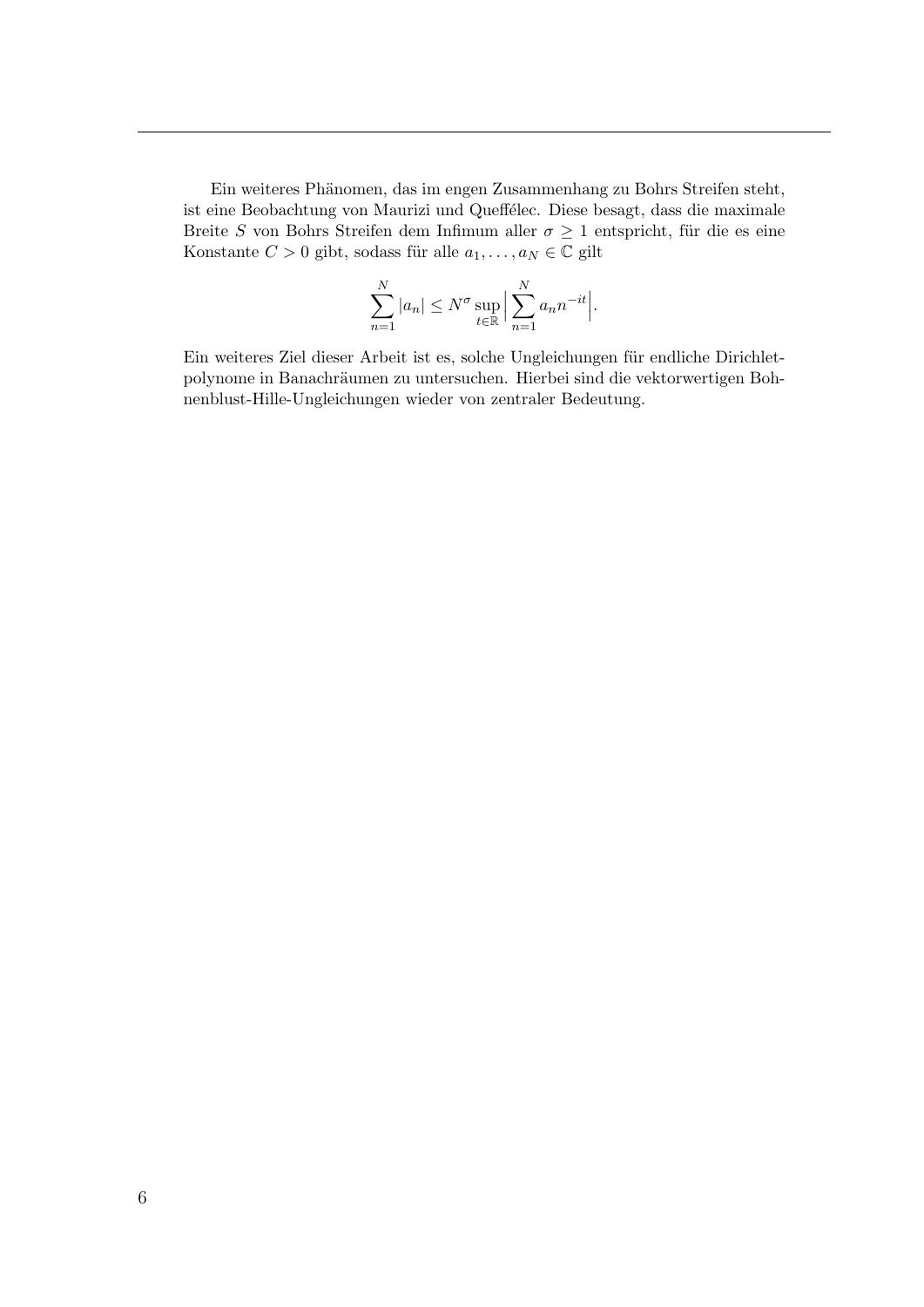An dieser Stelle möchte ich die Gelegenheit nutzen, den Menschen zu danken, die zu dem Gelingen dieser Dissertation beigetragen haben. An erster Stelle gebührt mein Dank Andreas Defant für die herausragende Betreuung meiner Promotion, bei der er mir zu jeder Zeit mit seinem breiten Wissen und zahlreichen Anregungen zur Verfügung stand. Außerdem danke ich Pablo Sevilla Peris für die vielen Ideen und Verbesserungsvorschläge während seiner Zeit hier in Oldenburg wie auch aus der Ferne. Es war mir eine große Freude, in einer stets angenehmen Atmosphäre an unserem gemeinsamen Forschungsprojekt mitwirken zu können.

I like to thank Manuel Maestre and Dumitru Popa who worked with me on the papers which form parts of my thesis.

Zu guter Letzt möchte ich meiner Familie für die große Unterstützung danken, allen voran bei meinem Mann Heiko und meiner Tochter Johanna mitunter für die schönen Momente abseits der Promotion und Anne und Claudia, ohne deren Einsatz bei der Behütung des Kindes die anstrengende Endphase der Promotion nicht annähernd so reibungslos verlaufen wäre.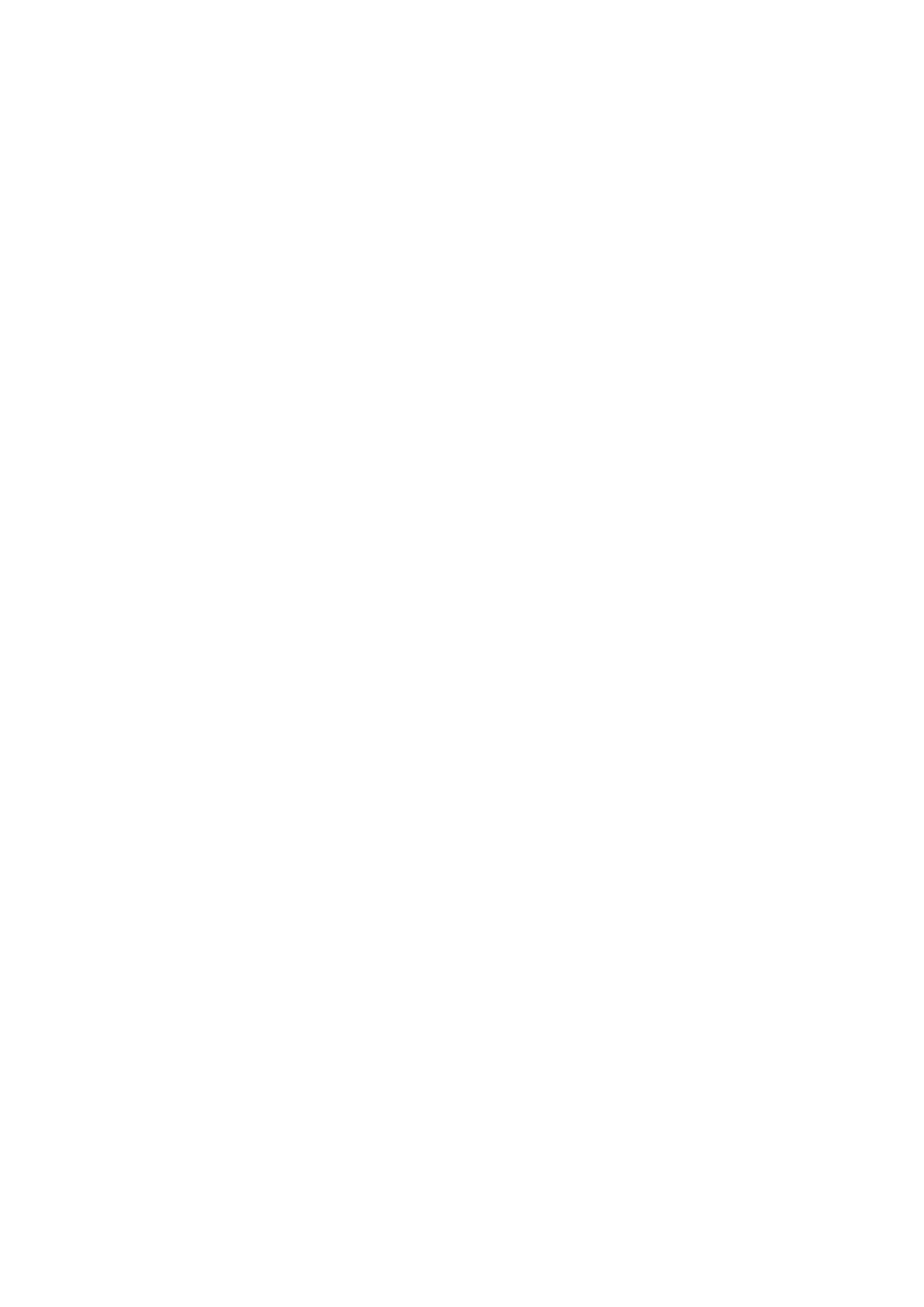## **Contents**

<span id="page-8-0"></span>

|                | Contents                                                                                                                                                                                                                                                                  |                                                    |  |  |  |  |
|----------------|---------------------------------------------------------------------------------------------------------------------------------------------------------------------------------------------------------------------------------------------------------------------------|----------------------------------------------------|--|--|--|--|
|                | <b>Notations</b><br>11                                                                                                                                                                                                                                                    |                                                    |  |  |  |  |
|                | Introduction<br>13                                                                                                                                                                                                                                                        |                                                    |  |  |  |  |
| Ι              | Vector Valued Bohnenblust-Hille Inequalities                                                                                                                                                                                                                              | 19                                                 |  |  |  |  |
| 1              | <b>Introduction and Motivation</b>                                                                                                                                                                                                                                        | 21                                                 |  |  |  |  |
| $\overline{2}$ | Coordinatewise Multiple Summing Operators<br>2.1<br>A Vector Valued Bohnenblust-Hille Type Theorem<br>2.2<br>2.2.1<br>Two Lemmata<br>2.2.2<br>2.2.3<br>2.2.4<br>On the scalar Bohnenblust-Hille constants<br>An application in Quantum Information Theory<br>2.2.5<br>2.3 | 29<br>29<br>32<br>35<br>37<br>40<br>42<br>45<br>47 |  |  |  |  |
| 3              | <b>Polynomial Versions</b>                                                                                                                                                                                                                                                | 53                                                 |  |  |  |  |
|                | The Basic Notations<br>3.1<br>Deduction from the Multilinear Case<br>3.2<br>3.2.1<br>3.3<br>An Excursus on Banach Lattices<br>3.3.1<br>An Inequality Due to Bayart<br>3.3.2<br>3.3.3<br>The Proof of the Hypercontractive B.-H. Type Inequality $\ldots$ .<br>3.3.4       | 53<br>55<br>57<br>58<br>58<br>60<br>61<br>64       |  |  |  |  |
|                | II Vector Valued Dirichlet series                                                                                                                                                                                                                                         | 67                                                 |  |  |  |  |
| 4              | <b>Introduction and Motivation</b>                                                                                                                                                                                                                                        | 69                                                 |  |  |  |  |
| 5              | Bohr Radii of Vector Valued Holomorphic Functions<br>5.1<br>5.2                                                                                                                                                                                                           | 79<br>80<br>84                                     |  |  |  |  |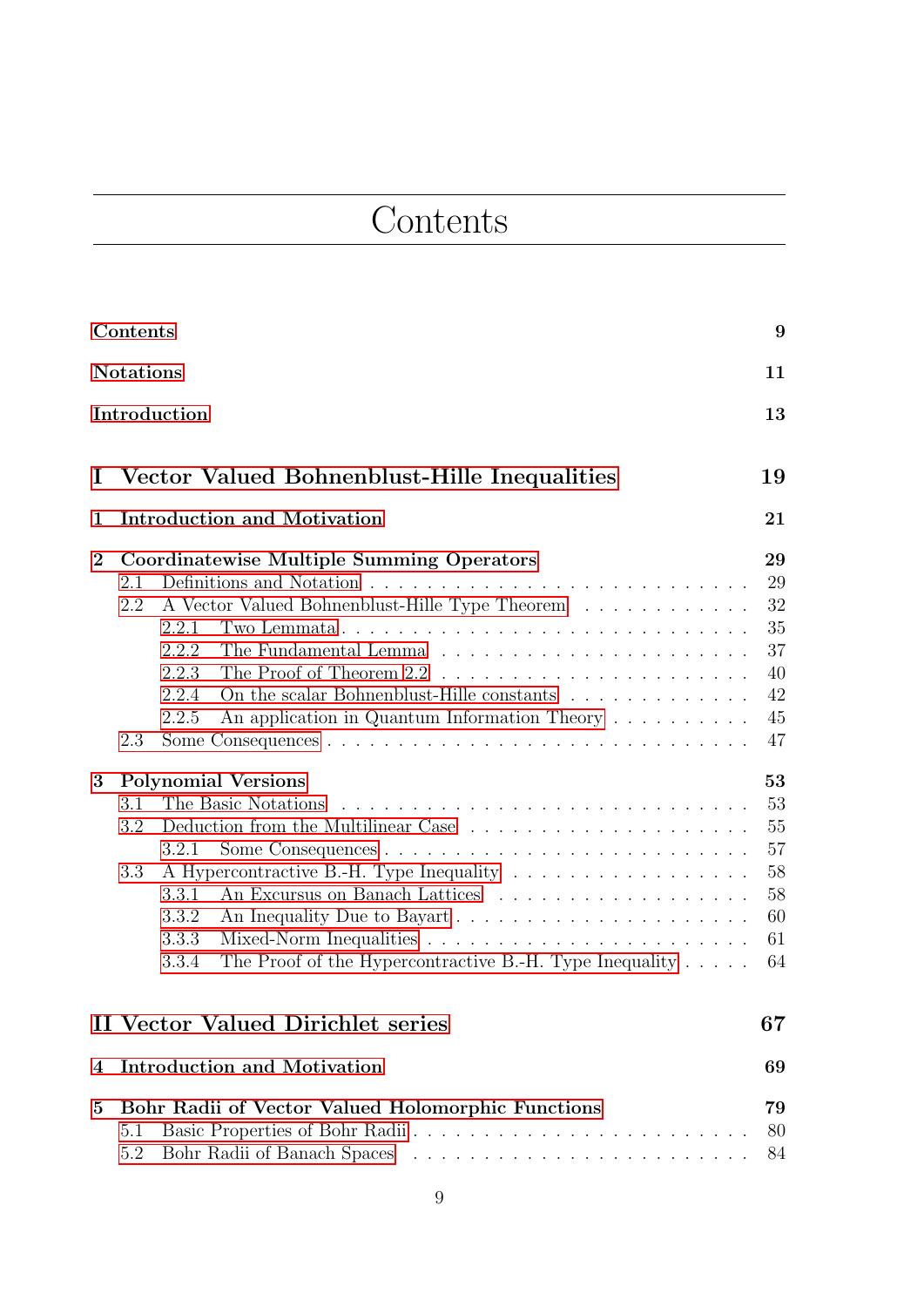|                            | 6 Estimates for Dirichlet polynomials in Banach spaces | 93. |
|----------------------------|--------------------------------------------------------|-----|
|                            |                                                        |     |
|                            |                                                        |     |
|                            |                                                        |     |
| <b>Bibliography</b><br>113 |                                                        |     |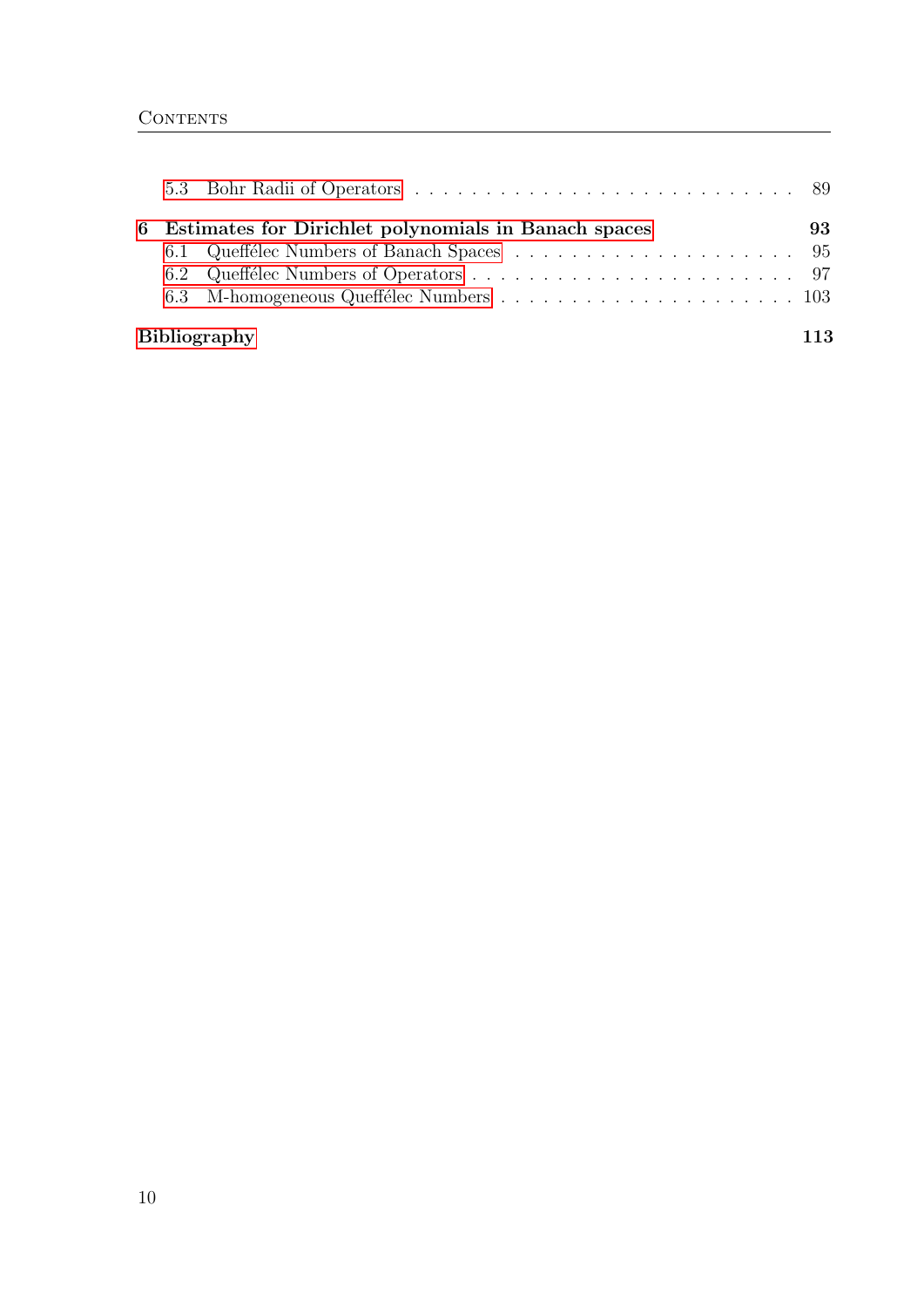### Notations

- <span id="page-10-0"></span>•  $\mathcal{L}_M(X_1, \ldots, X_M; Y)$  is the Banach space of all continuous, M-linear mappings from  $\prod_{m=1}^{M} X_m$  to Y provided with the norm  $||A||$  :=  $\sup_{\Vert x_m \Vert \leq 1} \Vert A(x_1, \ldots, x_M) \Vert$ . If  $X_1 = \ldots = X_M = X$  we write  $\mathcal{L}_M(X; Y)$  and  $\mathcal{L}_{M}^{s}(X;\overline{Y})$  for the subspace of all symmetric mappings.
- $\mathcal{P}_M(X; Y)$  is the Banach space of all continuous M-homogeneous polynomials  $P: X \to Y$  between normed spaces X, Y provided with the norm  $||P|| =$ sup<sup>k</sup>xk≤<sup>1</sup> kP(x)k. . . . . . . . . . . . . . . . . . . . . . . . . . . . . . . . . . . . . . . . . . . . . . . . . . . . . . . . .p. [53](#page-52-0)
- $H(U, Y)$  is the vector space of all holomorphic functions  $f: U \to Y$ , H(U) := H(U, C) . . . . . . . . . . . . . . . . . . . . . . . . . . . . . . . . . . . . . . . . . . . . . . . . . . . . Def. [4.1](#page-70-0)
- $H_{\infty}(U, Y)$  is the Banach space of all  $f \in H(U, Y)$  which are bounded on U provided with the norm kfk<sup>∞</sup> := supx∈<sup>U</sup> kf(x)k . . . . . . . . . . . . . . . . . . . . . . Def. [4.1](#page-70-0)
- $\mathbb{D}^N = \{ z = (z_1, \ldots, z_N) \in \mathbb{C}^N \mid |z_n| \leq 1 \}.$
- $\mathbb{T}^N = \{ z = (z_1, \ldots, z_N) \in \mathbb{C}^N \mid |z_n| = 1 \},\$ µ <sup>N</sup> is the normalized Lebesgue measure on T <sup>N</sup> . . . . . . . . . . . . . . . . . . . . . . . . . . p. [60](#page-59-0)
- $\mathcal{D}(X)$  is the set of all Dirichlet series in a Banach space  $X, \mathcal{D} := \mathcal{D}(\mathbb{C})$ .  $\mathcal{D}_M(X)$  is the set of all M-homogeneous Dirichlet series in  $X, \mathcal{D}_M := \mathcal{D}_M(\mathbb{C})$ . p. [69](#page-68-0)
- $[Re > \sigma] := \{s \in \mathbb{C} \mid \text{Re } s > \sigma\}$
- $\mathcal{H}^{\infty}(X)$  the Banach space of all Dirichlet series  $f(s) = \sum a_n n^{-s}$  in X that are analytic and bounded on [Re s > 0] equipped with the norm  $||f||_{\infty}$  = sup[Re s>0] kf(s)k. . . . . . . . . . . . . . . . . . . . . . . . . . . . . . . . . . . . . . . . . . . . . . . . . . . . . . . p. [76](#page-75-0)
- $p = (p_n)$  is the sequence of all prime numbers  $p_1 = 2$ ,  $p_2 = 3$ ,  $p_3 = 5$ ...
- $\Omega(n)$  is the number of prime factors of n according to their multiplicity. p. [69](#page-68-0)
- π(n) is the number of prime factors less or equal to n. . . . . . . . . . . . . . . . . . . p. [71](#page-70-1)
- $\mathcal{M}(C, N) = \{ \mathbf{i} = (i_k)_{k \in C} \mid 1 \leq i_k \leq N \text{ for each } k \in C \},\$ M(M, N) = M({1, . . . , M}, N). . . . . . . . . . . . . . . . . . . . . . . . . . . . . . . . . . . . . . . . . p. [29](#page-28-1)
- ${\mathbb C} C := \{1, \ldots, M\} \setminus C$  denotes the complement of a set C in  $\{1, \ldots, M\}$ .
- $\bullet\quad\mathbb{N}_0^{(\mathbb{N})}$  $\int_0^{(\mathbb{N})}$  is the set of all multi-indices of finite length,  $\mathbb{N}_0^N$  is the set of all multi-indices of length N,  $\mathscr{J}(M,N) = \{ \mathbf{i} \in \mathscr{M}(M,N) \mid i_1 \leq \ldots \leq i_M \},\$  $\Lambda(M,N) = \{ \alpha \in \mathbb{N}_0^N \mid |\alpha| = M \},$  where  $|\alpha| = \alpha_1 + \ldots + \alpha_N$ . ............. p. [53](#page-52-1)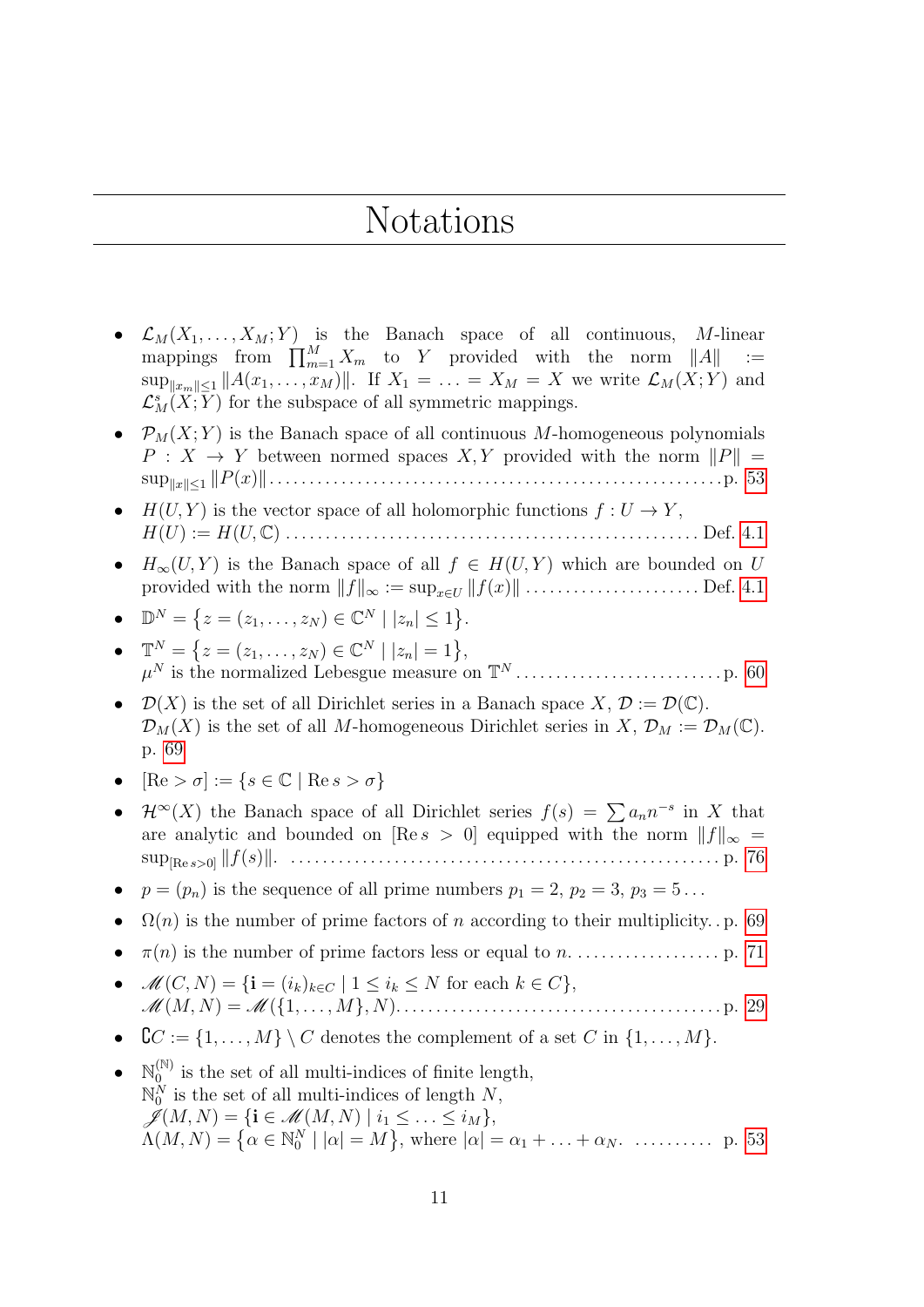| $x'\in B_{X'}$ n=1 |  |
|--------------------|--|

• 
$$
\Pi_{r,1}^{mult}(X_1,\ldots,X_M;Y)
$$
 is the Banach space of all multiple  $(r,1)$ -summing operators provided with the norm  $\pi_{r,1}^{mult}$ .\dots.\n $\ldots$ .\n $\ldots$ .\n $\ldots$ .\n $\ldots$ .\n $\ldots$ .\n $\ldots$ .\n $\ldots$ .\n $\ldots$ .\n $\ldots$ .\n $\ldots$ .\n $\ldots$ .\n $\ldots$ .\n $\ldots$ .\n $\ldots$ .\n $\ldots$ .\n $\ldots$ .\n $\ldots$ .\n $\ldots$ .\n $\ldots$ .\n $\ldots$ .\n $\ldots$ .\n $\ldots$ .\n $\ldots$ .\n $\ldots$ .\n $\ldots$ .\n $\ldots$ .\n $\ldots$ .\n $\ldots$ .\n $\ldots$ .\n $\ldots$ .\n $\ldots$ .\n $\ldots$ .\n $\ldots$ .\n $\ldots$ .\n $\ldots$ .\n $\ldots$ .\n $\ldots$ .\n $\ldots$ .\n $\ldots$ .\n $\ldots$ .\n $\ldots$ .\n $\ldots$ .\n $\ldots$ .\n $\ldots$ .\n $\ldots$ .\n $\ldots$ .\n $\ldots$ .\n $\ldots$ .\n $\ldots$ .\n $\ldots$ .\n $\ldots$ .\n $\ldots$ .\n $\ldots$ .\n $\ldots$ .\n $\ldots$ .\n $\ldots$ .\n $\ldots$ .\n $\ldots$ .\n $\ldots$ .\n $\ldots$ .\n $\ldots$ .\n $\ldots$ .\n $\ldots$ .\n $\ldots$ .\n $\ldots$ .\n $\ldots$ .\n $\ldots$ .\n $\ldots$ .\n $\ldots$ .\n $\ld$ 

- $r_n : [0, 1] \to \mathbb{R}, r_n(t) = \text{sgn}(\sin 2^n \pi t)$  is the *n*-th Rademacher function ... p. [23](#page-22-1)
- $\cot(X)$  is the optimal cotype of a Banach space X, Cq(X) is the cotype q constant of X . . . . . . . . . . . . . . . . . . . . . . . . . . . . . . . . . .Def. [1.6](#page-23-0)
- Kp,q is the optimal constant in the Kahane inequality . . . . . . . . . . . . . . . . . . [\(2.18\)](#page-35-0)
- $\mathcal{R}_p$  is the optimal constant in the Khintchine inequality............... Lem. [2.8](#page-41-1)
- $\mathfrak{S}_p$  is the optimal constant in the Khintchine inequality for Steinhaus random variables . . . . . . . . . . . . . . . . . . . . . . . . . . . . . . . . . . . . . . . . . . . . . . . . . . . . . . . . . . . . Lem. [2.9](#page-42-0)
- A<sup>M</sup> q,r(X) := Cq(X) <sup>M</sup>K<sup>M</sup> r,2 . . . . . . . . . . . . . . . . . . . . . . . . . . . . . . . . . . . . . . . . . . . . . Lem. [2.4](#page-36-1)
- $M_p(X)$ ,  $M^p(X)$  are the *p*-convexity and *p*-concavity constant of X ... Def. [3.8](#page-58-0)
- $a_N \prec b_N : \Leftrightarrow \exists c \forall N \in \mathbb{N} : a_N \leq c b_N,$  $a_N \simeq b_N : \Leftrightarrow a_N \prec b_N$  and  $b_N \prec a_N$ .
- $o(f)$ ,  $\mathcal{O}(f)$  are the Landau symbols:  $f \in o(g) \Leftrightarrow \forall c > 0 \exists x_o \forall x > x_0 : |f(x)| \le c|g(x)|.$  $f \in \mathcal{O}(f) \Leftrightarrow \exists c > 0 \exists x_o \forall x > x_0 : |f(x)| \leq c|g(x)|.$
- $p^* = \frac{p}{n}$  $\frac{p}{p-1}$  is the conjugate of  $1 < p < \infty$ .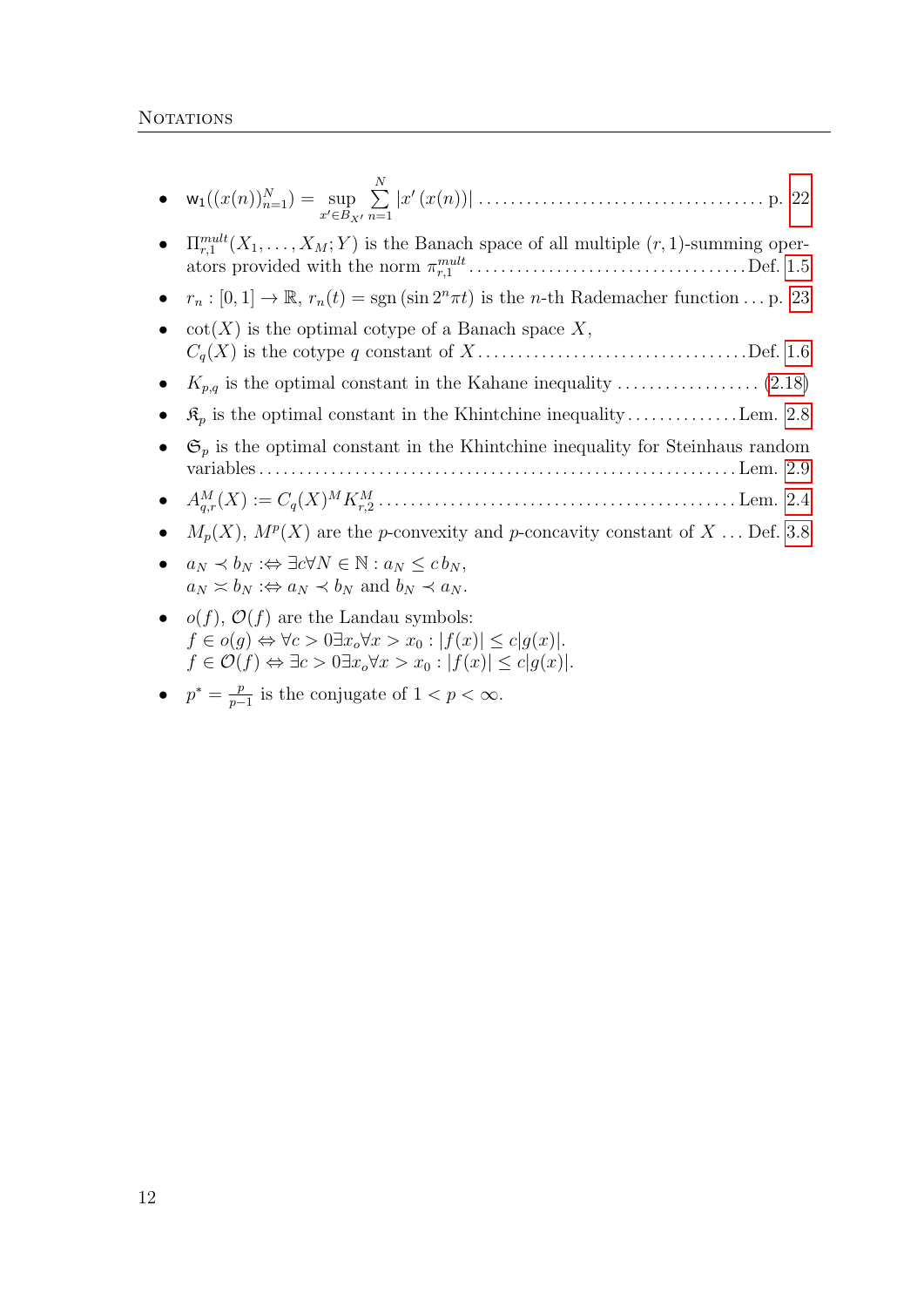### Introduction

<span id="page-12-0"></span>A (scalar valued) Dirichlet series is a series of the form

$$
\sum_{n\geq 1} a_n \frac{1}{n^s},
$$

where the coefficients  $a_n$  are in  $\mathbb C$  and s is a complex variable. There are three different types of convergence concerning Dirichlet series, convergence, absolute convergence, and uniform convergence. Maximal domains where a Dirichlet series  $D(s) = \sum a_n n^{-s}$ converges, converges absolutely, or converges uniformly are half-planes  $\text{[Re} > \sigma$ , where  $\sigma = \sigma_c(D)$ ,  $\sigma_a(D)$ , or  $\sigma_u(D)$  is defined to be the infimum of all  $r \in \mathbb{R}$  such that on  $[Re > r]$  we have convergence of requested type.

Harald Bohr asked 1913 in [\[13\]](#page-112-1) for the largest possible width of the strip in the complex plane on which a scalar valued Dirichlet series converges uniformly but not absolutely. More precisely he asked for the exact value of the number

$$
S = \sup_{D \in \mathcal{D}} (\sigma_a(D) - \sigma_u(D)),
$$

where  $\mathcal D$  denotes the set of all scalar valued Dirichlet series. Bohr himself was able to show that

$$
S \le \frac{1}{2},
$$

but the problem was then to find the exact value of S. He did not even have an example of a Dirichlet series for which the abscissas  $\sigma_u$  and  $\sigma_a$  do not coincide. This problem was open for a long time and finally solved by Bohnenblust and Hille in 1931, who showed that  $\frac{1}{2}$  is the exact value of S. So we have what we now call the Bohr-Bohnenblust-Hille Theorem.

Theorem (Bohr-Bohnenblust-Hille). The maximal width of the strip of uniform but not absolute convergence for scalar valued Dirichlet series is

$$
S = \frac{1}{2}.
$$

For the proof Bohnenblust and Hille established in [\[12,](#page-112-2) Theorem I] their famous  $\frac{2M}{M+1}$ -inequality, which is of independent high interest.

**Theorem** (Bohnenblust-Hille, 1931). For every  $M, N \in \mathbb{N}$  and every continuous Mlinear mapping  $A \in \mathcal{L}_M(\ell_\infty^N;\mathbb{C})$  we have

$$
\left(\sum_{i \in \mathcal{M}(M,N)} |A(e_{i_1}, \dots, e_{i_M})|^{\frac{2M}{M+1}}\right)^{\frac{M+1}{2M}} \leq \sqrt{2}^{M-1} M^{\frac{M-1}{2M}} \|A\|
$$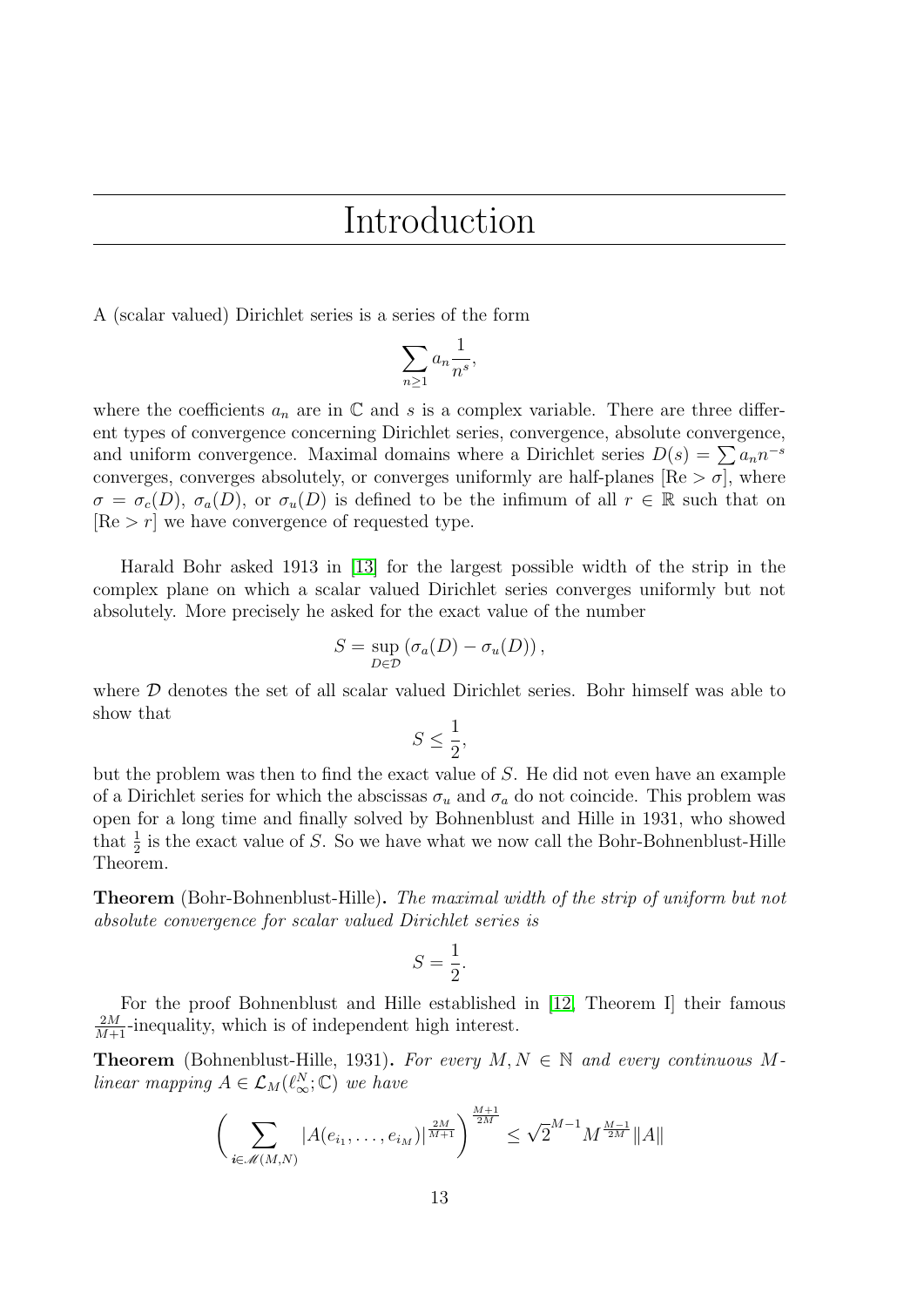and moreover the exponent  $\frac{2M}{M+1}$  is optimal.

The case  $M = 2$  is Littlewood's famous  $\frac{4}{3}$ -inequality in [\[57,](#page-115-0) Theorem 1], and both inequalities have deep application in various fields of analysis (see e.g. [\[8,](#page-112-3) [9,](#page-112-4) [26,](#page-113-0) [29,](#page-113-1) [31,](#page-114-0) [33,](#page-114-1) [36,](#page-114-2) [38,](#page-114-3) [39,](#page-114-4) [49,](#page-115-1) [53,](#page-115-2) [71\]](#page-116-0)). In fact, Bohnenblust and Hille needed a polynomial version of their inequality, which they deduced via polarization from the multilinear Bohnenblust-Hille inequality.

**Theorem.** For every  $M \in \mathbb{N}$  there is a constant  $K_M$  such that for every  $N \in \mathbb{N}$  and every M-homogeneous polynomial  $P \in \mathcal{P}_M(\ell_\infty^N;\mathbb{C}), P(z) = \sum c_\alpha z^\alpha$ , we have

$$
\bigg(\sum_{\alpha\in\Lambda(M,N)}|c_\alpha|^{\frac{2M}{M+1}}\bigg)^{\frac{M+1}{2M}}\leq K_M\|P\|
$$

and the exponent  $\frac{2M}{M+1}$  is optimal as well.

Quite recently, Defant, Frerick, Ortega-Cerdà, Ounaïes and Seip gave in [\[29,](#page-113-1) Theorem 1] a substantial improvement of the best constant in the polynomial Bohnenblust-Hille inequality, by showing that the inequality is hypercontractive. By this we mean that, if  $B_{\mathbb{C},M}^{pol}$  denotes the optimal constant in the upper inequality, there is a universal constant C such that  $B_{\mathbb{C},M}^{pol} \leq C^M$ .

This work is divided into two parts. In part [I](#page-18-0) we study vector valued variants of both the multilinear as well as the polynomial Bohnenblust-Hille inequality. In Chapter [2](#page-28-0) we study the following question. Let A be a set of M-linear mappings  $A \in \mathcal{L}_M(\ell^N_\infty;X)$ with values in a Banach space X, is there an exponent  $1 \leq r < \infty$  and a constant  $C > 0$ (both depending only on M and A and not on N) such that for every  $A \in \mathcal{A}$  we have

<span id="page-13-0"></span>
$$
\left(\sum_{\mathbf{i}\in\mathscr{M}(M,N)}\|A\left(e_{i_1},\ldots,e_{i_M}\right)\|^r\right)^{\frac{1}{r}} \leq C\|A\|?
$$
\n(1)

And of course this immediately results in the questions: For a given class  $A$ , what are the optimal exponent r and constant  $C > 0$  such that [\(1\)](#page-13-0) holds.

These problems are analyzed in Chapter [2](#page-28-0) within the theory of (multiple) summing operators in Banach spaces. We introduce the new notion of coordinatewise multiple summing operators and use it to give various vector valued extensions of the multilinear Bohnenblust-Hille inequality. This approach has already appeared in our publication

[\[35\]](#page-114-5) Coordinatewise multiple summing operators in Banach spaces. A. Defant, D. Popa, and U. Schwarting. J. Funct. Anal., 259(1): 220-242, 2010.

But Chapter [2](#page-28-0) also contains some important refinements of the main results given in [\[35\]](#page-114-5). Besides these vector valued generalizations of the Bohnenblust-Hille inequality the methods introduced in Chapter [2](#page-28-0) will also lead to a fundamental improvement of the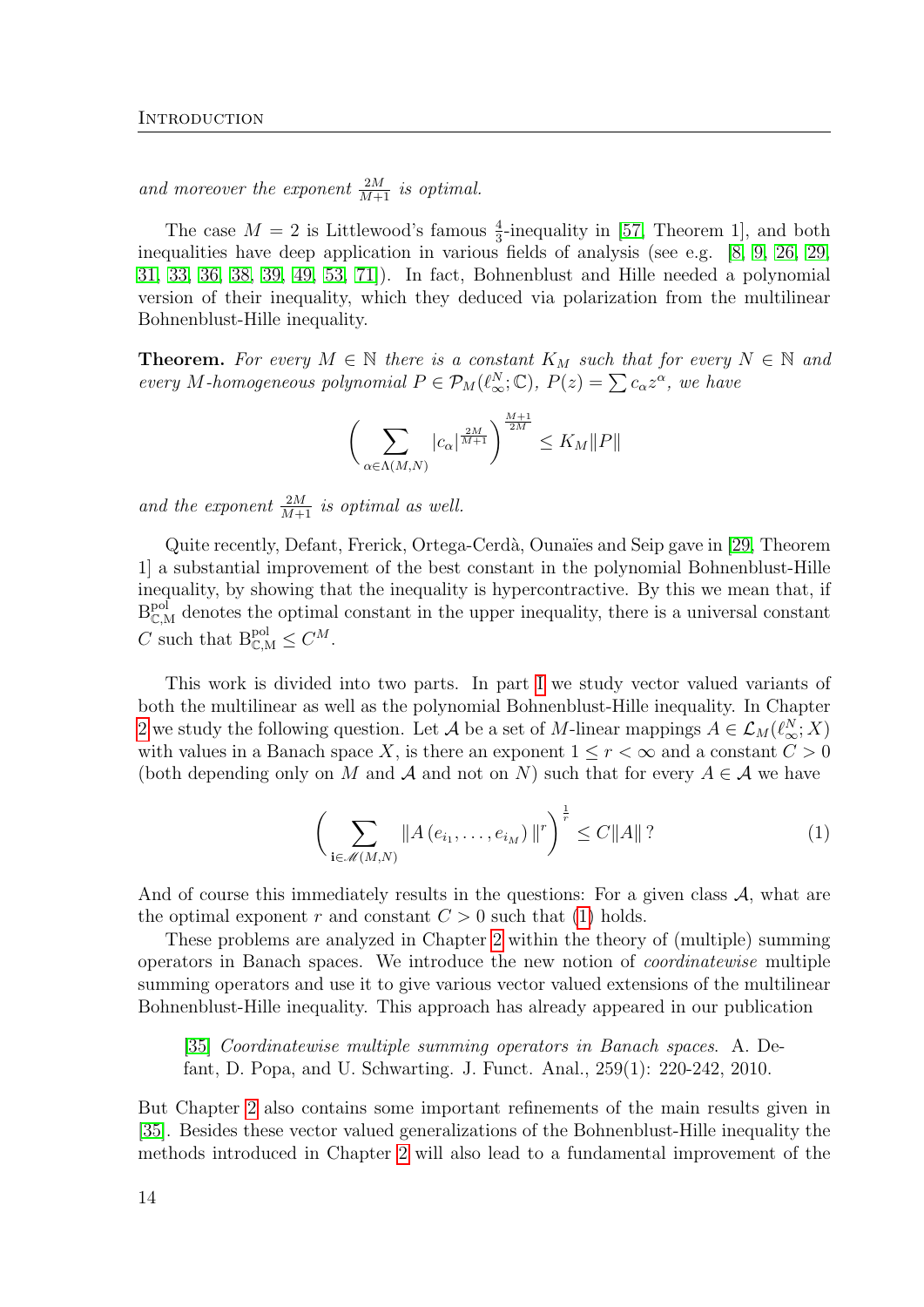optimal constant in the classical Bohnenblust-Hille inequality. This causes a new development in the field of quantum information theory.

In Chapter [3](#page-52-0) we study vector valued variants of the polynomial Bohnenblust-Hille inequality. Here we study a similar question to that in the multilinear case. Given a set B of M-homogeneous polynomials  $P \in \mathcal{P}_M(\ell_\infty^N;X)$  with values in a Banach space X, what are the best exponents  $1 \leq r < \infty$  and constants  $C > 0$  (both depending only on M and B and not on N) such that for every M-homogeneous polynomial  $P \in \mathcal{B}$ ,  $P(z) = \sum_{|\alpha|=M} c_{\alpha} z^{\alpha}$  we have

$$
\bigg(\sum_{\alpha\in\Lambda(M,N)}\|c_{\alpha}\|^{r}\bigg)^{\frac{1}{r}}\leq C\|P\|?
$$

Among others we show how any result in the multilinear case causes an analogue result for polynomials. And using a different approach Chapter [3](#page-52-0) also contains a far reaching vector valued extension of the Defant-Frerick-Ortega-Cerdà-Ounaïes-Seip Theorem mentioned above. The latter is part of our publication

[\[34\]](#page-114-6) Bohr radii of vector valued holomorphic functions. A. Defant, M. Maestre, and U. Schwarting. Adv. Math., 231(5): 2837-2857, 2012.

In part [II](#page-66-0) we discuss two topics which arose from Bohr's absolute convergence problem in vector valued settings. The first one, which is also part of the publication [\[34\]](#page-114-6), is motivated by Bohr's famous power series theorem.

**Theorem** (Bohr's power series theorem). For each bounded holomorphic function  $f$ :  $\mathbb{D} \to \mathbb{C}$  we have that

$$
\sup_{z\in\frac{1}{3}\mathbb{D}}\sum_{n=0}^\infty\left|\frac{f^{(n)}(0)}{n!}z^n\right|\leq\sup_{z\in\mathbb{D}}|f(z)|
$$

and the value  $\frac{1}{3}$  is optimal.

This motivates the following definition of the N-dimensional Bohr radius, which was first given by Boas and Khavinson in [\[11\]](#page-112-5). For  $N \in \mathbb{N}$  the Nth Bohr radius  $K_N$  is the supremum taken over all  $0 \le r \le 1$  such that for each holomorphic function  $f \in H(\mathbb{D}^N)$ we have

$$
\sup_{z \in r\mathbb{D}^N} \sum_{\alpha \in \mathbb{N}_0^N} |c_\alpha(f) z^\alpha| \leq ||f||_{\infty},
$$

where  $c_{\alpha}(f) = \frac{\partial^{\alpha} f(0)}{\partial x^{i}}$  $\frac{f(0)}{\alpha!}$  are the coefficients of the monomial series expansion of f. The search for the optimal asymptotic of the N-dimensional Bohr radius had a long development started by Dineen and Timoney in [\[42\]](#page-114-7), continued by Boas an Khavinson [\[11\]](#page-112-5), by Boas [\[10\]](#page-112-6) and by Defant and Frerick [\[27\]](#page-113-2) and finally ended by Defant, Fre-rick, Ortega-Cerdà, Ounaïes, and Seip in [\[29,](#page-113-1) Theorem 2]. Using the hypercontractive Bohnenblust-Hille inequality mentioned above they showed that

$$
K_N \asymp \sqrt{\frac{\log N}{N}}.
$$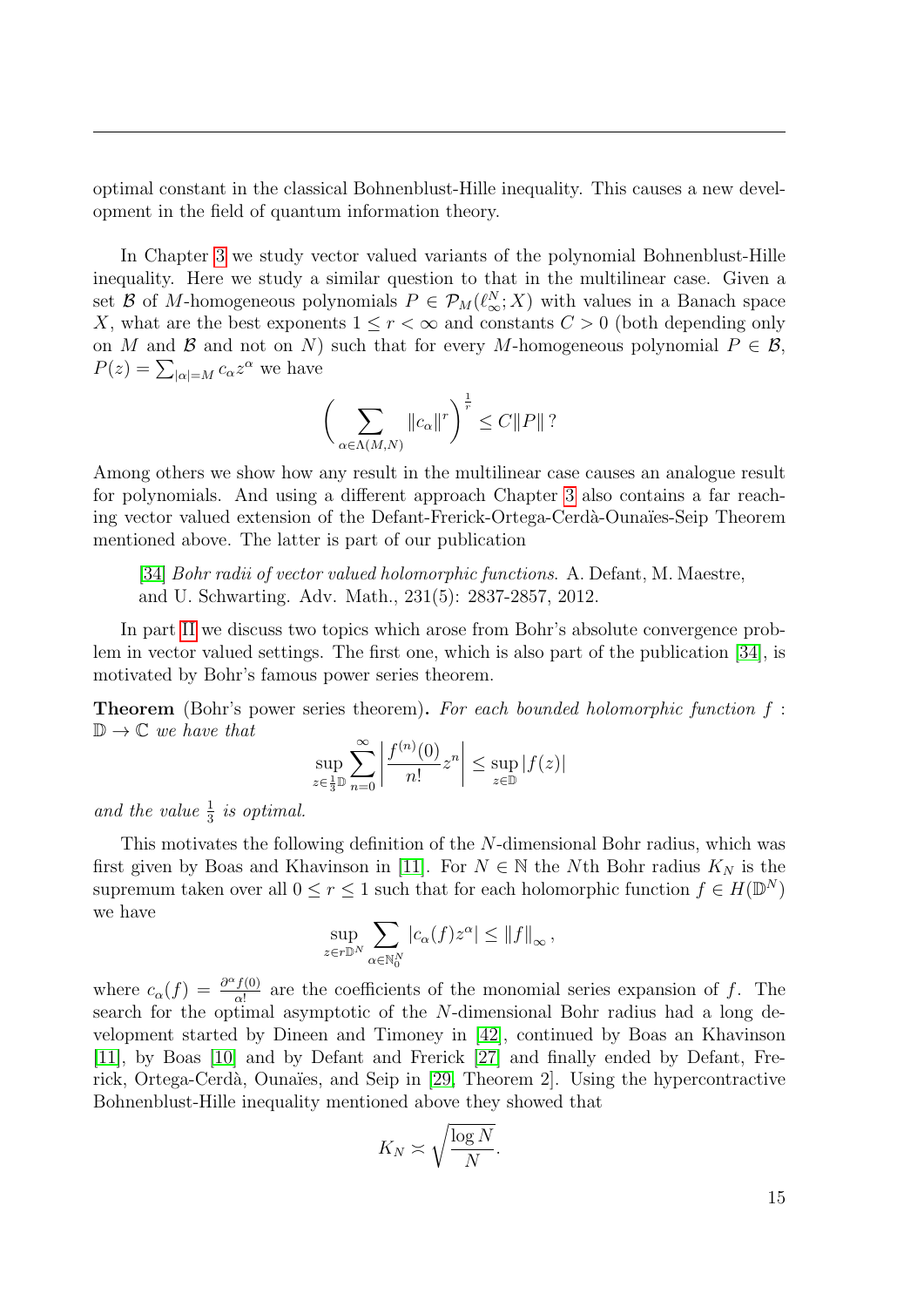In Chapter [5](#page-78-0) we study the N-dimensional Bohr radius of vector valued holomorphic mappings. More precisely, given an operator  $v : X \to Y$  between Banach spaces and a  $\lambda \geq ||v||$  we ask for the asymptotic behaviour of the numbers  $K_N(v, \lambda)$  defined to be the supremum over all  $r \geq 0$  such that for all holomorphic functions  $f \in H(\mathbb{D}^N, X)$ ,  $f(z) = \sum_{\alpha \in \mathbb{N}_0^N} c_{\alpha}(f) z^{\alpha}$ , we have

$$
\sup_{z \in r\mathbb{D}^N} \sum_{\alpha \in \mathbb{N}_0^N} \|vc_{\alpha}(f)z^{\alpha}\|_{Y} \leq \lambda \sup_{z \in \mathbb{D}^N} \Big\| \sum_{\alpha \in \mathbb{N}_0^N} c_{\alpha}(f)z^{\alpha} \Big\|_{X}.
$$

In Chapter [5](#page-78-0) we prove upper and lover estimates for the numbers  $K_N(v, \lambda)$  for certain operators  $v : x \to Y$ . These are for example

- v the identity  $\mathrm{id}_X$  on any Banach space X.
- v any of the embeddings  $\ell_p \hookrightarrow \ell_q$  with  $1 \leq p \leq q < \infty.$
- v an arbitrary operator  $\ell_1 \to \ell_q$  with  $1 \le q < \infty$ .

We show that for finite dimensional Banach spaces  $X$  the asymptotic behaviour of  $K_N(\mathrm{id}_X, \lambda)$  is exactly as in the scalar case. But for an infinite dimensional Banach space X the logarithmic term disappears and the asymptotic decay of  $K_N(\mathrm{id}_X, \lambda)$  depends on the geometry of X. If X is of cotype  $q$  then we have with constants only depending on X and  $\lambda$ 

$$
\frac{1}{N^{1-\frac{1}{q}}} \prec K_N(\mathrm{id}_X, \lambda) \prec \frac{1}{N^{1-\frac{1}{\cot(X)}}}.
$$

In particular, if X has no finite cotype then  $K_N(\mathrm{id}_X, \lambda) \geq \frac{1}{N}$  $\frac{1}{N}$ . This immediately gives the optimal asymptotic of the N-dimensional Bohr radius of the  $\ell_p$  spaces. With constants only depending on  $p$  and  $\lambda$  we have that

$$
K_N(\mathrm{id}_{\ell_p}, \lambda) \asymp \frac{1}{N^{1-\frac{1}{\max\{2,p\}}}}.
$$

If we now look at the N-dimensional Bohr radius for certain operators  $v : X \to Y$ between Banach spaces we see in Chapter [5](#page-78-0) that the logarithmic term in some situations turns up again. For example we show that if  $1 \leq p < q < \infty$  we have with constants depending only on  $\lambda$  and  $p, q$ 

$$
K_N(\ell_p \hookrightarrow \ell_q, \lambda) \asymp \begin{cases} \sqrt{\frac{\log N}{N}} & \text{if } p < 2\\ \left(\frac{1}{N}\right)^{1-\frac{1}{p}} & \text{if } p \ge 2. \end{cases}
$$

We study the N-dimensional Bohr radius  $K_N(v, \lambda)$  in a more general setting within the theory of  $(r, 1)$ -summing operators  $v : X \to Y$  between Banach spaces. Here the vector valued extension of the hypercontractive Bohnenblust-Hille inequality of Part [I](#page-18-0) will play a fundamental role.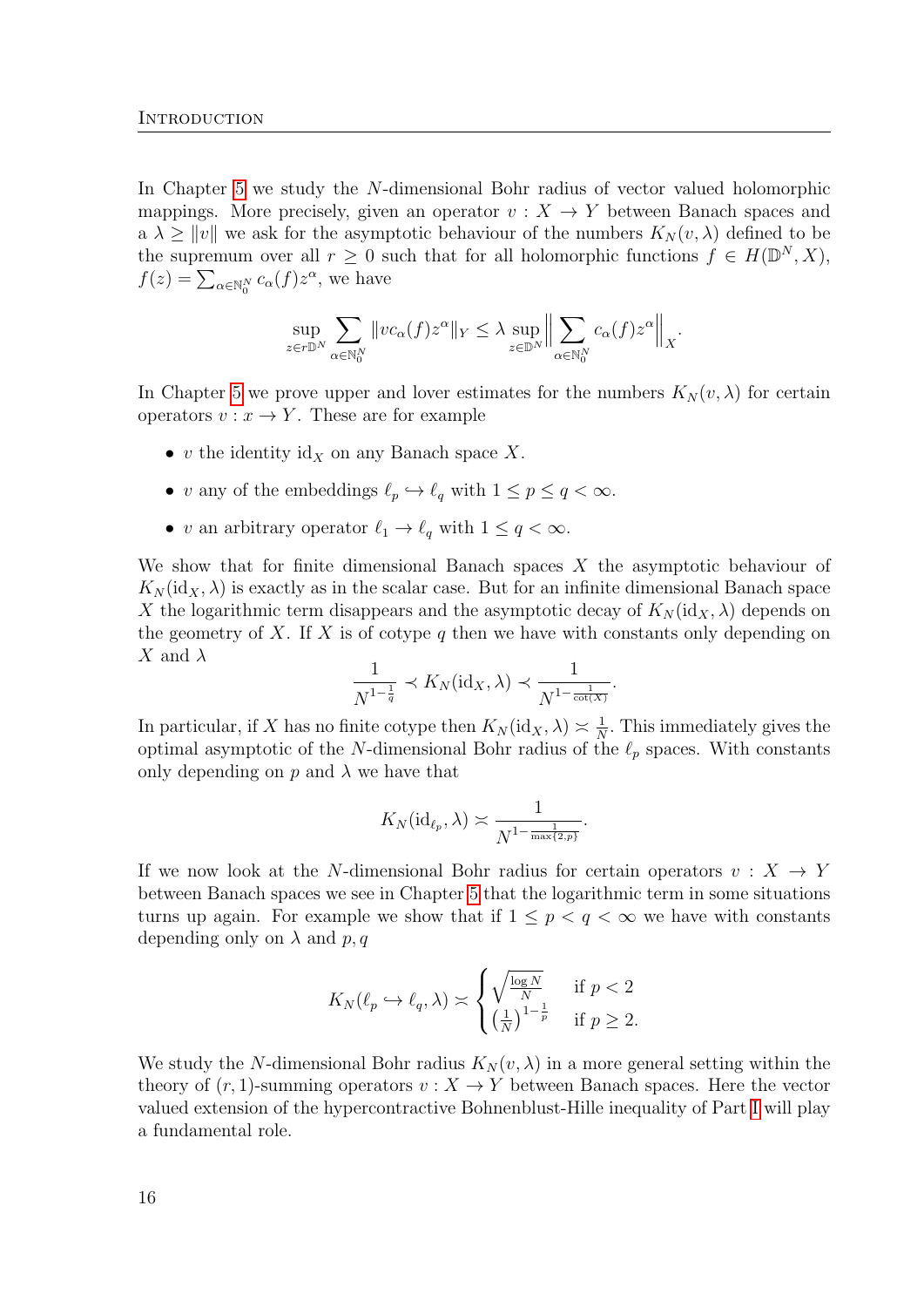The second topic of Part [II](#page-66-0) is motivated by an observation of Maurizi and Queffélec on Bohr's strip S of uniform but not absolute convergence for Dirichlet series. They showed in [\[60,](#page-115-3) Theorem 2.4] that the maximal width S of Bohr's strip equals the infimum of all  $\sigma \geq 0$  for which there exists a constant  $C > 0$  such that for all N and all  $a_1, \ldots, a_N \in \mathbb{C}$ we have

$$
\sum_{n=1}^{N} |a_n| \leq C N^{\sigma} \sup_{t \in \mathbb{R}} \Big| \sum_{n=1}^{N} a_n n^{-it} \Big|.
$$

This motivates the following definition. Given a natural number  $N$ , we define the  $N$ th Queffélec number  $Q_N$  to be the best constant  $C_N \geq 1$  such that for each choice of  $a_1, \ldots, a_N$  in  $\mathbb C$ 

$$
\sum_{n=1}^{N} |a_n| \le C_N \sup_{t \in \mathbb{R}} \Big| \sum_{n=1}^{N} a_n n^{-it} \Big|.
$$

By using the hypercontractive Bohnenblust-Hille theorem mentioned above Defant, Frerick, Ortega-Cerdà, Ounaïes, and Seip gave in  $[29,$  Theorem 3 the following optimal lower and upper bound for the Nth Queffelec number  $Q_N$ . The result completed a long process started by Queffélec [\[71\]](#page-116-0) in the mid nineties, continued by Konyagin and Queffélec  $[53]$  in 2002 and by de la Bretèche  $[26]$  in 2008.

Theorem (Defant-Frerick-Ortega-Ounaïes-Seip).

$$
Q_N = \frac{\sqrt{N}}{e^{\left(\frac{1}{\sqrt{2}} + o(1)\right)\sqrt{\log N \log \log N}}}. \tag{2}
$$

Chapter [6](#page-92-0) discusses the Queffelec numbers of Dirichlet series in Banach spaces and of operators between Banach spaces and is part of the upcoming publication

[\[37\]](#page-114-8) Estimates for finite Dirichlet polynomials in Banach spaces. A. Defant,

U. Schwarting, and P. Sevilla-Peris, preprint, 2013.

More precisely, given a non-zero operator  $v : X \to Y$  between Banach spaces, we are interested in the asymptotic behaviour of the numbers  $Q_N(v)$  defined to be the best constant  $C_N \geq 1$  such that for each choice of  $a_1, \ldots, a_N \in X$  we have

$$
\sum_{n=1}^{N} ||va_n||_Y \leq C_N \sup_{t \in \mathbb{R}} \Big\| \sum_{n=1}^{N} a_n n^{-it} \Big\|_X.
$$

In Chapter [6](#page-92-0) we give upper and lower estimates for the numbers  $Q_N(v)$  for certain operators  $v: X \to Y$  between Banach spaces, which are again for example

- v the identity  $\mathrm{id}_X$  on a Banach space X.
- v any of the embeddings  $\ell_p \hookrightarrow \ell_q$  with  $1 \leq p \leq q < \infty$
- v an arbitrary operator  $\ell_1 \to \ell_q$  with  $1 \le q < \infty$ .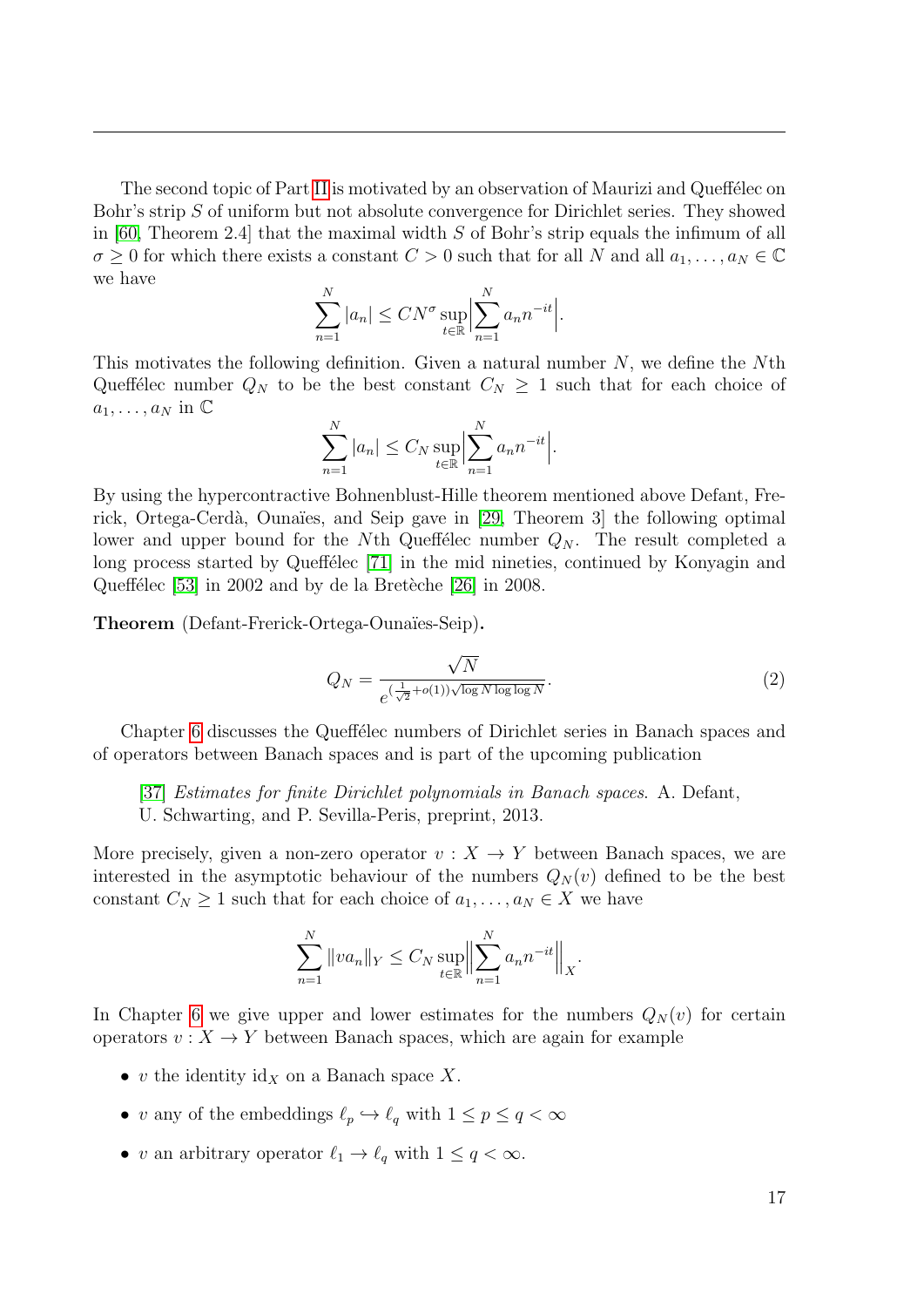The phenomena which appear here are quite similar to the results on the N-dimensional Bohr radii in the preceding Chapter [5.](#page-78-0) To be a little less vague, we show that in the finite dimensional case the asymptotic behaviour of  $Q_N(\mathrm{id}_X)$  is exactly as in the scalar case whereas in the infinite dimensional case the exponential term disappears. If X is an infinite dimensional Banach space and  $\varepsilon > 0$  we have with constants only depending on X

$$
N^{1-\frac{1}{\cot(X)}} \prec Q_N(\mathrm{id}_X) \prec N^{1-\frac{1}{\cot(X)+\varepsilon}}.
$$

And again we will see that for certain operators between Banach spaces  $v : X \to Y$  the exponential term shows up again. Just to name one example, we show in Chapter [6](#page-92-0) that for any operator  $v : \ell_1 \to \ell_p, \, 1 \le p \le 2$ , we have

$$
Q_N(v) \le \frac{\sqrt{N}}{e^{\left(\sqrt{1-\frac{1}{q}}+o(1)\right)\sqrt{\log N \log \log N}}}
$$

In Chapter [6](#page-92-0) we study the numbers  $Q_N(v)$  within the theory of  $(r, 1)$ -summing operators and again the vector valued extension of the hypercontractive Bohnenblust-Hille inequaltiy of Part [I](#page-18-0) will be of fundamental importance.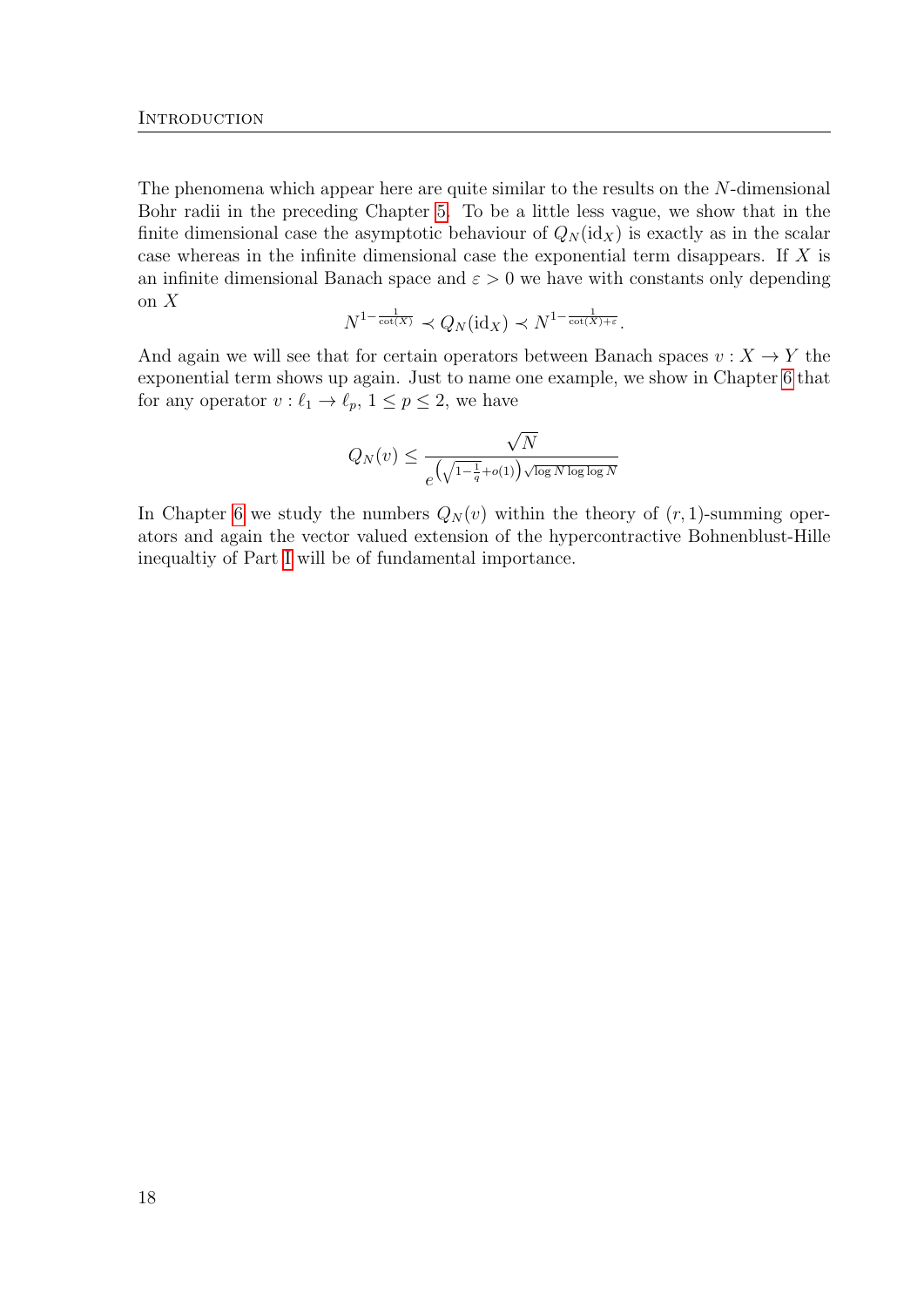## Part I

# <span id="page-18-0"></span>Vector Valued Bohnenblust-Hille Inequalities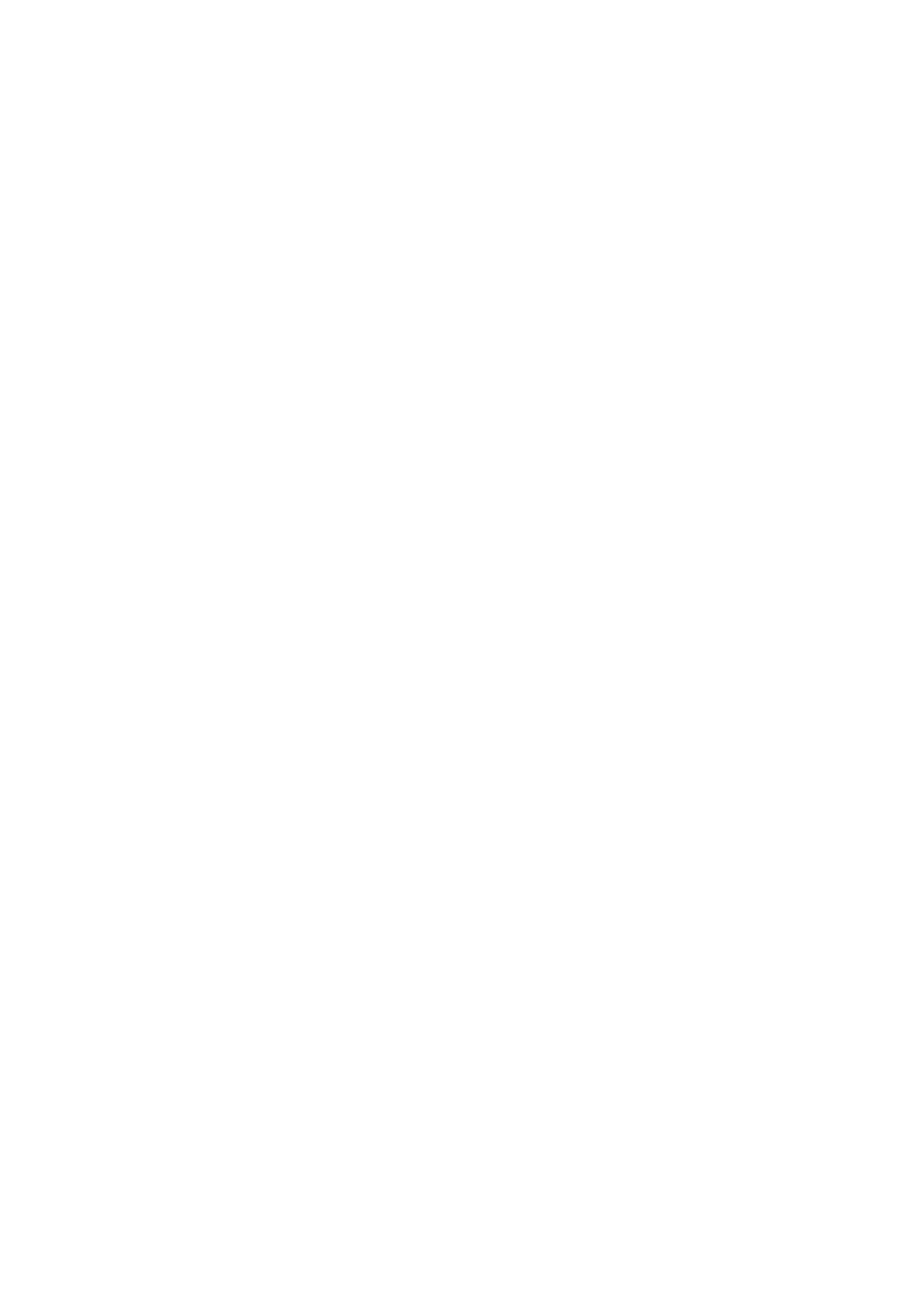## <span id="page-20-0"></span>1. Introduction and Motivation

Bohnenblust and Hille (1931) proved in their ingenious paper [\[12,](#page-112-2) Theorem I] their following famous inequality.

<span id="page-20-1"></span>**Theorem 1.1** (Bohnenblust-Hille, 1931). For every  $M \in \mathbb{N}$  there is a constant  $C_M \geq 1$ such that for every  $N \in \mathbb{N}$  and every  $A \in \mathcal{L}_M(\ell^N_\infty; \mathbb{C})$  we have

$$
\bigg(\sum_{i\in\mathscr{M}(M,N)}|A(e_{i_1},\ldots,e_{i_M})|^{\frac{2M}{M+1}}\bigg)^{\frac{M+1}{2M}}\leq C_M \|A\|,
$$

and moreover the exponent  $\frac{2M}{M+1}$  is optimal.

This inequality was originally designed to solve Bohr's absolute convergence problem within the theory of Dirichlet series, but it turned out to be of independent high interest with deep applications in various fields of analysis (see e.g. [\[8,](#page-112-3) [9,](#page-112-4) [26,](#page-113-0) [29,](#page-113-1) [31,](#page-114-0) [33,](#page-114-1) [36,](#page-114-2) [38,](#page-114-3) [39,](#page-114-4) [49,](#page-115-1) [53,](#page-115-2) [71\]](#page-116-0)). Actually, the Bohnenblust-Hille inequality was long forgotten and rediscovered more than forty years later by Davie [\[25,](#page-113-3) Section 2] and Kaijser [\[51,](#page-115-4) Lemma  $(1.1)$ ]. The proof in [\[25\]](#page-113-3) and [\[51\]](#page-115-4) is slightly different from the original one and delivers a better constant than the one given by Bohnenblust and Hille in [\[12\]](#page-112-2) (see below).

More recently, Defant and Sevilla-Peris began in [\[38\]](#page-114-3) to study and generalize the Bohnenblust-Hille inequality within the setting of multiple summing M-linear mappings between Banach spaces. This work was continued and improved in the paper

[\[35\]](#page-114-5) Coordinatewise multiple summing operators in Banach spaces. A. Defant, D. Popa, and U. Schwarting. J. Funct. Anal., 259(1): 220-242, 2010.

which will be presented here. In [\[35\]](#page-114-5) we introduce the new notion of coordinatewise multiple summing operators between Banach spaces and give a far reaching vector valued extension of the Bohnenblust-Hille Theorem. This new approach refines even the proof of the scalar case and aroused interest in the (optimal) constant of the classical Bohnenblust-Hille inequality. Here and from now on we denote the optimal constants in the Bohnenblust-Hille inequality by  $B_{\mathbb{R},M}^{\text{mult}}$ ,  $B_{\mathbb{C},M}^{\text{mult}}$  and  $B_{\mathbb{K},M}^{\text{mult}}$  respectively (note that Theorem [1.1](#page-20-1) also holds for every  $A \in \mathcal{L}_M(\tilde{\ell}_{\infty}^N;\mathbb{R})$ . Until recently the best known estimates for the Bohnenblust-Hille constant depended exponentially on M:

$$
B_{\mathbb{K},M}^{\text{mult}} \le M^{\frac{M+1}{2M}} 2^{\frac{M-1}{2}}
$$
 (Bohnenblust-Hille [12], 1931)  
\n
$$
B_{\mathbb{K},M}^{\text{mult}} \le 2^{\frac{M-1}{2}}
$$
 (Davie [25] and Kaijser [51], 1970s) (1.1)  
\n
$$
B_{\mathbb{C},M}^{\text{mult}} \le (2/\sqrt{\pi})^{M-1}
$$
 (Queffélec [71], 1995)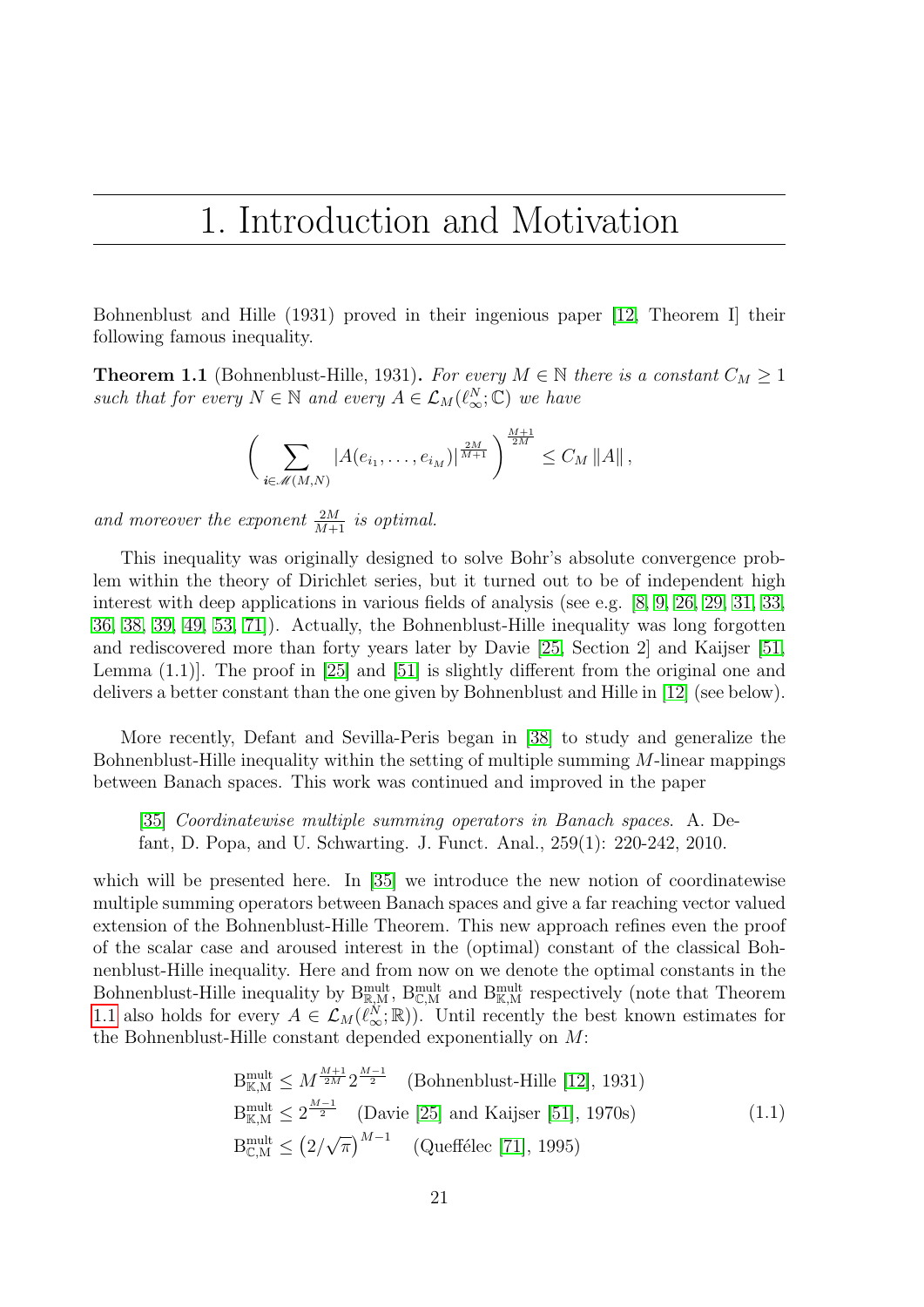Inspired by the ideas of [\[35\]](#page-114-5) the authors in [\[66\]](#page-116-1), [\[43\]](#page-114-9) and [\[63\]](#page-116-2) were able to proof a polynomial dependence of  $B_{\mathbb{K},M}^{\text{mult}}$  on  $M$ , in particular Nuñez-Alarcón, Pellegrino, Seoane-Sepúlveda and Serrano-Rodríguez showed in [\[63,](#page-116-2) Corollary 8.5 and Section 9] that

$$
B_{\mathbb{R},M}^{\text{mult}} \le 1.65(M-1)^{0.516322} + 0.13 \quad \text{(NPSS [63], 2013)}
$$
\n
$$
B_{\mathbb{C},M}^{\text{mult}} \le 1.41(M-1)^{0.304975} - 0.04 \quad \text{(NPSS [63], 2013)}.
$$
\n
$$
(1.2)
$$

<span id="page-21-0"></span>In [\[61,](#page-116-3) Theorem 5] Montanaro shows that this new estimate has an application in the field of quantum information theory (see Section [2.2.5\)](#page-44-0).

In Chapter [2](#page-28-0) we present the ideas of our publication [\[35\]](#page-114-5) and motivated by these ground-breaking results in the scalar case we are now able to improve the main results of [\[35\]](#page-114-5) with refined constants. In order to explain the ideas in Chapter [2](#page-28-0) first of all we recall the classical definition of  $(r, 1)$ -summing (linear) operators. We denote the weak  $\ell_1$ -norm of N vectors  $x(1), \ldots, x(N)$  in a Banach space X by

$$
\mathsf{w}_1(x) := \mathsf{w}_1\left( (x(n))_{n=1}^N \right) = \sup_{x' \in B_{X'}} \sum_{n=1}^N |x'(x(n))|.
$$

<span id="page-21-2"></span>**Definition 1.2** ((r, 1)-summing). Let X and Y be Banach spaces and  $1 \leq r \leq \infty$ . An operator  $u \in \mathcal{L}(X;Y)$  is said to be  $(r,1)$ -summing if there exists a constant  $C > 0$  such that for any choice of finitely many vectors  $x_1, \ldots, x_N \in X$  we have

$$
\left(\sum_{n=1}^N \|u(x_n)\|^r\right)^{\frac{1}{r}} \leq C \mathsf{w}_1\left((x_n)_{n=1}^N\right).
$$

By  $\Pi_{r,1}(X;Y)$  we denote the set of all  $(r,1)$ -summing operators in  $\mathcal{L}(X;Y)$ , which becomes a Banach space under the norm  $\pi_{r,1}(u) := \inf C$ , the infimum taken over all possible constants in the upper inequality.

The theory of absolutely summing operators plays a fundamental role in Banach space theory (see e.g. [\[40\]](#page-114-10) for a detailed view on this topic). The  $(1, 1)$ -summing operators are called absolutely summing and were first introduced by Alexandre Grothendieck. In this language his famous inequality  $[46,$  Théorème 1,  $\S4.2$ ] says that every bounded linear operator  $u : \ell_1 \to \ell_2$  is absolutely summing. Littlewood's  $\frac{4}{3}$ -inequality implies that each canonical embedding  $\ell_1 \hookrightarrow \ell_{4/3}$  is  $(\frac{4}{3}, 1)$ -summing, therefore, it can be seen as a forerunner of Grothendieck's inequality. There are many extensions of these results to the general  $\ell_p$  case. The most important ones are due to Kwapien<sup> [\[54,](#page-115-6) §1]</sup> and Bennett-Carl (independently proved in [\[6\]](#page-112-7) and [\[22,](#page-113-4) §2]).

<span id="page-21-1"></span>**Theorem 1.3** (Kwapień, 1968). For  $1 \leq p \leq \infty$ , every bounded linear operator  $u : \ell_1 \rightarrow$  $\ell_p$  is  $(r, 1)$ -summing, where the optimal r is defined by

$$
\frac{1}{r} = 1 - \left| \frac{1}{p} - \frac{1}{2} \right|.
$$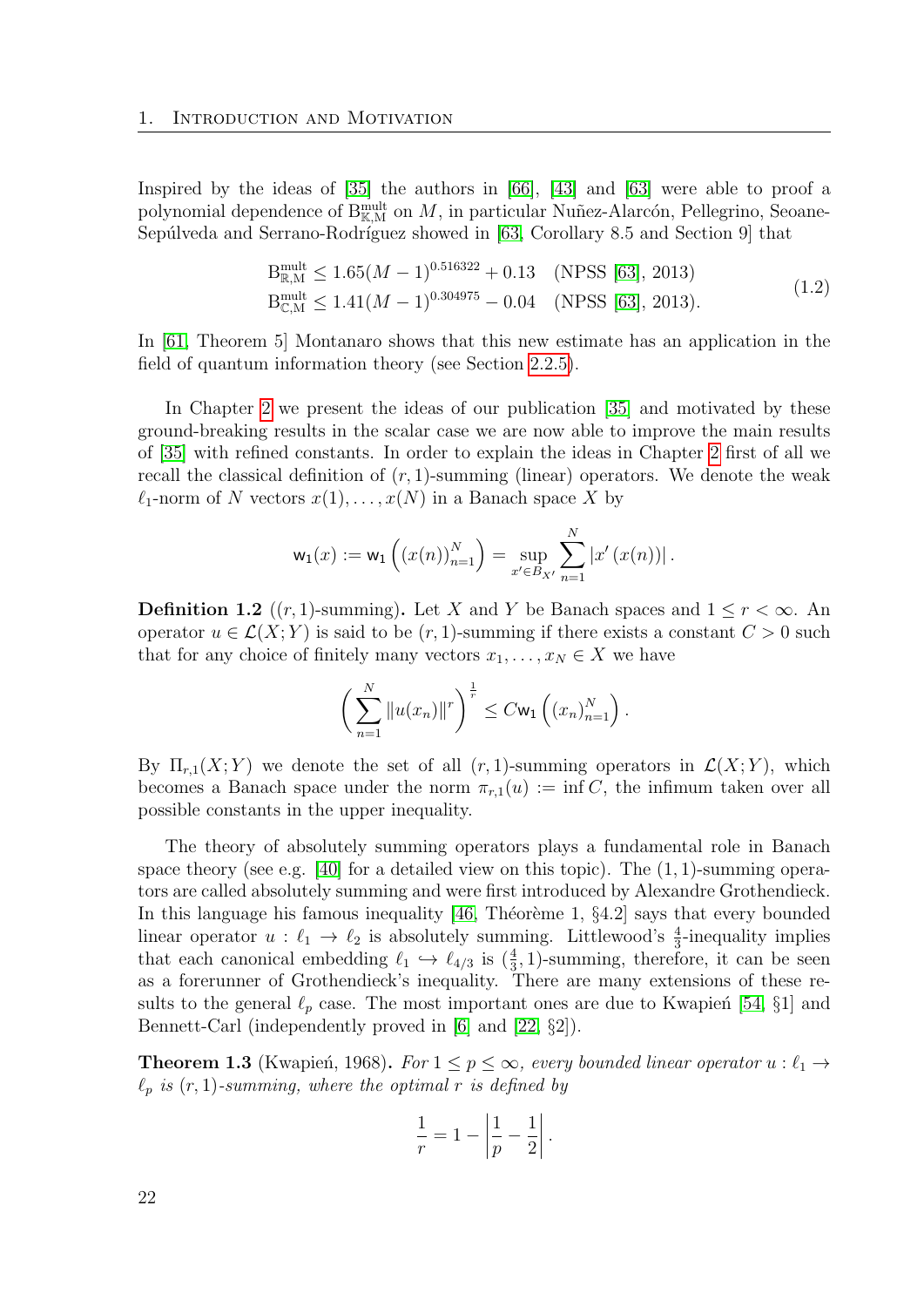<span id="page-22-2"></span>**Theorem 1.4** (Bennett-Carl, 1973/74). For  $1 \leq p \leq q \leq \infty$ , the inclusion  $\ell_p \hookrightarrow \ell_q$  is  $(r, 1)$ -summing, where the optimal r is given by

$$
\frac{1}{r} = \frac{1}{2} + \frac{1}{p} - \max\left\{\frac{1}{2}, \frac{1}{q}\right\}.
$$

The following definition of multiple summing multilinear operators was first indepen-dently given by Bombal, Pérez-García and Villanueva in [\[16,](#page-113-5) Definition 2.1] and Matos in [\[58,](#page-115-7) Definition 2.2]. The case  $M = 1$  is again the classical definition of  $(r, 1)$ -summing operators.

<span id="page-22-0"></span>**Definition 1.5** (multiple  $(r, 1)$ -summing). Let  $X_1, \ldots, X_M$  and Y be Banach spaces and  $1 \leq r < \infty$ .  $A \in \mathcal{L}_M(X_1, \ldots, X_M; Y)$  is said to be multiple  $(r, 1)$ -summing if there is a constant C such that for any choice of finitely many vectors  $(x_m(i_m))_{i_m=1}^{N_m}$  in  $X_m$ ,  $1 \leq m \leq M$ , we have

$$
\left(\sum_{i_1,\dots,i_M=1}^{N_1,\dots,N_M} \|A(x_1(i_1),\dots,x_M(i_M))\|_Y^r\right)^{\frac{1}{r}} \leq C \prod_{m=1}^M w_1(x_m).
$$

In that case we define the multiple  $(r, 1)$ -summing norm  $\pi_{r,1}^{mult}(A)$  of A to be the infimum of all such constants in the upper inequality. It is easily seen that the class  $\Pi_{r,1}^{mult}(X_1,\ldots,X_M;Y)$  of all multiple  $(r,1)$ -summing operators with the norm  $\pi_{r,1}^{mult}$  is a Banach space.

Let us explain the connection between Bohnenblust-Hille type inequalities and multiple summing operators. If we define for N vectors  $x(1), \ldots, x(N) \in X$  the linear operator  $T : \ell_{\infty}^N \to X$  by  $T(e_n) = x(n)$  we have that  $||T|| = w_1((x(n))_{n=1}^N)$ . This allows us the following reformulation of the Bohnenblust-Hille inequality. Given Banach spaces  $X_1, \ldots, X_M$  and  $A \in \mathcal{L}_M(X_1, \ldots, X_M; \mathbb{C})$ , for every choice of finitely many vectors  $(x_m(i_m))_{i_m=1}^{N_m}$  in  $X_m$ ,  $1 \leq m \leq M$ , we have

$$
\left(\sum_{i_1,\dots,i_M=1}^{N_1,\dots,N_M} |A(x_1(i_1),\dots,x_M(i_M))|^{\frac{2M}{M+1}}\right)^{\frac{M+1}{2M}} \leq B_{\mathbb{C},M}^{\text{mult}} \|A\| \prod_{m=1}^M w_1(x_m); \tag{1.3}
$$

in short, every M-linear form  $A \in \mathcal{L}_M(X_1, \ldots, X_M; \mathbb{C})$  is multiple  $\left(\frac{2M}{M+1}, 1\right)$ -summing.

For finite dimensional Banach spaces Y every  $A \in \mathcal{L}_M(X_1, \ldots, X_M; Y)$  turns out to be still multiple  $\left(\frac{2M}{M+1}, 1\right)$ -summing. In the infinite dimensional case this exponent is connected to the geometry of the space  $Y$ . In this case we need some definitions, that we recall now. We denote by  $(r_n)_{n\in\mathbb{N}}$  the sequence of Rademacher functions

$$
r_n : [0,1] \to \mathbb{R},
$$

defined by

<span id="page-22-1"></span>
$$
r_n(t) := \operatorname{sgn}\left(\sin 2^n \pi t\right). \tag{1.4}
$$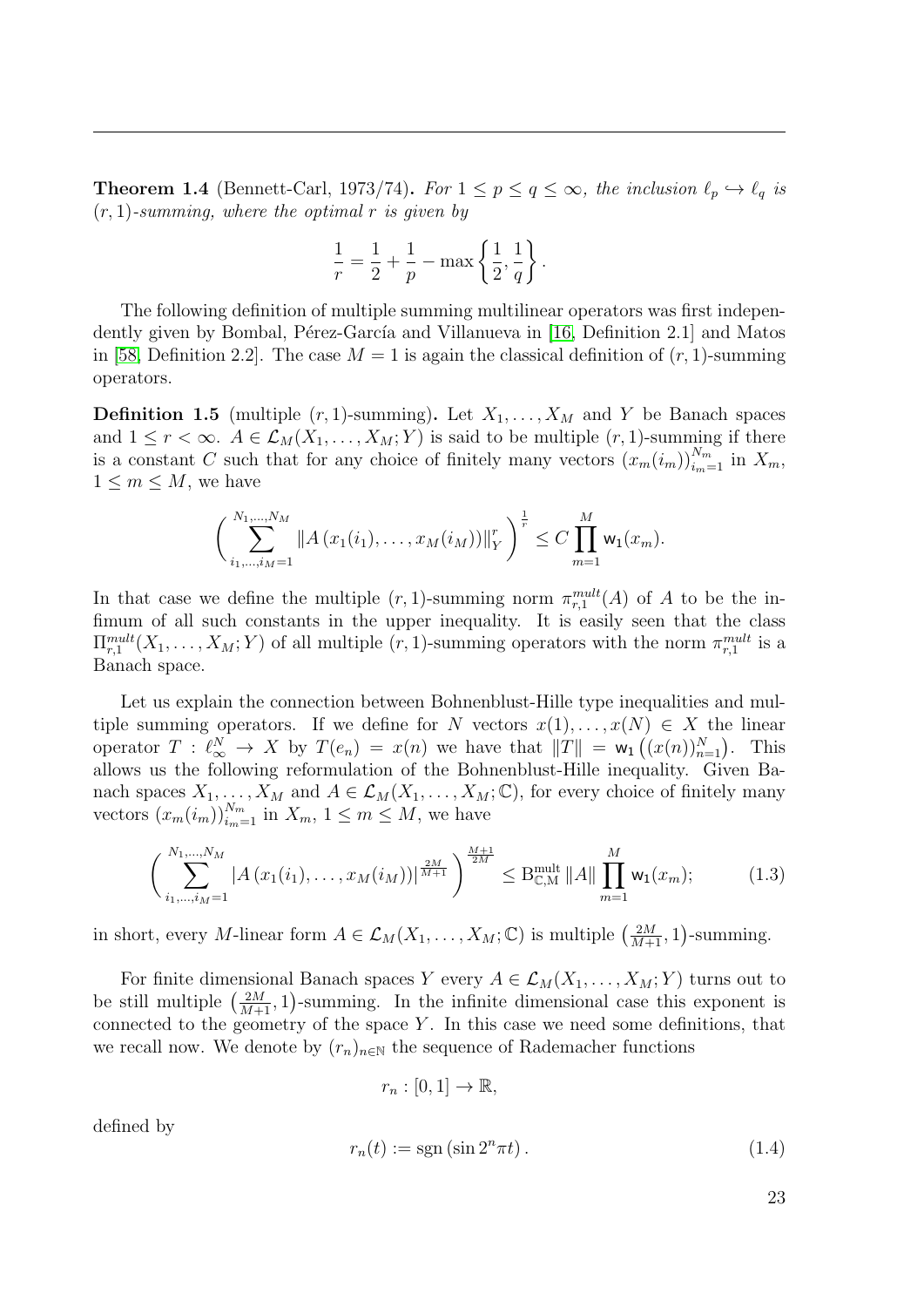<span id="page-23-0"></span>**Definition 1.6** (cotype). Given  $2 \leq q < \infty$ , a Banach space X is said to be of cotype q if there exists a constant  $C > 0$  such that for any choice of finitely many vectors  $x_1, \ldots, x_N \in X$  we have

$$
\bigg(\sum_{n=1}^N \|x_n\|^q\bigg)^{\frac{1}{q}} \le C\bigg(\int_0^1 \Big\|\sum_{n=1}^N x_n r_n(t)\Big\|^2 dt\bigg)^{\frac{1}{2}}.
$$

With  $C_q(X)$  we denote the optimal constant in the preceding inequality and with  $cot(X)$ the infimum of all  $q$  such that  $X$  has cotype  $q$ . Note that every Banach space  $X$  has cotype  $\infty$  and whenever  $\cot(X) = \infty$  we denote  $\frac{1}{\cot(X)} = 0$ .

Example. It is well-known that

$$
\cot(\ell_p) = \begin{cases} 2 & \text{if } p \le 2, \\ p & \text{if } p \ge 2. \end{cases}
$$
 (1.5)

The following vector valued variant of the Bohnenblust-Hille result was shown by Bombal, Pérez-García and Villanueva in [\[16,](#page-113-5) Theorem 3.2].

<span id="page-23-3"></span>**Theorem 1.7** (Bombal-Pérez-Villanueva, 2004). Let  $X_1, \ldots, X_M$  be Banach spaces and Y a cotype q space. Then every  $A \in \mathcal{L}_M(X_1, \ldots, X_M; Y)$  is multiple  $(q, 1)$ -summing and  $\pi_{q,1}^{mult}(A) \leq C_q(Y)^M ||A||.$ 

Later, Defant and Sevilla-Peris in [\[38,](#page-114-3) Theorem 1] gave a multilinear extension of the Bennett-Carl Theorem [1.4.](#page-22-2)

<span id="page-23-1"></span>**Theorem 1.8** (Defant-Sevilla, 2009). For  $1 \leq p \leq q \leq \infty$  the optimal r such that the composition  $I \circ A$  of the canonical embedding  $I : \ell_p \hookrightarrow \ell_q$  with any multilinear  $A \in \mathcal{L}_M(X_1, \ldots, X_M; \ell_p)$  is multiple  $(r, 1)$ -summing is given by

<span id="page-23-2"></span>
$$
r = \begin{cases} \frac{2M}{M + 2(\frac{1}{p} - \max\{\frac{1}{q}, \frac{1}{2}\})} & \text{if } p \le 2\\ p & \text{if } p \ge 2. \end{cases}
$$
 (1.6)

Our main result of Chapter [2](#page-28-0) unifies and extends all above scalar valued and vector valued results in terms of coordinatewise multiple summing operators. In order to give a first impression we mention a direct consequence of this main result.

**Corollary 1.9.** For any Banach space Y of cotype q and  $1 \leq r \leq q < \infty$  every multilinear mapping  $A \in \mathcal{L}_M(X_1, \ldots, X_M; Y)$  is multiple  $\left( \frac{qrM}{q + (M - 1)} \right)$  $\frac{qrM}{q + (M-1)r}$ , 1) -summing whenever A is separately  $(r, 1)$ -summing, i. e. for every  $1 \le m \le M$  the restriction of A to  $X_m$ is  $(r, 1)$ -summing (fixing all the coordinates outside m).

This result obviously contains the Bohnenblust-Hille Theorem [1.1](#page-20-1) but also the vector valued variant of Bombal, Pérez-García and Villanueva, since by a well known fact due to Maurey (see e. g. [\[40,](#page-114-10) 11.17]) every bounded linear operator with values in a cotype q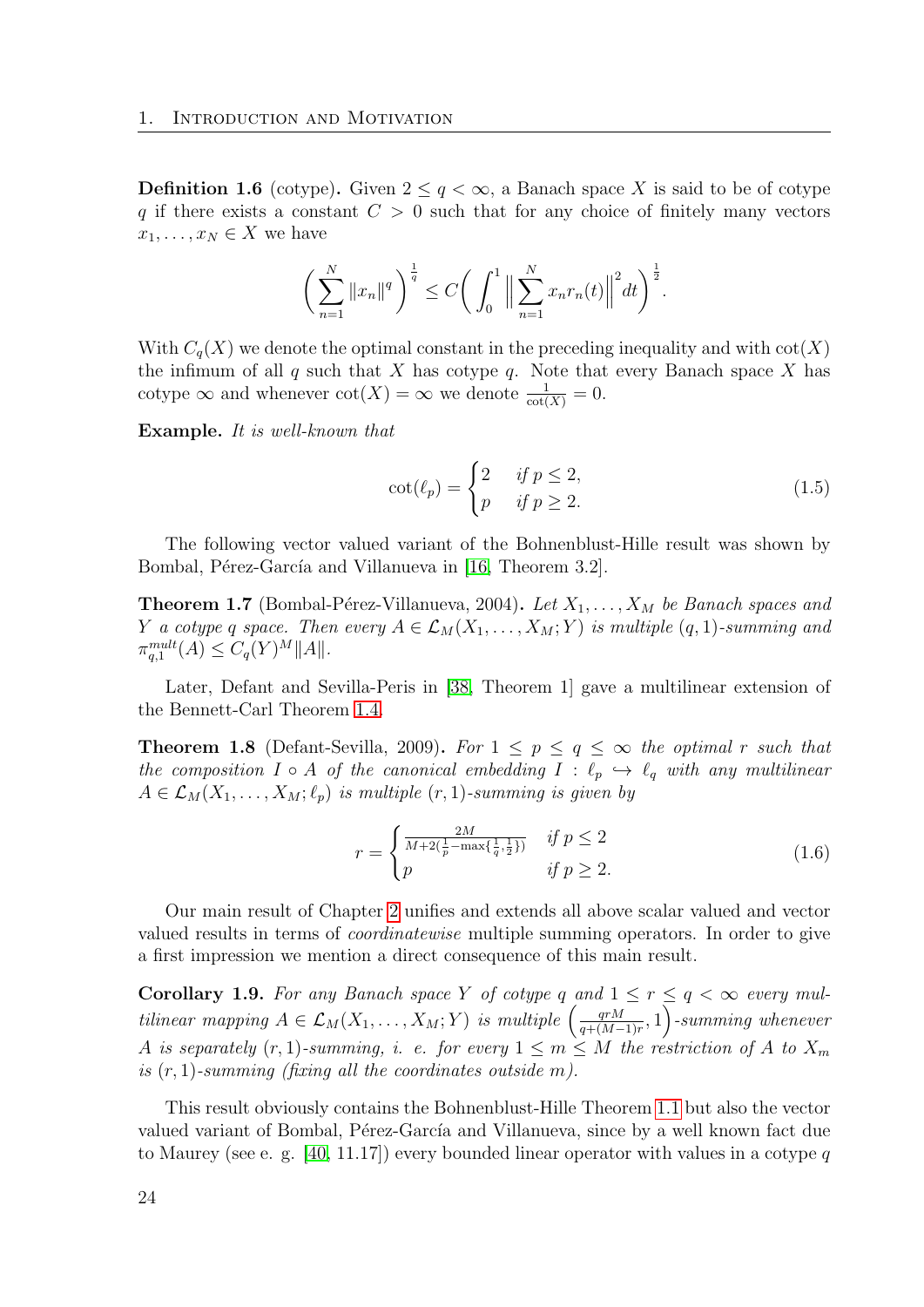space is  $(q, 1)$ -summing. Combining the upper theorem with the Bennett-Carl Theorem [1.4](#page-22-2) we immediately get the multilinear Bennett-Carl Theorem of Defant and Sevilla-Peris in Theorem [1.8.](#page-23-1) But Chapter [2](#page-28-0) contains a lot more. For example we give a multilinear extension of the Kwapien<sup>ch</sup> Theorem [1.3.](#page-21-1) Namely, we show that for  $1 \leq p \leq \infty$  the composition  $T(A_1, \ldots, A_K)$  of a K-linear mapping  $T \in \mathcal{L}_K(\ell_1; \ell_p)$  with K many Mlinear mappings  $A_k \in \mathcal{L}_M(\ell_\infty; \ell_1)$  is multiple  $(r, 1)$ -summing with

<span id="page-24-1"></span>
$$
r = \begin{cases} \frac{2M}{M+2-\frac{2}{p}} & \text{if } 1 \le p \le 2, \\ \frac{2M}{\frac{2M}{p}+1} & \text{if } 2 \le p \le \frac{2M}{M-1}, \\ 2 & \text{if } \frac{2M}{M-1} \le p \le \infty. \end{cases}
$$
(1.7)

Chapter [3](#page-52-0) deals with polynomial versions of vector valued Bohnenblust-Hille type inequalities. In order to solve Bohr's absolute convergence problem Bohnenblust and Hille in fact needed and proved the following version of their inequality.

**Theorem 1.10** (Bohnenblust-Hille, 1931). For every M there is a constant  $C_M$  such that for every  $N \in \mathbb{N}$  and every  $P \in \mathcal{P}_M(\ell_\infty^N;\mathbb{C}), P(z) = \sum_{|\alpha|=M} c_\alpha z^\alpha$ , we have

<span id="page-24-0"></span>
$$
\left(\sum_{\alpha \in \Lambda(M,N)} |c_{\alpha}|^{\frac{2M}{M+1}}\right)^{\frac{M+1}{2M}} \le C_M \|P\|,
$$
\n(1.8)

and moreover the exponent  $\frac{2M}{M+1}$  is optimal.

Let us denote by  $B_{\mathbb{C},M}^{pol}$  the optimal constant in [\(1.8\)](#page-24-0). Then it is easy to deduce from the multilinear Bohnenblust-Hille inequality (Theorem [1.1\)](#page-20-1) and an estimate of Harris for the polarization constant (see [\[48,](#page-115-8) Theorem 1] or  $(3.2)$ ) that

$$
B_{\mathbb{C},M}^{\text{pol}} \le (\sqrt{2})^{M-1} \frac{M^{\frac{M}{2}} (M+1)^{\frac{M+1}{2}}}{2^M (M!)^{\frac{M+1}{2M}}}
$$

Using Sawa's Khintchine-type inequality for Steinhaus variables([\[72,](#page-116-4) Theorem B] or Lemma [2.9\)](#page-42-0), Queffélec  $[71,$  Theorem III-1] obtained the slightly better estimate

$$
B_{\mathbb{C},M}^{\text{pol}} \le \left(\frac{2}{\sqrt{\pi}}\right)^{M-1} \frac{M^{\frac{M}{2}}(M+1)^{\frac{M+1}{2}}}{2^M (M!)^{\frac{M+1}{2M}}}.\tag{1.9}
$$

.

Finally Defant, Frerick, Ortega-Cerdà, Ounaïes and Seip proved in [\[29,](#page-113-1) Theorem 1] a substantial improvement for the constant  $B_{\mathbb{C},M}^{pol}$ . Using a different approach they managed to show that the polynomial Bohnenblust-Hille inequality is hypercontractive, this means the following:

**Theorem 1.11** (Defant-Frerick-Ortega-Ounaïes-Seip, 2011). There is a constant  $C \geq 1$ such that for every M we have

$$
\mathcal{B}_{\mathbb{C},\mathcal{M}}^{\text{pol}} \leq C^M.
$$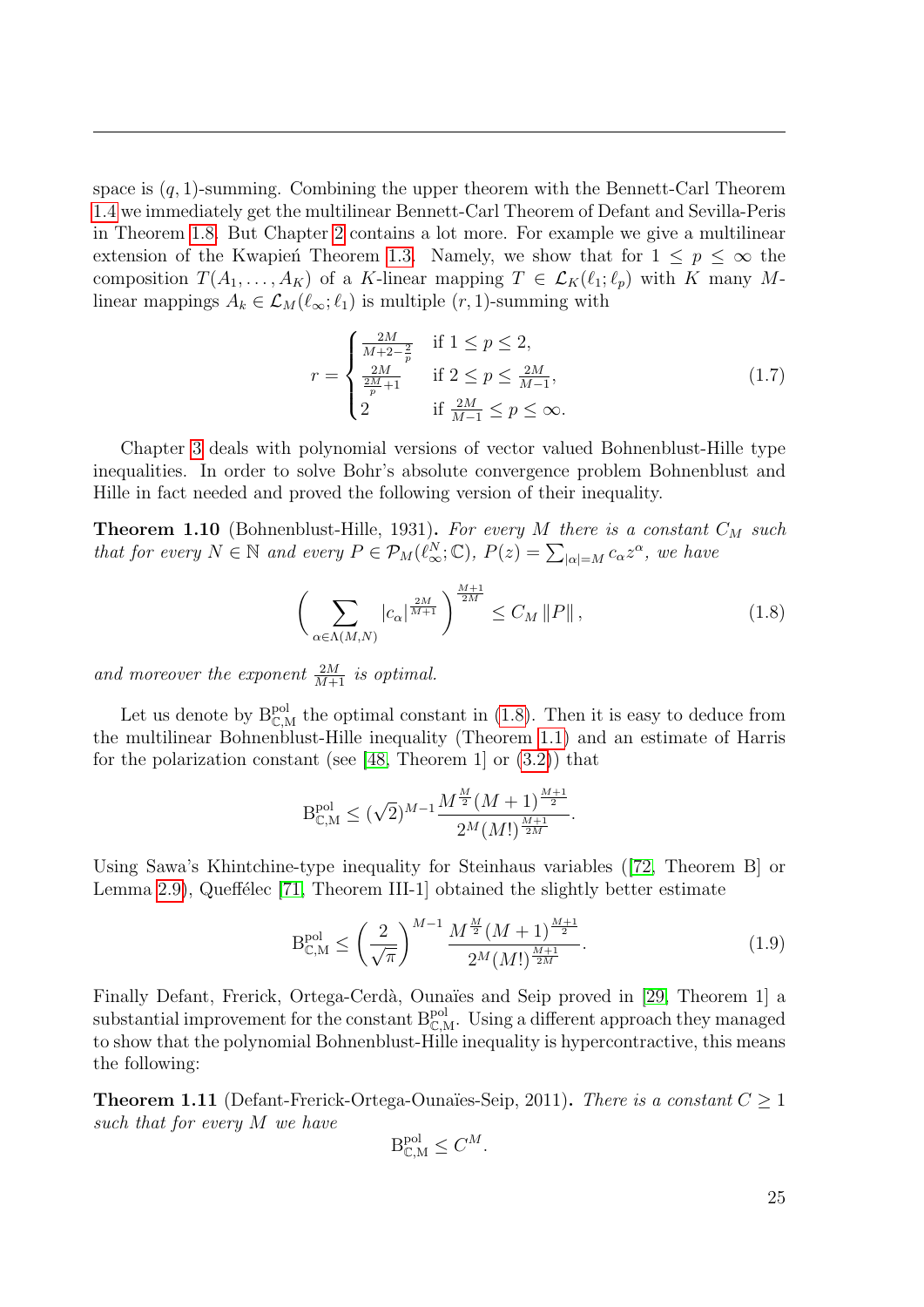This improvement founds deep application in the theory of the N-dimensional Bohr radius and in estimates for finite Dirichlet polynomials, and it marks an endpoint of a long development there. This will be discussed in Part [II](#page-66-0) in detail.

In Chapter [3](#page-52-0) we take a close look at vector valued variants of the polynomial Bohnenblust-Hille inequality by means of the concept of summing operators. Note that Definition [1.2](#page-21-2) can be rephrased as follows. An operator  $v : X \to Y$  is  $(r, 1)$ -summing,  $1 \leq r < \infty$ , if and only if there is a constant  $C > 0$  such that for any N and any choice of N many vectors  $x_{\alpha} \in X$ ,  $\alpha \in \mathbb{N}_0^N$  with  $|\alpha|=1$ , we have

$$
\bigg(\sum_{|\alpha|=1}||vx_{\alpha}||^{r}\bigg)^{\frac{1}{r}} \leq C \sup_{x \in \mathbb{D}^{N}}\bigg\|\sum_{|\alpha|=1}x_{\alpha}z^{\alpha}\bigg\|.
$$

The following main result of Chapter [3](#page-52-0) is a far reaching extension of the Defant-Frerick-Ortega-Ounaïes-Seip Theorem and it shows under which additional assumptions on the underling space Y the upper inequality can be extended to sets of indices of order  $M$ instead of order 1.

<span id="page-25-0"></span>**Theorem 1.12.** Let Y be a q-concave Banach lattice with  $2 \le q \le \infty$  and  $v: X \to Y$ an  $(r, 1)$ -summing operator with  $1 \leq r \leq q$ . Then there is a constant  $C > 0$  such that for any choice of  $x_{\alpha} \in X$ ,  $\alpha \in \mathbb{N}_0^N$  with  $|\alpha| = M$  we have

$$
\bigg(\sum_{|\alpha|=M}\|vx_{\alpha}\|^{\frac{qrM}{q+(M-1)r}}\bigg)^{\frac{q+(M-1)r}{qrM}}\leq C^{M}\sup_{x\in\mathbb{D}^N}\bigg\|\sum_{|\alpha|=M}x_{\alpha}z^{\alpha}\bigg\|.
$$

As an immediate consequence of Theorem [1.12](#page-25-0) combined with the Bennett-Carl Theorem [1.4](#page-22-2) we have the following polynomial version of the Bennett-Carl Theorem, which was originally proved by Defant and Sevilla-Peris in [\[38,](#page-114-3) Theorem 4] but now we can show that the received inequality is even hypercontractive.

**Theorem 1.13.** Given  $1 \leq p \leq q \leq \infty$ , there exists a constant  $C > 0$  such that for every M, N and every M-homogeneous polynomial  $P \in \mathcal{P}_M(\ell_\infty^N;\ell_p)$ ,  $P(z) = \sum_{|\alpha|=M} c_\alpha z^\alpha$  we have

$$
\bigg(\sum_{\alpha\in\Lambda(M,N)}\|c_{\alpha}\|_{q}^{r}\bigg)^{\frac{1}{r}}\leq C^{M}\|P\|,
$$

where r defined as in [1.6.](#page-23-2)

This Theorem is contained in Chapter [3](#page-52-0) as well as a polynomial version of Kwapień's Theorem [1.3.](#page-21-1)

**Theorem 1.14.** Given  $1 \leq p < \infty$ , there exists a constant  $C > 0$  such that for each composition  $QP: \ell_{\infty} \to \ell_1$ ,  $PQ(z) = \sum_{|\alpha|=M} c_{\alpha} z^{\alpha}$ , of an M-homogeneous polynomial  $P: \ell_{\infty} \to \ell_1$  with an K-homogeneous polynomial  $Q: \ell_1 \to \ell_p$  we have

$$
\bigg(\sum_{|\alpha|=M}||c_{\alpha}||_{p}^{r}\bigg)^{\frac{1}{r}}\leq C||P||||Q||,
$$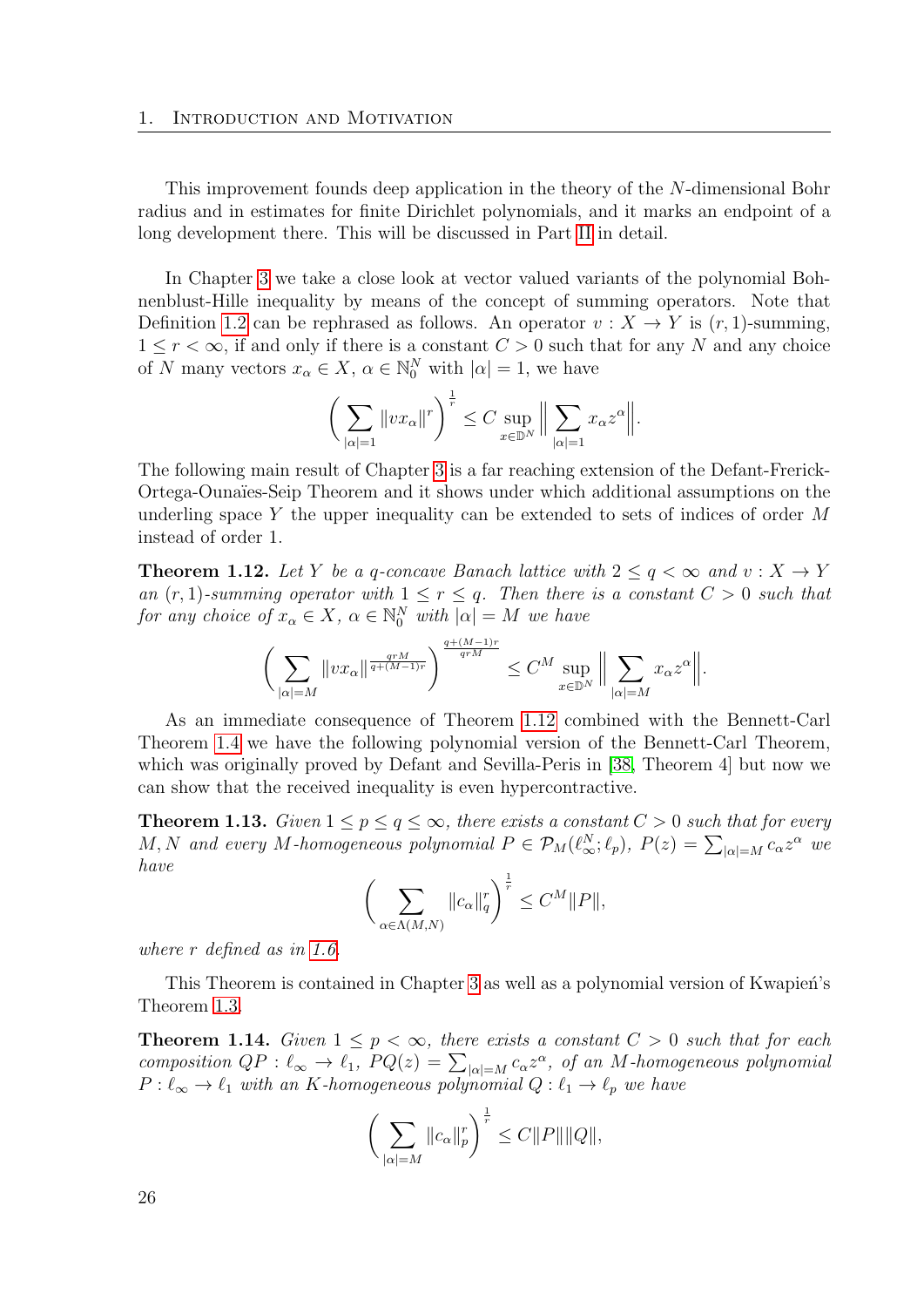where  $r$  is defined as in [1.7.](#page-24-1)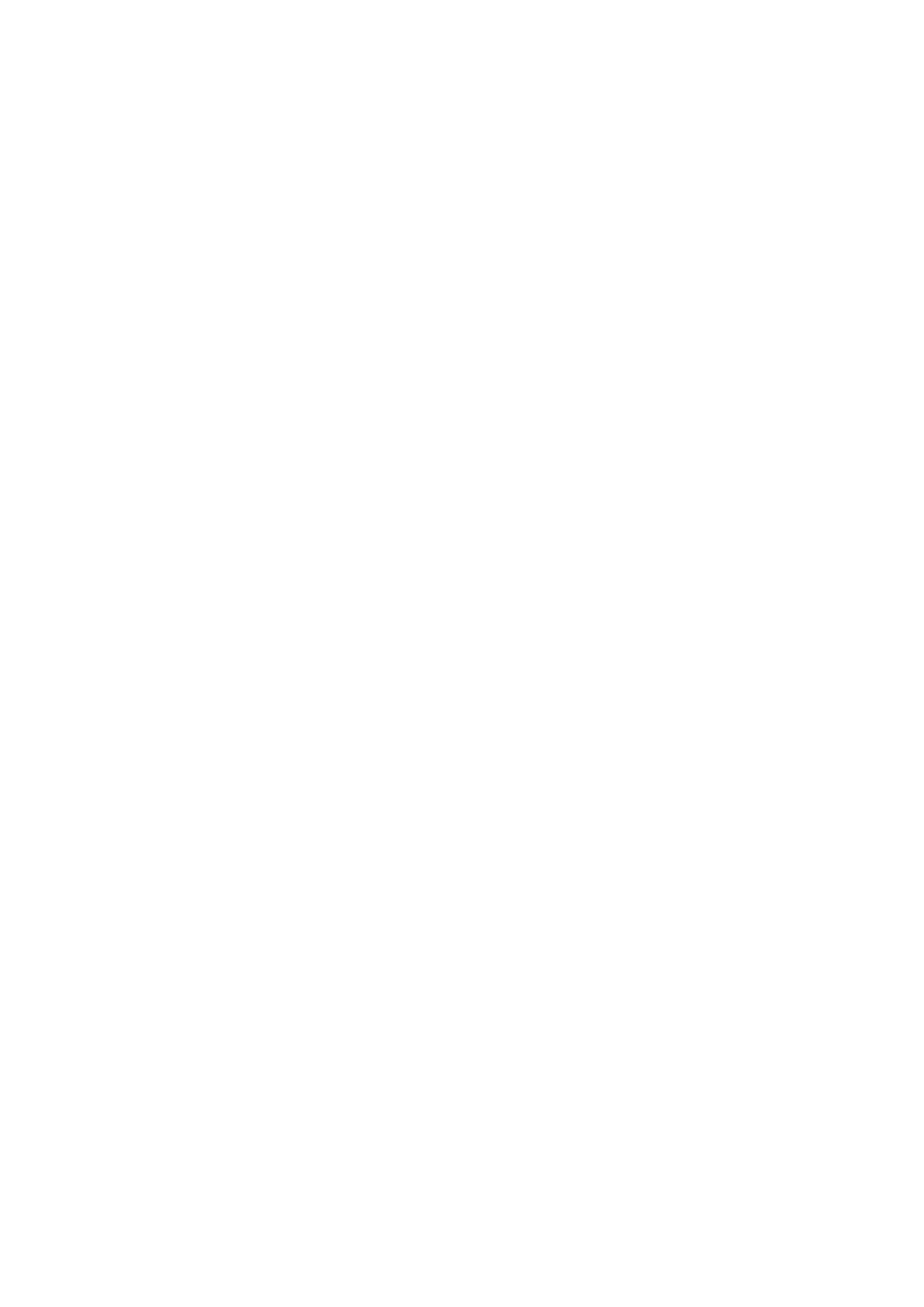## <span id="page-28-0"></span>2. Coordinatewise Multiple Summing Operators

### <span id="page-28-1"></span>2.1 Definitions and Notation

For natural numbers M and N and a finite subset  $C \subset \mathbb{N}$  we define the index set

$$
\mathcal{M}(C, N) = \{ \mathbf{i} = (i_k)_{k \in C} \mid 1 \le i_k \le N \text{ for each } k \in C \}
$$

and for  $C = \{1, \ldots, M\}$  we abbreviate

$$
\mathscr{M}(M,N)=\mathscr{M}(\{1,\ldots,M\},N).
$$

For two disjoint subsets  $C_1, C_2 \subset C$  with  $C = C_1 \cup C_2$  and indices  $\mathbf{i}^1 \in \mathcal{M}(C_1, N)$ ,  $i^2 \in \mathcal{M}(C_2, N)$  we define the index  $i = (i^1, i^2) \in \mathcal{M}(C, N)$  in the obvious way:

$$
i_k = \begin{cases} i_k^1 & \text{if } k \in C_1 \\ i_k^2 & \text{if } k \in C_2. \end{cases}
$$

Let  $X_1, \ldots, X_M$  be Banach spaces and  $C \subset \{1, \ldots, M\}$  a non-void and proper subset of coordinates, then we abbreviate the cartesian product  $\prod_{k\in\mathbb{C}} X_k$  by  $X^{\mathbb{C}}$  (which endowed with the sup norm is a Banach space). Also, for any  $x \in X^C$  we define  $\tilde{x} \in X^{\{1,\dots,M\}}$  through

$$
\tilde{x}(k) = \begin{cases} x(k) & \text{if } k \in C \\ 0 & \text{if } k \in \mathbb{C}C, \end{cases}
$$

where  $\mathcal{C}$  denotes the complement of C in  $\{1, \ldots, M\}$ . It is obvious that for any  $A \in$  $\mathcal{L}_M(X_1, \ldots, X_M; Y)$  the mapping

$$
A^{C}: X^{\complement C} \to \mathcal{L}_{|C|}(X^{C}; Y)
$$

$$
x \mapsto [y \mapsto A(\tilde{y} + \tilde{x})]
$$

is well defined and multilinear. One should realize that  $A^C x$  for each  $x \in X^{\complement C}$  is nothing else than the restriction of A to the coordinates of C fixing the coordinates in  ${\mathfrak C} C$  through x.

**Definition 2.1** (multiple  $(r, 1)$ -summing in the coordinates of C). Given  $1 \leq r < \infty$ and a non-void and proper subset of coordinates  $C \subset \{1, \ldots, M\}$ , we say that  $A \in$  $\mathcal{L}_M(X_1,\ldots,X_M;Y)$  is multiple  $(r,1)$ -summing in the coordinates of C whenever  $A^C$ has its range in  $\Pi_{r,1}^{mult}(X^C;Y)$ . Moreover, we call A separately  $(r,1)$ -summing if A is  $(r, 1)$ -summing in all one point subsets of  $\{1, \ldots, M\}$ .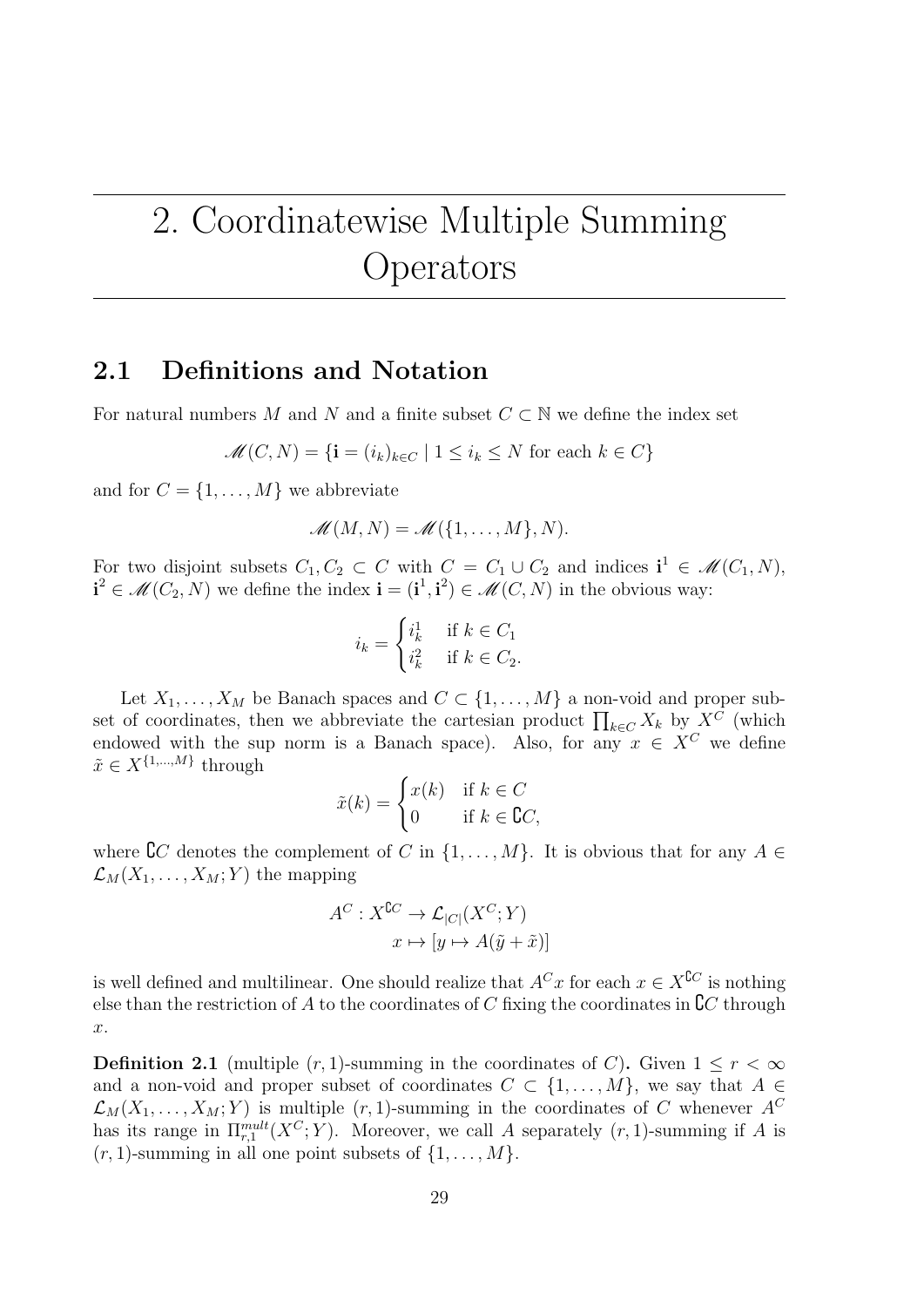It will be important to note that A is multiple  $(r, 1)$ -summing in the coordinates of  $C$  if and only if

$$
A^C: X^{\complement C} \to \Pi_{r,1}^{mult}(X^C;Y)
$$

is a well defined multilinear operator (which then by a standard close graph argument is also bounded).

We continue with some more notations. Define for  $q \geq 2$  the functions

$$
\omega : [1, q)^2 \to \mathbb{R}_{\geq 0}, \qquad \omega(x, y) := \frac{q^2 (x + y) - 2qxy}{q^2 - xy}
$$

and

$$
f: [1, q)^2 \to \mathbb{R}_{\geq 0}, \qquad f(x, y) := \frac{q^2x - qxy}{q^2(x + y) - 2qxy}.
$$
 (2.1)

For  $K \in \mathbb{N}$  we define inductively the function

<span id="page-29-0"></span>
$$
\omega_K : [1, q)^K \to \mathbb{R}
$$

through  $\omega_1(r_1) := r_1, \omega_2(r_1, r_2) := \omega(r_1, r_2)$  and for  $K \geq 3$ 

$$
\omega_K(r_1, \dots, r_K) := \omega_2(r_K, \omega_{K-1}(r_1, \dots, r_{K-1})).
$$
\n(2.2)

By abuse of notation we often abbreviate  $\omega_K(r_1, \ldots, r_K)$  by  $\omega_K$ .

Also, we define for each  $K \in \mathbb{N}_{\geq 2}$  functions

$$
f_K := (f_K^1, \dots, f_K^K) : [1, q)^K \to \mathbb{R}_{\geq 0}^K;
$$

first

$$
f_2(r_1,r_2):=(f(r_1,r_2),f(r_2,r_1)),
$$

and second inductively the function  $f_K$  (a function in the K variables  $r_1, \ldots, r_K$ ) through the function  $f_{K-1}$  (a function in the  $K-1$  variables  $r_1, \ldots, r_{K-1}$ ) by

<span id="page-29-1"></span>
$$
f_K^k := f_{K-1}^k \cdot f(\omega_{K-1}, r_K) \ , \ 1 \le k \le K - 1 \tag{2.3}
$$

and

$$
f_K^K := f(r_K, \omega_{K-1})
$$

30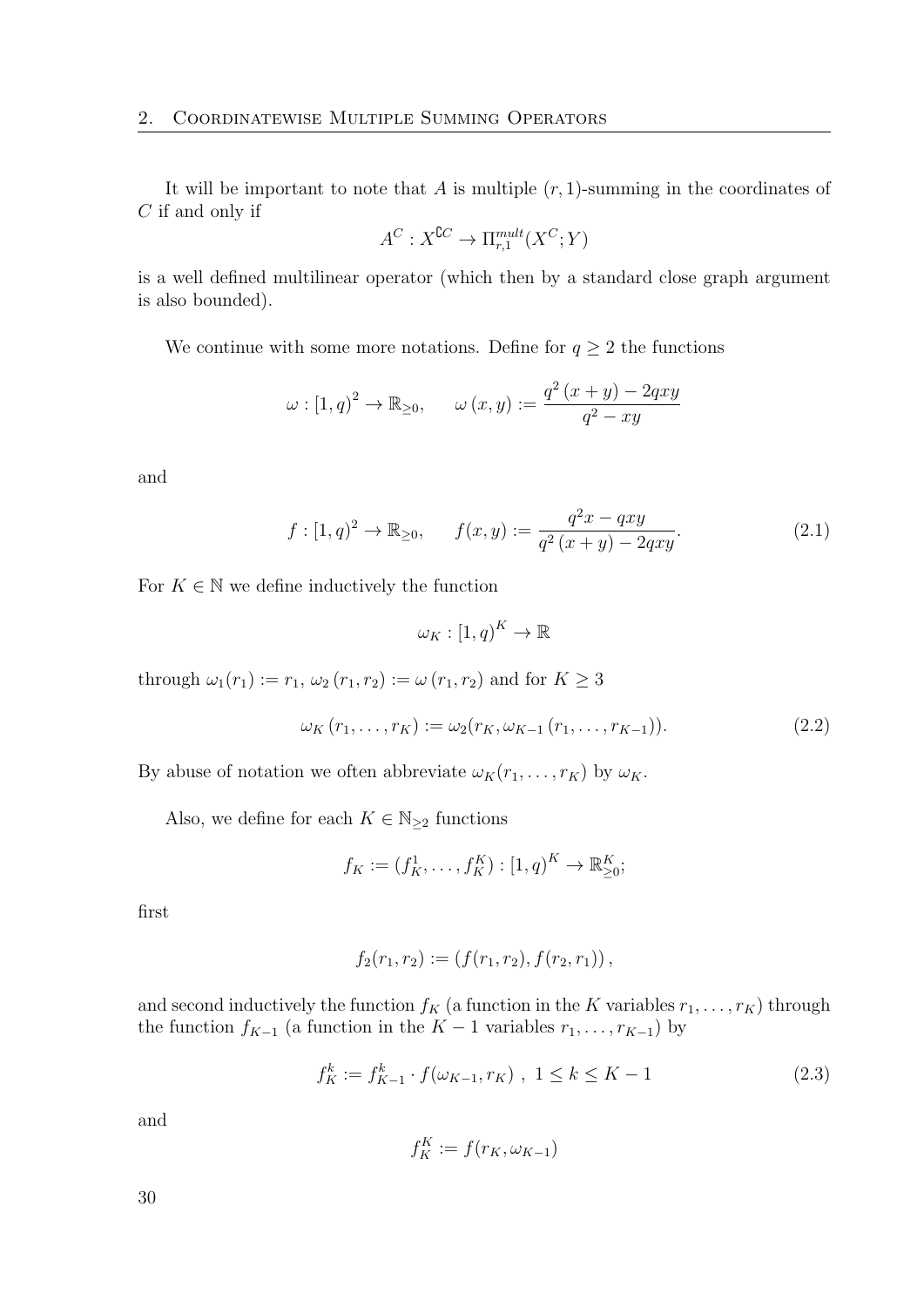#### Properties of  $\omega_K$  and  $f_K$

Note that for  $r_1 = \ldots = r_K = r$  we have

$$
\omega_K(r,\ldots,r) = \frac{qrK}{q + (K-1)r} \tag{2.4}
$$

and

$$
f_K^1 = \ldots = f_K^K = \frac{1}{K} \,. \tag{2.5}
$$

For any choice of  $(r_1, \ldots, r_K) \in [1, q)^K$  it can be checked easily by induction that

$$
f_K^1 + \ldots + f_K^K = 1.
$$

Furthermore it will be important to note that for  $x, y \in [1, q)$ 

$$
\max(x, y) \le \omega(x, y) < q
$$

and hence for any  $(r_1, \ldots, r_K) \in [1, q)^K$ 

$$
\max_{1 \le k \le K} r_k \le \omega_K(r_1, \dots, r_K) < q. \tag{2.6}
$$

An easy calculation shows that for  $x, y, z \in [1, q)$ 

$$
\omega(z, \omega(x, y)) = \omega(\omega(y, z), x) \tag{2.7}
$$

and by induction we get that for  $1 \leq L < K$  and  $(r_1, \ldots, r_K) \in [1, q)^K$ 

<span id="page-30-0"></span>
$$
\omega_K(r_1,\ldots,r_K) = \omega\left(\omega_L(r_1,\ldots,r_L),\omega_{K-L}(r_{L+1},\ldots,r_K)\right). \tag{2.8}
$$

By [\(2.8\)](#page-30-0) and the symmetry of  $\omega$  we have that  $\omega_K$  is symmetric, i.e.  $\omega_K(r_1, \ldots, r_K)$  =  $\omega_K(r_{\sigma(1)},\ldots,r_{\sigma(K)})$  for any permutation  $\sigma$  of  $\{1,\ldots,K\}$ .

One the other hand one can show that for  $x, y, z \in [1, q)$ 

<span id="page-30-1"></span>
$$
f(\omega(x, y), z) \cdot f(y, x) = f(y, \omega(x, z)). \tag{2.9}
$$

This gives that for  $1 \leq L < K$ 

$$
f_K^k(r_1, \ldots, r_K) =
$$
  
\n
$$
\begin{cases}\nf_L^k(r_1, \ldots, r_L) \cdot f(\omega_L(r_1, \ldots, r_L), \omega_{K-L}(r_{L+1}, \ldots, r_K)) & \text{if } k \le L, \\
f_{K-L}^{k-L}(r_{L+1}, \ldots, r_K) \cdot f(\omega_{K-L}(r_{L+1}, \ldots, r_K) \omega_L(r_1, \ldots, r_L)) & \text{if } k > L.\n\end{cases}
$$
\n(2.10)

*Proof.* For  $1 \leq i < j \leq K$  we abbreviate  $\omega_{j-i+1}(r_i,\ldots,r_j)$  by  $\Omega_{i,j}$ . Now if  $k \leq L$  we have

$$
f_K^k(r_1, \ldots, r_K) = f_{K-1}^k(r_1, \ldots, r_{K-1}) f(\Omega_{1,K-1}, r_K)
$$
  
=  $f_{K-2}^k(r_1, \ldots, r_{K-2}) f(\Omega_{1,K-2}, r_{K-1}) f(\Omega_{1,K-1}, r_K)$   
=  $f_{K-2}^k(r_1, \ldots, r_{K-2}) f(\Omega_{1,K-2}, r_{K-1}) f(\omega(\Omega_{1,K-2}, r_{K-1}), r_K).$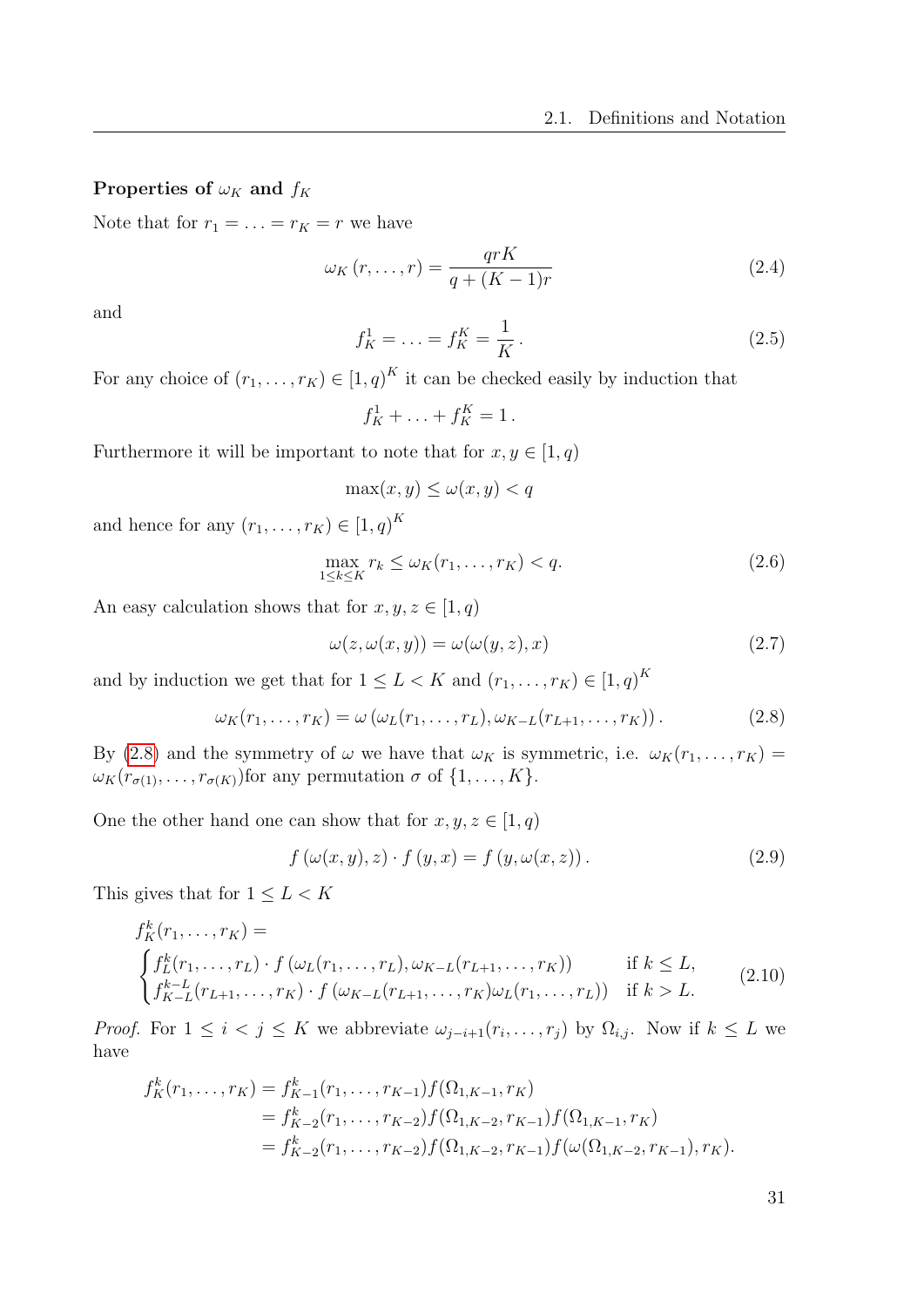By [\(2.9\)](#page-30-1) we thus have

$$
f_K^k(r_1,\ldots,r_K)=f_{K-2}^k(r_1,\ldots,r_{K-2})f(\Omega_{1,K-2},\Omega_{K-1,K}).
$$

Inductively we get

$$
f_K^k(r_1,\ldots,r_K) = f_L^k(r_1,\ldots,r_L)f(\Omega_{1,L},\Omega_{L+1,K}).
$$

If  $L < k < K$  we have with the same arguments as in the upper case that

$$
f_K^k(r_1, \ldots, r_K) = f_k^k(r_1, \ldots, r_k) f(\Omega_{1,k}, \Omega_{k+1,K})
$$
  
=  $f(r_k, \Omega_{1,k-1}) f(\omega(\Omega_{1,k-1}, r_k), \Omega_{k+1,K}).$ 

By  $(2.9)$  this is

$$
= f(r_k, \omega_{K-1}(r_1, \ldots, r_{k-1}, r_{k+1}, \ldots, r_K))
$$
  
=  $f(r_k, \omega(\omega_{K-L-1}(r_{L+1}, \ldots, r_{k-1}, r_{k+1}, \ldots, r_K), \Omega_{1,L}))$ 

which again by  $(2.9)$  equals

$$
= f(r_k, \omega_{K-L-1}(r_{L+1}, \ldots, r_{k-1}, r_{k+1}, \ldots, r_K)) f(\Omega_{L+1,K}, \Omega_{1,L})
$$
  
\n
$$
= f(r_k, \Omega_{L+1,k-1}) f(\Omega_{L+1,k}, \Omega_{k+1,K}) f(\Omega_{L+1,K}, \Omega_{1,L})
$$
  
\n
$$
= f_{k-L}^{k-L}(r_{L+1}, \ldots, r_k) f(\Omega_{L+1,k}, \Omega_{k+1,K}) f(\Omega_{L+1,K}, \Omega_{1,L})
$$
  
\n
$$
= f_{K-L} k - L(r_{L+1}, \ldots, r_K) f(\Omega_{L+1,K}, \Omega_{1,L}).
$$

And finally

$$
f_K^K(r_1, \ldots, r_K) = f(r_K, \Omega_{1,K-1})
$$
  
=  $f(r_K, \omega(\Omega_{L+1,K-1}, \Omega_{1,L})).$ 

Using [\(2.9\)](#page-30-1) we complete the argument

$$
= f(r_K, \Omega_{L+1,K-1}) f(\Omega_{L+1,K}, \Omega_{1,L})
$$
  
=  $f_K^K(r_{L+1}, \dots, r_K) f(\Omega_{L+1,K}, \Omega_{1,L}).$ 

 $\Box$ 

### <span id="page-31-0"></span>2.2 A Vector Valued Bohnenblust-Hille Type Theorem

The main theorem of this chapter is the following universal vector valued Bohnenblust-Hille type theorem.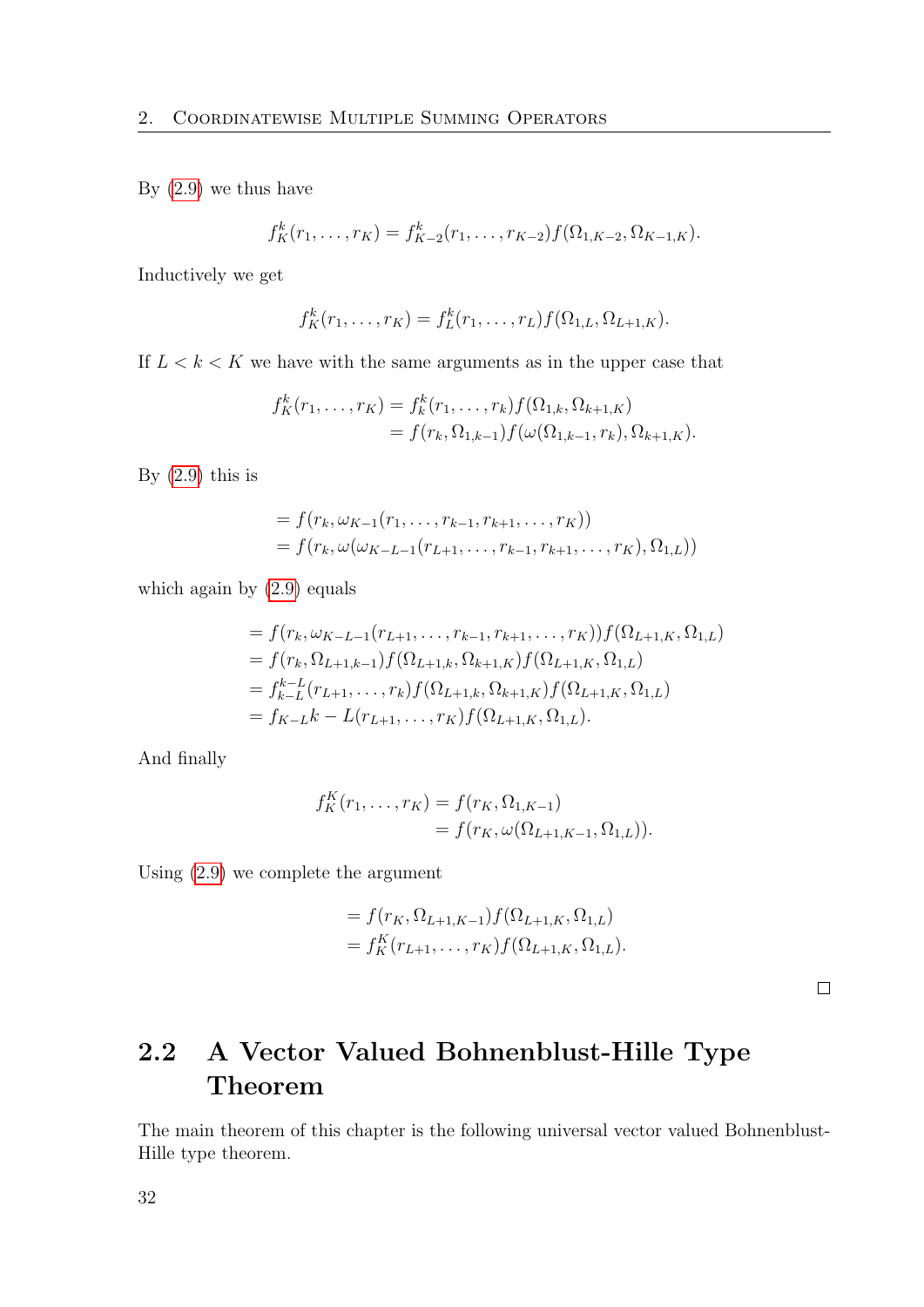<span id="page-32-0"></span>**Theorem 2.2.** Let  $\{1, \ldots, M\}$  be a disjoint union of K non-void subsets  $C_k$ , Y a cotype q Banach space and  $1 \leq r_1, \ldots, r_K < q$ . Assume that  $U \in \mathcal{L}_M(X_1, \ldots, X_M; Y)$  is multiple  $(r_k, 1)$ -summing in each set of coordinates  $C_k$ ,  $1 \leq k \leq K$ . Then U is multiple  $(\omega_K, 1)$ -summing and

$$
\pi_{\omega_K,1}^{mult}(U) \leq \sigma_K(r_1,\ldots,r_K) \prod_{k=1}^K \left\| U^{C_k} : X^{\complement C_k} \to \Pi_{r_k,1}^{mult}(X^{C_k};Y) \right\|^{f_K^k},
$$

where  $\sigma_K(r_1,\ldots,r_K)$  only depends on  $K, |C_1|,\ldots, |C_K|, r_1,\ldots,r_K, q$  and  $C_q(Y)$ . More precisely, for  $1 \leq s < q$  and  $N \in \mathbb{N}$  let  $A_{q,s}^N(Y) = C_q(Y)^N K_{s,2}^N$  be the constant obtained in Lemma [2.4.](#page-36-1) Then  $\sigma_1(r) = 1$  and for K even with  $s_1 := \omega_{\frac{K}{2}}(r_1, \ldots, r_{\frac{K}{2}})$ ,  $s_2 :=$  $\omega_{K \over 2}(r_{K \over 2+1}, \ldots, r_K)$ 

<span id="page-32-1"></span>
$$
\sigma_K(r_1, \dots, r_K) = \left(A_{q,s_1}^{\mid \bigcup_{k=1}^K C_k \mid} (Y) \cdot \sigma_{\frac{K}{2}}(r_1, \dots, r_{\frac{K}{2}})\right)^{f(s_1, s_2)} \cdot \left(A_{q,s_2}^{\mid \bigcup_{k=1}^K C_k \mid} (Y) \cdot \sigma_{\frac{K}{2}}(r_{\frac{K}{2}+1}, \dots, r_K)\right)^{f(s_2, s_1)},
$$
\n(2.11)

for K odd with  $s_1 := \omega_{\frac{K-1}{2}}(r_1, \ldots, r_{\frac{K-1}{2}}), s_2 := \omega_{\frac{K+1}{2}}(r_{\frac{K+1}{2}}, \ldots, r_K)$ 

<span id="page-32-2"></span>
$$
\sigma_K(r_1, \dots, r_K) = \left(A_{q,s_1}^{\mid \bigcup_{k=1}^K C_k \mid} (Y) \cdot \sigma_{\frac{K-1}{2}}(r_1, \dots, r_{\frac{K-1}{2}}) \right)^{f(s_1, s_2)} \cdot \left(A_{q,s_2}^{\mid \bigcup_{k=1}^{\frac{K-1}{2}} C_k \mid} (Y) \cdot \sigma_{\frac{K+1}{2}}(r_{\frac{K+1}{2}}, \dots, r_K)\right)^{f(s_2, s_1)}.
$$
\n(2.12)

We take the time to make a short historical trip on the proof of the Bohnenblust-Hille inequality. Within the last eighty years there have been two fundamental improvements of the estimate of the Bohnenblust-Hille constant:

B<sub>K,M</sub><sup>mult</sup> 
$$
\leq M^{\frac{M+1}{2}} 2^{\frac{M-1}{2}}
$$
 (Bohnenblust-Hille [12], 1931)  
\nB<sub>K,M</sub><sup>mult</sup>  $\leq 2^{\frac{M-1}{2}}$  (Davie [25] and Kaijser [51], 1970s)  
\nB<sub>C,M</sub><sup>mult</sup>  $\leq 1.41(M-1)^{0.304975} - 0.04$  (Nuñez-Pellegrino-Seoane-Serrano [63], 2013)  
\nB<sub>R,M</sub><sup>mult</sup>  $\leq 1.65(M-1)^{0.526322} + 0.13$  ([63], 2013).

In the following we show two different proofs of Theorem [2.2.](#page-32-0) In the first step we illustrate the ideas with which Kaijser reproved the Bohnenblust-Hille result [\[51,](#page-115-4) Lemma (1.1)], which is originally formulated in terms of tensor products. His ideas were for example picked by Defant and Sevilla in [\[38,](#page-114-3) Section 3] to give their vector valued variants of the Bohnenblust-Hille inequality. Here we translate the proofs into the language of inequalities and generalize them on a very abstract level. So the first proof of Theorem [2.2,](#page-32-0) a combination of Lemma [2.3](#page-34-1) and Lemma [2.5,](#page-36-2) can be seen as a far reaching extension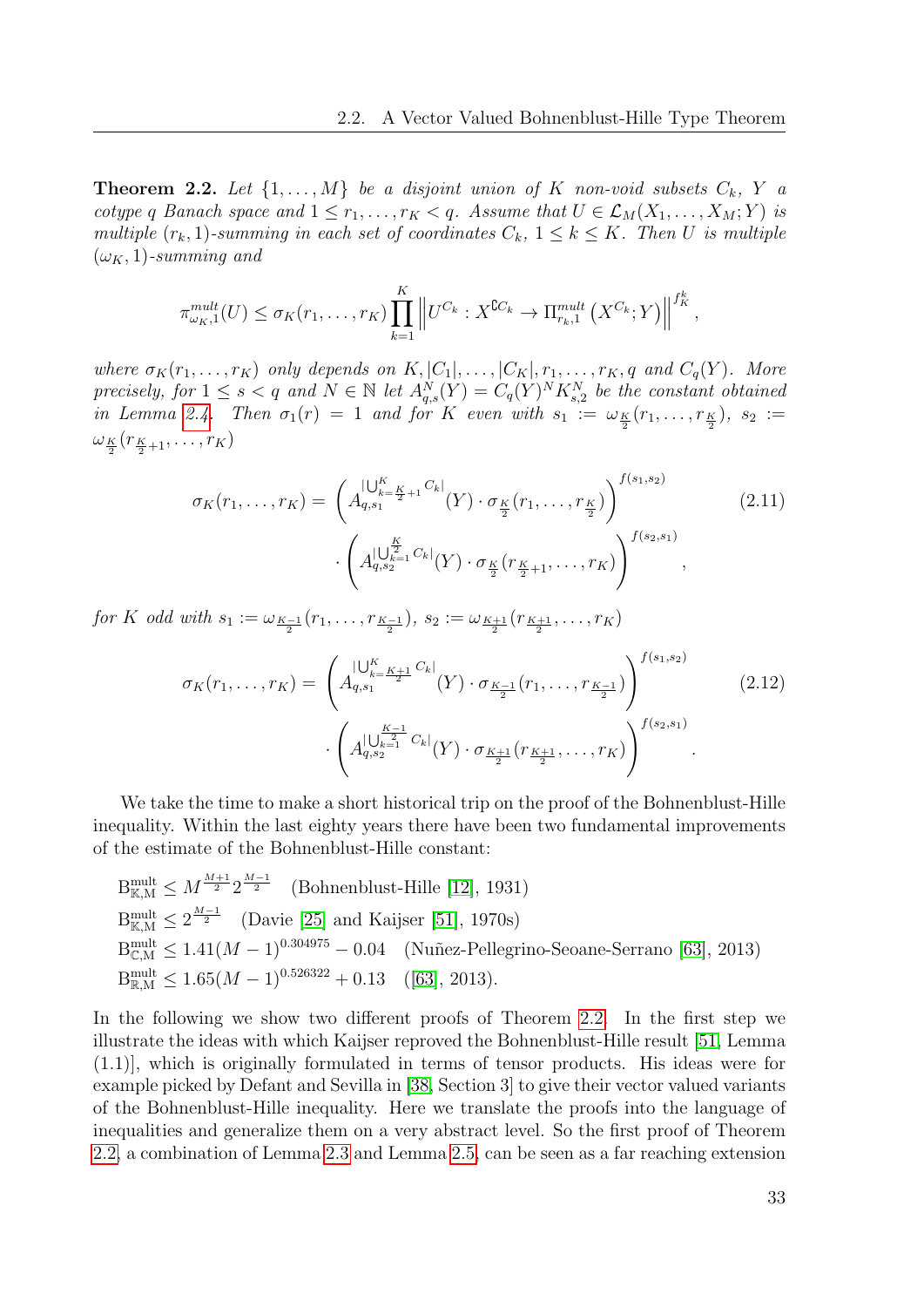of Kaijser's reproof of the original Bohnenblust-Hille inequality. The proof leads to the constants

<span id="page-33-0"></span>
$$
\sigma_K = \prod_{k=1}^K A_{q,r_k}^{|\mathbb{C}C_k|}(Y)^{f_K^k}.
$$
\n(2.13)

In section [2.2.4](#page-41-0) we take a closer look at the constant  $A_{q,r_k}(Y)$  and we will see that in the setting of the classical Bohnenblust-Hille inequality (i.e.  $Y = K, K = M$  $r_1 = \ldots = r_M = 1, q = 2$ ) Lemma [2.5](#page-36-2) just delivers the old results of Davie and Kaijser B<sup>mult</sup>  $\leq \sqrt{2}^{M-1}$  and of Queffélec [\[71\]](#page-116-0) B<sub>CM</sub>  $\leq (2/\sqrt{\pi})^{M-1}$  mentioned in the introduction.

In the second step we give the proof of Theorem [2.2](#page-32-0) which delivers the recursive formula for the constants  $\sigma_K$  given in [\(2.11\)](#page-32-1) and [\(2.12\)](#page-32-2). Although we are not able to proof that this recursive formula produces constants that are generally better than the constants [\(2.13\)](#page-33-0) in Lemma [2.5,](#page-36-2) we will see that at least in some special cases Theorem [2.2](#page-32-0) delivers fundamental better constants (see Theorem [2.10](#page-43-0) for the complex case and also Corollary [2.14\)](#page-47-0). The proof of Theorem [2.2](#page-32-0) has its origin in our publication [\[35,](#page-114-5) Theorem 5.1]. There we formulate the problem in terms of coordinatewise multiple summing operators for the first time, which opened up a new point of view on the Bohnenblust-Hille type inequalities. The fact that even in the scalar case the results of [\[35\]](#page-114-5) are of worth was first seen by Pellegrino and Seoane-Sepúlveda in [\[66\]](#page-116-1). With the methods introduced in [\[35\]](#page-114-5) Pellegrino and Seoane-Sepúlveda proved in [\[66\]](#page-116-1) and together with Nuñez-Alarcón in  $[64]$  the following recursive formula for the optimal Bohnenblust-Hille constants. In fact, even if not explicitly calculated there, this formula is already a direct consequence of [\[35,](#page-114-5) Theorem 4.1] (we show this in Section [2.2.4\)](#page-41-0).

$$
B_{C,M}^{\text{mult}} \leq \begin{cases} (2/\sqrt{\pi})^{M-1} & \text{for } M = 2, 3\\ B_{C,\frac{M}{2}}^{\text{mult}} \mathfrak{S}_{\frac{2M}{M+2}}^{\frac{M}{2}} & \text{for } M \text{ even} \\ \left( B_{C,\frac{M-1}{2}}^{\text{mult}} \mathfrak{S}_{\frac{2M-2}{M+1}}^{\frac{M-1}{2M}} \right)^{\frac{M-1}{2M}} \left( B_{C,\frac{M+1}{2}}^{\text{mult}} \mathfrak{S}_{\frac{2M+2}{M+3}}^{\frac{M-1}{2M}} \right)^{\frac{M+1}{2M}} & \text{for } M \text{ odd} \end{cases} \tag{2.14}
$$

Here  $\mathfrak{S}_s$  denotes the optimal constant in the Khintchine inequality for Steinhaus random variables (Lemma [2.9\)](#page-42-0) and using the optimal constant in the classical Khintchine inequality (Lemma [2.8\)](#page-41-1) instead, one gets an analog result for the real valued Bohnenblust-Hille constants  $B_{\mathbb{R},M}^{\text{mult}}$ . This two formulas deliver the new estimates of Nuñez-Alarcón, Pellegrino, Seoane-Sepúlveda and Serrano-Rodríguez in [\[63\]](#page-116-2) for the optimal Bohnenblust-Hille constant mentioned above (see also [\[43,](#page-114-9) [62,](#page-116-6) [65,](#page-116-7) [74\]](#page-116-8) for previous versions and [\[61\]](#page-116-3) for a shorter but weaker proof). In Theorem [2.2](#page-32-0) we pick the ideas of Pellegrino and Seoane-Sepúlveda and improve the constants given in [\[35\]](#page-114-5). Note that in the case  $Y = \mathbb{K}, K = M, r_1 = \ldots r_K = 1, q = 2$  we still receive the recursion formulas of Pellegrino and Seoane-Sepúlveda (see Section [2.2.4\)](#page-41-0).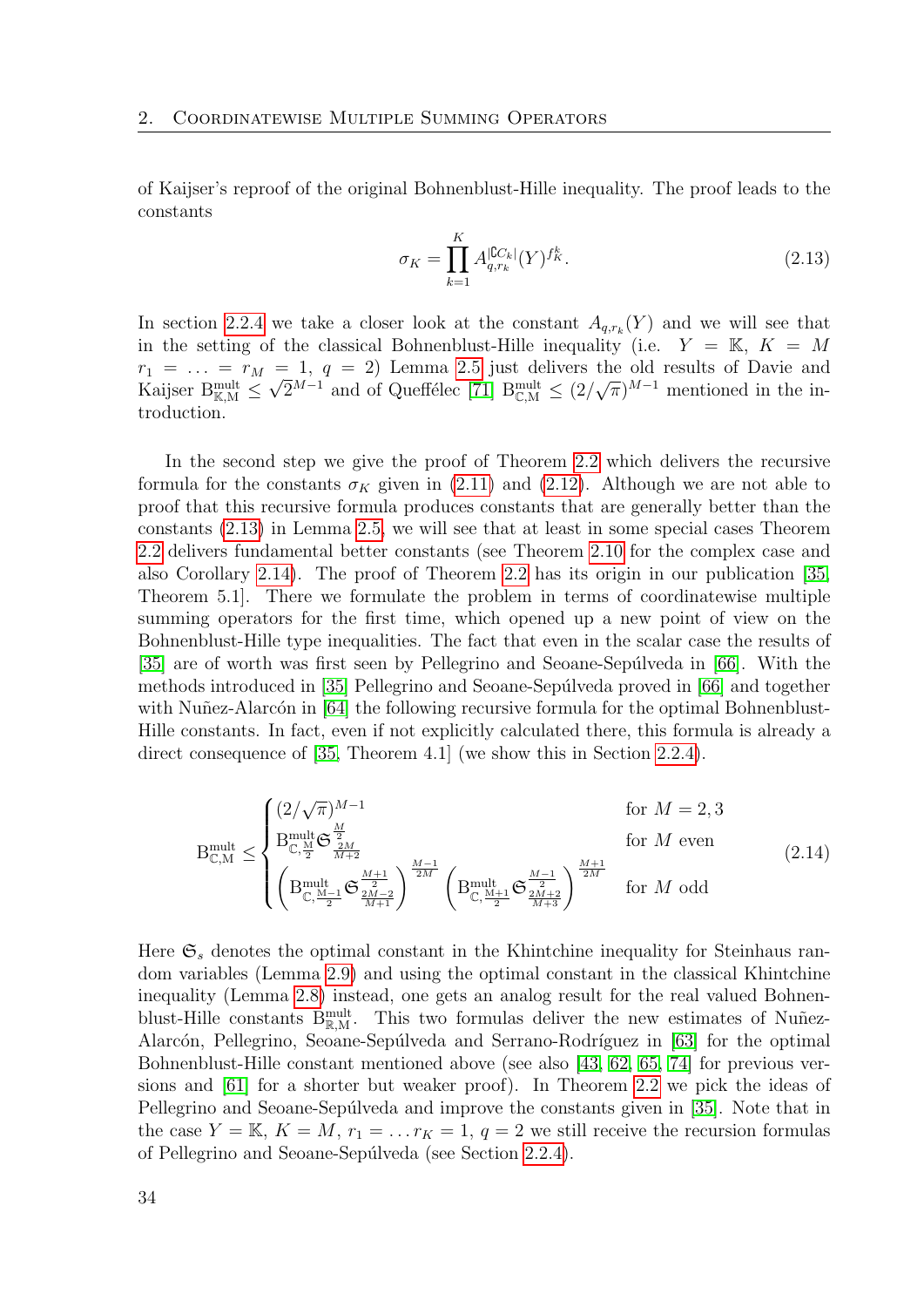### <span id="page-34-0"></span>2.2.1 Two Lemmata

The proof of Theorem [2.2](#page-32-0) needs two independently interesting lemmata. The first one is a strong modification of an inequality due to Blei [\[8,](#page-112-3) Lemma 5.3]. In the case  $r_1 =$  $\ldots = r_K = 1$  and  $q = 2$  Blei in fact ascribes this inequality to an advice of Kaijser (in the comments to [\[8,](#page-112-3) Lemma 5.3]) and taking a close look to Kaijser's reproof of the Bohnenblust-Hille inequality [\[51,](#page-115-4) Lemma 1.1] one can see that this inequality is a key observation in Kaijser's proof. That is why we from now on call it the Blei-Kaijser inequality. Note, that some weaker versions of Lemma [2.3](#page-34-1) are already shown in our publications [\[35,](#page-114-5) Lemma 3.1] and [\[34,](#page-114-6) Lemma 5.1].

<span id="page-34-1"></span>**Lemma 2.3** (Blei-Kaijser inequality). Let  $C_1, \ldots, C_K$  be K disjoint finite index sets,  $C := \bigcup_{k=1}^K C_k$  and  $(a_i)_{i \in \mathcal{M}(C,N)}$  a scalar matrix with positive entries. Then we have for every  $r_1, \ldots, r_K \geq 1$  and  $q > \max\{r_k \mid 1 \leq k \leq K\}$  that

<span id="page-34-2"></span>
$$
\left(\sum_{i \in \mathcal{M}(C,N)} a_i^{\omega_K}\right)^{\frac{1}{\omega_K}} \le \prod_{k=1}^K \left(\sum_{i \in \mathcal{M}(C_k,N)} \left(\sum_{j \in \mathcal{M}(C_k,N)} a_{(i,j)}^q\right)^{\frac{r_k}{q}}\right)^{\frac{f_K^k}{r_k}},\tag{2.15}
$$

where  $\omega_K$  and  $f_K^k$  are defined in [\(2.2\)](#page-29-0) and [\(2.3\)](#page-29-1).<sup>1</sup>

*Proof.* We split the exponent  $\omega_K$  in two summands

$$
\omega_K = \omega_2(r_K, \omega_{K-1}) = \frac{q^2(r_K + \omega_{K-1}) - 2q r_K \omega_{K-1}}{q^2 - r_K \omega_{K-1}}
$$

$$
= \frac{q^2 r_K - q r_K \omega_{K-1}}{q^2 - r_K \omega_{K-1}} + \frac{q^2 \omega_{K-1} - q r_K \omega_{K-1}}{q^2 - r_K \omega_{K-1}}
$$

$$
= f(r_K, \omega_{K-1}) \omega_K + f(\omega_{K-1}, r_K) \omega_K,
$$

(where  $\omega_{K-1} = r_1$  if  $K = 2$ ) and write

$$
\sum_{\mathbf{i}\in\mathcal{M}(C,N)} a_{\mathbf{i}}^{\omega_K} = \sum_{\mathbf{i}\in\mathcal{M}(\mathbb{C}C_K,N)} \sum_{\mathbf{j}\in\mathcal{M}(C_K,N)} a_{(\mathbf{i},\mathbf{j})}^{f(r_K,\omega_{K-1})\omega_K} a_{(\mathbf{i},\mathbf{j})}^{f(\omega_{K-1},r_K)\omega_K}
$$

Applying Hölder's inequality, first to the inner sum with  $p = \frac{r_K}{f(r_K) \omega_K}$  $\frac{r_K}{f(r_K,\omega_{K-1})\omega_K}=\frac{q^2-r_K\omega_{K-1}}{q^2-q\omega_{K-1}}$  $q^2-q\omega_{K-1}$ and  $p^* = \frac{q}{f(\omega x - 1)}$  $\frac{q}{f(\omega_{K-1},r_{K})\omega_{K}}=\frac{q^{2}-r_{K}\omega_{K-1}}{q\omega_{K-1}-r_{K}\omega_{K}}$  $\frac{q^{2-r}K\omega_{K-1}}{q\omega_{K-1}-r_{K}\omega_{K-1}}$ , the upper term is majorized by

$$
\sum_{\mathbf{i}\in\mathcal{M}(\mathbb{C}^{C_{K},N})}\left(\sum_{\mathbf{j}\in\mathcal{M}(C_{K},N)}a_{(\mathbf{i},\mathbf{j})}^{r_{K}}\right)^{\frac{f(r_{K},\omega_{K-1})\omega_{K}}{r_{K}}}\left(\sum_{\mathbf{j}\in\mathcal{M}(C_{K},N)}a_{(\mathbf{i},\mathbf{j})}^{q}\right)^{\frac{f(\omega_{K-1},r_{K})\omega_{K}}{q}}
$$

<sup>1</sup>Note added in proof. The result of Lemma [2.3](#page-34-1) was independently shown by D. Popa and G. Sinnamon in [\[68,](#page-116-9) Corollary 2.2]. Additionally, [\[68,](#page-116-9) Corollary 2.2] provides the following formulas for the exponents  $\omega_K$  and  $f_K^k$ 

$$
\omega_K = \frac{qR}{1+R} \quad \text{and} \quad f_K^k = \frac{r_k}{R(q-r_k)},\tag{2.16}
$$

where  $R = \sum_{k=1}^{K} \frac{r_k}{q - r_k}$ .

,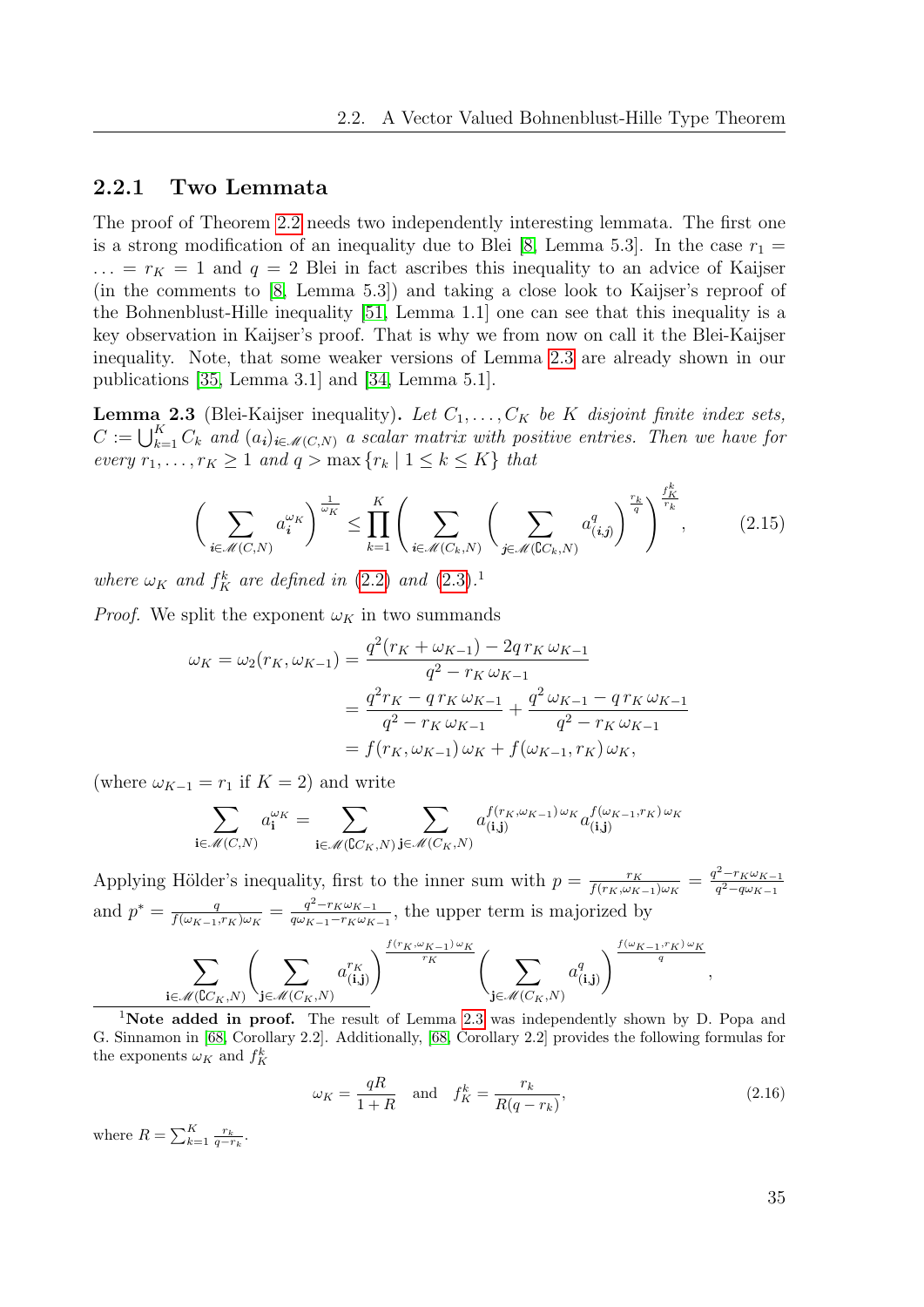and second to the outer sum with  $p = \frac{q}{f(r \kappa)dr}$  $\frac{q}{f(r_K,\omega_{K-1})\omega_K}=\frac{q^2-r_K\omega_{K-1}}{qr_K-r_K\omega_{K-1}}$  $\frac{q^2-r_K\omega_{K-1}}{qr_K-r_K\omega_{K-1}}$  and  $p^*=\frac{\omega_{K-1}}{f(\omega_{K-1},r_K)}$  $\frac{\omega_{K-1}}{f(\omega_{K-1},r_K)\omega_K}=$  $q^2-r_K\omega_{K-1}$  $\frac{-r_K\omega_{K-1}}{q^2-qr_K}$ , then the upper term is majorized by

$$
\left(\sum_{\mathbf{i}\in\mathscr{M}(\mathbb{C}C_K,N)}\left(\sum_{\mathbf{j}\in\mathscr{M}(C_K,N)}a_{(\mathbf{i},\mathbf{j})}^{r_K}\right)^{\frac{q}{r_K}}\right)^{\frac{f(r_K,\omega_{K-1})\omega_K}{q}}\cdot\left(\sum_{\mathbf{i}\in\mathscr{M}(\mathbb{C}C_K,N)}\left(\sum_{\mathbf{j}\in\mathscr{M}(C_K,N)}a_{(\mathbf{i},\mathbf{j})}^q\right)^{\frac{\omega_{K-1}}{q}}\right)^{\frac{f(\omega_{K-1},r_K)\omega_K}{\omega_{K-1}}}.
$$

Applying Minkowski's inequality on the first factor we finally get that

$$
\sum_{\mathbf{i}\in\mathcal{M}(C,N)} a_{\mathbf{i}}^{\omega_K} \leq \left(\sum_{\mathbf{j}\in\mathcal{M}(C_K,N)} \left(\sum_{\mathbf{i}\in\mathcal{M}(C_K,N)} a_{(\mathbf{i},\mathbf{j})}^q\right)^{\frac{r_K}{q}}\right)^{\frac{f(r_K,\omega_{K-1})\omega_K}{r_K}} \cdot \left(\sum_{\mathbf{i}\in\mathcal{M}(C_{C_K,N})} \left(\sum_{\mathbf{j}\in\mathcal{M}(C_K,N)} a_{(\mathbf{i},\mathbf{j})}^q\right)^{\frac{\omega_{K-1}}{q}}\right)^{\frac{f(\omega_{K-1},r_K)\omega_K}{\omega_{K-1}}}.
$$
\n(2.17)

In the case  $K = 2$  this is the conclusion is. For  $K > 2$  we proceed by induction over K. Assuming that [\(2.15\)](#page-34-2) holds for any  $K - 1$ ,  $K \geq 3$ , the right factor of [\(2.17\)](#page-35-1) is then majorized by

$$
\left[ \prod_{k=1}^{K-1} \left( \sum_{\mathbf{i} \in \mathcal{M}(C_k, N)} \left( \sum_{\mathbf{j} \in \mathcal{M}(\mathbb{C}C_k, N)} a_{(\mathbf{i}, \mathbf{j})}^q \right)^{\frac{r_k}{q}} \right)^{\frac{f_K^k}{r_k} - 1} \right]^{f(\omega_{K-1}, r_K) \omega_K}
$$

which proofs our assertion.

For the second lemma recall the definitions of the Rademacher functions in [\(1.4\)](#page-22-1) and note that that by Kahane's inequality (see [\[50\]](#page-115-9) or [\[40,](#page-114-10) 11.1]), if  $0 < p, q < \infty$ , there is a constant  $C > 0$  such that regardless of the choice of a Banach space X and for finitely many vectors  $x_1, \ldots, x_N$  in X we have

<span id="page-35-0"></span>
$$
\left(\int_{0}^{1} \left\|\sum_{n=1}^{N} a_{n} r_{n}(t)\right\|^{q}\right)^{\frac{1}{q}} \le C \left(\int_{0}^{1} \left\|\sum_{n=1}^{N} a_{n} r_{n}(t)\right\|^{p}\right)^{\frac{1}{p}}; \tag{2.18}
$$

<span id="page-35-1"></span> $\Box$ 

with  $K_{p,q}$  we denote the optimal constant in the upper inequality.

The following lemma is originally shown in [\[67,](#page-116-10) Lemma 3] and with a slightly better constant in [\[35,](#page-114-5) Lemma 2.2]. Note that an immediate consequence of this lemma is that every bounded  $A \in \mathcal{L}_M(X_1, \ldots, X_M; Y)$  with values in a cotype q space Y is multiple  $(q, 1)$ -summing – the Bombal-Pérez-Villanueva Theorem [1.7.](#page-23-3)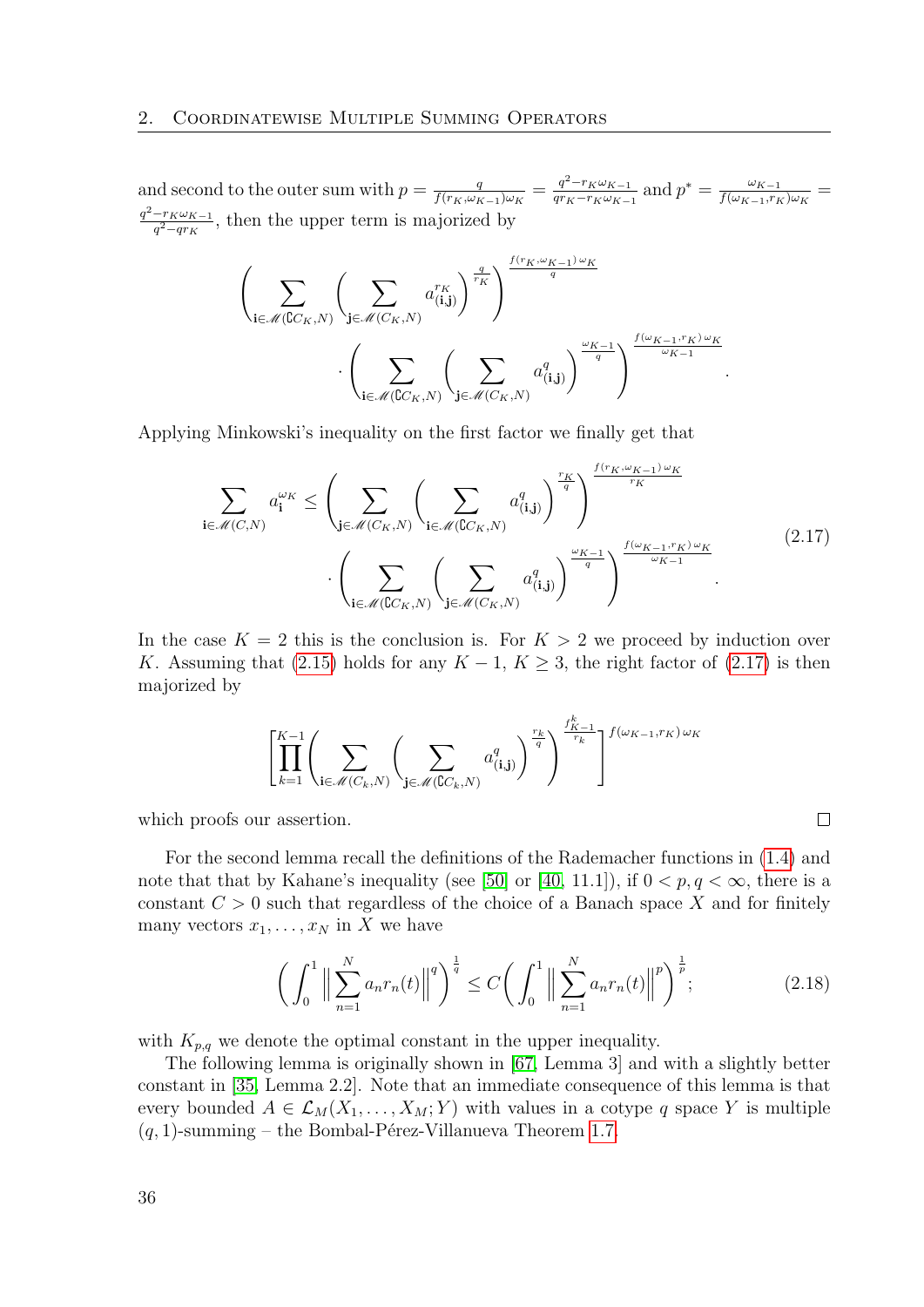<span id="page-36-0"></span>**Lemma 2.4.** Let Y be a Banach space of cotype q,  $1 \leq r \leq q$  and  $(a_i)_{i_1,\dots,i_M=1}^{N_1,\dots,N_M}$  a matrix  $in Y$ . Then

$$
\left(\sum_{i_1,\dots,i_M=1}^{N_1,\dots,N_M} ||a_i||^q\right)^{\frac{1}{q}} \leq A_{q,r}^M(Y) \bigg(\int_0^1 \dots \int_0^1 \left\|\sum_{i_1,\dots,i_M=1}^{N_1,\dots,N_M} a_i r_{i_1}(t_1) \dots r_{i_M}(t_M)\right\|^r dt_1 \dots dt_M\bigg)^{\frac{1}{r}}
$$
  
where  $A_{q,r}^M(Y) := C_q(Y)^M K_{r,2}^M$ .

*Proof.* The proof follows by induction in M. The case  $M = 1$  is simply the fact that Y is of cotype q and Kahane's inequality  $(2.18)$ . Let us now assume that the inequality holds for  $M-1$ . Then the conclusion for M follows by the following chain of inequalities: By induction hypothesis we get

$$
\left(\sum_{i_1,\dots,i_M=1}^{N_1,\dots,N_M} ||a_i||^q \right)^{\frac{1}{q}} = \left[ \sum_{i_1=1}^{N_1} \left( \left( \sum_{i_2,\dots,i_M=1}^{N_2,\dots,N_M} ||a_i||^q \right)^{\frac{1}{q}} \right)^{\frac{1}{q}} \right]^{\frac{1}{q}}
$$
  

$$
\leq A_{q,r}^M(Y) \left( \sum_{i_1=1}^{N_1} \left( \int_0^1 \dots \int_0^1 ||\sum_{i_2,\dots,i_M=1}^{N_2,\dots,N_M} a_i r_{i_2}(t_2) \dots r_{i_M}(t_M) ||^r dt_2 \dots dt_M \right)^{\frac{q}{r}} \right)^{\frac{1}{q}}
$$

and by the continuous Minkowski inequality we have that

$$
\left(\sum_{i_1=1}^{N_1}\left(\int_0^1\ldots\int_0^1\left\|\sum_{i_2,\ldots,i_M=1}^{N_2,\ldots,N_M}a_ir_{i_2}(t_2)\cdots r_{i_M}(t_M)\right\|^rdt_2\ldots dt_M\right)^{\frac{q}{r}}\right)^{\frac{1}{q}}
$$
  

$$
\leq \left(\int_0^1\ldots\int_0^1\sum_{i_1=1}^{N_1}\left(\left\|\sum_{i_2,\ldots,i_M=1}^{N_2,\ldots,N_M}a_ir_{i_2}(t_2)\cdots r_{i_M}(t_M)\right\|^q\right)^{\frac{r}{q}}dt_2\ldots dt_M\right)^{\frac{1}{r}}.
$$

But since  $Y$  is of cotype  $q$ 

$$
\left(\sum_{i_1=1}^{N_1}\Biggl\|\sum_{i_2,\dots,i_M=1}^{N_1,\dots,N_M}a_ir_{i_2}(t_2)\cdots r_{i_M}(t_M)\Biggr\|^q\right)^{\frac{1}{q}}
$$
  

$$
\leq C_q(Y)\left(\int_0^1\Biggl\|\sum_{i_1=1}^{N_1}r_{i_1}(t_1)\sum_{i_2,\dots,i_M=1}^{N_1,\dots,N_M}a_ir_{i_2}(t_2)\cdots r_{i_M}(t_M)\Biggr\|^2dt_1\right)^{\frac{1}{2}}
$$

and so Kahane's inequality [\(2.18\)](#page-35-0) and Fubini's theorem finally give the conclusion.  $\Box$ 

### 2.2.2 The Fundamental Lemma

<span id="page-36-1"></span>**Lemma 2.5.** Let  $\{1, \ldots, M\}$  be a disjoint union of K non-void subsets  $C_k$ , Y a cotype q Banach space and  $1 \leq r_1, \ldots, r_K < q$ . Assume that  $U \in \mathcal{L}_M(X_1, \ldots, X_M; Y)$  is multiple  $(r_k, 1)$ -summing in each set of coordinates  $C_k$ ,  $1 \leq k \leq K$ . Then U is multiple  $(\omega_K, 1)$ -summing and

$$
\pi_{\omega_K,1}^{mult}(U) \leq \prod_{k=1}^K \left( A_{q,r_k}^{\lfloor \text{CC}_k \rfloor}(Y) \left\| U^{C_k} : X^{\complement C_k} \to \Pi_{r_k,1}^{mult}(X^{C_k};Y) \right\| \right)^{f_K^k},
$$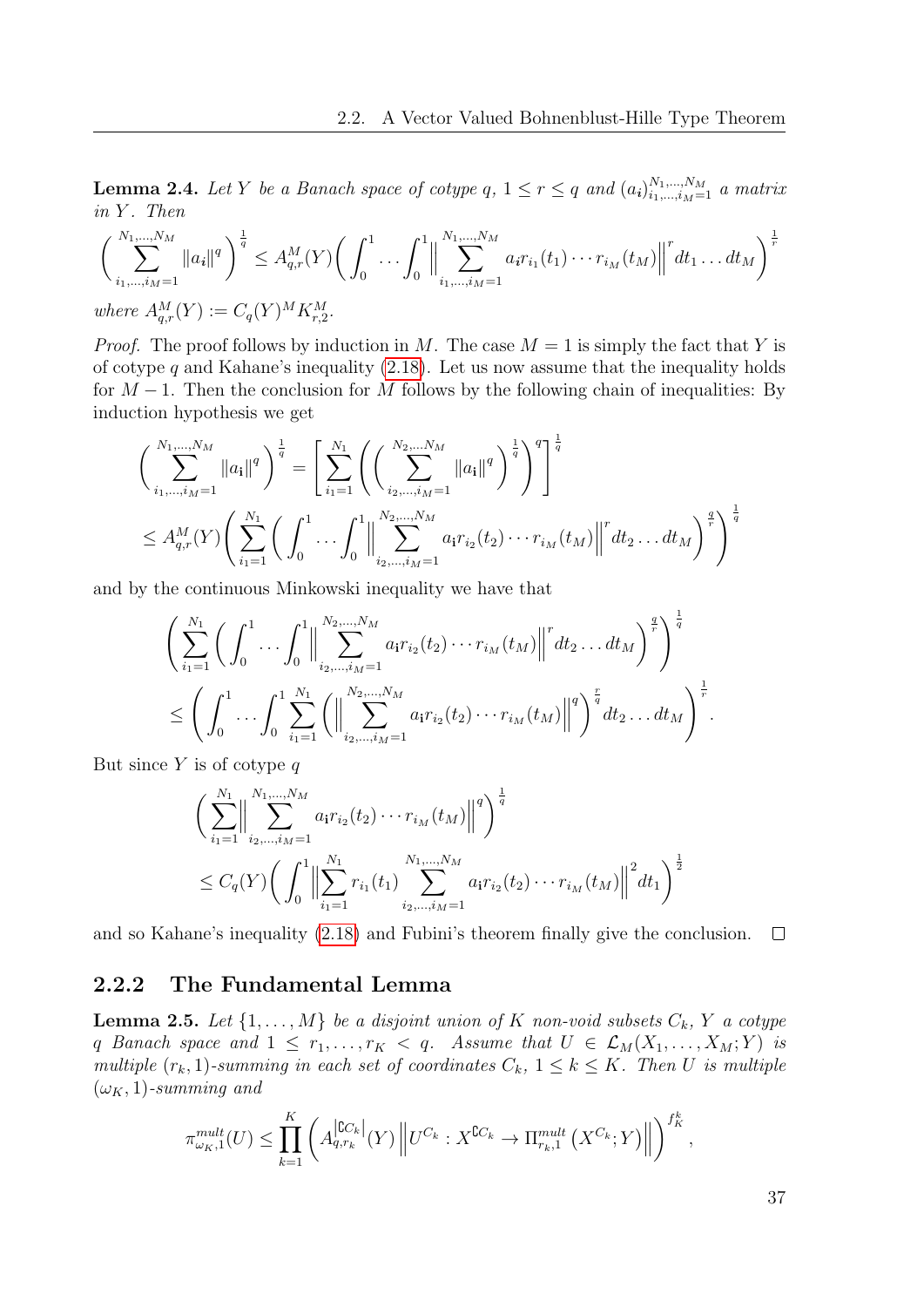where  $A_{q,r_k}^N(Y) = C_q(Y)^N K_{r_k,2}^{N-1}$  is the constant obtained in Lemma [2.4.](#page-36-0)<sup>2</sup> *Proof.* For each  $1 \leq m \leq M$  take  $(x_m(i_m))_{i_m=1}^N \subset X_m$  with

$$
\mathsf{w}_1\left(\left(x_m\left(i_m\right)\right)_{i_m=1}^N\right)\leq 1.
$$

For  $\mathbf{i} \in \mathcal{M}(C_k, N)$  and  $\mathbf{j} \in \mathcal{M}(\mathbb{C}C_k, N)$  define  $(x(\mathbf{i}), x(\mathbf{j})) = ((x(\mathbf{i}), x(\mathbf{j}))(m))_{m=1}^M \in$  $\prod_{m=1}^{M} X_m$  by

$$
(x (i), x (j)) (m) := \begin{cases} x_m(i_m) & \text{if } m \in C_k \\ x_m(j_m) & \text{if } m \in \mathbb{C}C_k. \end{cases}
$$

Since  $\max(r_1, \ldots, r_K) < q$  we obtain from Lemma [2.3](#page-34-0) that

$$
\left(\sum_{\mathbf{i}\in\mathcal{M}(M,N)}\|U(x_1(i_1),\ldots,x_M(i_M))\|_Y^{\omega_K}\right)^{\frac{1}{\omega_K}}\n\leq \prod_{k=1}^K\left(\sum_{\mathbf{i}\in\mathcal{M}(C_k,N)}\left(\sum_{\mathbf{j}\in\mathcal{M}(C_{k},N)}\|U(x(\mathbf{i}),x(\mathbf{j}))\|_Y^q\right)^{\frac{r_k}{q}}\right)^{\frac{r_k}{r_k}}.
$$

For a fixed  $k \in \{1, ..., K\}$  and fixed  $\mathbf{i} \in \mathcal{M}(C_k, N)$  we deduce from Lemma [2.4](#page-36-0) that

$$
\left(\sum_{\mathbf{j}\in\mathcal{M}(\mathbb{C}C_k,N)}\|U\left(x(\mathbf{i}),x(\mathbf{j})\right)\|_{Y}^{q}\right)^{\frac{1}{q}}\n\leq A_{q,r_k}^{|\mathbb{C}C_k|}\left(Y\right)\left(\int\limits_{[0,1]^{|\mathbb{C}C_k|}}\left\|\sum_{\mathbf{j}\in\mathcal{M}(\mathbb{C}C_k,N)}U(x(\mathbf{i}),x(\mathbf{j}))\prod_{m\in\mathbb{C}C_k}r_{j_m}(t_m)\right\|_{Y}^{r_k}dt\right)^{\frac{1}{r_k}}
$$

For each  $1 \leq m \leq M$  we define the random variable

$$
R_m : [0, 1] \to X_m
$$
,  $R_m(s) = \sum_{i_m=1}^{N} r_{i_m}(s) x_m(i_m)$ 

and for  $C \subset \{1, ..., M\}$  the random vector

$$
R_C : [0,1]^{|C|} \to \prod_{m \in C} X_m
$$
,  $R_C(t) = (R_m(t_m))_{m \in C}$ .

As above we define for  $\mathbf{i} \in \mathcal{M}(C_k, N)$  the vectors  $(x(\mathbf{i}), R_{\complement C_k}(t))$  by

$$
(x (i), R_{\complement C_k}(t)) (m) := \begin{cases} x_m(i_m) & \text{if } m \in C_k \\ R_m(t_m) & \text{if } m \in \complement C_k. \end{cases}
$$

<sup>&</sup>lt;sup>2</sup>Note added in proof. The result of Lemma [2.5](#page-36-1) was independently show by D. Popa and G. Sinnamon in [\[68,](#page-116-0) Theorem 3.2], providing the explicit formulas in [\(2.16\)](#page-34-1) for the exponents  $\omega_K$  and  $f_K^k$ .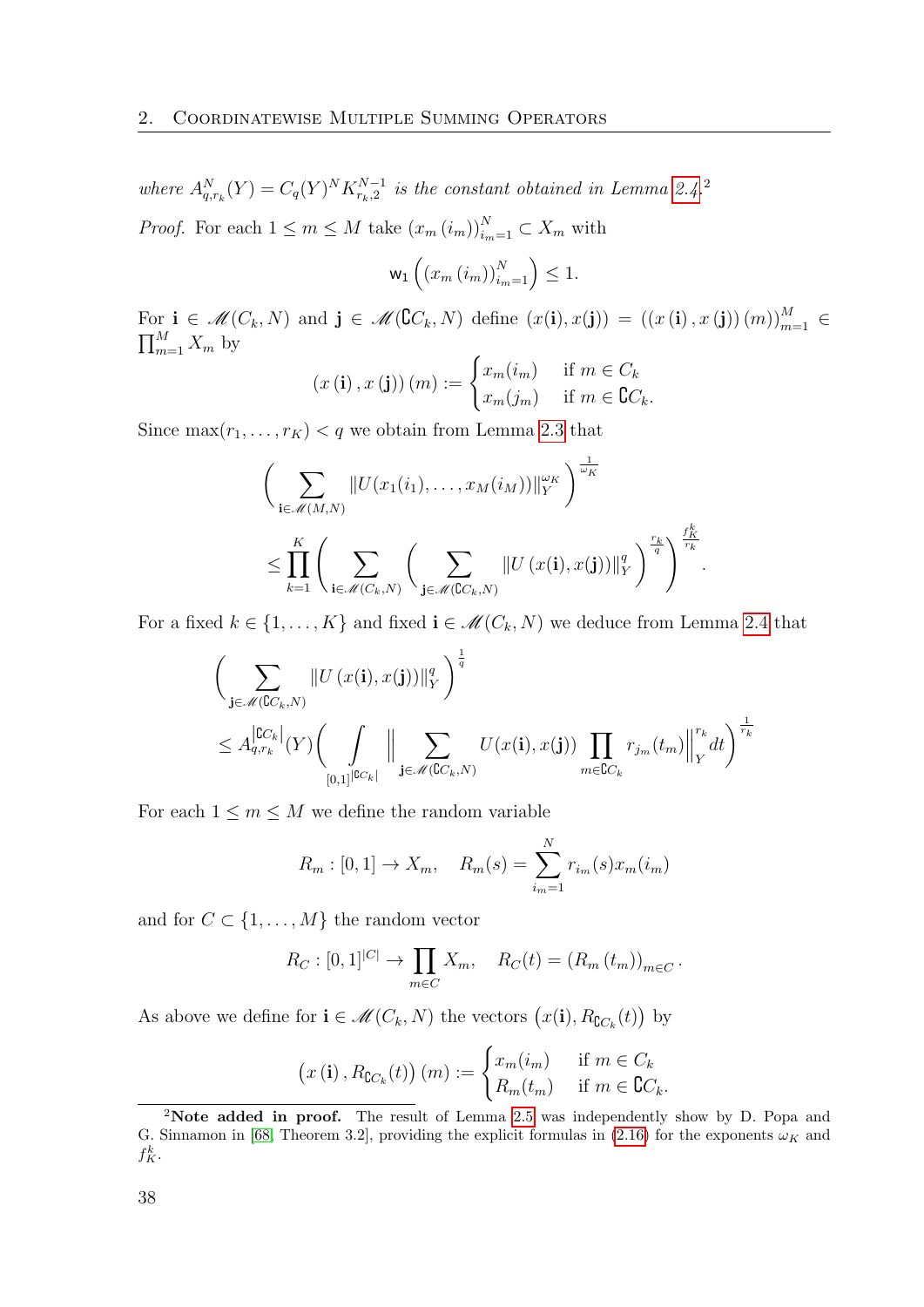Since U is multilinear we get (remember that  $k$  and  $\mathbf{i}$  are fixed)

$$
\bigg(\sum_{\mathbf{j}\in\mathscr{M}(\complement C_k,N)}\|U\left(x(\mathbf{i}),x(\mathbf{j})\right)\|_{Y}^{q}\bigg)^{\frac{1}{q}}\leq A_{q,r_k}^{\left|\complement C_k\right|}(Y)\bigg(\int\limits_{[0,1]}\|U\left(x(\mathbf{i}),R_{\complement C_k}(t)\right)\|_{Y}^{r_k}dt\bigg)^{\frac{1}{r_k}},
$$

and summing over all  $\mathbf{i}\in\mathscr{M}(C_{k},N)$  we get

$$
\left(\sum_{\mathbf{i}\in\mathcal{M}(C_k,N)}\left(\sum_{\mathbf{j}\in\mathcal{M}(C_k,N)}\|U(x(\mathbf{i}),x(\mathbf{j}))\|_{Y}^{q}\right)^{\frac{r_k}{q}}\right)^{\frac{1}{r_k}}
$$
\n
$$
\leq A_{q,r_k}^{\left|\mathbb{C}C_k\right|}(Y)\left(\sum_{\mathbf{i}\in\mathcal{M}(C_k,N)}\int_{[0,1]^{\left|\mathbb{C}C_k\right|}}\|U(x(\mathbf{i}),R_{\mathbb{C}C_k}(t))\|_{Y}^{r_k}dt\right)^{\frac{1}{r_k}}
$$
\n
$$
= A_{q,r_k}^{\left|\mathbb{C}C_k\right|}(Y)\left(\int_{[0,1]^{\left|\mathbb{C}C_k\right|}}\sum_{\mathbf{i}\in\mathcal{M}(C_k,N)}\|U(x(\mathbf{i}),R_{\mathbb{C}C_k}(t))\|_{Y}^{r_k}dt\right)^{\frac{1}{r_k}}
$$
\n(2.19)

Now, since by assumption U is multiple  $(r_k, 1)$ -summing in the coordinates of  $C_k$  we know that

<span id="page-38-0"></span>
$$
U^{C_k}: X^{\complement C_k} \to \Pi_{r_k,1}^{mult} (X^{C_k}; Y)
$$

is well defined and bounded, hence [\(2.19\)](#page-38-0) is

$$
\leq A_{q,r_k}^{\vert \mathbb{C}C_k \vert} (Y) \Biggl( \int\limits_{[0,1]^{ \vert \mathbb{C}C_k \vert}} \pi_{r_k,1}^{mult} \left( U(\cdot,R_{\mathbb{C}C_k}(t)) \right)^{r_k} dt \Biggr)^{\frac{1}{r_k}} \leq A_{q,r_k}^{\vert \mathbb{C}C_k \vert} (Y) \left\| U^{C_k} : X^{\mathbb{C}C_k} \to \Pi_{r_k,1}^{mult} (X^{C_k};Y) \right\| \Biggl( \int\limits_{[0,1]^{ \vert \mathbb{C}C_k \vert}} \left\| R_{\mathbb{C}C_k}(t) \right\|_{X^{\mathbb{C}C_k}}^{r_k} dt \Biggr)^{\frac{1}{r_k}}.
$$

But since  $||R_{\complement C_k}(t)||_{X^{\complement C_k}} \leq \prod_{m \in \complement C_k} \mathsf{w}_1(x_m) \leq 1$  we finally get

$$
\left(\sum_{\mathbf{i}\in\mathscr{M}(C_k,N)}\left(\sum_{\mathbf{j}\in\mathscr{M}(\mathbb{C}C_k,N)}\|U\left(x(\mathbf{i}),x(\mathbf{j})\right)\|_{Y}^{q}\right)^{\frac{r_k}{q}}\right)^{\frac{1}{r_k}}
$$
  

$$
\leq A_{q,r_k}^{\left|\mathbb{C}C_k\right|}(Y)\left\|U^{C_k}:X^{\mathbb{C}C_k}\to\Pi_{r_k,1}^{mult}(X^{C_k};Y)\right\|
$$

All in all we have shown that

$$
\left(\sum_{\mathbf{i}\in\mathscr{M}(M,N)}\|U(x_1(i_1),\ldots,x_m(i_m))\|_Y^{\omega_K}\right)^{\frac{1}{\omega_K}}
$$
\n
$$
\leq \prod_{k=1}^K \left(A_{q,r_k}^{\lfloor CC_k\rfloor}(Y)\left\|U^{C_k}:X^{CC_k}\to \Pi_{r_k,1}^{mult}(X^{C_k};Y)\right\|\right)^{f_K^k}.\quad \Box
$$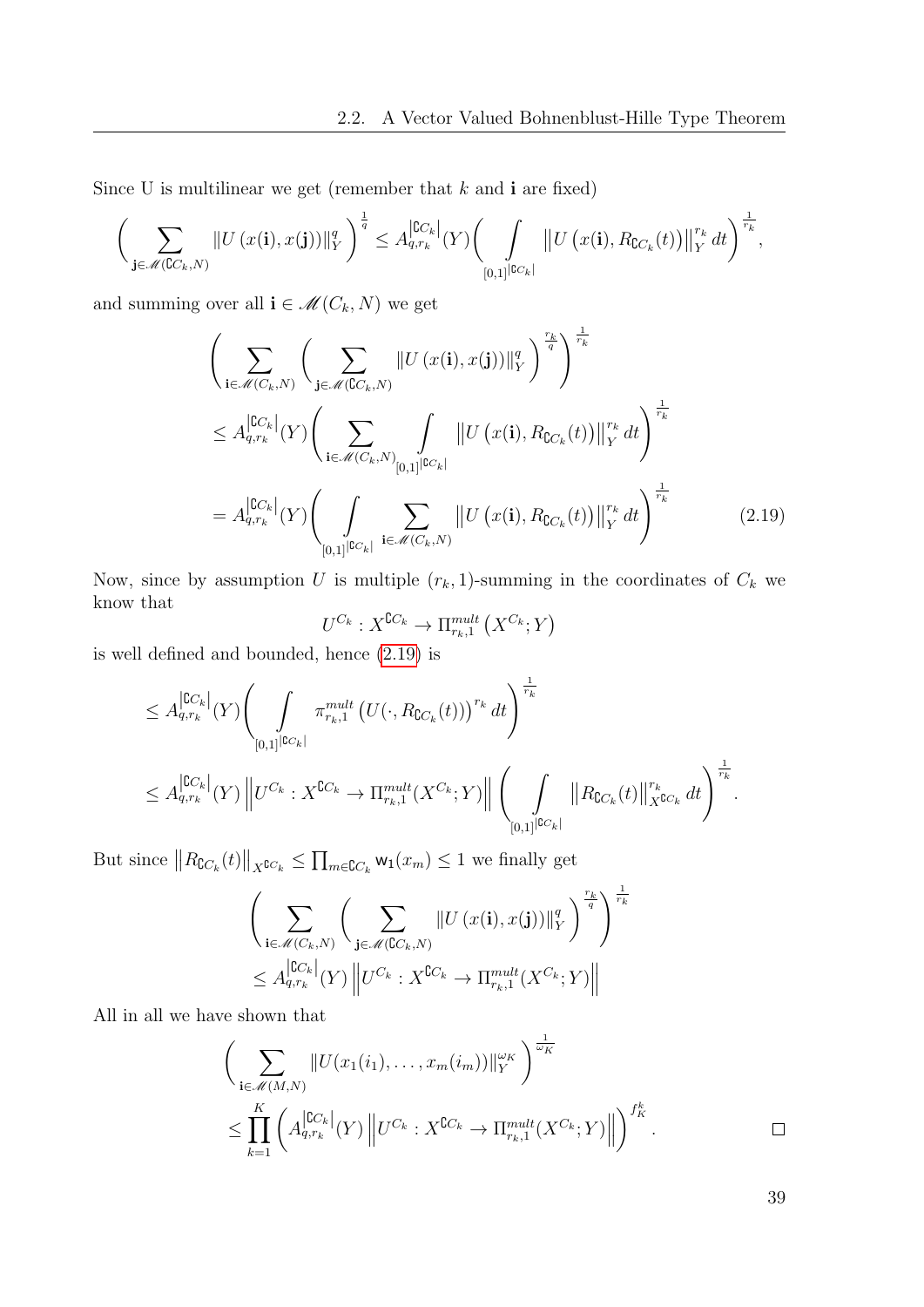It turns out that the following special case of Lemma [2.5,](#page-36-1) the result from [\[35,](#page-114-0) Theorem 4.1], is the most important one.

<span id="page-39-0"></span>Corollary 2.6. Let Y be a cotype q space and  $1 \leq s_1, s_2 \leq q$ . Assume that  $U \in$  $\mathcal{L}_M(X_1,\ldots,X_M;Y)$  is multiple  $(s_1,1)$ -summing in the coordinates of  $S_1$  and multiple  $(s_2, 1)$ -summing in the coordinates of  $S_2$  where  $S_1$  and  $S_2$  form a partition of non-void subsets of  $\{1, \ldots, M\}$ . Then U is multiple  $(\omega(s_1, s_2), 1)$ -summing and

$$
\pi_{\omega(s_1,s_2),1}^{mult}(U) \leq \sigma_2(s_1,s_2) \| U^{S_2} : X^{S_1} \to \Pi_{s_2,1}^{mult}(X^{S_2},Y) \|^{f(s_2,s_1)} \cdot \| U^{S_1} : X^{S_2} \to \Pi_{s_1,1}^{mult}(X^{S_1},Y) \|^{f(s_1,s_2)},
$$

where

$$
\sigma_2(s_1, s_2) = (A_{q,s_1}^{|S_2|}(Y))^{f(s_1, s_2)} (A_{q,s_2}^{|S_1|}(Y))^{f(s_2, s_1)}
$$

### 2.2.3 The Proof of Theorem [2.2](#page-32-0)

Now we are in the position to give the proof of Theorem [2.2](#page-32-0)

*Proof.* The case  $K = 2$  is Corollary [2.6.](#page-39-0) Now we proceed by induction in K. But in contrast to the proof of [\[35,](#page-114-0) Theorem 5.1] we deduce the case K from the case  $\frac{K}{2}$  if K is even and from the cases  $\frac{K+1}{2}$ ,  $\frac{K-1}{2}$  $\frac{-1}{2}$  if K is odd.

We start with the case  $K$  even. Let us assume that the result is true for any  $M$  and any disjoint unit of  $K/2$  subsets of coordinates. Given  $U \in \mathcal{L}_M(X_1, \ldots, X_M; Y)$  and a disjoint composition  $\{1, \ldots, M\} = \bigcup_{k=1}^{K} C_k$  such that U is multiple  $(r_k, 1)$ -summing in each of the coordinates  $C_k$ . We define the sets of coordinates

$$
S_1 := \bigcup_{k=1}^{\frac{K}{2}} C_k, \quad S_2 := \bigcup_{k=\frac{K}{2}+1}^{K} C_k
$$

and the numbers

$$
s_1 := \omega_{\frac{K}{2}}(r_1, \ldots, r_{\frac{K}{2}}), \quad s_2 := \omega_{\frac{K}{2}}(r_{\frac{K}{2}+1}, \ldots, r_K).
$$

Note that by [\(2.8\)](#page-30-0) we have that

<span id="page-39-1"></span>
$$
\omega_K(r_1,\ldots,r_K) = \omega_2(s_1,s_2). \tag{2.20}
$$

.

We first intend to show that the mappings

$$
U^{S_1}: X^{S_2} \longrightarrow \Pi_{s_1,1}^{mult}(X^{S_1}, Y)
$$

$$
U^{S_2}: X^{S_1} \longrightarrow \Pi_{s_2,1}^{mult}(X^{S_2}, Y)
$$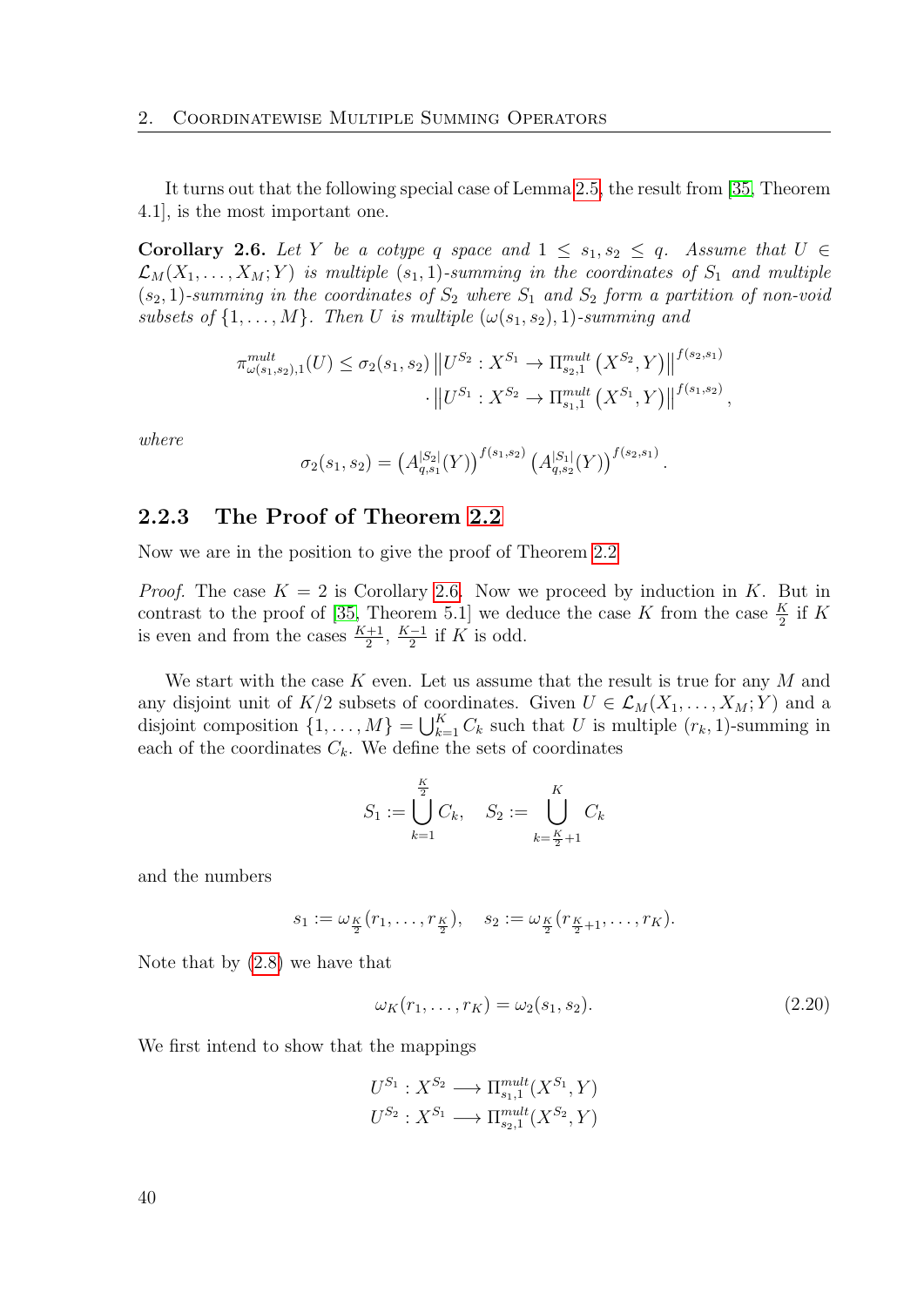are defined and moreover

$$
||U^{S_1}|| \leq \sigma_{\frac{K}{2}}(r_1, \dots, r_{\frac{K}{2}}) \prod_{k \in S_1} ||U^{C_k}||^{\frac{f^k_K}{2}(r_1, \dots, r_{\frac{K}{2}})} \tag{2.21}
$$

$$
||U^{S_2}|| \le \sigma_{\frac{K}{2}}(r_{\frac{K}{2}+1}, \dots, r_K) \prod_{k \in S_2} ||U^{C_k}||^{\frac{f_k^k}{2}(r_{\frac{K}{2}+1}, \dots, r_K)}.
$$
\n(2.22)

Take  $(x_k)_{k \in S_2} \in X^{S_2}$ . Then from the assumption that U is multiple  $(r_k, 1)$ -summing in each set of coordinates  $C_k$  it is straightforward that the mapping

<span id="page-40-1"></span><span id="page-40-0"></span>
$$
T_1 := U^{S_1}((x_k)_{k \in S_2}) : X^{S_1} \to Y
$$

for each  $1 \leq j \leq K/2$  is multiple  $(r_j, 1)$ -summing in the coordinates of  $C_j$  and

$$
||T_1^{C_j}: X^{S_1\setminus C_j} \to \Pi_{r_j,1}^{mult}(X^{C_j}, Y)|| \le \prod_{k \in S_2} ||x_k|| ||U^{C_j}: X^{\bigcup_{k=1}^K C_k\setminus C_j} \to \Pi_{r_j,1}^{mult}(X^{C_j}, Y)||
$$

By induction we have that the mapping  $T_1$  is hence multiple  $(s_1, 1)$ -summing and

$$
\pi_{s_1,1}^{mult}(T_1) \le \sigma_{\frac{K}{2}}(r_1 \ldots, r_{\frac{K}{2}}) \prod_{j \in S_1} ||T_1^{C_j}||^{\frac{f'_K}{2}(r_1,\ldots, r_{\frac{K}{2}})}
$$

Together with the preceding inequality we obtain as desired [\(2.21\)](#page-40-0)

$$
\pi_{s_1,1}^{mult} (U^{S_1}((x_k)_{k \in S_2})) \leq \sigma_{\frac{K}{2}}(r_1 \dots, r_{\frac{K}{2}}) \prod_{j \in S_1} ||T_1^{C_j}||^{\frac{f'_K}{2}(r_1, \dots, r_{\frac{K}{2}})} \leq \sigma_{\frac{K}{2}}(r_1 \dots, r_{\frac{K}{2}}) \prod_{j \in S_1} ||U^{C_j}|| \prod_{k \in S_2} ||x_k||.
$$

With exactly the same argument we get  $(2.22)$ . Hence U is multiple  $(s_1, 1)$ -summing in the coordinates of  $S_1$  and multiple  $(s_2, 1)$ -summing in the coordinates of  $S_2$ . Therefore from Corollary [2.6](#page-39-0) and [\(2.20\)](#page-39-1) we deduce that U is multiple  $(\omega_K, 1)$ -summing and

$$
\pi_{\omega_K,1}^{mult}(U) \leq A_{q,s_1}^{|S_2|}(Y)^{f(s_1,s_2)} A_{q,s_2}^{|S_1|}(Y)^{f(s_2,s_1)} \|U^{S_1}\|^{f(s_1,s_2)} \|U^{S_2}\|^{f(s_2,s_1)}
$$

By induction hypothesis and the formula [\(2.10\)](#page-30-1) we get that

$$
\pi_{\omega_K,1}^{mult}(U) \leq \left(A_{q,s_1}^{|S_2|}(Y)\sigma_{\frac{K}{2}}(r_1,\ldots,r_{\frac{K}{2}})\right)^{f(s_1,s_2)} \left(A_{q,s_2}^{|S_1|}(Y)\sigma_{\frac{K}{2}}(r_{\frac{K}{2}+1},\ldots,r_K)\right)^{f(s_2,s_1)} \cdot \prod_{k=1}^K \|U^{C_k}\|^{f_k^k}.
$$

If  $K$  is odd we set

$$
S_1 := \bigcup_{k=1}^{\frac{K-1}{2}} C_k, \quad S_2 := \bigcup_{k=\frac{K+1}{2}}^K C_k
$$

and

$$
s_1 := \omega_{\frac{K}{2}}(r_1, \ldots, r_{\frac{K-1}{2}}), \quad s_2 := \omega_{\frac{K}{2}}(r_{\frac{K+1}{2}}, \ldots, r_K).
$$

With exactly the same arguments as in the upper case, we get the desired result.  $\Box$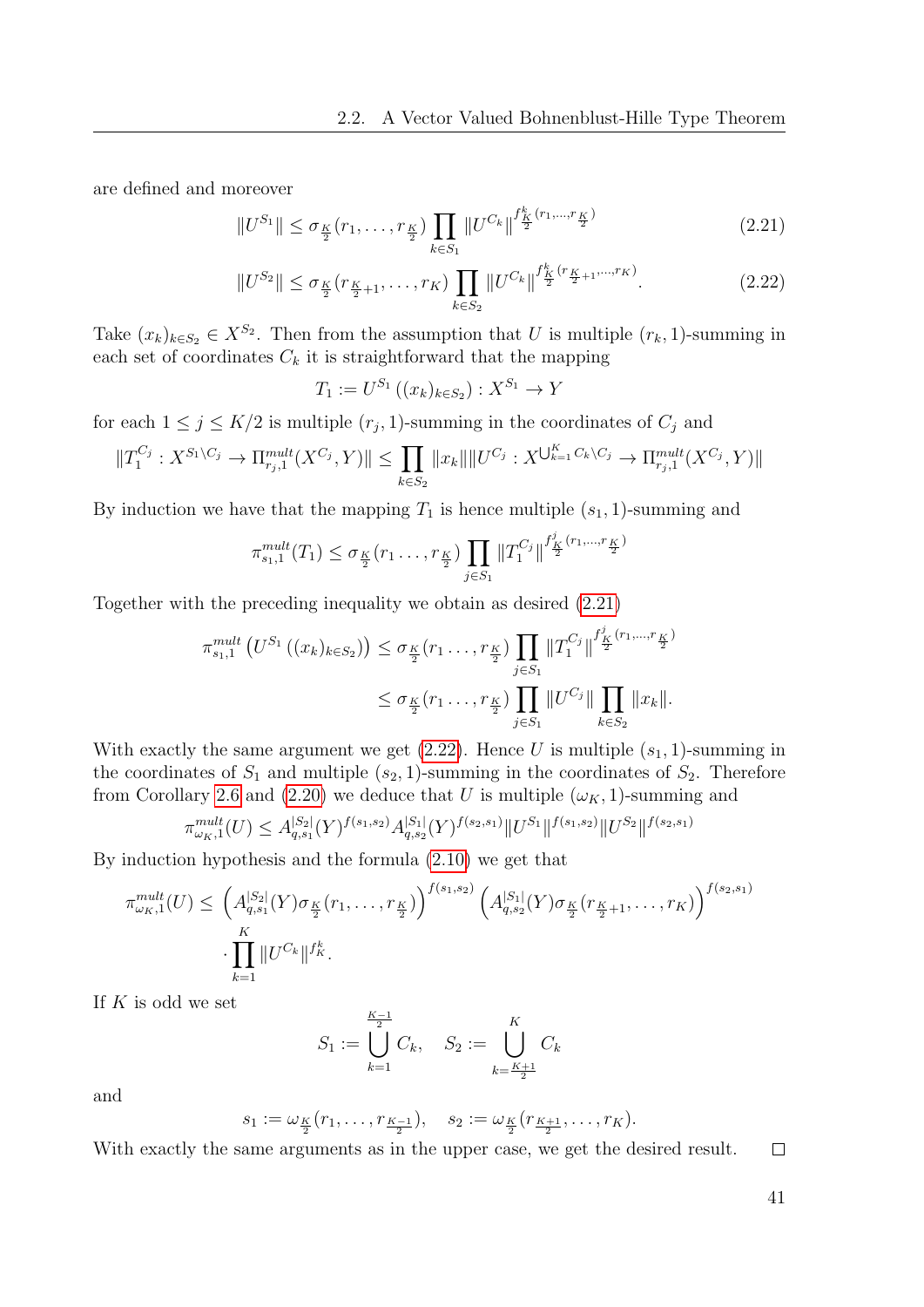### 2.2.4 On the scalar Bohnenblust-Hille constants

We consider Theorem [2.2](#page-32-0) in the case  $X = K$ . We have that K is of cotype 2 with  $C_2(\mathbb{K}) = 1$  and since each continuous functional on any Banach space  $X_m$ ,  $1 \leq m \leq M$ is (1, 1)-summing the case  $r_1 = \ldots = r_K = 1, q = 2$  and  $K = M$  delivers the classical Bohnenblust-Hille Theorem. In order to understand the constant obtained in [\(2.11\)](#page-32-1) and [\(2.12\)](#page-32-2) first of all note that the numbers  $s_1$ ,  $s_2$ ,  $f(s_1, s_2)$  and  $f(s_2, s_1)$  can be given explicitly. For each  $M \in \mathbb{N}$  we have by [\(2.4\)](#page-30-2) that  $\omega_M = \frac{2M}{M+1}$  and thus

$$
\omega_{\frac{M}{2}}=\frac{2M}{M+2},\quad \omega_{\frac{M-1}{2}}=\frac{2M-2}{M+1},\quad \omega_{\frac{M+1}{2}}=\frac{2M+2}{M+3}.
$$

From [\(2.5\)](#page-30-3) we know that

<span id="page-41-0"></span>
$$
f(\omega_{\frac{M}{2}}, \omega_{\frac{M}{2}}) = \frac{1}{2}
$$

and by the definition of  $f(2.1)$  $f(2.1)$  we have

$$
f(\omega_{\frac{M-1}{2}}, \omega_{\frac{M+1}{2}}) = \frac{M-1}{2M}, \quad f(\omega_{\frac{M+1}{2}}, \omega_{\frac{M-1}{2}}) = \frac{M+1}{2M}.
$$

Thus Theorem [2.2](#page-32-0) delivers the following recursive formula for the Bohnenblust-Hille constants

$$
B_{K,M}^{\text{mult}} \leq \begin{cases} A_{2, \frac{2M}{M+2}}^{\frac{M}{2}}(K)B_{K, \frac{M}{2}}^{\text{mult}} & \text{for } M \text{ even} \\ \left(A_{2, \frac{2M-2}{M+1}}^{\frac{M+1}{2}}(K)B_{K, \frac{M-1}{2}}^{\text{mult}}\right)^{\frac{M-1}{2M}} \left(A_{2, \frac{2M+2}{M+3}}^{\frac{M-1}{2M}}(K)B_{K, \frac{M+1}{2}}^{\text{mult}}\right)^{\frac{M+1}{2M}} & \text{for } M \text{ odd,} \end{cases} \tag{2.23}
$$

with  $B_{\mathbb{K},M}^{\text{mult}}=1$ .

Remark 2.7. Note that this recursive formula is already a consequence of the result in our publication [\[35,](#page-114-0) Theorem 4.1] (which is here Corollary [2.6\)](#page-39-0). For even  $M$  we choose  $S_1$  and  $S_2$  in such a way that  $|S_1| = |S_2| = \frac{M}{2}$  $\frac{M}{2}$ . With  $s_1 = s_2 = \frac{2M}{M+2}$  we get the desired result. For odd M we choose  $S_1$  and  $S_2$  in such a way that  $|S_1| = \frac{M-1}{2}$  $\frac{(-1)}{2}$  and  $|S_2| = \frac{M+1}{2}$  $\frac{1}{2}$ . Finally,  $s_1 = \frac{2M-2}{M+1}$  and  $s_2 = \frac{2M+2}{M+3}$  give the conclusion.

In the scalar case the constants  $A_{2,s}(\mathbb{K})$  are well-known for every  $1 \leq s \leq 2$ . Note that in the cases  $X = \mathbb{K}$  we clearly have that  $\mathbb{K}$  is of cotype 2 with cotype constant  $C_2(\mathbb{K}) = 1$  and the Kahane inequality in Lemma [2.4](#page-36-0) can be replaced by the Khintchine inequality.

**Lemma 2.8** (Khintchine inequality). For  $1 \leq p < \infty$  there is a constant  $\mathfrak{K}_p \geq 1$  such that for every  $N \in \mathbb{N}$  and every  $a_1, \ldots, a_N \in \mathbb{C}$  we have

$$
\left(\sum_{n=1}^{N}|a_n|^2\right)^{\frac{1}{2}} \leq \mathfrak{K}_p\bigg(\int_0^1 \Big|\sum_{n=1}^{N} a_n r_n(t)\Big|^p dt\bigg)^{\frac{1}{p}}.
$$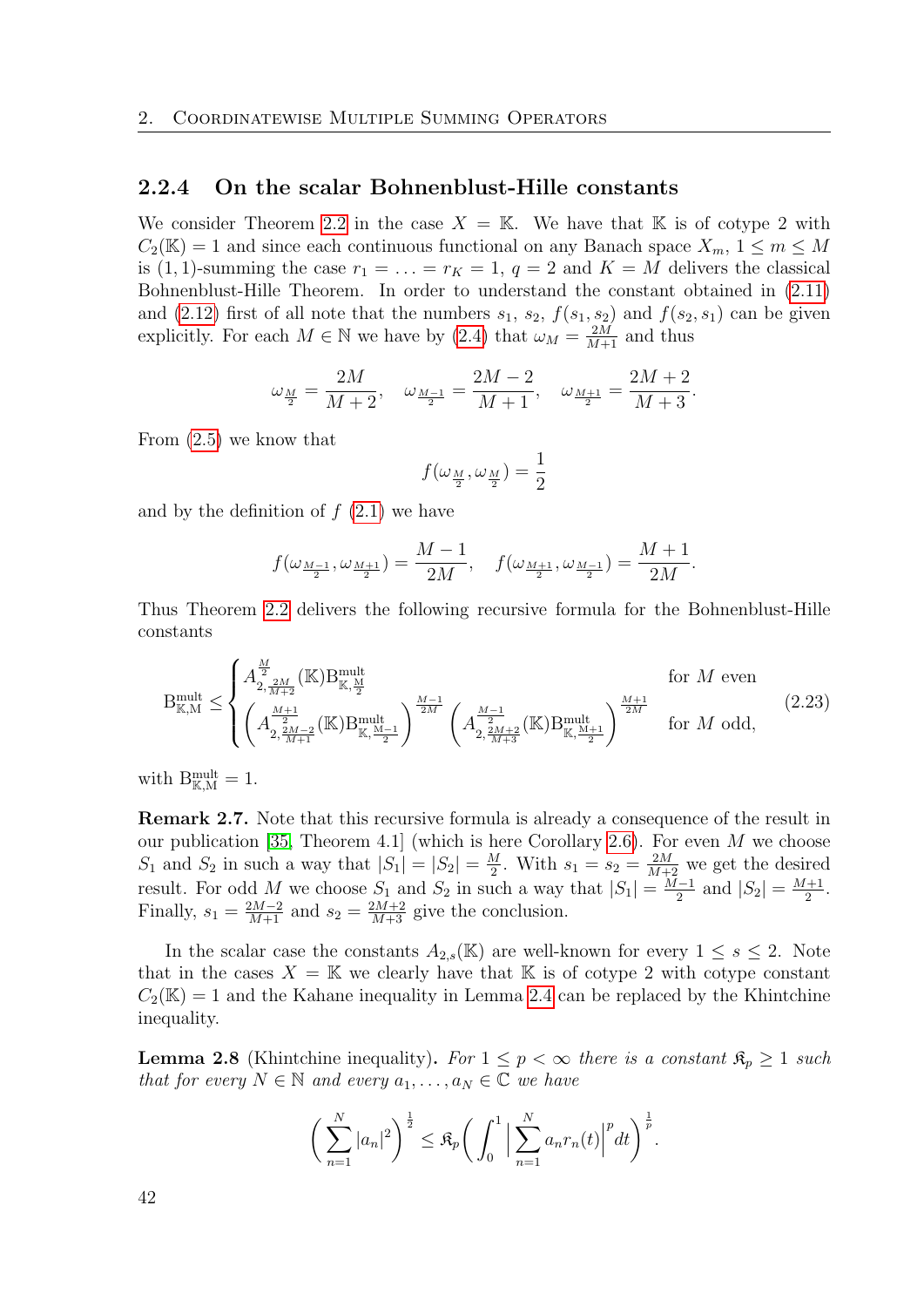The optimal constants in the Khintchine inequality are due to Haagerup  $\left[47\right]$ . They are exactly the same if only real  $a_n$  are considered:

$$
\mathfrak{K}_p = \begin{cases} 2^{\frac{1}{p} - \frac{1}{2}} \leq \mathfrak{K}_1 = \sqrt{2} & \text{if } 1 \leq p \leq p_0 \\ 2^{-\frac{1}{2}} \left( \frac{\sqrt{\pi}}{\Gamma(\frac{p+1}{2})} \right)^{\frac{1}{p}} \leq \mathfrak{K}_1 & \text{if } p_0 < p < 2 \\ 1 & \text{if } 2 \leq p < \infty \text{ (obvious)} \end{cases}
$$

The number  $p_0 \approx 1,84742$  is the solution of  $\Gamma((p+1)/2) = \sqrt{\pi}$  in  $]1,2[$ .

This gives that for  $1 \leq s \leq 2$ 

<span id="page-42-0"></span>
$$
A_{2,s}(\mathbb{K}) = \mathfrak{K}_s \quad \text{and in particular} \quad A_{2,1}(\mathbb{K}) = \sqrt{2}.\tag{2.24}
$$

Let now  $(S_n)_n$  be an i.i.d. sequence of Steinhaus random variables  $S_n : (\Omega, P) \to \mathbb{T}$ on a probability space  $(\Omega, P)$  which are equidistributed on the circle  $\mathbb T$ . Replacing the Rademacher variables in the Khintchine inequality by Steinhaus random variables the following inequality holds.

**Lemma 2.9** (Khintchine inequality for complex Steinhaus variables). For  $1 \leq p < \infty$ there is a constant  $\mathfrak{S}_p \geq 1$  such that for every  $N \in \mathbb{N}$  and every  $a_1, \ldots, a_N \in \mathbb{C}$  we have

$$
\bigg(\sum_{n=1}^N |a_n|^2\bigg)^{\frac{1}{2}} \leq \mathfrak{S}_p \bigg(\int_{\Omega} \bigg|\sum_{n=1}^N a_n S_n\bigg|^p dP\bigg)^{\frac{1}{p}}.
$$

The optimal constants in the upper inequality are due to Sawa [\[72,](#page-116-1) Theorem B] for  $p=1$ and König [\[52\]](#page-115-1) for  $1 \leq p < \infty$  (see also [\[1,](#page-112-0) Section 2])

$$
\mathfrak{S}_p = \begin{cases} \left(\Gamma\left(\frac{p+2}{2}\right)\right)^{-\frac{1}{p}} & \text{if } 1 \le p < 2\\ 1 & \text{if } 2 \le p < \infty \text{ (obvious).} \end{cases}
$$

With essentially the same proof as Lemma [2.4](#page-36-0) we have that for every,  $1 \leq s \leq 2$  and every matrix  $(a_i)_{i_1,\dots,i_M=1}^{N_1,\dots,N_M}$  in  $\mathbb C$ 

$$
\bigg(\sum_{\mathbf{i}\in\mathscr{M}(M,N)}|a_{\mathbf{i}}|^2\bigg)^{\frac{1}{2}}\leq A'_{2,s}(\mathbb{C})^{M-1}\bigg(\int_{\mathbb{T}^N}\Big|\sum_{\mathbf{i}\in\mathscr{M}(M,N)}a_{\mathbf{i}}z_{i_1}\cdots z_{i_M}\Big|^s\bigg)^{\frac{1}{s}},
$$

where

<span id="page-42-1"></span>
$$
A'_{2,s}(\mathbb{C}) = \mathfrak{S}_s \quad \text{and in particular} \quad A'_{2,1}(\mathbb{C}) = \frac{2}{\sqrt{\pi}}.
$$
 (2.25)

Thus, Lemma [2.5](#page-36-1) delivers the following estimates for the scalar Bohnenblust-Hille constants (the case  $Y = K$ ,  $K = M$ ,  $r_1 = \ldots = r_K = 1$ ,  $q = 2$ )

B<sub>R,M</sub><sup>mult</sup> 
$$
\leq A_{2,1}(\mathbb{R})^{M-1} = \sqrt{2}^{M-1}
$$
  
B<sub>C,M</sub><sup>mult</sup>  $\leq A'_{2,1}(\mathbb{C})^{M-1} = \left(\frac{2}{\sqrt{\pi}}\right)^{M-1}$ ,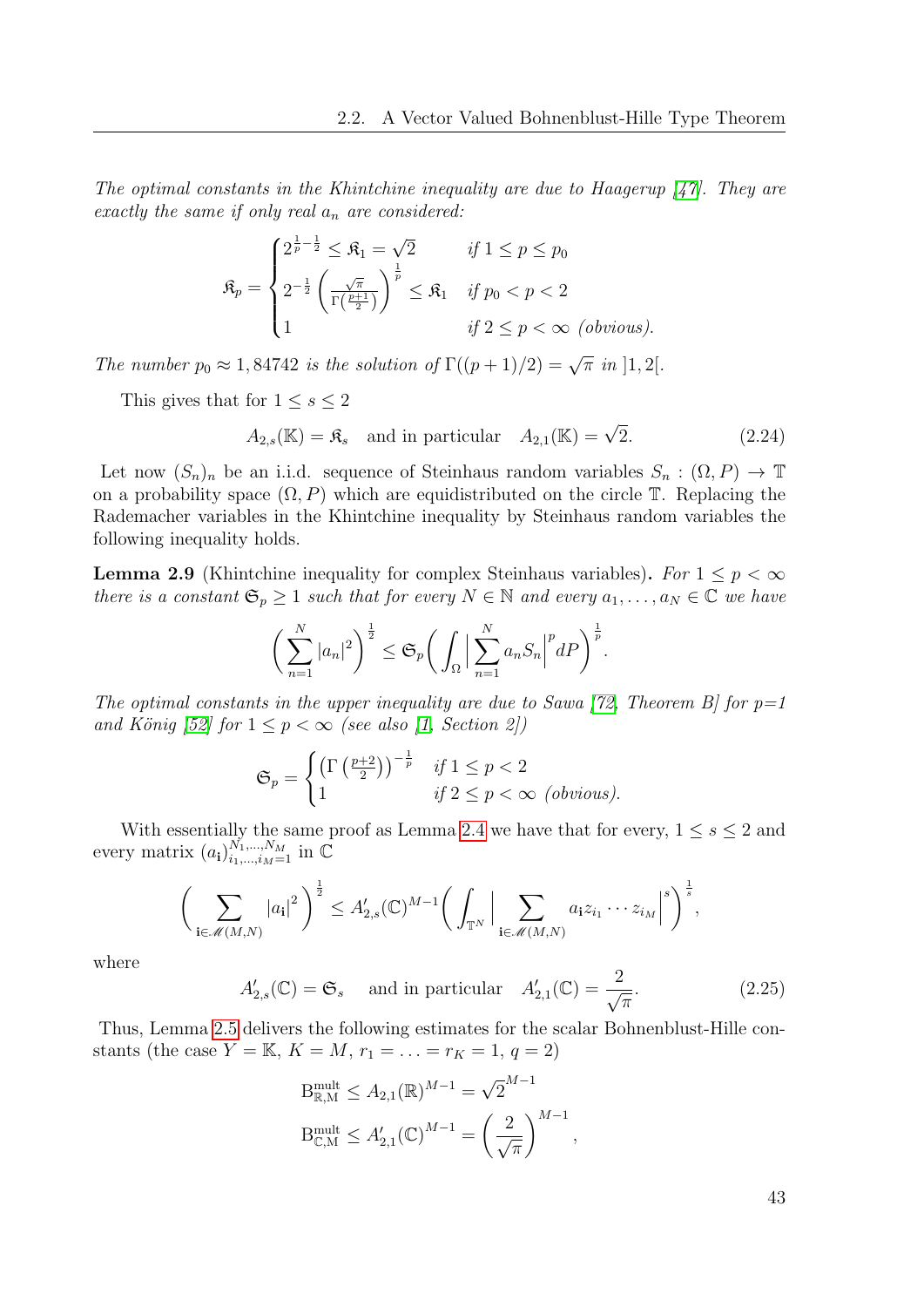which are the estimates of Davie and Kaijser and Queffelec for the scalar Bohnenblust-Hille constants mentioned in  $(1.1)$ . The formula  $(2.23)$  delivers with  $(2.24)$  and  $(2.25)$ the formula of Nuñez-Alarcón, Pellegrino and Seoane-Sepúlveda mentioned in  $(2.14)$ .

Since the gamma function is difficult to handle the following weaker estimate is very useful. For every  $0 < p < q < \infty$  and every  $a_1, \ldots, a_N \in \mathbb{C}$  we have that

<span id="page-43-3"></span>
$$
\left(\int_{\mathbb{T}^N} \Big|\sum_{n=1}^N a_n z_n\Big|^q d\mu^N(z)\right)^{\frac{1}{q}} \le \sqrt{\frac{q}{p}} \left(\int_{\mathbb{T}^N} \Big|\sum_{n=1}^N a_n z_n\Big|^p d\mu^N(z)\right)^{\frac{1}{p}},\tag{2.26}
$$

which gives us that for every  $0 < s < 2$  we have

<span id="page-43-0"></span>
$$
A'_{2,s}(\mathbb{C}) \le \sqrt{\frac{2}{s}}.\tag{2.27}
$$

This inequality can be shown on a direct way but it is already a consequence of a Theorem in the next Chapter. In the case  $M = 1$  of Theorem [3.9](#page-59-0) we have that the  $\sum_{n=1}^{N} a_n z_n \in \mathcal{P}_1(\ell_\infty^N;\mathbb{C}).$ upper inequality holds for every  $0 < p < q < \infty$  and every (1-homogeneous polynomial)

The following result of Nuñez-Alarcón, Pellegrino, Seoane-Sepúlveda and Serrano-Rodríguez in [\[63,](#page-116-2) Corollary 8.5 and Section 9] (see also  $(1.2)$ ) says that the optimal constants in the multilinear Bohnenblust-Hille inequality  $B_{\mathbb{K},M}^{\text{mult}}$  are of sub-polynomial instead of sub-exponential growth. We give a short proof based entirely on Corollary [2.6.](#page-39-0) For simplicity we only handle the complex case (see e.g. [\[61,](#page-116-3) Theorem 17] for the real case).

<span id="page-43-1"></span>**Theorem 2.10.** There is a universal constant  $C > 0$  such that

$$
\mathbf{B}_{\mathbb{C},\mathbf{M}}^{\text{mult}} \leq M^C.
$$

With the estimate  $(2.27)$  the following corollary is a direct consequence of  $(2.23)$ .

<span id="page-43-2"></span>Corollary 2.11. For every M we have

$$
\mathbf{B}_{\mathbb{C},\mathcal{M}}^{\text{mult}} \leq \begin{cases} \sqrt{\frac{M+2}{M}}^{\frac{M}{2}}\mathbf{B}_{\mathbb{C},\frac{\mathcal{M}}{2}}^{\text{mult}} & \text{if $M$ even,} \\ \left(\sqrt{\frac{M+1}{M-1}}^{\frac{M+1}{2}}\mathbf{B}_{\mathbb{C},\frac{\mathcal{M}-1}{2}}^{\text{mult}}\right)^{\frac{M-1}{2M}}\left(\sqrt{\frac{M+3}{M+1}}^{\frac{M-1}{2}}\mathbf{B}_{\mathbb{C},\frac{\mathcal{M}+1}{2}}^{\text{mult}}\right)^{\frac{M+1}{2M}} & \text{if $M$ odd.} \end{cases}
$$

Now we are in the position to give a proof of Theorem [2.10](#page-43-1)

*Proof of Theorem [2.10.](#page-43-1)* Let us first assume that M is a power of 2, i.e.  $M = 2^l$ . Clearly,  $\left(\frac{M+2}{M}\right)^{\frac{M}{4}}$  converges to  $\sqrt{e}$  and hence Corollary [2.11](#page-43-2) gives

$$
\mathbf{B}_{\mathbb{C},\mathbf{M}}^{\text{mult}} \leq \sqrt{e} \mathbf{B}_{\mathbb{C},\frac{\mathbf{M}}{2}}^{\text{mult}} \leq \sqrt{e}^{l} = \sqrt{e}^{\log_2 M}.
$$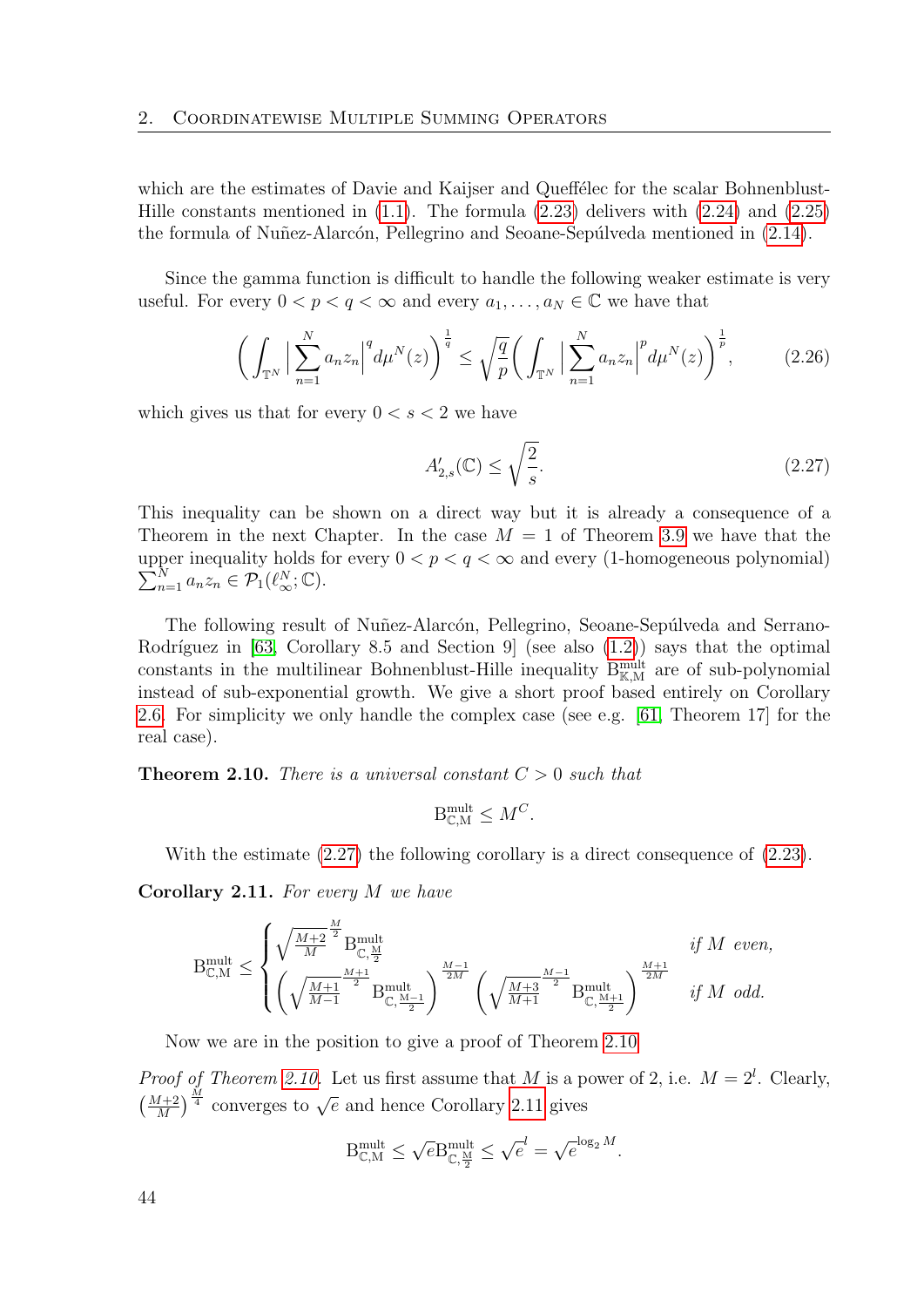This gives as desired

$$
\mathbf{B}_{\mathbb{C},\mathbf{M}}^{\text{mult}} \leq M^{\log_2 \sqrt{e}}.
$$

Let now M be arbitrary. Then  $B_{\mathbb{C},M}^{mult} \leq B_{\mathbb{C},2^{\lfloor \log_2 M \rfloor}}^{mult}$  where  $[\log_2 M]$  is smallest integer  $\geq \log_2 M$ . Then a straight forward argument shows that  $B_{\mathbb{C},M}^{mult} \leq M^{\log_2 e}$ .  $\Box$ 

## 2.2.5 An application in Quantum Information Theory

In this section we report on a result of Montanaro [\[61,](#page-116-3) Theorem 5] that provides an application of the new estimate of Nuñez-Alarcón, Pellegrino, Seoane-Sepúlveda and Serrano-Rodríguez  $(1.2)$  for the optimal Bohnenblust-Hille constants in the field of quantum information theory. Thus this section contains no new conclusions but it points out an interesting aspect of the Bohnenblust-Hille inequality. While most applications of this inequality aim for estimating the sum of coefficients of a multilinear mapping, in this application the Bohnenblust-Hille inequality is used the other way round. In the quantum information theory appears a problem which asks for upper and lower estimates of the norm  $||T||_{\infty}$  for a given an M-linear mapping  $T \in \mathcal{L}_M(\ell_{\infty}^N;\mathbb{R})$  defined by a matrix  $A = (a_{i_1...i_M})$  of entries  $a_{i_1...i_M} \in \{-1,1\}$  and a probability distribution  $\pi: \{1, \ldots, N\}^M \to [0, 1]$  through the coefficients

$$
T(e_{i_1},\ldots,e_{i_M}) := a_{i_1\ldots i_M}\pi(i_1,\ldots,i_M).
$$

Here the Bohnenblust-Hille inequality is going to be a lot of use. But let us take the time to understand the background of this problem which is settled in the field of the so-called nonlocal games. The nonlocal games are designed to explore the differences between classical and quantum mechanics and were first introduced by Cleve, Høyer, Toner and Watrous in  $[24]$ . In his PhD thesis  $[21,$  Chapter 1 Brief gives a very clear and understandable introduction to the whole topic which we recommend to the reader for more detailed information and on which this presentation is based.

In the following we only pick out special type of the nonlocal games, the XOR games, which are of interest for our purpose. A two player XOR game (XOR stands for the exclusive OR) consists of a matrix  $A = (a_{ij}) \in \{-1,1\}^{N \times N}$ , two finite sets  $\mathcal{I}, \mathcal{J}$  both of cardinality N and a joint probability distribution  $\pi : \mathcal{I} \times \mathcal{J} \to [0, 1]$ . The game involves three parties: two players usually called Alice and Bob and an external person, the referee. At the beginning of the game the referee picks a pair of questions  $(i, j) \in \mathcal{I} \times \mathcal{J}$ according to the probability distribution  $\pi$  and sends the question i to Alice and j to Bob. The players reply upon them independently with the answers  $x, y \in \{-1, 1\}$ . Alice and Bob (together) win the game if the product of their answers equals the corresponding entry in the matrix, more precisely if for the posed questions  $(i, j) \in \mathcal{I} \times \mathcal{J}$  the product of their answers is

$$
xy = a_{ij}.
$$

During the game the players are not allowed to communicate with each other but the probability distribution  $\pi$  and the matrix A are known to all participants in advance so that Alice and Bob may decide a common strategy before the beginning of the game. One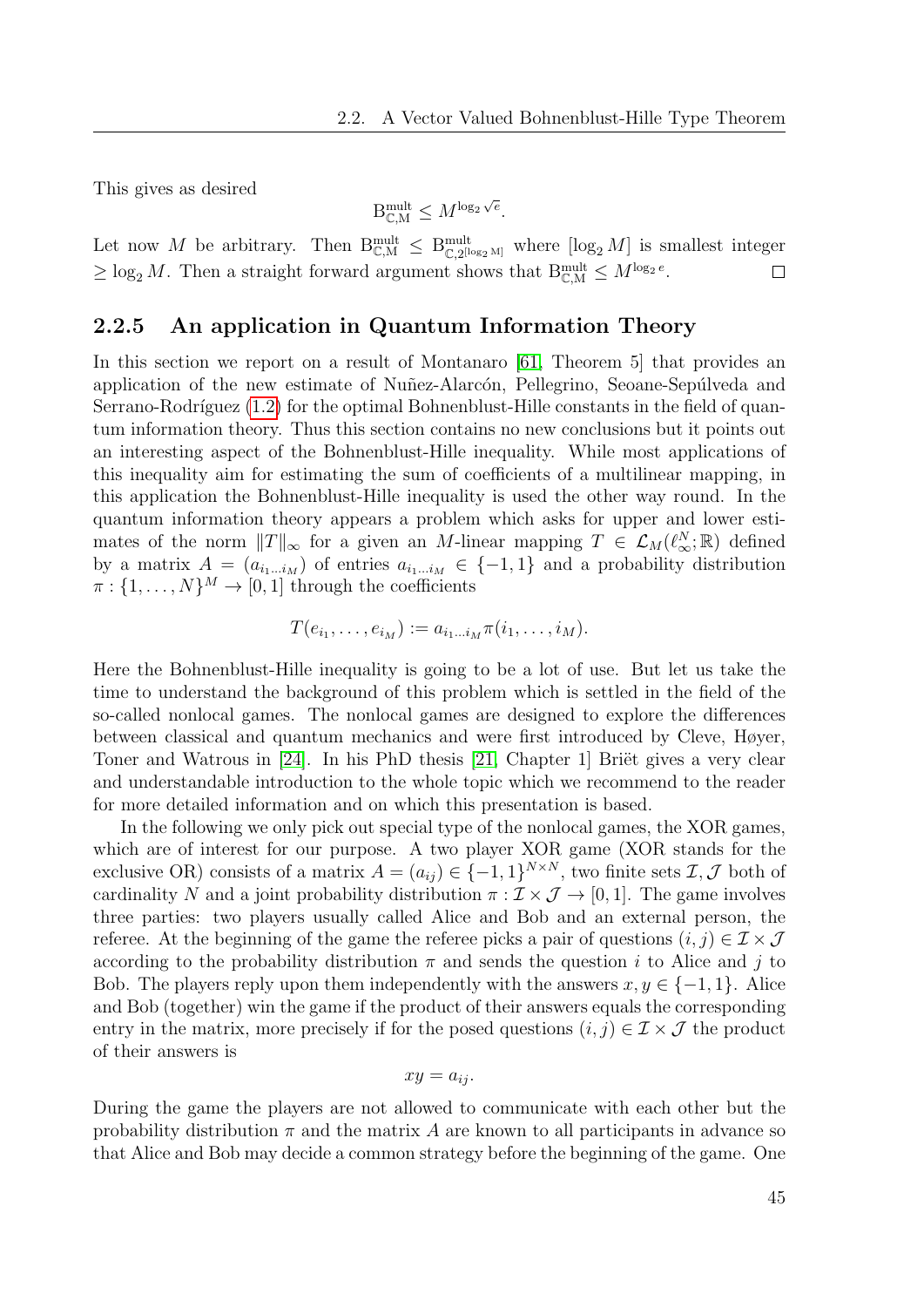can now distinguish between two different classes of strategies, the classical strategies belonging to the field of classical mechanics and the entangled strategies in the framework of quantum mechanics.

In a classical strategy the players simply determine the answer to each possible question before the beginning of the game, i. e. they define their answers through the deterministic maps  $x : \mathcal{I} \to \{-1,1\}$  and  $y : \mathcal{J} \to \{-1,1\}$ . Then the probability of winning the XOR game is given by

$$
\sum_{i\in\mathcal{I}}\sum_{j\in\mathcal{J}}a_{ij}\pi(i,j)x(i)y(j).
$$

One can show that the players can not increase their maximal chance of winning by using shared or private randomness, for example flipping coins some of which both players can see and the others are private, since such a process always produces a probability distribution over a deterministic classical strategy (see [\[24\]](#page-113-0)).

In contrast to that the players in the world of quantum mechanics can produce answers that are correlated in a way which is impossible in the world of classical mechanics. The players may base their answers on the outcome of a local measurement on a shared entangled state, which in some situations enables the players to increase their maximal chance of winning the game (see for example [\[23\]](#page-113-2)). But since the entangled strategies will not be the focus of our attention we refer the interested reader to [\[21\]](#page-113-1) for more details.

Analogously, an M-player XOR game is specified in the following way. An Mplayer XOR game  $\mathcal{G} = (\pi, A)$  is given by a matrix  $A = (a_i)_{i \in \mathcal{M}(M,N)}$  for which each entry  $a_i \in \{-1,1\}$  and a probability distribution  $\pi : \mathscr{M}(M,N) \to [0,1]$ . During the game the referee picks an M-tuple  $(i_1, \ldots, i_M) \in \mathcal{M}(M, N)$  according to the probability distribution  $\pi$  and sends each question  $i_m$  to the player  $m, 1 \leq m \leq M$ . Using a classical strategy each player m answers upon his question with an (deterministic) answer map  $y_m: \{1, \ldots, N\} \rightarrow \{-1, 1\}$  The players win the game if and only if the product of their answers equals the corresponding entry in the matrix  $A$ , that is if

$$
y_1(i_1)\cdots y_M(i_M)=a_{i_1\ldots i_M}.
$$

In order to describe the complexity of a given XOR game  $\mathcal{G} = (\pi, A)$  one defines the bias  $\beta(\mathcal{G})$  to be the greatest difference between the chance of winning and the chance of losing the game for the optimal classical strategy. Thus the classical bias of an M-player XOR game is given by

$$
\beta(\mathcal{G}) = \max_{y_1,\ldots,y_M \in \{-1,1\}^N} \Big| \sum_{\mathbf{i} \in \mathscr{M}(M,N)} \pi(\mathbf{i}) a_{\mathbf{i}} y_1(i_1) \cdots y_M(i_M) \Big|.
$$

Or in other words, if we define the M-linear mapping  $T \in \mathcal{L}_M(\ell_\infty^N;\mathbb{R})$  by the coefficients  $T(e_{i_1}, \ldots, e_{i_M}) := a_{i_1 \ldots i_M} \pi(i_1, \ldots, i_M)$  then the bias is given by

$$
\beta(\mathcal{G}) = ||T||_{\infty}.
$$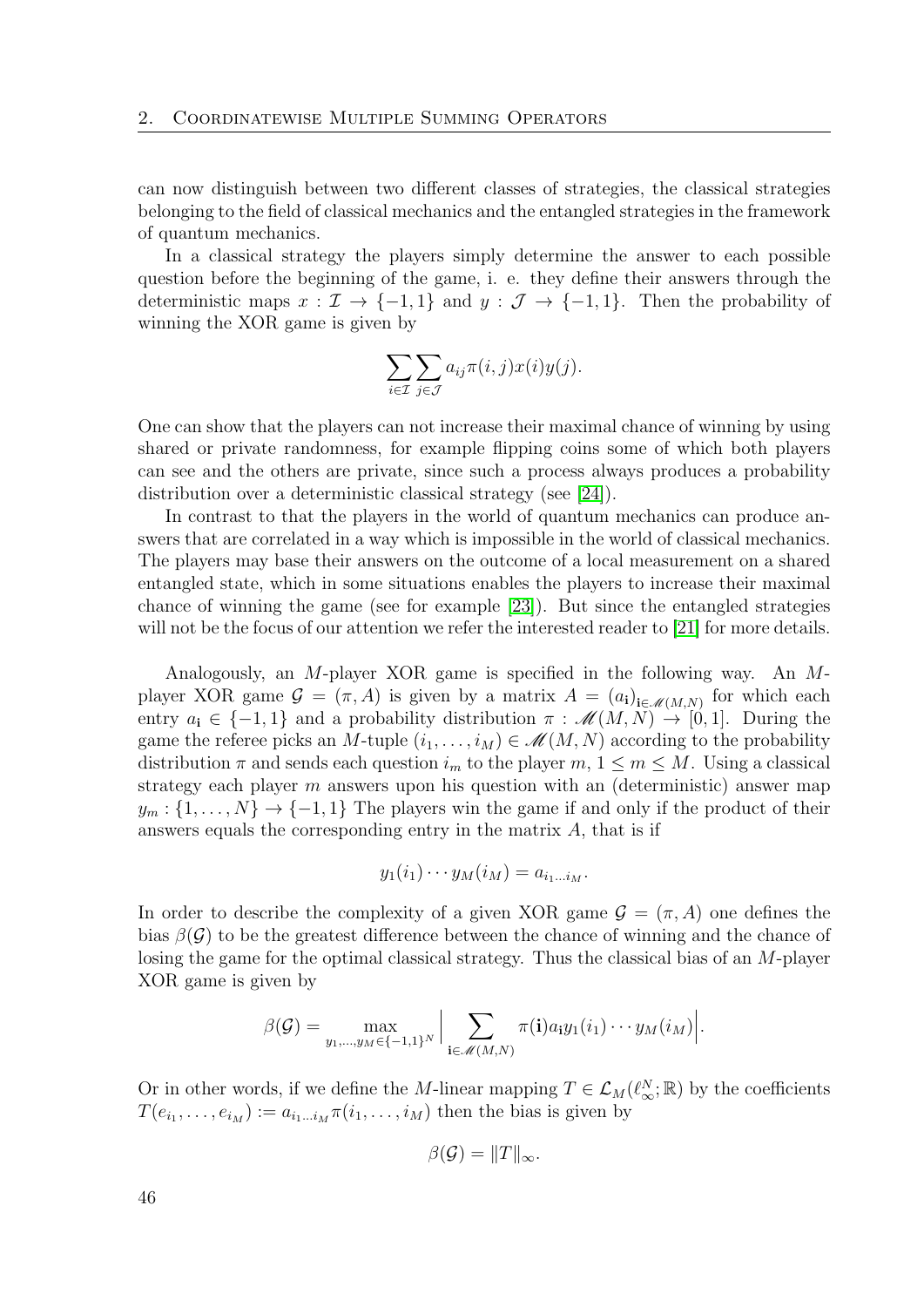The question is now to find the game for which the classical bias is minimised. It is known there exists an M-player XOR game for which

$$
\beta(\mathcal{G}) \leq \frac{1}{N^{\frac{M-1}{2}}}
$$

(see [\[45\]](#page-115-2)). It is now very easy to show that the Bohnenblust-Hille inequality delivers a lower estimate for the classical bias of an  $M$ -player XOR game (see Montanaro [\[61,](#page-116-3) Theorem 5]). For sake of completeness we show the proof here.

**Theorem 2.12.** For every M-player XOR game  $\mathcal{G} = (\pi, A)$  we have that

$$
\beta(\mathcal{G}) \ge \frac{1}{B_{\mathbb{R},M}^{\text{mult}} N^{\frac{M-1}{2}}},
$$

in particular, there exists a constant  $C > 0$  such that

$$
\beta(\mathcal{G}) \ge \frac{1}{M^C N^{\frac{M-1}{2}}}.
$$

*Proof.* For any M-player XOR game  $\mathcal{G} = (\pi, A)$  define the M-linear mapping  $T \in$  $\mathcal{L}_M(\ell_\infty^N;\mathbb{R})$  by the coefficients  $T(e_{i_1},\ldots,e_{i_M}) := a_{i_1\ldots i_M}\pi(i_1,\ldots,i_M)$ . Then we have that

$$
\sum_{\mathbf{i}\in\mathscr{M}(M,N)}|T(e_{i_1},\ldots,e_{i_M})|=\sum_{\mathbf{i}\in\mathscr{M}(M,N)}\pi(i_1,\ldots,i_M)=1
$$

With the Hölder inequality in the first step and the Bohnenblust-Hille inequality (Theorem [1.1\)](#page-20-1) in the second step we have that

$$
\sum_{\mathbf{i}\in\mathscr{M}(M,N)}|T(e_{i_1},\ldots,e_{i_M})|\leq \left(\sum_{\mathbf{i}\in\mathscr{M}(M,N)}|T(e_{i_1},\ldots,e_{i_M})|^{\frac{2M}{M+1}}\right)^{\frac{M+1}{2M}}\left(\sum_{\mathbf{i}\in\mathscr{M}(M,N)}1\right)^{\frac{M-1}{2M}}
$$

$$
\leq B_{\mathbb{R},M}^{\text{mult}}N^{\frac{M-1}{2}}\|T\|.
$$

This gives the desired result. In particular, we get with [\(1.2\)](#page-21-0) or Theorem [2.10](#page-43-1) that there is a constant  $C > 0$  such that  $\beta(\mathcal{G}) \geq M^{-C} N^{-(M-1)/2}$ .  $\Box$ 

# 2.3 Some Consequences

Recall that by the Bombal-Pérez-Villanueva Theorem [1.7](#page-23-0) every bounded  $M$ -linear operator with values in a cotype q space is multiple  $(q, 1)$ -summing. As an immediate consequence of Theorem [2.2](#page-32-0) we now have the following

<span id="page-46-0"></span>**Corollary 2.13.** Let Y be a Banach space of cotype q, and  $1 \leq r < q$ . For

$$
\rho_M := \omega_M(r, \ldots, r) = \frac{qrM}{q + (M-1)r},
$$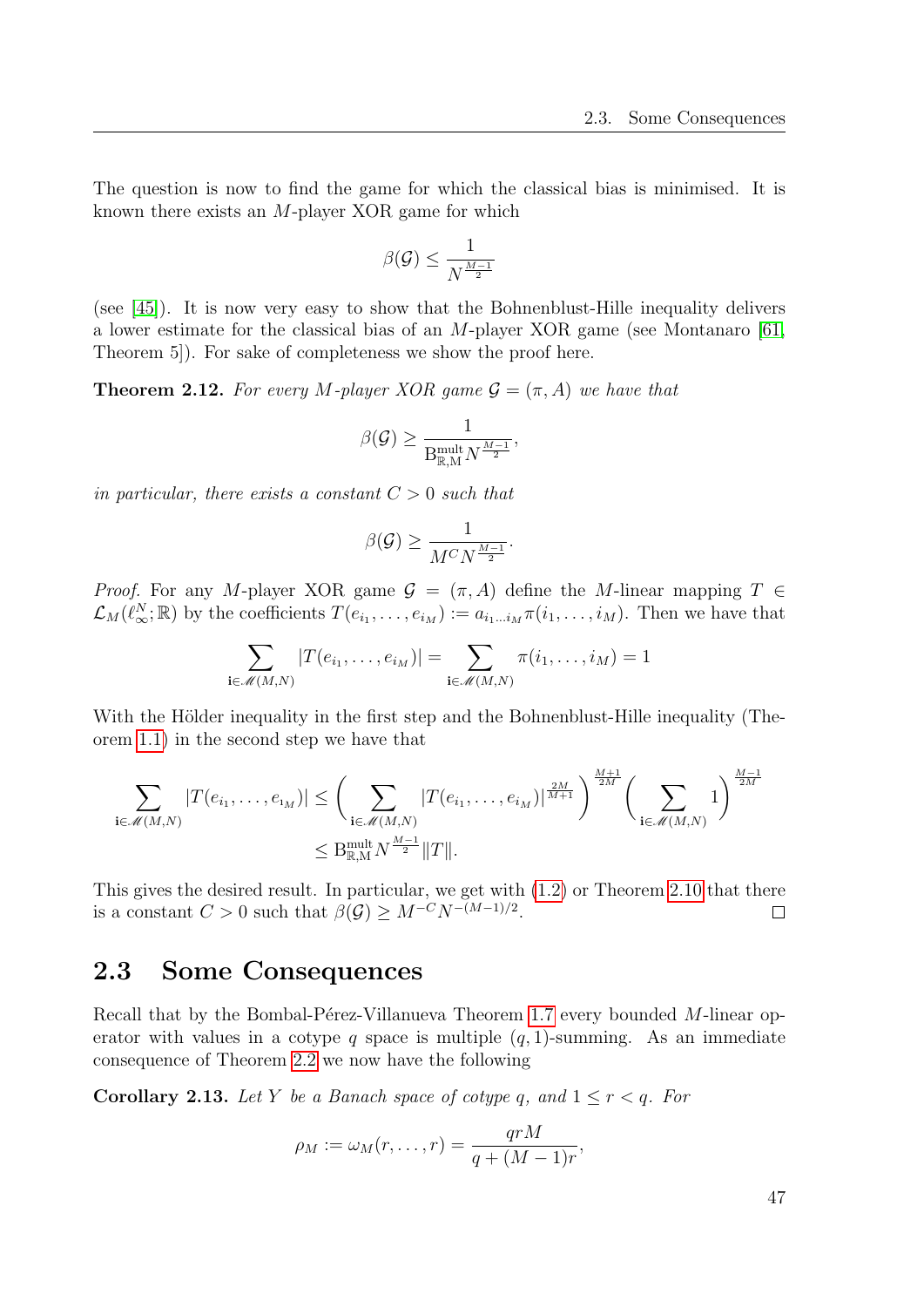each separately  $(r, 1)$ -summing  $U \in \mathcal{L}_M(X_1, \ldots, X_M; Y)$  is multiple  $(\rho_M, 1)$ -summing and

$$
\pi_{\rho_M,1}^{mult}(U) \le \sigma_M \prod_{m=1}^M \left\| U^{\{m\}} : X^{\mathbb{C}\{m\}} \to \Pi_{r,1} \left( X^{\{m\}}; Y \right) \right\|^{\frac{1}{M}}
$$

with  $\sigma_1 = 1$  and for  $M \geq 2$ 

$$
\sigma_M = \begin{cases} A_{q,\rho_{\frac{M}{2}}}(Y)^{\frac{M}{2}} \sigma_{\frac{M}{2}} & \text{if } M \text{ is even} \\ \left( A_{q,\rho_{\frac{M-1}{2}}}(Y)^{\frac{M+1}{2}} \sigma_{\frac{M-1}{2}} \right)^{\frac{M-1}{2M}} \left( A_{q,\rho_{\frac{M+1}{2}}} (Y)^{\frac{M-1}{2}} \sigma_{\frac{M+1}{2}} \right)^{\frac{M+1}{2M}} & \text{if } M \text{ is odd.} \end{cases}
$$

Corollary [2.13](#page-46-0) includes the scalar valued and vector valued results on multiple summing operators mentioned in the introduction: Since every continuous functional on  $X_m$ is (1, 1)-summing, the case  $Y = \mathbb{C}$  delivers the classical Bohnenblust-Hille result Theorem [1.1](#page-20-1) (see also [\(1.3\)](#page-22-0). And with the Bennett-Carl Theorem [1.4](#page-22-1) we easily deduce the multilinear Bennett-Carl version of Defant and Sevilla-Peris [\[38,](#page-114-1) Theorem 1] (see also Theorem [1.8\)](#page-23-1). Given  $M \in \mathbb{N}$  and  $1 \leq p \leq q \leq \infty$ , define

$$
\rho_M = \begin{cases} \frac{2M}{M + 2(\frac{1}{p} - \max\{\frac{1}{q}, \frac{1}{2}\})} & \text{if } p \le 2\\ p & \text{if } p \ge 2. \end{cases}
$$

Then there is a constant  $C_M > 0$  such that for every  $A \in \mathcal{L}_M(\ell_\infty; \ell_p)$  we have

<span id="page-47-0"></span>
$$
\left(\sum_{i_1,\dots,i_M=1}^{\infty} \|A(e_{i_1},\dots,e_{i_M})\|_{q}^{\rho_M}\right)^{\frac{1}{\rho_M}} \le C_M \|A\|.
$$
\n(2.28)

If  $C_M$  denotes the optimal constant in  $(2.28)$  the proof of Defant and Sevilla-Peris gives that  $C_M \leq C^M$  for some universal constant  $C > 0$ . But in the case  $1 \leq p \leq 2$ ,  $q = 2$ Corollary [2.13](#page-46-0) gives that the constant  $C_M$  is of sub-polynomial instead of sub-exponential growth.

Corollary 2.14. Given  $M \in \mathbb{N}$  and  $1 \leq p \leq 2$ , define

$$
\rho_M = \frac{2M}{M + 2(\frac{1}{p} - \frac{1}{2})}.
$$

Then there exists a constant  $C > 0$  such that for every  $A \in \mathcal{L}_M(\ell_\infty; \ell_p)$  we have

$$
\bigg(\sum_{i_1,\dots,i_M=1}^{\infty} \|A(e_{i_1},\dots,e_{i_M})\|_{2}^{\rho_M}\bigg)^{\frac{1}{\rho_M}} \leq M^C \|A\|.
$$

*Proof.* First of all recall that by the Bennett-Carl Theorem [1.4](#page-22-1) the composition  $I \circ A$ of A with the canonical embedding  $I : \ell_p \hookrightarrow \ell_2$  is separately  $(p, 1)$ -summing. On the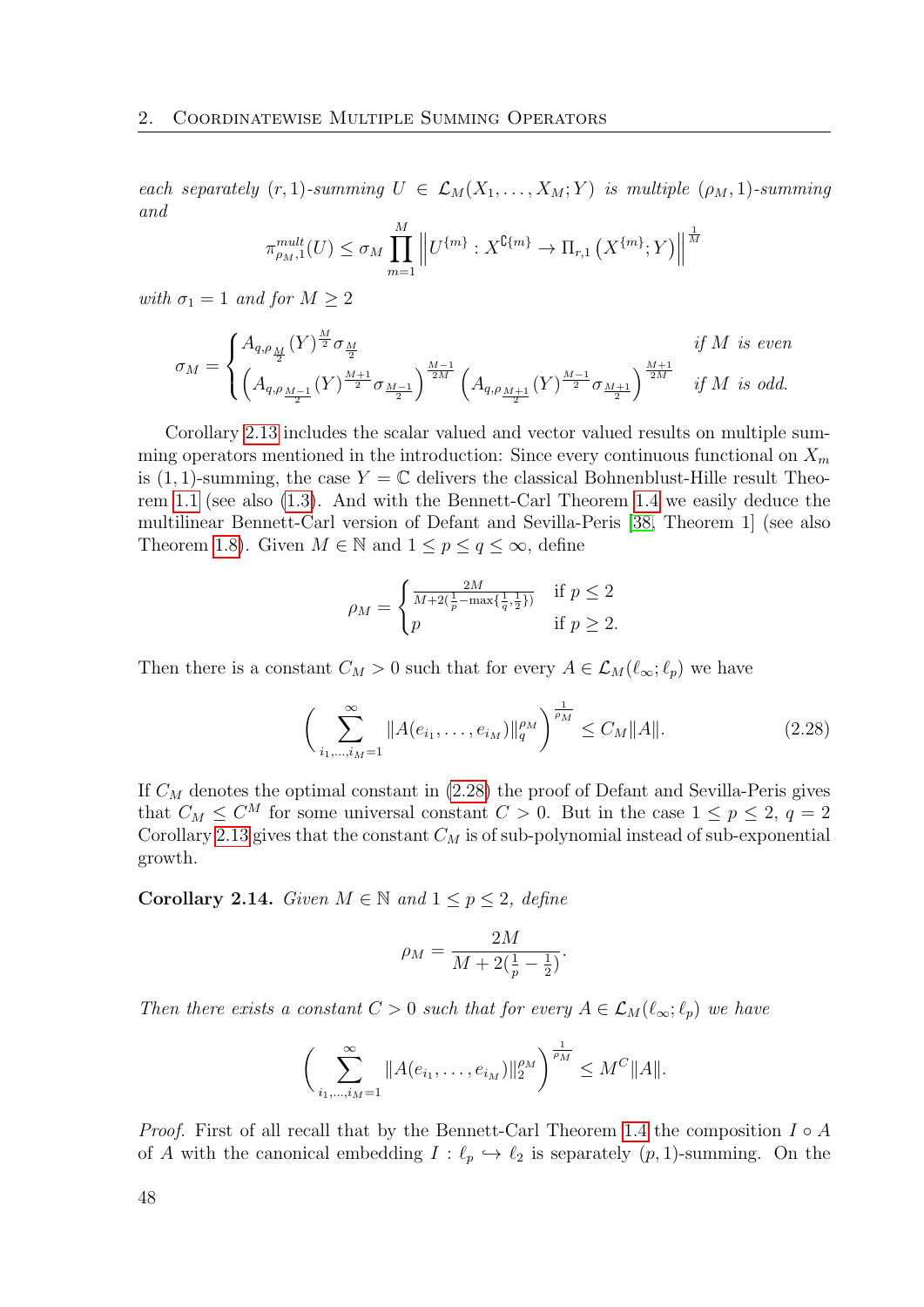other hand by the orthonormality of the  $z_n$  in  $\mathscr{L}_2(\mu^N)$ , the inequality [\(2.26\)](#page-43-3) and the Minkowski inequality we get for all  $1 \leq s \leq 2$ 

$$
\left(\sum_{n=1}^{N} ||a_{n}||_{2}^{2}\right)^{\frac{1}{2}} = \left\|\left(\sum_{n=1}^{N} |a_{n}|^{2}\right)^{\frac{1}{2}}\right\|_{2}
$$
  

$$
= \left\|\left(\int_{\mathbb{T}^{N}} \left|\sum_{n=1}^{N} a_{n} z_{n}\right|^{2} d\mu^{N}(z)\right)^{\frac{1}{2}}\right\|_{2}
$$
  

$$
\leq \sqrt{\frac{2}{s}} \left\|\left(\int_{\mathbb{T}^{N}} \left|\sum_{n=1}^{N} a_{n} z_{n}\right|^{s} d\mu^{N}(z)\right)^{\frac{1}{s}}\right\|_{2}
$$
  

$$
\leq \sqrt{\frac{2}{s}} \left(\int_{\mathbb{T}^{N}} \left\|\sum_{n=1}^{N} a_{n} z_{n}\right\|_{2}^{s} d\mu^{N}(z)\right)^{\frac{1}{s}}.
$$

Thus the constant in Lemma [2.4](#page-36-0) can be estimated by

<span id="page-48-0"></span>
$$
A_{2,s}(\ell_2) \le \sqrt{\frac{2}{s}} \quad \text{for all } 1 \le s \le 2. \tag{2.29}
$$

Let now  $M$  be a power of 2. Then  $(2.29)$  and Corollary [2.13](#page-46-0) give that

$$
C_M \le \sqrt{\frac{M + 4(\frac{1}{p} - \frac{1}{2})}{M}}^{\frac{M}{2}} C_{\frac{M}{2}}.
$$

With exactly the same arguments as in the proof of Theorem [2.10](#page-43-1) we get the conclusion.  $\Box$ 

But we can do a lot more. For example, recall that by Kwapien's Theorem [1.3](#page-21-1) every bounded linear operator  $v : \ell_1 \to \ell_p$  is  $(r, 1)$ -summing with  $\frac{1}{r} = 1 - |\frac{1}{p} - \frac{1}{2}|$  $\frac{1}{2}$ . The following theorem, also as a consequence of Theorem [2.2,](#page-32-0) is a multilinear extension of Kwapień's theorem. For an M-linear mapping  $T \in \mathcal{L}_K(Y_1, \ldots, Y_K; Y)$  and K many Mlinear mappings  $A_k \in \mathcal{L}_M(X_1^k, \ldots, X_M^k; Y_k)$  we write  $T(A_1, \ldots, A_K)$  for the composition defined in the following way

$$
X_1^1
$$
\n
$$
\begin{array}{ccc}\nX_1^1 & & & & & & & \\
\times & A_1 & & & & & & \\
X_M^1 & & & & & & & \\
X_1^1 & & & & & & & \\
X_1^K & & & & & & & \\
\hline\n& & & & & & & & \\
X_1^K & & & & & & & & \\
\hline\n& & & & & & & & & \\
X_M^K & & & & & & & & \\
X_M^K & & & & & & & & \\
\end{array}
$$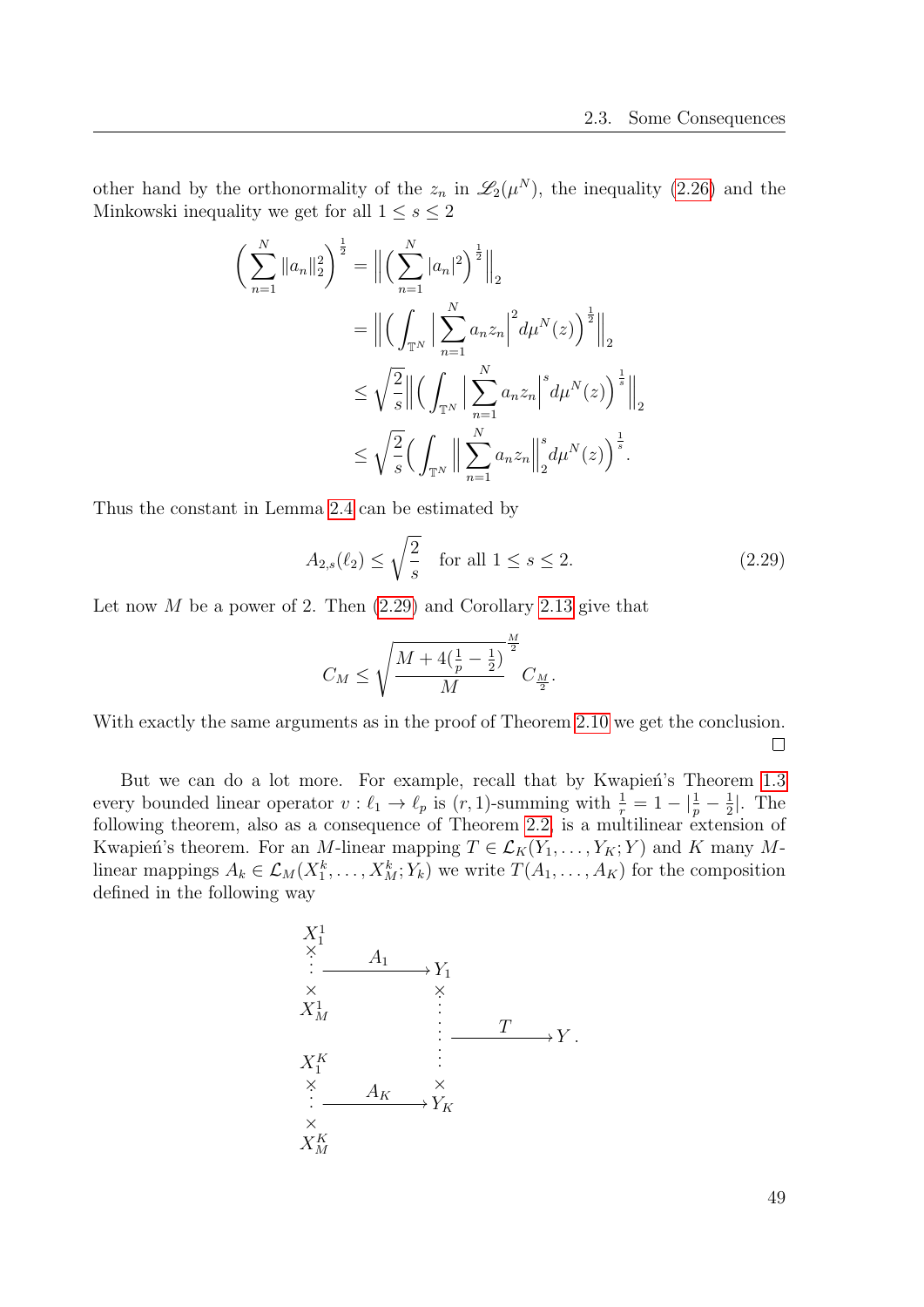<span id="page-49-0"></span>**Theorem 2.15.** Take  $T \in \mathcal{L}_K(\ell_1; \ell_p)$  (with  $1 \leq p \leq \infty$ ) and K many M-linear  $A_k \in$  $\mathcal{L}_M(\ell_\infty; \ell_1)$ , for  $1 \leq k \leq K$ . Then the composition  $T(A_1, ..., A_K)$  is multiple  $(r_M, 1)$ summing for

$$
r_M = \begin{cases} \frac{2M}{M+2-\frac{2}{p}} & \text{if } 1 \le p \le 2, \\ \frac{2M}{\frac{2M}{p}+1} & \text{if } 2 \le p \le \frac{2M}{M-1}, \\ 2 & \text{if } \frac{2M}{M-1} \le p \le \infty. \end{cases}
$$

Moreover,

$$
\pi_{r_M,1}^{mult}(T(A_1, ..., A_K)) \le \sigma ||T|| \prod_{k=1}^K ||A_k||,
$$

where  $\sigma > 1$  is a constant only depending on p, M and K.

The proof of Theorem [2.15](#page-49-0) is a consequence of this independently interesting composition theorem.

<span id="page-49-1"></span>**Corollary 2.16.** Let Y be a Banach space of cotype q and  $1 \leq r \leq q$ . Assume that  $T \in \mathcal{L}_K(Y_1, \ldots, Y_K; Y)$  is multiple  $(r, 1)$ -summing and take K many M-linear mappings  $A_k \in \mathcal{L}_M(X_1^k, \ldots, X_M^k; Y_k), 1 \leq k \leq K$ . Define

$$
\rho_M := \frac{qrM}{q + (M-1)r}
$$

.

 $\Box$ 

Then the composition  $T(A_1, \ldots, A_K)$  is multiple  $(\rho_M, 1)$ -summing and

$$
\pi_{\rho_M,1}^{mult}(T(A_1,\ldots,A_K)) \leq \sigma_M \pi_{r,1}^{mult}(T) \prod_{k=1}^K ||A_k||,
$$

where  $\sigma_M$  is the constant from Theorem [2.2](#page-32-0) (depending on M, K, r, q and  $C_q(Y)$ ).

*Proof.* Without loss of generality we may assume that  $r < q$ . For the case  $q = r$  see the remark after Lemma [2.4.](#page-36-0) Since T is  $(r, 1)$ -summing the composition  $T(A_1, \ldots, A_K)$  is multiple  $(r, 1)$ -summing in each of the following M sets of coordinates

$$
\{1, M+1, \ldots, (K-1)M+1\},\
$$

$$
\{2, M+2, \ldots, (K-1)M+2\},\
$$

$$
\vdots
$$

$$
\{M, 2M, \ldots, KM\}
$$
.

Then the claim is an immediate consequence of Theorem [2.2.](#page-32-0)

Proof of Theorem [2.15.](#page-49-0) Note first that by Theorem [1.7](#page-23-0) each M-linear operator with values in a cotype q space is multiple  $(q, 1)$ -summing. Hence all the  $A_k$ ,  $1 \leq k \leq K$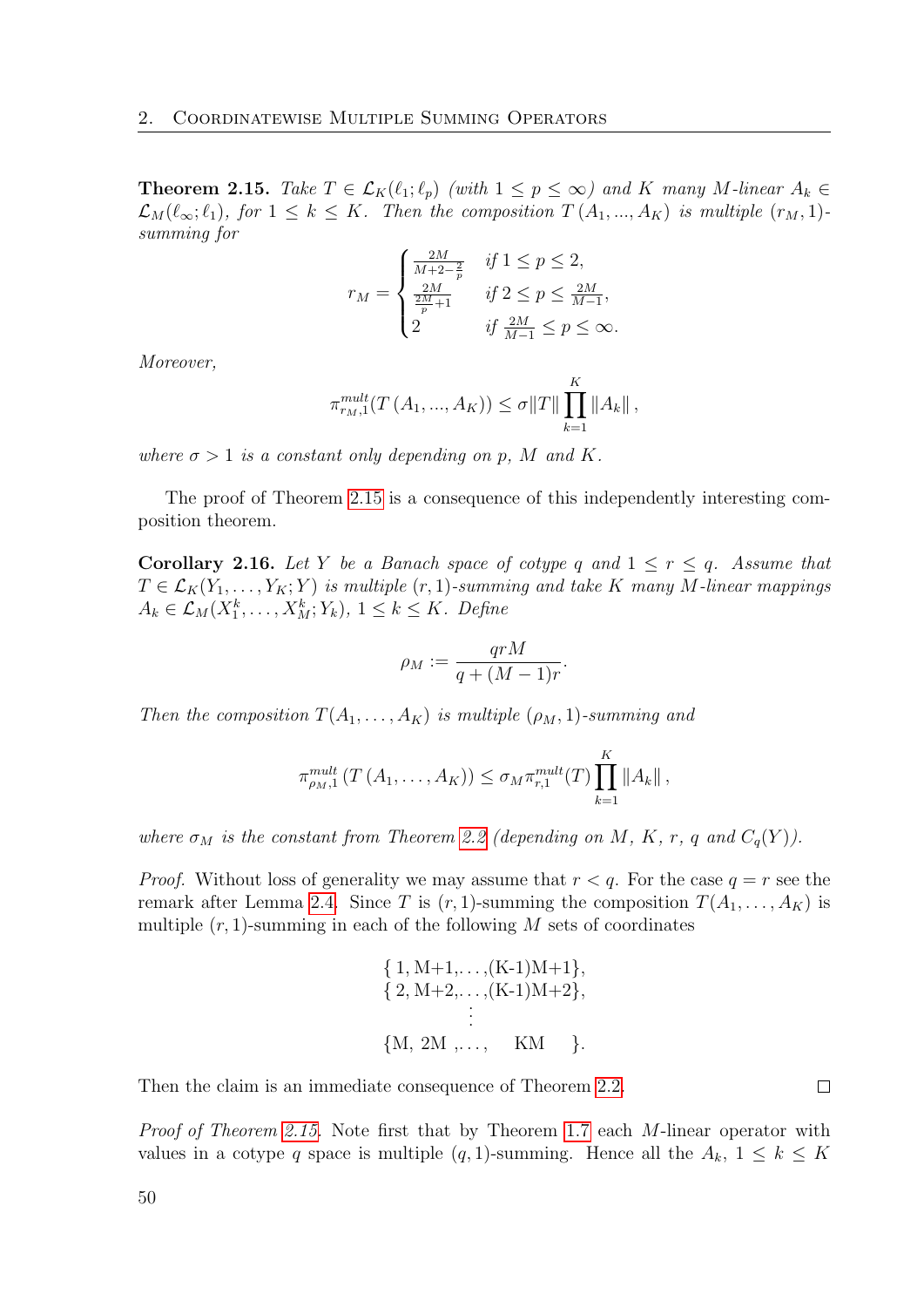are multiple  $(2, 1)$ -summing, which gives that  $T(A_1, \ldots, A_K)$  is at least multiple  $(2, 1)$ summing. Hence it suffices to show that  $T(A_1, \ldots, A_K)$  is multiple  $(r, 1)$ -summing with

<span id="page-50-0"></span>
$$
r = \begin{cases} \frac{2M}{M + 2 - \frac{2}{p}} & \text{if } 1 \le p \le 2, \\ \frac{2M}{\frac{2M}{p} + 1} & \text{if } 2 \le p < \infty; \end{cases}
$$
 (2.30)

note that for  $\frac{2M}{M-1} \le p \le \infty$  we have that  $2 \le 2M/(\frac{2M}{p}+1)$ . From [\[20,](#page-113-3) Corollary 4.3] and Kwapien's theorem we know that the claim of Theorem [2.15](#page-49-0) holds for  $M = 1$  and arbitrary K, in other words T itself is multiple  $(r, 1)$ -summing,  $\frac{1}{r} = 1 - \left|\frac{1}{p} - \frac{1}{2}\right|$  $\frac{1}{2}$ . But now we easily deduce from Corollary [2.16](#page-49-1) that  $T(A_1, \ldots, A_K)$  is multiple  $(r, 1)$ -summing with  $r$  defined as in  $(2.30)$ .  $\Box$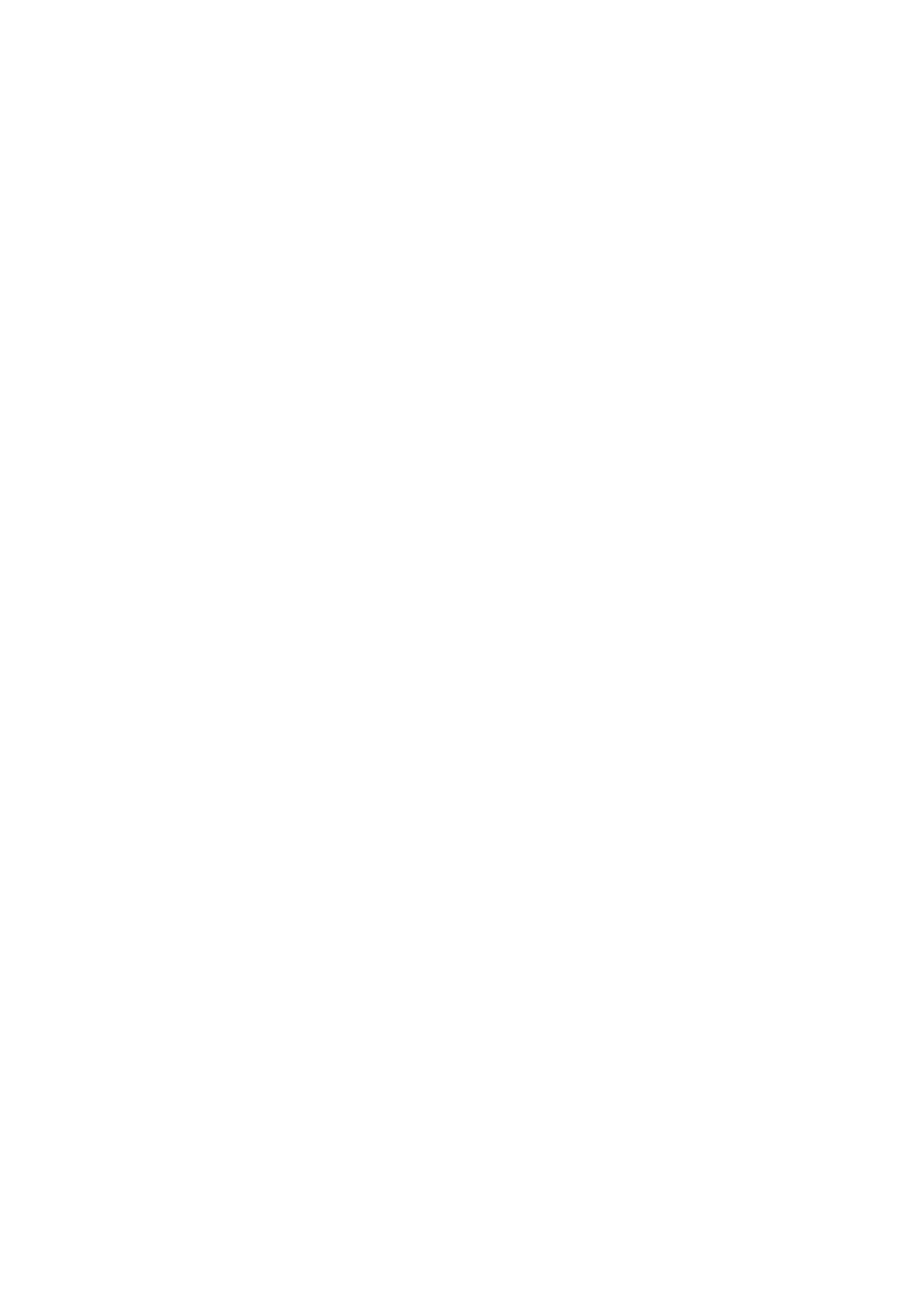# 3. Polynomial Versions

A function  $P : E \to F$  between two normed spaces E and F is said to be an Mhomogeneous polynomial if there exists an M-linear mapping  $A: \prod_{m=1}^{M} E \to F$  such that  $P(x) = A(x, \ldots, x)$  for every  $x \in E$ . The space of all continuous M-homogeneous polynomials from E to F is denoted by  $\mathcal{P}_M(E; F)$ , which together with the norm  $||P|| = \sup_{||x|| \leq 1} ||P(x)||$  forms a Banach space. For every M homogeneous polynomial  $P \in \mathcal{P}_M(E; F)$  there exists a unique symmetric M-linear mapping  $A^s$  such that  $A<sup>s</sup>(x,...,x) = P(x)$ . Each M-linear mapping  $A \in \mathcal{L}_M(E;F)$  can be symmetrized by  $A<sup>s</sup>(x_1,...,x_M) = \frac{1}{M!} \sum_{\sigma \in S_M} A(x_{\sigma(1)},...,x_{\sigma(M)})$ , where  $S_M$  denotes the set of all permutations of  $\{1, \ldots, M\}$ .

It will be important to relate the norm of an M-homogeneous polynomial  $P \in$  $\mathcal{P}_M(E; F)$  with the norm of its associated M-linear mapping  $A \in \mathcal{L}_M(E; F)$ . It is well known (see e.g. [\[41,](#page-114-2) Proposition 1.8]) that the norms of  $P$  and  $\overline{A}$  satisfy

<span id="page-52-0"></span>
$$
||P|| \le ||A|| \le \frac{M^M}{M!} ||P||. \tag{3.1}
$$

On the other hand, it is shown by Harris in [\[48,](#page-115-3) Theorem 1] that for an M-homogeneous polynomial  $P \in \mathcal{P}_M(\ell_\infty;\mathbb{C})$  and its associated  $A \in \mathcal{L}_M(\ell_\infty;\mathbb{C})$  we have for every  $m_1, \ldots, m_l \in \mathbb{N}$  with  $m_1 + \ldots + m_l = M$  and  $z_1, \ldots, z_l \in B_{\ell_\infty}$  that

<span id="page-52-1"></span>
$$
\left| A(z_1, \dots, z_1, \dots, z_l, \dots, z_l) \right| \le \frac{m_1! \dots m_l!}{m_1^{m_1} \dots m_l^{m_l}} \frac{M^M}{M!} \| P \|.
$$
 (3.2)

# 3.1 The Basic Notations

For  $M, N \in \mathbb{N}$  and a finite subset  $C \subset \mathbb{N}$ , recall the definition of the index sets

$$
\mathcal{M}(C, N) = \{ \mathbf{i} = (i_k)_{k \in C} \mid 1 \le i_k \le N \text{ for each } k \in C \}
$$

$$
\mathcal{M}(M, N) = \mathcal{M}(\{1, \dots, M\}, N)
$$

(see page [29\)](#page-28-0). By  $\mathbb{N}_0^{(\mathbb{N})}$  we denote the set of all multi-indices  $\alpha = (\alpha_1, \alpha_2, \dots)$  of finite length, by  $\mathbb{N}_0^N$  the set of all multi-indices of length N. Furthermore we define the following index sets

$$
\Lambda(M, N) = \{ \alpha \in \mathbb{N}_0^N \mid |\alpha| = M \}
$$
  

$$
\mathscr{J}(M, N) = \{ i \in \mathscr{M}(M, N) \mid i_1 \leq \ldots \leq i_M \}.
$$

There is a one-to-one correspondence between  $\Lambda(M, N)$  and  $\mathscr{J}(M, N)$ . For each  $\alpha \in$  $\Lambda(M, N)$  is  $\mathbf{j}_{\alpha} = (1, \alpha_1 \text{-times}, 1, 2, \alpha_2 \text{-times}, 2, \dots, N, \alpha_N \text{-times}, N)$  the associated index in the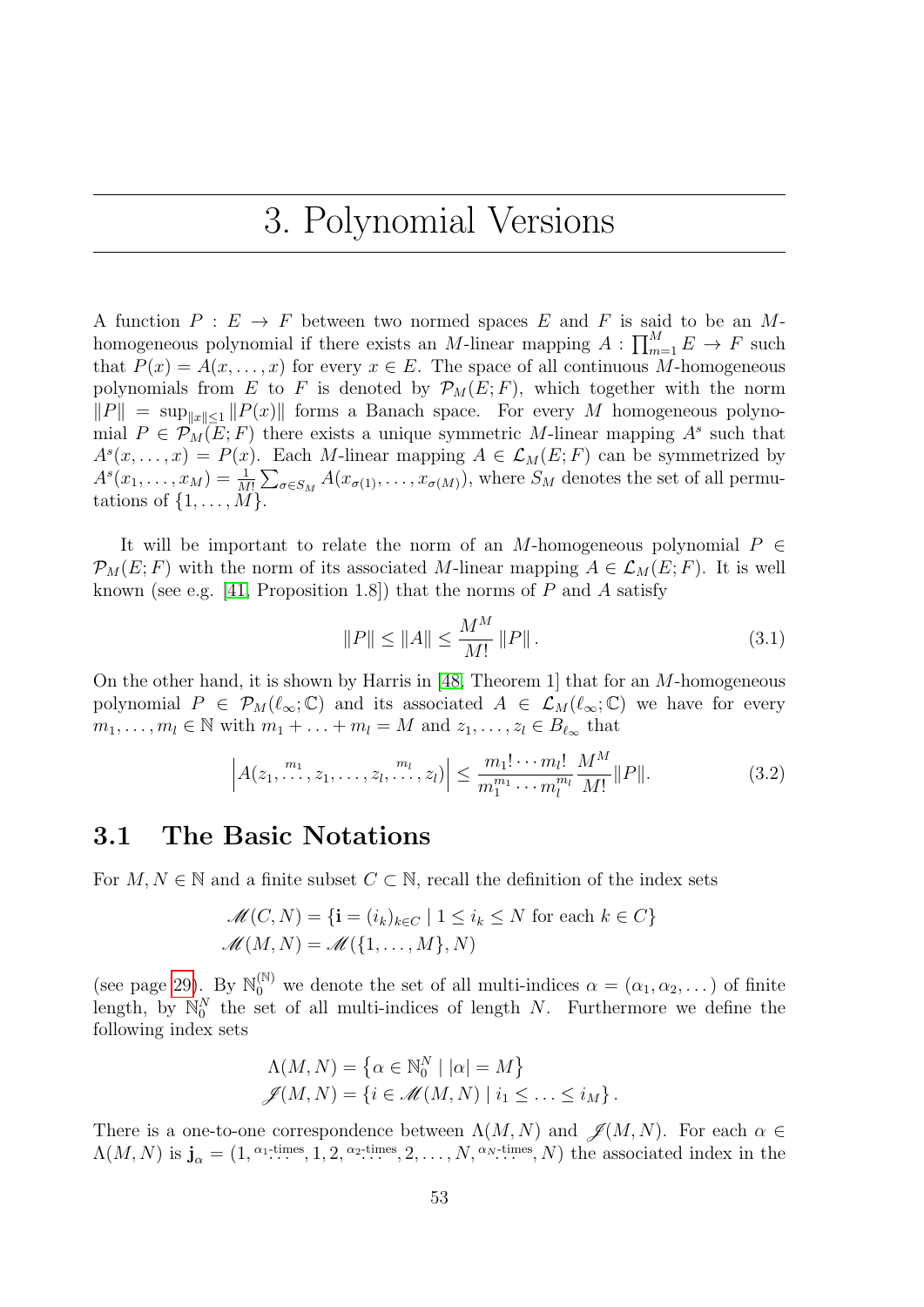set  $\mathscr{J}(M, N)$  and on the other hand for  $\mathbf{j} \in \mathscr{J}(M, N)$  the associated multi-index  $j_{\alpha} \in \Lambda(M, N)$  is given by  $j_{\alpha} = |\{k \mid j_k = r\}|$ . We define the following equivalence relation in  $\mathscr{M}(M, N)$ : **i** ~ **j** if there is a permutation  $\sigma \in S_M$  such that  $i_{\sigma(k)} = j_k$  for all  $1 \leq k \leq M$ . For a given  $i \in \mathcal{M}(M, N)$  we denote by [i] the equivalence class. Note that for each  $\mathbf{i} \in \mathcal{M}(M,N)$  there is a unique  $\mathbf{j} \in \mathcal{J}(M,N)$  such that  $[\mathbf{i}] = [\mathbf{j}]$ , thus  $\mathscr{M}(M,N) = \bigcup_{\mathbf{j} \in \mathscr{J}(M,N)} [\mathbf{j}]$ . We denote by  $|\mathbf{i}|$  the cardinality of  $[\mathbf{i}]$  that is the number of different indices belonging to [i]. Note that  $|\mathbf{j}_{\alpha}| = \frac{M!}{\alpha!}$  $\frac{M!}{\alpha!}$  for every  $\alpha \in \Lambda(M, N)$ .

Every polynomial  $P \in \mathcal{P}_M(E, Y)$  on a Banach sequence space E with values in some Banach space Y has a monomial series expansion  $P(z) = \sum_{\alpha \in \Lambda(M,N)} c_{\alpha}^{(N)} z^{\alpha}$  whenever it is restricted to any finite dimensional section  $E<sub>N</sub>$  (the span of the first N basis vectors  $e_1 \ldots, e_N$ ). Indeed, given a polynomial  $P \in \mathcal{P}_M(E;Y)$  and its associated symmetric M-linear mapping  $A \in \mathcal{L}^s_M(E;Y)$  we have that for every  $z \in E_N$ 

$$
P(z) = A(z, ..., z)
$$
  
\n
$$
= \sum_{\mathbf{i} \in \mathscr{M}(M,N)} A(e_{i_1}, ..., e_{i_M}) z_{i_1} \cdots z_{i_M}
$$
  
\n
$$
= \sum_{\mathbf{j} \in \mathscr{J}(M,N)} \left( \sum_{\mathbf{i} \in [\mathbf{j}]} A(e_{i_1}, ..., e_{i_M}) \right) z_{j_1} \cdots z_{j_M}
$$
  
\n
$$
= \sum_{\alpha \in \Lambda(M,N)} |\mathbf{j}_{\alpha}| A(e_{j_1}, ..., e_{j_M}) z_1^{\alpha_1} \cdots z_N^{\alpha_N}
$$
  
\n
$$
= \sum_{\alpha \in \Lambda(M,N)} c_{\alpha}^{(N)}(P) z^{\alpha}
$$

Clearly we have that  $c_{\alpha}^{(N)}(P) = c_{\alpha}^{(N+1)}(P)$  for every  $\alpha \in \mathbb{N}_0^N \subset \mathbb{N}_0^{N+1}$  and thus there is a unique family  $(c_{\alpha}(P))_{\alpha \in \mathbb{N}_{0}^{(\mathbb{N})}}$  in Y such that for all N and all  $z \in E_{N}$ 

$$
P(z) = \sum_{\alpha \in \Lambda(M,N)} c_{\alpha}(P) z^{\alpha}.
$$

The power series  $\sum c_{\alpha}(P)z^{\alpha}$  is called the monomial series expansion of P and  $c_{\alpha}=c_{\alpha}(P)$ are its monomial coefficients.

If it is not stated differently we will always denote the monomial coefficients of an M-homogeneous polynomial  $P \in \mathcal{P}_M(E; F)$  with  $c_{\alpha}$  or with  $b_{j_1...j_M} := c_{\alpha}$  where  $(j_1,\ldots,j_M) = \mathbf{j}_{\alpha}$ , and  $a_{i_1,\ldots,i_M} := A(e_{i_1},\ldots,e_{i_M})$  will be the coefficients defining the symmetric M-linear mapping  $A$  associated with  $P$ . We will switch between these differ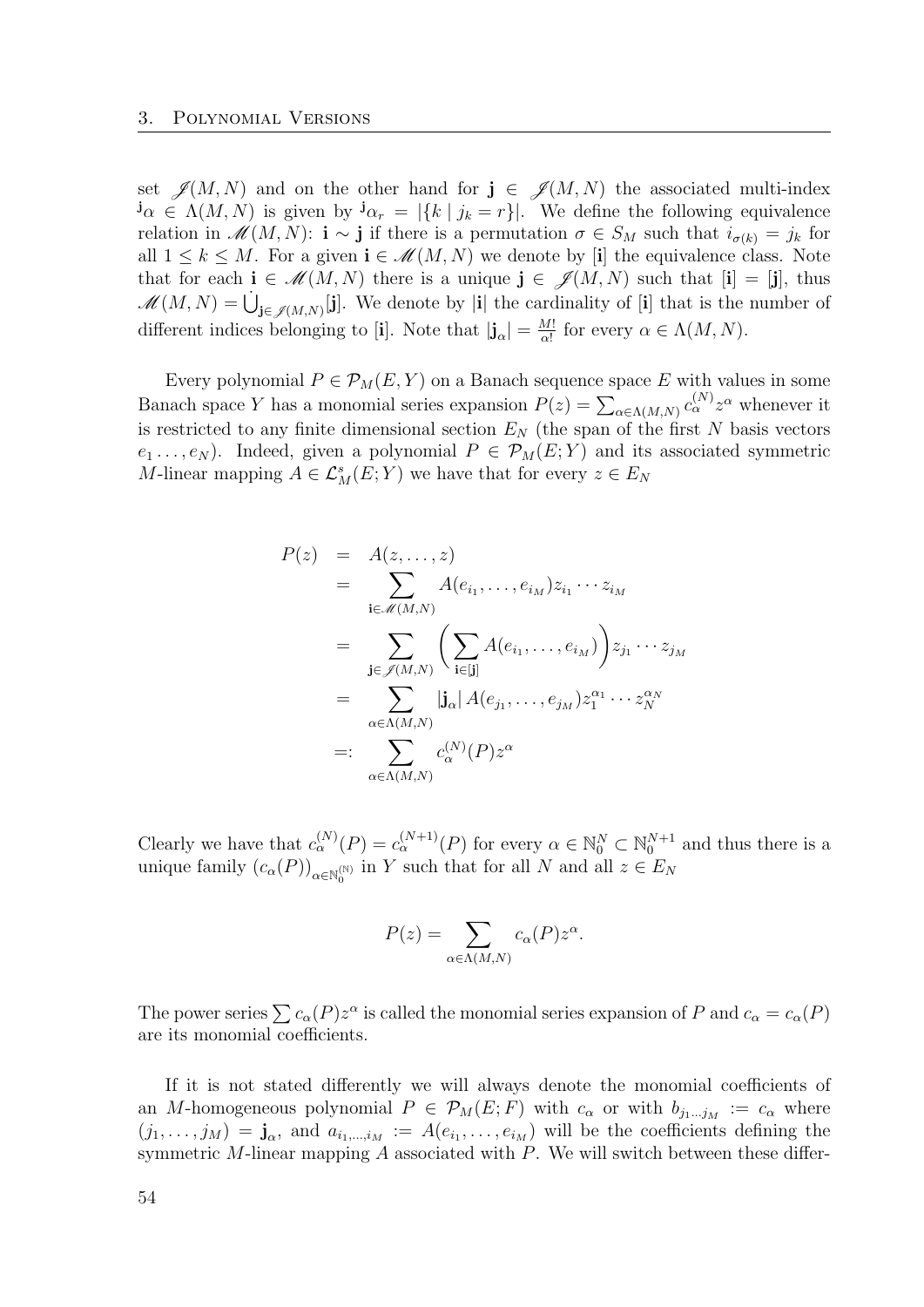ent notations as it fits in our situation: for each  $z \in E_N$  we have

$$
P(z) = \sum_{\alpha \in \Lambda(M,N)} c_{\alpha} z^{\alpha} = \sum_{\mathbf{j} \in \mathscr{J}(M,N)} b_{\mathbf{j}} z j_{1} \cdots z_{j_{M}}
$$
  
= 
$$
\sum_{\mathbf{j} \in \mathscr{J}(M,N)} |\mathbf{j}| a_{\mathbf{j}} z_{j_{1}} \cdots z_{j_{M}} = \sum_{\mathbf{i} \in \mathscr{M}(M,N)} a_{\mathbf{i}} z_{i_{1}} \cdots i_{i_{M}}.
$$

Note that in particular we have

$$
c_{\alpha} = |{\bf j}_{\alpha}| A(e_{i_1}, \ldots, e_{i_M}) = |{\bf j}_{\alpha}| a_{j_{\alpha}}.
$$

# 3.2 Deduction from the Multilinear Case

The following theorem shows on an abstract level how to deduce results on the summability of the monomial coefficients of vector valued polynomials on  $\ell_{\infty}$  from corresponding results on multiple summing operators on  $\ell_{\infty}$  via polarization. For T ∈  $\mathcal{L}_K(Y_1, \ldots, Y_K; Y)$  and K many M-homogeneous polynomials  $P_k \in \mathcal{P}_M(\ell_\infty; Y_k)$  we define an MK-homogeneous polynomial  $T(P_1, \ldots, P_K) : \ell_\infty \longrightarrow Y$  by

$$
T(P_1,\ldots,P_K)(z) := T(P_1(z),\ldots,P_K(z)).
$$

<span id="page-54-1"></span>**Theorem 3.1.** Let  $K, M \in \mathbb{N}$  and  $T \in \mathcal{L}_K(Y_1, \ldots, Y_K; Y)$  be given. Assume that there is an exponent  $1 \leq \omega < \infty$  and a constant  $C > 0$  such that

$$
\left(\sum_{i_1,\dots,i_{MK}=1}^{\infty} \|T(A_1,\dots,A_K)(e_{i_1},\dots,e_{i_{MK}})\|^{\omega}\right)^{\frac{1}{\omega}} \leq C \prod_{k=1}^{K} \|A_k\|
$$

for all M-linear mappings  $A_k \in \mathcal{L}_M(\ell_\infty; Y_k)$ ,  $1 \leq k \leq K$ . Then there exists a constant  $D > 0$  such that

<span id="page-54-0"></span>
$$
\left(\sum_{|\alpha|=MK} \|c_{\alpha}(T(P_1,\ldots,P_K))\|^{\omega}\right)^{\frac{1}{\omega}} \le D \prod_{k=1}^K \|P_k\| \tag{3.3}
$$

for all M-homogeneous polynomials  $P_k \in \mathcal{P}_M(\ell_\infty; Y_k)$ ,  $1 \leq k \leq K$ . The proof shows that the best constant  $D$  in the upper inequality can be estimated by

$$
D \le C(MK)!^{\frac{\omega - 1}{\omega}} \left(\frac{M^M}{M!}\right)^K.
$$

*Proof.* Note first that by definition the monomial coefficients  $c_{\alpha}(\varphi)$  of the polynomial  $\varphi := T(P_1, \ldots, P_K) \in \mathcal{P}_{MK}(\ell_\infty; Y)$  are given through the monomial coefficients of the restriction of  $\varphi$  to any  $\ell_{\infty}^N$ . It suffices to estimate the  $\omega$ -norm on the left side of [\(3.3\)](#page-54-0) only for finitely many multi-indices  $\alpha$  of order MK. Combining these two facts we see that it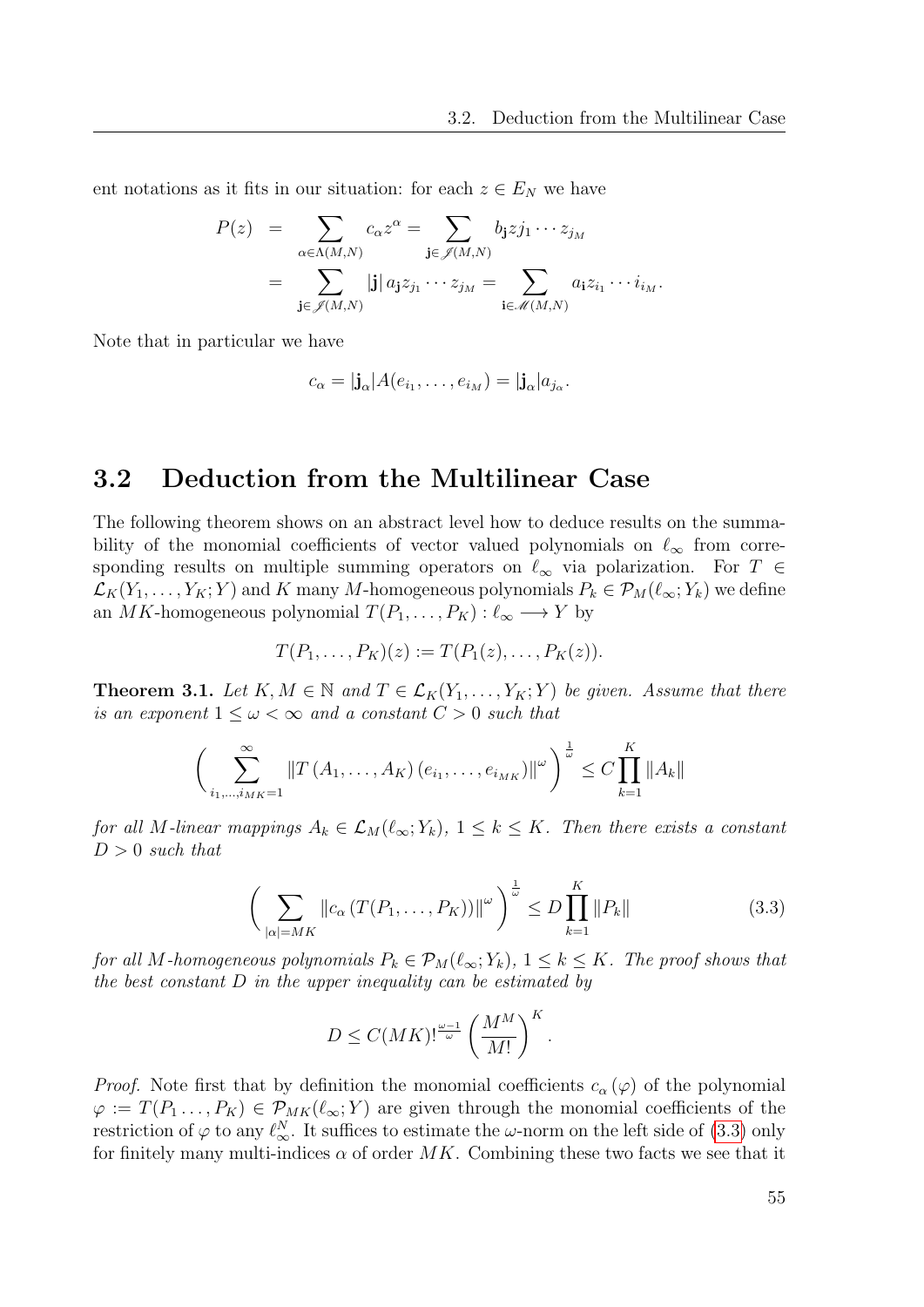is enough to prove [\(3.3\)](#page-54-0) for each choice of M-homogeneous polynomials  $P_k \in \mathcal{P}_M(\ell_\infty^N; Y_k)$ ,  $1 \leq k \leq K$ . Fix K many such polynomials  $P_k$  and denote their associated symmetric *M*-linear mappings by  $A_k \in \mathcal{L}^s_M(\ell^N_\infty; Y_k)$ ,  $1 \leq k \leq K$ . Define

$$
\Phi: \prod_{i=1}^{MK} \ell_{\infty}^N \longrightarrow Y, \quad \Phi = T(A_1, \dots, A_K)
$$

and its symmetrization

$$
\Phi^s(x_1,\ldots,x_{MK}) := \frac{1}{(MK)!} \sum_{\sigma \in S_{MK}} \Phi(x_{\sigma(1)}\ldots,x_{\sigma(MK)}).
$$

Note that  $\Phi^s$  is the (unique) symmetric MK-linear mapping associated with the polynomial  $\varphi$ , and hence  $c_{\alpha}(\varphi) = |\mathbf{j}_{\alpha}| \Phi^{s}(e_{(j_{\alpha})_{1}}, \ldots, e_{(j_{\alpha})_{MK}})$ . Since  $|\mathbf{j}_{\alpha}|^{\omega} = \left(\frac{(MK)!}{\alpha!}\right)$  $\frac{d(K)!}{\alpha!}$   $\Big)^{\omega}$   $\leq$  $|\mathbf{j}_{\alpha}| (MK)!^{\omega-1}$  we get

$$
\left(\sum_{\alpha\in\Lambda(MK,N)}\|c_{\alpha}(\varphi)\|_{\omega}\right)^{\frac{1}{\omega}}=\left(\sum_{\alpha\in\Lambda(MK,N)}|\mathbf{j}_{\alpha}|^{\omega}\left\|\Phi^{s}(e_{(j_{\alpha})_{1}},\ldots,e_{(j_{\alpha})_{MK}})\right\|^{\omega}\right)^{\frac{1}{\omega}}\right)^{\frac{1}{\omega}}
$$
\n
$$
\leq (MK!)^{\frac{\omega-1}{\omega}}\left(\sum_{\alpha\in\Lambda(MK,N)}|\mathbf{j}_{\alpha}|\left\|\Phi^{s}(e_{(j_{\alpha})_{1}},\ldots,e_{(j_{\alpha})_{MK}})\right\|^{\omega}\right)^{\frac{1}{\omega}},
$$

and hence by the definition of the symmetric mapping  $\Phi^s$  and Minkowski's inequality

$$
\left(\sum_{\alpha\in\Lambda(MK,N)}\|c_{\alpha}(\varphi)\|^{2}\right)^{\frac{1}{\omega}}
$$
\n
$$
\leq (MK)!^{\frac{\omega-1}{\omega}}\left(\sum_{\mathbf{i}\in\mathcal{M}(MK,N)}\|\Phi^{s}(e_{i_{1}},\ldots,e_{i_{MK}})\|^{2}\right)^{\frac{1}{\omega}}
$$
\n
$$
= (MK!)^{\frac{\omega-1}{\omega}}\left(\sum_{\mathbf{i}\in\mathcal{M}(MK,N)}\left\|\frac{1}{(MK)!}\sum_{\sigma\in S_{MK}}\Phi(e_{\sigma(i_{1})},\ldots,e_{\sigma(i_{MK})})\right\|^{2}\right)^{\frac{1}{\omega}}
$$
\n
$$
\leq (MK)!^{\frac{\omega-1}{\omega}}\frac{1}{(MK)!}\sum_{\sigma\in S_{MK}}\left(\sum_{\mathbf{i}\in\mathcal{M}(MK,N)}\left\|\Phi(e_{\sigma(i_{1})},\ldots,e_{\sigma(i_{MK})})\right\|^{2}\right)^{\frac{1}{\omega}}
$$
\n
$$
= (MK)!^{\frac{\omega-1}{\omega}}\left(\sum_{\mathbf{i}\in\mathcal{M}(MK,N)}\left\|\Phi(e_{i_{1}},\ldots,e_{i_{MK}})\right\|^{2}\right)^{\frac{1}{\omega}}.
$$

Finally, we see by assumption and [\(3.1\)](#page-52-0) that

$$
\left(\sum_{\alpha \in \Lambda(MK,N)} \left\|c_{\alpha}(\varphi)\right\|^{\omega}\right)^{\frac{1}{\omega}} \le C(MK)!^{\frac{\omega-1}{\omega}} \prod_{k=1}^{K} \left\|A_{k}\right\|
$$
  

$$
\le C(MK)!^{\frac{\omega-1}{\omega}} \left(\frac{M^{M}}{M!}\right)^{K} \prod_{k=1}^{K} \left\|P_{k}\right\|.
$$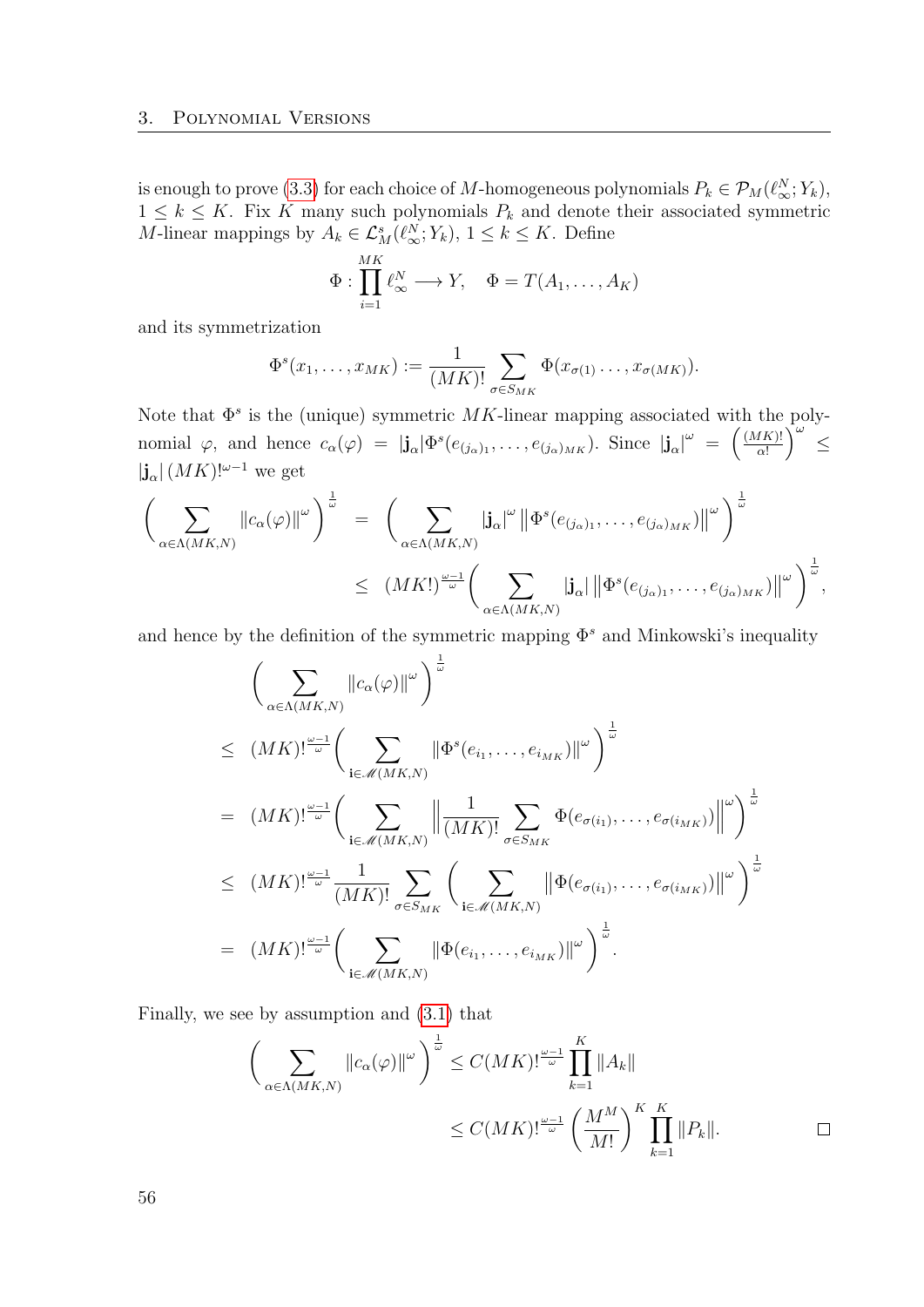### 3.2.1 Some Consequences

An immediate consequence of Theorem [3.1](#page-54-1) combined with Corollary [2.16](#page-49-1) is the following important special case.

<span id="page-56-0"></span>Corollary 3.2. Let  $T \in \mathcal{L}_K(Y_1, \ldots, Y_K; Y)$  be multiple  $(r, 1)$ -summing and Y be a Banach space of cotype q with  $1 \leq r \leq q$ . Define

$$
\rho_M := \frac{qrM}{q + (M-1)r}
$$

Then there is a constant  $D \geq 1$  such that for each choice of polynomials  $P_k \in \mathcal{P}_M(\ell_\infty; Y_k)$ ,  $1 \leq k \leq K$  we have

$$
\bigg(\sum_{\substack{\alpha\in\mathbb{N}_0^{(\mathbb{N})}\\|\alpha|=MK}}\|c_{\alpha}\left(T(P_1,\ldots,P_K)\right)\|^{\rho_M}\bigg)^{\frac{1}{\rho_M}}\leq D\prod_{k=1}^K\|P_k\|.
$$

The proof shows that the best constant  $D$  in the upper inequality can be estimated by

$$
D \leq \sigma_M \pi_{r,1}^{mult}(T)(MK)!^{\frac{(q-1)M-q(\frac{1}{r}-\frac{1}{q})}{qM}} \left(\frac{M^M}{M!}\right)^K,
$$

where  $\sigma_M$  is the constant from Theorem [2.2](#page-32-0) (depending only on M, K, r, q and  $C_q(Y)$ ).

As a direct consequence of Corollary [3.1](#page-54-1) we get the polynomial version of the Bennett-Carl Theorem given by Defant and Sevilla-Peris in [\[38,](#page-114-1) Theorem 4]. But since we will be able to give a better constant than in [\[38\]](#page-114-1) we will come to this later (see Theorem [3.14\)](#page-64-0).

Theorem [3.1](#page-54-1) also implies a polynomial version of Kwapien's Theorem [1.3.](#page-21-1) If  $S$ :  $\ell_{\infty} \to \ell_1$  and  $R : \ell_1 \to \ell_p$  are operators, then he monomial series expansion of the 1-homogeneous polynomial  $RS : \ell_{\infty} \to \ell_p$  is obviously given by  $\sum_k RS(e_k)z_k$ . By Kwapien's Theorem [1.3](#page-21-1) we have that  $\sum_{k} ||RS(e_k)||_p^r < \infty$ , where the (optimal) r is given by  $\frac{1}{r} = 1 - |\frac{1}{p} - \frac{1}{2}|$  $\frac{1}{2}$ . Combining Theorem [3.1](#page-54-1) with the multilinear version of Kwapień's Theorem [2.15](#page-49-0) we get the following extension.

**Theorem 3.3.** Given  $1 \leq p < \infty$ , there exists a constant  $C > 0$  such that for each composition  $QP : \ell_{\infty} \to \ell_p$  of an M-homogeneous polynomial  $P : \ell_{\infty} \to \ell_1$  with an K-homogeneous polynomial  $Q: \ell_1 \to \ell_p$  we have

$$
\bigg(\sum_{\substack{\alpha\in\mathbb{N}_0^{(\mathbb{N})}\\|\alpha|=MK}}\|c_{\alpha}(QP)\|_p^{r_M}\bigg)^{\frac{1}{r_M}}\leq C\|Q\|\|P\|,
$$

where  $r_M$  is defined as in Theorem [2.15](#page-49-0) by

$$
r_M = \begin{cases} \frac{2M}{M+2-\frac{2}{p}} & \text{if } 1 \le p \le 2, \\ \frac{2M}{\frac{2M}{p}+1} & \text{if } 2 \le p \le \frac{2M}{M-1}, \\ 2 & \text{if } \frac{2M}{M-1} \le p \le \infty. \end{cases}
$$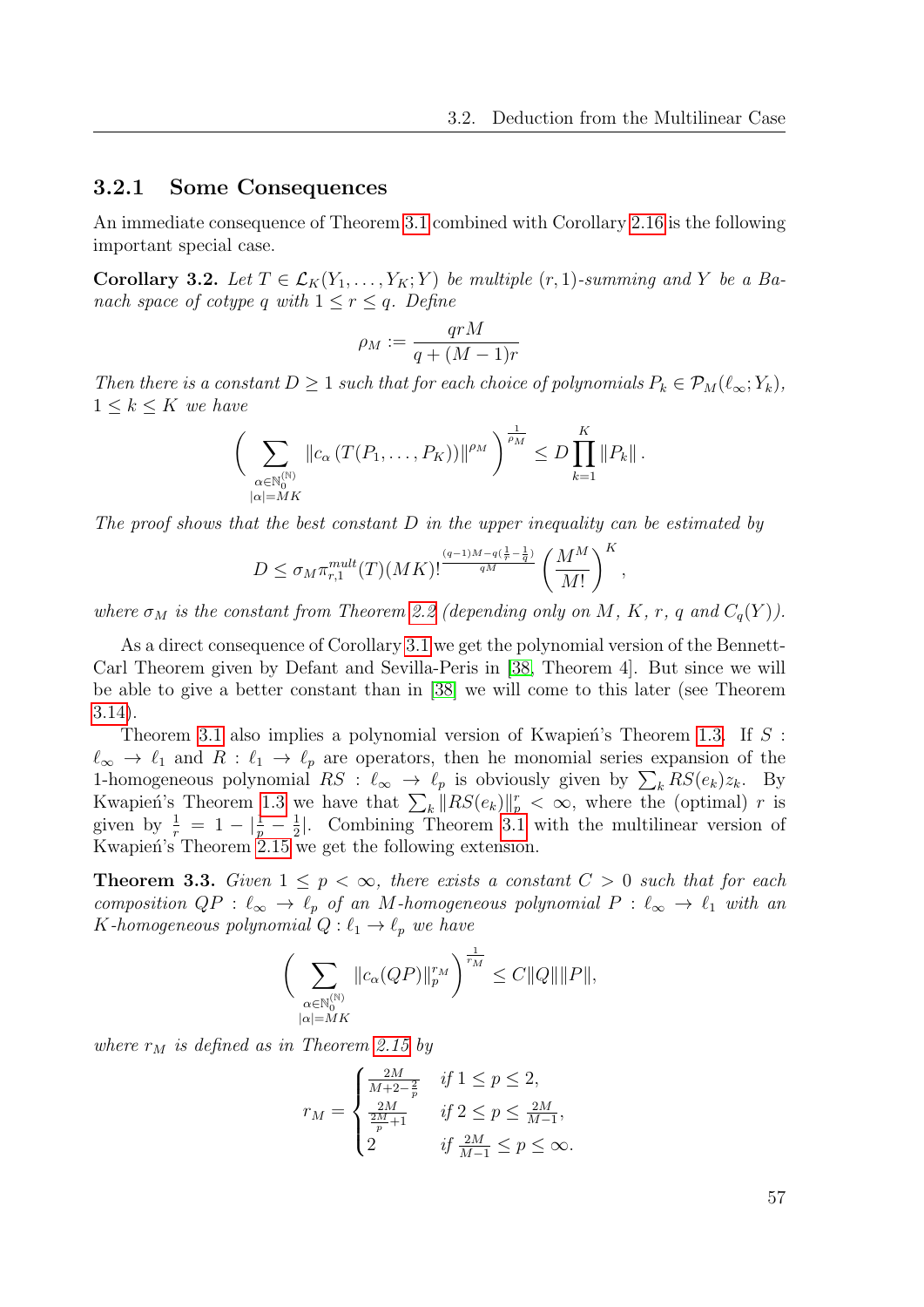# 3.3 A Hypercontractive Bohnenblust-Hille Type **Inequality**

In this section we present a vector valued extension of the result of Defant, Frerick, Ortega, Ounaïes and Seip in Theorem [1.11,](#page-24-0) which states that there is a constant  $C > 0$ such that for every  $P \in \mathcal{P}_M(\ell_\infty^N;\mathbb{C})$  we have

$$
\left(\sum_{|\alpha|=M} |c_{\alpha}|^{\frac{2M}{M+1}}\right)^{\frac{M+1}{2M}} \leq C^M \|P\|.
$$

In particular, we show that if Y is a  $q$ -concave Banach lattice then the inequality in Corollary [3.2](#page-56-0) is in the special case  $K = 1$  hypercontractive. By this we mean the following Theorem.

**Theorem.** Let Y be a q-concave Banach lattice, with  $2 \le q < \infty$ , and  $v: X \to Y$  and  $(r, 1)$ -summing operator with  $1 \leq r \leq q$ . Then there is a constant  $C \geq 1$  such that for every M-homogeneous polynomial  $P \in \mathcal{P}_M(\ell_\infty; X)$  we have

$$
\bigg(\sum_{\substack{\alpha\in\mathbb{N}_0^{(\mathbb{N})}\\|\alpha|=M}}\|vc_{\alpha}\|_Y^{\frac{qrM}{q+(M-1)r}}\bigg)^{\frac{q+(M-1)r}{qrM}}\leq C^M\,\|P\|\,.
$$

But first of all we give a short survey of the basics of Banach lattices. For more details check [\[56\]](#page-115-4) and [\[73\]](#page-116-4).

### 3.3.1 An Excursus on Banach Lattices

**Definition 3.4** (vector lattice, Banach lattice). A partially ordered vector space  $X$  is called vector lattice if the following axioms are satisfied

- (B1) For all  $x, y, z \in X: x \leq y \Rightarrow x + z \leq y + z$ .
- (B2) For every  $x > 0$  and every  $a \in \mathbb{R}_+$ :  $ax > 0$ .
- (B3) For all  $x, y \in X$  exist a least upper bound  $x \vee y$  and a greatest lower bound  $x \wedge y$ .

A vector lattice  $X$  is called *Banach lattice* if  $X$  is a Banach space and

(B4) For all  $x, y \in X: |x| \le |y| \Rightarrow ||x|| \le ||y||$ , where the absolute value  $|x|$  of  $x \in X$  is defined by  $|x| = x \vee (-x)$ .

**Definition 3.5** (lattice homomorphism). Let X, Y be vector lattices and  $T: X \longrightarrow Y$ a linear map. T is called a *lattice homomorphism* if  $T(x \vee y) = T(x) \vee T(y)$  and  $T(X \wedge y) = T(x) \wedge T(y).$ 

**Remark 3.6.** If  $T : X \longrightarrow Y$  is a lattice homomorphism  $x \leq y$  implies  $Tx \leq Ty$ . Indeed,  $x \leq y$  implies  $x - y = (x - y) \vee 0$  and hence  $T(x) - T(y) = T((x - y) \vee 0) =$  $T(x - y) \vee T(0) \geq 0.$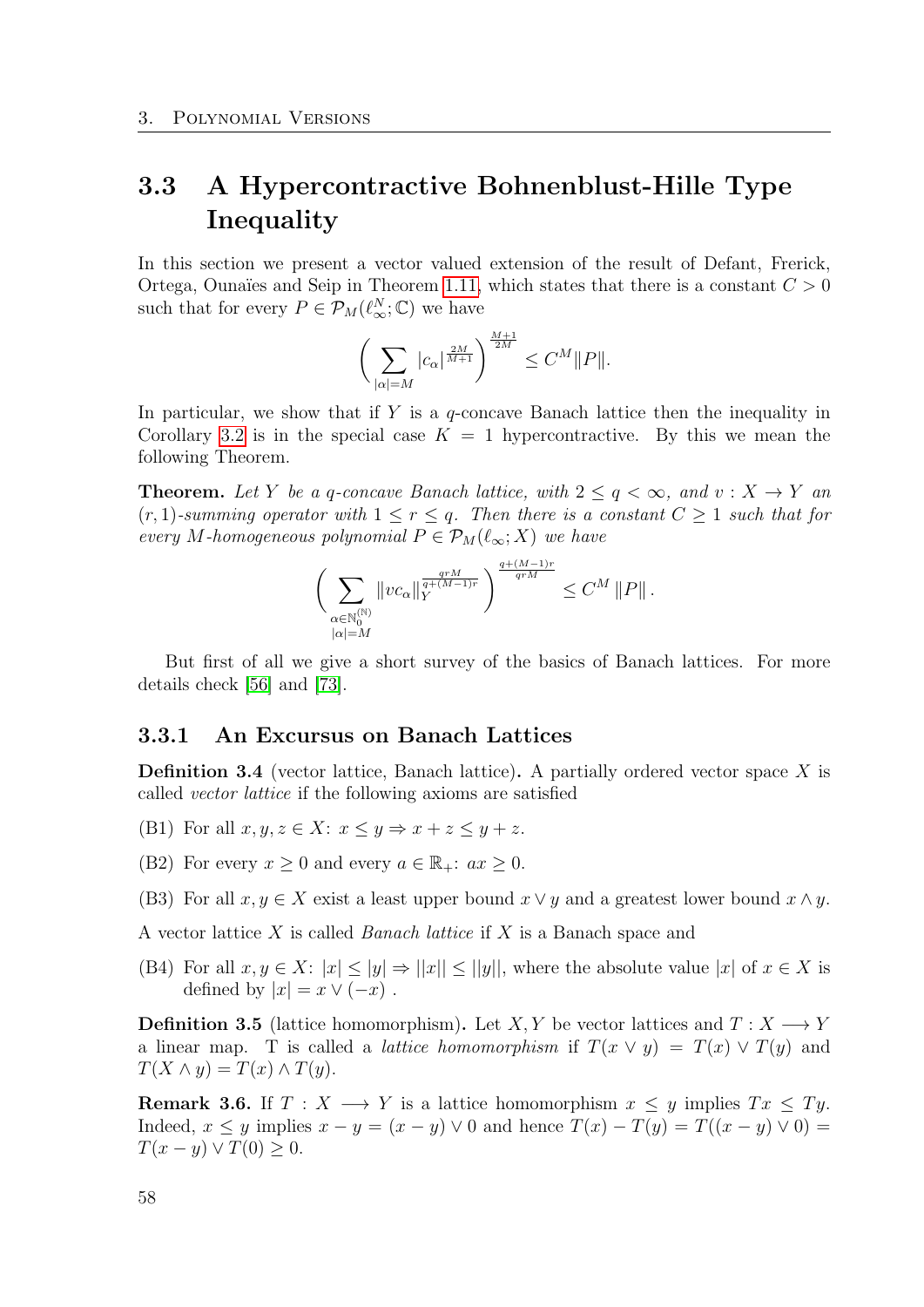#### Krivine's functional calculus

The idea of this section is to define elements

$$
\left(\sum_{n=1}^{N} |x_n|^p\right)^{\frac{1}{p}}
$$

in a Banach lattice X, where  $1 \leq p < \infty$  and  $x_1, \ldots, x_N \in X$ . Therefore we shortly introduce a method known as Krivine's functional calculus, which is described [\[56,](#page-115-4) p. 40 ff] or [\[40,](#page-114-3) p. 327 ff.] in more detail.

Let  $C(S_{\ell_{\infty}^{N}})$  be the set of all continuous functions on the unit sphere of  $\ell_{\infty}^{N}$  and  $C_{1}(\mathbb{R}^{N})$ the set of all continuous, 1-homogeneous functions  $g : \mathbb{R}^N \longrightarrow \mathbb{R}$  (i.e. for each  $\lambda \geq 0$ is  $g(\lambda t_1, \ldots, \lambda t_N) = \lambda g(t_1, \ldots, t_N)$ , both of which are clearly Banach lattices. For each function  $f \in C(S_{\ell_{\infty}^{N}})$  we can define the continuous 1-homogeneous function  $\tilde{f}: \mathbb{R}^{N} \longrightarrow \mathbb{R}$ by

$$
\tilde{f}(t) := \begin{cases}\n\|t\|_{\infty} f\left(\frac{t}{\|t\|_{\infty}}\right) & \text{if } t \neq 0 \\
0 & \text{if } t = 0.\n\end{cases}
$$

Thereby we get a lattice isomorphism

$$
\Psi_N : C(S_{\ell_\infty^N}) \longrightarrow C_1(\mathbb{R}^N)
$$

$$
f \longmapsto \tilde{f}.
$$

<span id="page-58-0"></span>**Theorem 3.7** (Krivine's functional calculus). Let  $x_1, \ldots, x_N$  be elements of a Banach lattice X. Then there exists a unique lattice homomorphism

$$
\Phi_X^{x_1,\dots,x_N}: C(S_{\ell_\infty^N}) = C_1(\mathbb{R}^N) \longrightarrow X
$$

such that

- $\Phi_X^{x_1,\dots,x_N}(\varphi_i) = x_i$  for  $1 \leq i \leq N$ , where  $\varphi_i(t_1,\dots,t_N) = t_i$ .
- $\|\Phi_X^{x_1,\dots,x_N}(\varphi_i)(f)\| \le \| |x_1| \vee \dots \vee |x_N| \| \|f\|_{C_1(\mathbb{R}^N)}$  for every  $f \in C_1(\mathbb{R}^N)$ .

It is natural and convenient to denote the element  $\Phi_X^{x_1,\dots,x_N}(f)$  by  $f(x_1,\dots,x_N)$ .

The following concept of q-concavity plays a fundamental role in the theory of Banach lattices and is closely related to the notion cotype.

**Definition 3.8** (q-concave). For  $1 \leq q \leq \infty$  a Banach lattice X is called q-concave if there exists a constant  $C > 0$  such that

$$
\left(\sum_{n=1}^{N} ||x_n||_X^q\right)^{\frac{1}{q}} \le C \left\| \left(\sum_{n=1}^{N} |x_n|^q\right)^{\frac{1}{q}} \right\|_X
$$

for every choice of vectors  $x_1, \ldots, x_N \in X$ . The smallest constant in the upper inequality is denoted by  $M_q(X)$ .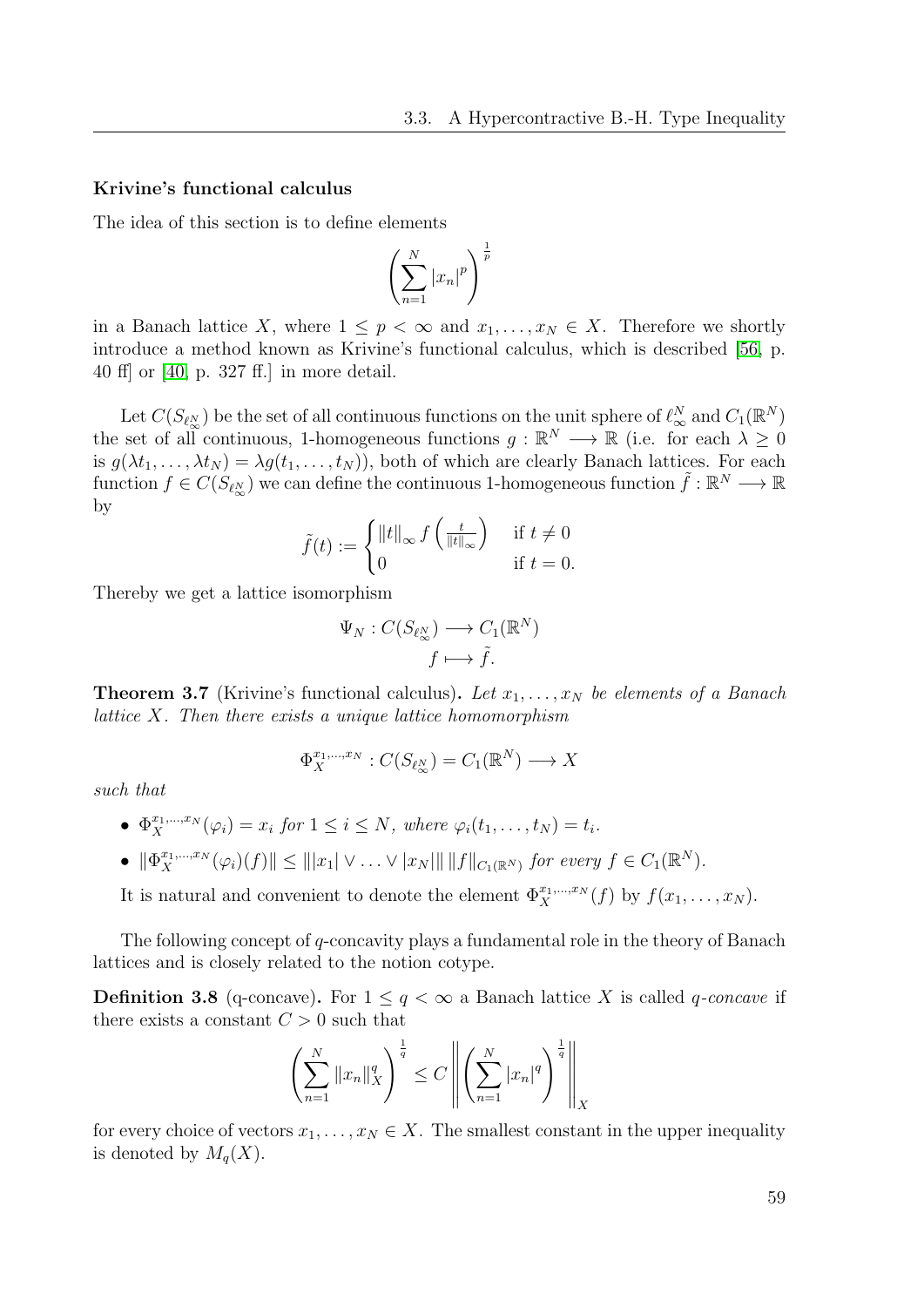Note that we have the following relations in Banach lattices.

- 1. A q-concave Banach lattice X with  $q \geq 2$  is of cotype q (see e.g. [\[56,](#page-115-4) Proposition 1.f.3.] for the proof).
- 2. A Banach lattice X is of cotype 2 if and only if X is 2 concave (see e.g. [\[56,](#page-115-4) Proposition 1.f.16] for the proof).

### 3.3.2 An Inequality Due to Bayart

One crucial point in the proof of the Defant-Frerick-Ounaïes-Ortega-Seip Theorem [1.11](#page-24-0) is the following inequality which is essentially due to Bayart [\[4,](#page-112-1) Theorem 9] (see also [\[5,](#page-112-2) Section 3.2]). We denote by  $\mu^N$  the normalized Lebesgue measure on the N-dimensional Torus  $\mathbb{T}^N := \{(z_1, ..., z_N) \in \mathbb{C}^N \mid |z_n| = 1\}.$ 

<span id="page-59-0"></span>Theorem 3.9. Let  $0 < p < q < \infty$ . For every M-homogeneous polynomial  $P \in$  $\mathcal{P}_M(\ell_\infty^N;\mathbb{C})$  we have

$$
\bigg(\int_{\mathbb{T}^N} |P(z)|^q \, d\mu^N(z)\bigg)^{\frac{1}{q}} \leq \sqrt{\frac{q}{p}}^M \bigg(\int_{\mathbb{T}^N} |P(z)|^p \, d\mu^N(z)\bigg)^{\frac{1}{p}}.
$$

Even if this result itself does not appear in [\[4\]](#page-112-1) all arguments can be found there: A result of Weissler [\[76,](#page-117-0) Corollary 2.1] (and Bonami [\[19,](#page-113-4) Chapitre III Théorème 7] for the special case  $p = 1$  and  $q = 2$ ) states that for every  $0 < p < q < \infty$  and for every polynomial  $\sum_{n=1}^{N} a_n z^n$  in one complex variable we have

<span id="page-59-1"></span>
$$
\left(\int_{\mathbb{T}}\Big|\sum_{n=1}^{N}a_n\left(\sqrt{\frac{p}{q}}z\right)^n\Big|^q d\mu(z)\right)^{\frac{1}{q}} \leq \left(\int_{\mathbb{T}}\Big|\sum_{n=1}^{N}a_nz^n\Big|^p d\mu(z)\right)^{\frac{1}{p}}.\tag{3.4}
$$

Following precisely the proof of [\[4,](#page-112-1) Theorem 9] one gets the desired result (see also [\[28,](#page-113-5) Lemma 3.6]). To be more specific, if  $P \in \mathcal{P}_M(\ell_\infty^N;\mathbb{C})$  then [\(3.4\)](#page-59-1) and the Minkowski inequality give that

$$
\sqrt{\frac{p}{q}}^{M} \left( \int_{\mathbb{T}^{N}} |P(z)|^{q} \right)^{\frac{1}{q}} \n= \left( \int_{\mathbb{T}^{N-1}} \int_{\mathbb{T}} \left| P\left(z_{1} \sqrt{\frac{p}{q}}, \ldots, z_{N} \sqrt{\frac{p}{q}} \right) \right|^{q} d\mu(z_{N}) d\mu^{N-1}(z_{1}, \ldots, z_{N-1}) \right)^{\frac{1}{q}} \n\leq \left( \int_{\mathbb{T}^{N-1}} \left( \int_{\mathbb{T}} \left| P\left(z_{1} \sqrt{\frac{p}{q}}, \ldots, z_{N-1} \sqrt{\frac{p}{q}}, z_{N} \right) \right|^{p} d\mu(z_{N}) \right)^{\frac{q}{p}} d\mu^{N-1}(z_{1}, \ldots, z_{N-1}) \right)^{\frac{1}{q}} \n\leq \left( \int_{\mathbb{T}} \left( \int_{\mathbb{T}^{N-1}} \left| P\left(z_{1} \sqrt{\frac{p}{q}}, \ldots, z_{N-1} \sqrt{\frac{p}{q}}, z_{N} \right) \right|^{q} d\mu^{N-1}(z_{1}, \ldots, z_{N-1}) \right)^{\frac{p}{q}} d\mu(z_{N})) \right)^{\frac{1}{p}}.
$$

Repeating the same argument for the other coordinates  $z_1, \ldots, z_{N-1}$  we get the desired inequality in Theorem [3.9.](#page-59-0)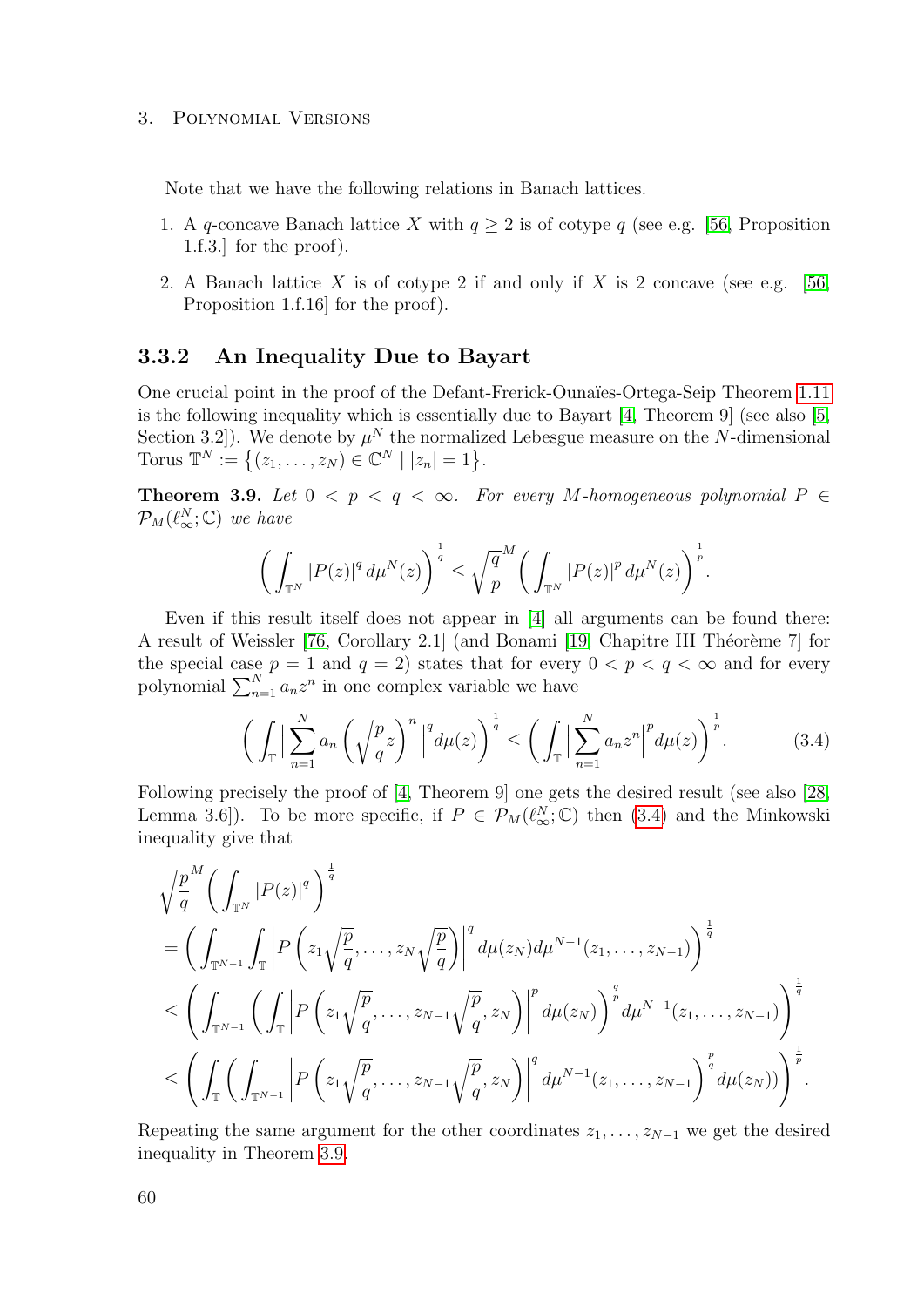#### Bayart's Theorem in Banach lattices

With the Krivine calculus we can give a vector valued variant of Bayart's inequality (Theorem [3.9\)](#page-59-0) in Banach lattices. To do this just observe that the functions

$$
(c_{\alpha})_{\alpha \in \Lambda(M,N)} \mapsto \left(\int_{T^N} |P(z)|^p \, d\mu^N(z)\right)^{\frac{1}{p}},
$$

are 1-homogeneous and apply Theorem [3.7](#page-58-0) to see that for  $0 < p < q < \infty$  and every M-homogeneous polynomial  $P \in \mathcal{P}_M(\ell^N_\infty;X)$  with values in a Banach lattice X we have

<span id="page-60-0"></span>
$$
\left(\int_{\mathbb{T}^N} |P(z)|^q \, d\mu^N(z)\right)^{\frac{1}{q}} \le \sqrt{\frac{q}{p}}^M \left(\int_{\mathbb{T}^N} |P(z)|^p \, d\mu^N(z)\right)^{\frac{1}{p}}.\tag{3.5}
$$

The following vector valued variant of Bayart's inequality will be used frequently.

<span id="page-60-1"></span>**Lemma 3.10.** Let X be a q-concave Banach lattice,  $2 \le q < \infty$ . Then we have for every M-homogeneous polynomial  $P \in \mathcal{P}_M(\ell_\infty^N;X)$  that

$$
\bigg(\sum_{\alpha\in\Lambda(M,N)}\|c_{\alpha}\|_{X}^{q}\bigg)^{\frac{1}{q}}\leq M_{q}(X)\sqrt{2}^{M}\int_{\mathbb{T}^{N}}\|P(z)\|_{X}d\mu^{N}(z).
$$

*Proof.* Since Y is q-concave with  $q \geq 2$  and by the orthonormality of the monomials  $z^{\alpha}$ in  $\mathscr{L}_2(\mu^N)$  we have

$$
\left(\sum_{\alpha \in \Lambda(M,N)} \|c_{\alpha}\|_{X}^{q}\right)^{\frac{1}{q}} \leq M_{q}(X) \left\| \left(\sum_{\alpha \in \Lambda(M,N)} |c_{\alpha}|^{q}\right)^{\frac{1}{q}} \right\|_{X}
$$
  

$$
\leq M_{q}(X) \left\| \left(\sum_{\alpha \in \Lambda(M,N)} |c_{\alpha}|^{2}\right)^{\frac{1}{2}} \right\|_{X}
$$
  

$$
= M_{q}(X) \left\| \left(\int_{\mathbb{T}^{N}} |P(z)|^{2} d\mu^{N}(z)\right)^{\frac{1}{2}} \right\|_{X}
$$

Then we have by [\(3.5\)](#page-60-0)

$$
\left(\sum_{\alpha \in \Lambda(M,N)} \|c_{\alpha}\|_{X}^{q}\right)^{\frac{1}{q}} \leq M_{q}(X)\sqrt{2}^{M}\left\|\int_{\mathbb{T}^{N}} |P(z)| d\mu^{N}(z)\right\|_{X}
$$

$$
\leq M_{q}(X)\sqrt{2}^{M}\int_{\mathbb{T}^{N}} \|P(z)\|_{X} d\mu^{N}(z).
$$

## 3.3.3 Mixed-Norm Inequalities

In this section we give some mixed-norm inequalities which will be of interest later on.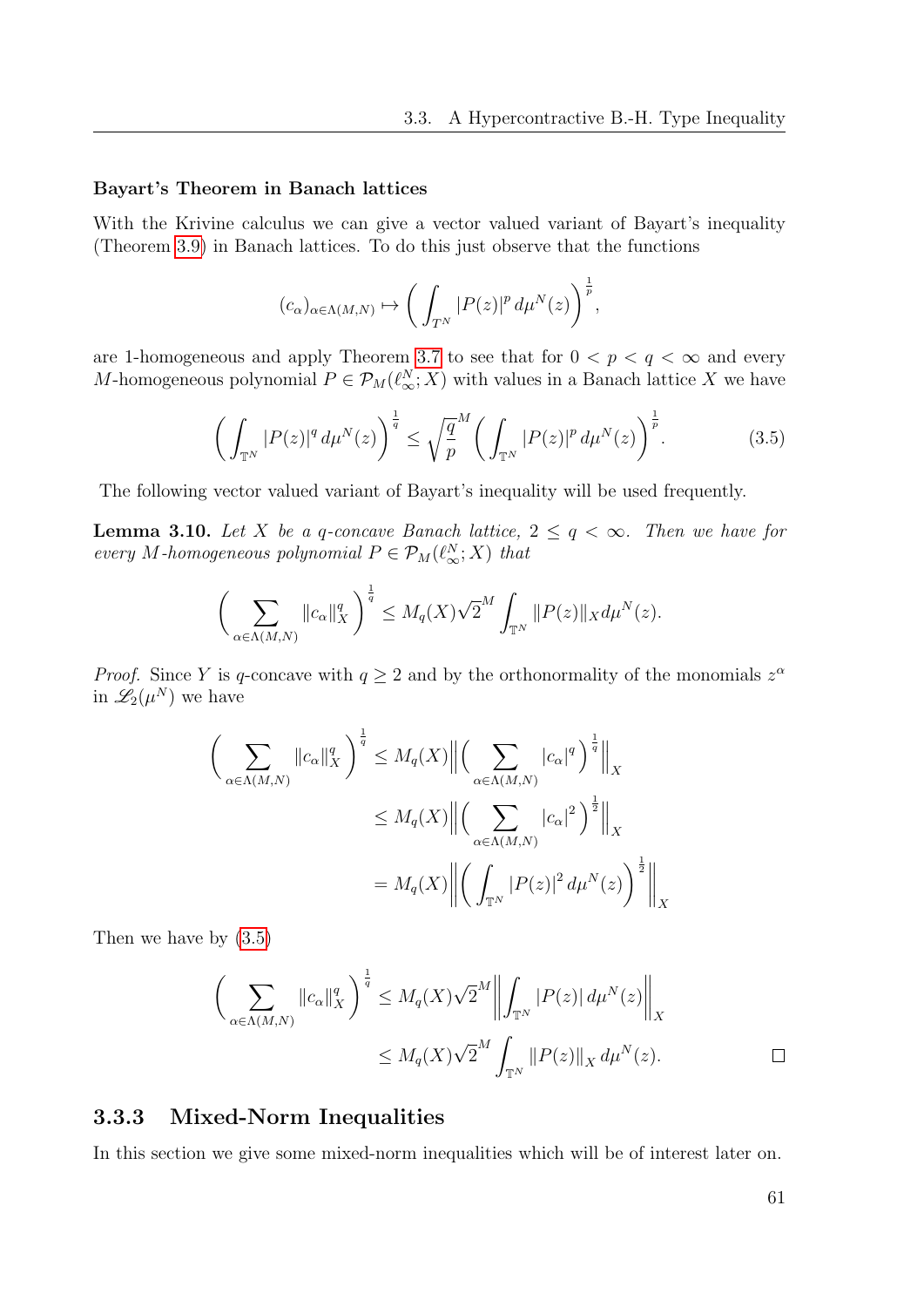<span id="page-61-0"></span>**Lemma 3.11.** Let Y be a q-concave Banach lattice with  $2 \le q < \infty$ ,  $M \in \mathbb{N}$ , and  $v: X \to Y$  an  $(r, 1)$ -summing operator with  $1 \le r \le q$ . Then there is a constant C such that for every  $N \in \mathbb{N}$  and every M-homogeneous polynomial  $P \in \mathcal{P}_M(\ell_{\infty}^N; X)$ 

$$
\left(\sum_{i_M=1}^N\left(\sum_{j\in\mathscr{J}(M-1,N)}\| |j| \, va_{j,i_M}\|_{Y}^q\right)^{\frac{r}{q}}\right)^{\frac{1}{r}} \leq C\, \|P\| \,,
$$

where  $a_{i_1,\dots,i_M} = A(e_{i_1},\dots e_{i_M})$  denote the coefficients of the symmetric M-linear mapping A associated to P. The proof shows that for the best constant C in the upper inequality we have

$$
C \le M_q(Y) \sqrt{2}^{M-1} \pi_{r,1}(v) \left( 1 + \frac{1}{M-1} \right)^{M-1}.
$$

*Proof.* Since Y is a q-concave Banach lattice, with  $2 \leq q < \infty$ , and

$$
\sum_{\mathbf{j} \in \mathscr{J}(M-1,N)} |\mathbf{j}| \, v a_{\mathbf{j},i_M} z_{\mathbf{j}} \in \mathcal{P}_{M-1}(\ell_\infty^N;Y)
$$

Lemma [3.10](#page-60-1) gives

$$
\left(\sum_{i_{M}=1}^{N}\left(\sum_{\mathbf{j}\in\mathscr{J}(M-1,N)}\|\|\mathbf{j}\| \, v a_{\mathbf{j},i_{M}}\|_{Y}^{q}\right)^{\frac{r}{q}}\right)^{\frac{1}{r}}\n\leq M_{q}(Y)\sqrt{2}^{M-1}\left(\sum_{i_{M}=1}^{N}\left(\int_{\mathbb{T}^{N}}\|\sum_{\mathbf{j}\in\mathscr{J}(M-1,N)}|\mathbf{j}\| \, v a_{\mathbf{j},i_{M}}z_{\mathbf{j}}\|_{Y} d\mu^{N}(z)\right)^{r}\right)^{\frac{1}{r}}
$$

which by Minkowski's inequality and by the symmetry of the  $a_{i_1...i_M}$  is

$$
\leq M_q(Y)\sqrt{2}^{M-1} \int_{\mathbb{T}^N} \bigg( \sum_{i_{M}=1}^N \Big\| \sum_{\mathbf{j} \in \mathscr{J}(M-1,N)} |\mathbf{j}| \, v a_{\mathbf{j},i_{M}} z_{\mathbf{j}} \Big\|_Y^r \bigg)^{\frac{1}{r}} d\mu^N(z)
$$
  
=  $M_q(Y)\sqrt{2}^{M-1} \int_{\mathbb{T}^N} \bigg( \sum_{i_{M}=1}^N \Big\| v \Big( \sum_{\mathbf{i} \in \mathscr{M}(M-1,N)} a_{\mathbf{i},i_{M}} z_{\mathbf{i}} \Big) \Big\|_Y^r \bigg)^{\frac{1}{r}} d\mu^N(z).$ 

The operator v is  $(r, 1)$ -summing. Hence for each  $z \in \mathbb{T}^N$ 

$$
\left(\sum_{i_{M}=1}^{N} \left\|v\Big(\sum_{\mathbf{i}\in\mathscr{M}(M-1,N)} a_{\mathbf{i},i_{M}}z_{\mathbf{i}}\Big)\right\|_{Y}^{r}\right)^{\frac{1}{r}} \leq \pi_{r,1}(v) \sup_{x'\in B_{X'}} \sum_{i_{M}=1}^{N} \left|x'\Big(\sum_{\mathbf{i}\in\mathscr{M}(M-1,N)} a_{\mathbf{i},i_{M}}z_{\mathbf{i}}\Big)\right|
$$

$$
= \pi_{r,1}(v) \sup_{x'\in B_{X'}} \sup_{y\in B_{\ell_{N}^{N}}} \left|x'(A(z,\ldots,z,y))\right|.
$$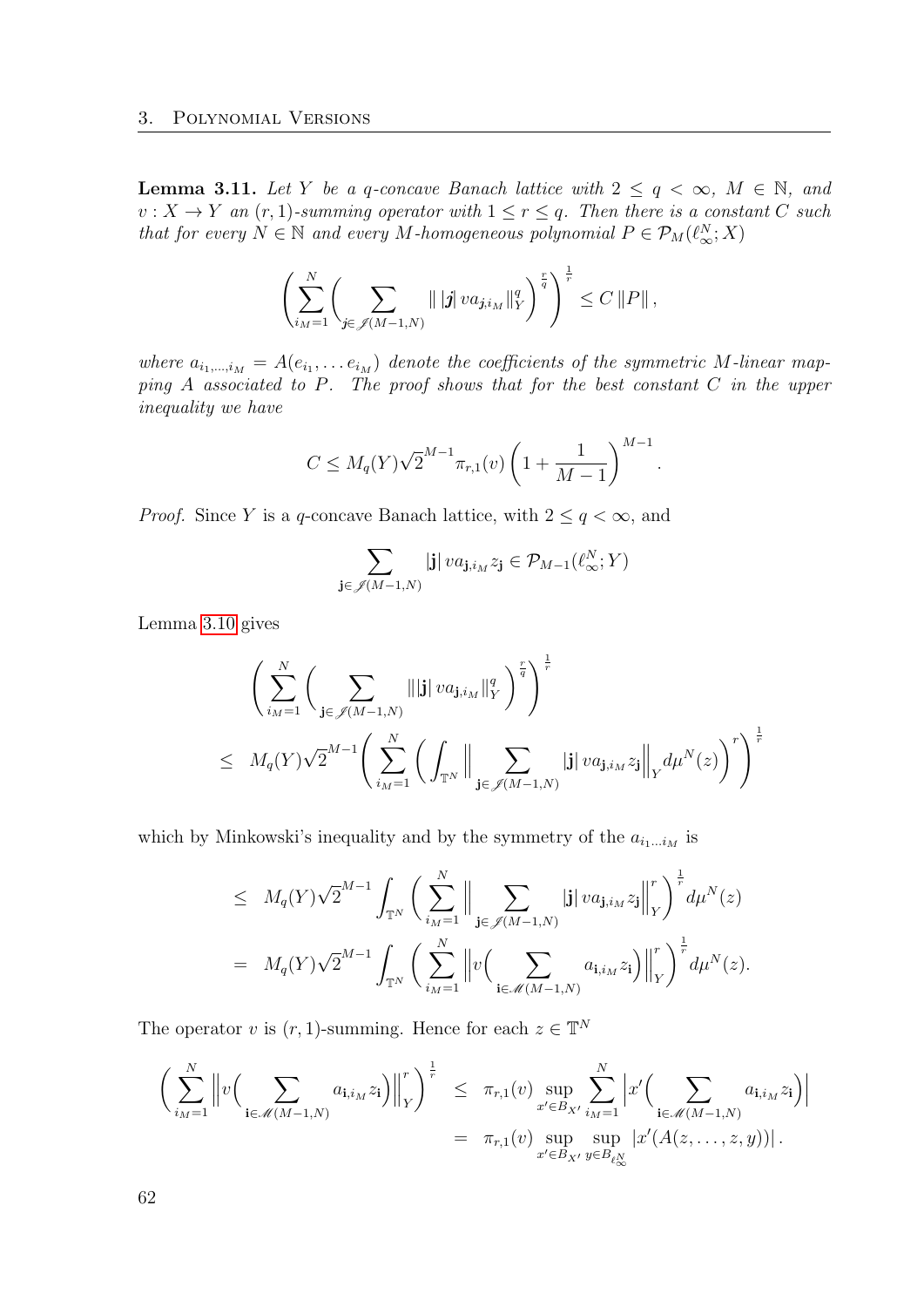.

By the estimate of Harris [\(3.2\)](#page-52-1) we get that this is

$$
\leq \pi_{r,1}(v) \left(1 + \frac{1}{M-1}\right) \sup_{x' \in B_{X'}} |x' \circ P|
$$
  
=  $\pi_{r,1}(v) \left(1 + \frac{1}{M-1}\right)^{M-1} ||P||,$ 

what we wanted to show.

**Theorem 3.12.** Let Y be a q-concave Banach lattice with  $2 \le q < \infty$ ,  $M \in \mathbb{N}$ , and  $v: X \to Y$  an  $(r, 1)$ -summing operator with  $1 \leq r \leq q$ . Then there is a constant C such that for every  $N \in \mathbb{N}$  and every M-homogeneous polynomial  $P \in \mathcal{P}_M(\ell_\infty^N;X)$ ,  $P(z) = \sum b_{j_1...j_M} z_{j_1} \cdots z_{j_M}$ , we have

$$
\left(\sum_{j_{M}=1}^{N}\left(\sum_{\substack{j_{1},\dots,j_{M-1}:\\j_{1}\leq\ldots\leq j_{M}}}\|vb_{j_{1}\dots j_{M}}\|_{Y}^{q}\right)^{\frac{r}{q}}\right)^{\frac{1}{r}}\leq C\left\|P\right\|.
$$

The proof shows that the best constant  $XC$  in the upper inequality can be estimated by

$$
C \le MM_q(Y) \sqrt{2}^{M-1} \pi_{r,1}(v) \left(1 + \frac{1}{M-1}\right)^{M-1}
$$

Proof. We have

$$
\left(\sum_{j_{M}=1}^{N}\left(\sum_{j_{1},\dots,j_{M-1}:}\|vb_{j_{1}\dots j_{M}}\|_{Y}^{q}\right)^{\frac{r}{q}}\right)^{\frac{1}{r}} = \left(\sum_{j_{M}=1}^{N}\left(\sum_{j_{1},\dots,j_{M-1}:}\|j_{1},\dots,j_{M}|va_{j_{1},\dots,j_{M}}\|_{Y}^{q}\right)^{\frac{r}{q}}\right)^{\frac{1}{r}}
$$
  

$$
\leq \left(\sum_{i_{M}=1}^{N}\left(\sum_{j\in\mathscr{J}(M-1,N)}\|j_{1},i_{M}|va_{j,i_{M}}\|_{Y}^{q}\right)^{\frac{r}{q}}\right)^{\frac{1}{r}}.
$$

For each  $\mathbf{j} \in \mathcal{J}(M-1,N)$  and  $1 \leq i_M \leq N$  we have that  $|\mathbf{j}, i_M| \leq M|\mathbf{j}|$  since

<span id="page-62-0"></span>
$$
\frac{|\mathbf{j}, i_M|}{|\mathbf{j}|} = \frac{M!}{(M-1)!} \cdot \frac{|\{k \mid \mathbf{j}_k = 1\}|!}{|\{k \mid (\mathbf{j}, i_M)_k = 1\}|!} \cdots \frac{|\{k \mid \mathbf{j}_k = N\}|!}{|\{k \mid (\mathbf{j}, i_M)_k = N\}|!} \le M. \tag{3.6}
$$

Hence this is

$$
\leq\ M\Biggl(\sum_{i_M=1}^N\Biggl(\sum_{\mathbf{j}\in\mathscr{J}(M-1,N)}\|\,|\mathbf{j}|\,va_{\mathbf{j},i_M}\|_Y^q\Biggr)^{\frac{r}{q}}\Biggr)^{\frac{1}{r}}.
$$

Finally, Lemma [3.11](#page-61-0) gives the conclusion.

 $\Box$ 

 $\Box$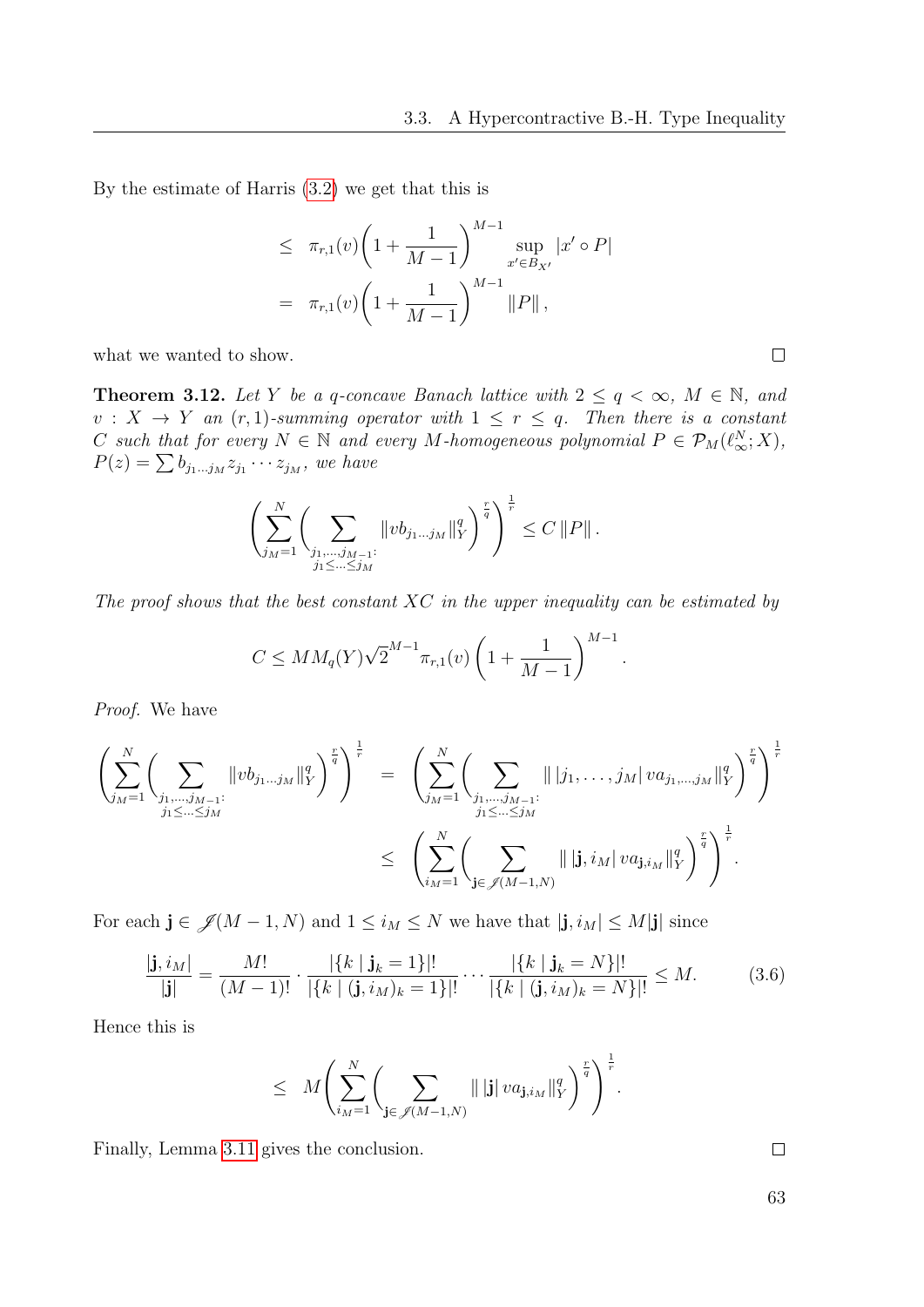# 3.3.4 The Proof of the Hypercontractive Bohnenblust-Hille Type Inequality

Now we are in the position to prove the hypercontractive vector valued Bohnenblust-Hille theorem which we already mentioned above. Note that this theorem already appears in our publication [\[34,](#page-114-4) Theorem 5.3], but the constant we receive here is slightly better than the one given in [\[34\]](#page-114-4).

<span id="page-63-0"></span>**Theorem 3.13.** Let Y be a q-concave Banach lattice, with  $2 \le q < \infty$ , and  $v : X \to Y$ an  $(r, 1)$ -summing operator with  $1 \leq r \leq q$ . Define

$$
\rho_M := \frac{qrM}{q + (M-1)r}.
$$

Then for every M-homogeneous polynomial  $P \in \mathcal{P}_M(\ell_\infty; X)$  we have

<span id="page-63-1"></span>
$$
\left(\sum_{\substack{\alpha \in \mathbb{N}_0^{(\mathbb{N})} \\ |\alpha| = M}} \|vc_{\alpha}\|_{Y}^{\rho_M}\right)^{\frac{1}{\rho_M}} \leq M^{1 - \frac{1}{\rho_M}} M_q(Y) \sqrt{2}^{M-1} \pi_{r,1}(v) \left(1 + \frac{1}{M-1}\right)^{M-1} \|P\|.
$$
 (3.7)

In particular Theorem [3.13](#page-63-0) shows that there is a constant  $C \geq 1$  such that for every M-homogeneous polynomial  $P \in \mathcal{P}_M(\ell_\infty; X)$  the following holds

$$
\bigg(\sum_{\substack{\alpha\in\mathbb{N}_0^{(\mathbb{N})}\\|\alpha|=M}}\|vc_{\alpha}\|_{Y}^{\rho_M}\bigg)^{\frac{1}{\rho_M}}\leq C^{M}\left\|P\right\|.
$$

Proof. Note that as in the proof of Theorem [3.1](#page-54-1) it suffices to show that [\(3.7\)](#page-63-1) holds for every N and every polynomial  $P \in \mathcal{P}_M(\ell_{\infty}^N; X)$ . The case  $r = q$  is a direct consequence of Lemma [3.10.](#page-60-1) Let now be  $r < q$ . We have

$$
\left(\sum_{\alpha \in \Lambda(M,N)} \|vc_{\alpha}\|_{Y}^{\rho_{M}}\right)^{\frac{1}{\rho_{M}}} = \left(\sum_{\mathbf{j} \in \mathscr{J}(M,N)} \|\mathbf{j}| \, va_{\mathbf{j}}\|_{Y}^{\rho_{M}}\right)^{\frac{1}{\rho_{M}}}
$$

$$
= \left(\sum_{\mathbf{i} \in \mathscr{M}(M,N)} \frac{1}{|\mathbf{i}|} \|\mathbf{i}| \, va_{\mathbf{i}}\|_{Y}^{\rho_{M}}\right)^{\frac{1}{\rho_{M}}}
$$

$$
= \left(\sum_{\mathbf{i} \in \mathscr{M}(M,N)} \|\mathbf{i}\|^{1-\frac{1}{\rho_{M}}} \, va_{\mathbf{i}}\|_{Y}^{\rho_{M}}\right)^{\frac{1}{\rho_{M}}}
$$

and with Lemma [2.3](#page-34-0) and the symmetry of A this is

$$
\leq \left[ \prod_{m=1}^{M} \left( \sum_{\mathbf{i} \in \mathcal{M}(\{m\}, N)} \left( \sum_{\mathbf{j} \in \mathcal{M}(\mathbb{G}\{m\}, N)} \left\| |(\mathbf{i}, \mathbf{j})|^{1-\frac{1}{\rho_M}} v a_{(\mathbf{i}, \mathbf{j})} \right\|_{Y}^{q} \right)^{\frac{r}{q}} \right]^{\frac{1}{r}} \right]^{\frac{1}{M}}.
$$
  

$$
= \left( \sum_{i_{M}=1}^{N} \left( \sum_{\mathbf{j} \in \mathcal{M}(M-1, N)} \left\| |\mathbf{j}, i_{M}|^{1-\frac{1}{\rho_M}} v a_{\mathbf{j}, i_{M}} \right\|_{Y}^{q} \right)^{\frac{r}{q}} \right)^{\frac{1}{r}}
$$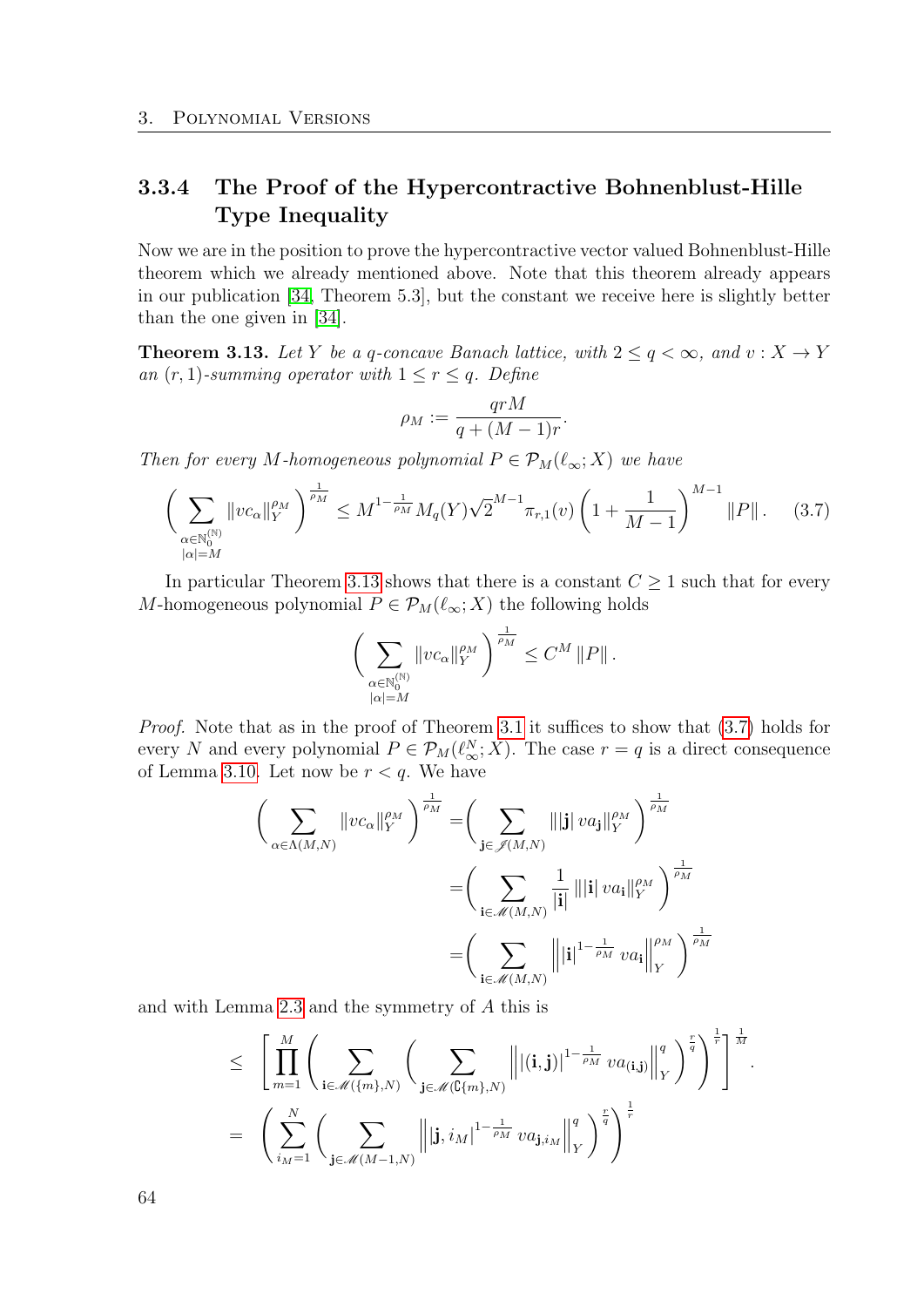Note that for any multi-index  $\mathbf{j} \in \mathcal{M}(M-1,N)$  and  $1 \leq i_M \leq N$  we have  $|\mathbf{j}, i_M| \leq M |\mathbf{j}|$ (see [\(3.6\)](#page-62-0)) and that  $1 - \frac{1}{a}$  $\frac{1}{\rho_M} \leq 1 - \frac{1}{q}$  $\frac{1}{q}$ . Hence,

$$
\begin{array}{lcl} \displaystyle \bigg(\sum_{\alpha \in \Lambda(M,N)} \Vert vc_{\alpha}\Vert_{Y}^{\rho_{M}}\bigg)^{\frac{1}{\rho_{M}}} & \displaystyle \leq & \displaystyle M^{1-\frac{1}{\rho_{M}}} \Bigg(\sum_{i_{M}=1}^{N} \bigg(\sum_{\mathbf{j} \in \mathscr{M}(M-1,N)} \Big\Vert \vert \mathbf{j} \vert^{1-\frac{1}{q}} \, va_{\mathbf{j},i_{M}}\Big\Vert_{Y}^q\bigg)^{\frac{r}{q}}\Bigg)^{\frac{1}{r}}. \\ \\ & = & \displaystyle M^{1-\frac{1}{\rho_{M}}} \Bigg(\sum_{i_{M}=1}^{N} \bigg(\sum_{\mathbf{j} \in \mathscr{J}(M-1,N)} \Vert \vert \mathbf{j} \Vert \, va_{\mathbf{j},i_{M}}\Vert_{Y}^q\bigg)^{\frac{r}{q}}\Bigg)^{\frac{1}{r}}. \end{array}
$$

Then Lemma [3.11](#page-61-0) gives the conclusion.

Recall that by the Bennett-Carl Theorem [1.4,](#page-22-1) for  $1 \le p \le q \le \infty$ , the inclusion  $\ell_p \hookrightarrow$  $\ell_q$  is  $(r, 1)$ -summing, where the optimal r is given by  $1/r = 1/2 + 1/p - \max\{1/2, 1/q\}.$ Thus, Theorem [3.13](#page-63-0) implies the polynomial version of the Bennett-Carl Theorem given by Defant and Sevilla-Peris in [\[38,](#page-114-1) Theorem 4], but now we are able to show that this theorem is even hypercontractive.

<span id="page-64-0"></span>**Theorem 3.14.** Given  $M \in \mathbb{N}$  and  $1 \leq p \leq q \leq \infty$ , define

$$
r_M = \begin{cases} \frac{2M}{M + 2(\frac{1}{p} - \max\{\frac{1}{q}, \frac{1}{2}\})} & \text{if } p \le 2\\ p & \text{if } p \ge 2. \end{cases}
$$

Then there exists a constant  $C > 0$  such that for every M-homogeneous polynomial  $P \in \mathcal{P}_M(\ell_\infty; \ell_p)$  we have

$$
\bigg(\sum_{\substack{\alpha\in\mathbb{N}_0^{(\mathbb{N})}\\|\alpha|=M}}\|c_\alpha\|_q^{r_M}\bigg)^{\frac{1}{r_M}}\leq C^M\|P\|.
$$

Proof. We consider three different cases.

**The case**  $1 \le p \le q \le 2$ **.** By the Bennett-Carl Theorem [1.4](#page-22-1) the inclusion  $\ell_p \hookrightarrow \ell_q$  is  $(r, 1)$ -summing where  $\frac{1}{r} = \frac{1}{2} + \frac{1}{p} - \frac{1}{q}$  $\frac{1}{q}$  and  $\ell_q$  is known to be 2-concave. Then we can apply Theorem [3.13](#page-63-0) to get the desired result.

The case  $1 \le p < 2 \le q$ . By the Bennett-Carl Theorem  $\ell_p \hookrightarrow \ell_2$  is  $(p, 1)$ -summing. We can now use Theorem [3.13](#page-63-0) together with  $\|\cdot\|_q \leq \|\cdot\|_2$ .

**The case 2** ≤ **p**. By Lemma [3.10](#page-60-1) we have for every  $P \in \mathcal{P}_M(\ell_\infty; \ell_p)$  that

$$
\bigg(\sum_{\substack{\alpha\in\mathbb{N}_0^{(\mathbb{N})}\\|\alpha|=M}}\|c_{\alpha}\|_q^p\bigg)^{\frac{1}{p}}\leq \bigg(\sum_{\substack{\alpha\in\mathbb{N}_0^{(\mathbb{N})}\\|\alpha|=M}}\|c_{\alpha}\|_p^p\bigg)^{\frac{1}{p}}\leq C^M\|P\|.
$$

 $\Box$ 

 $\Box$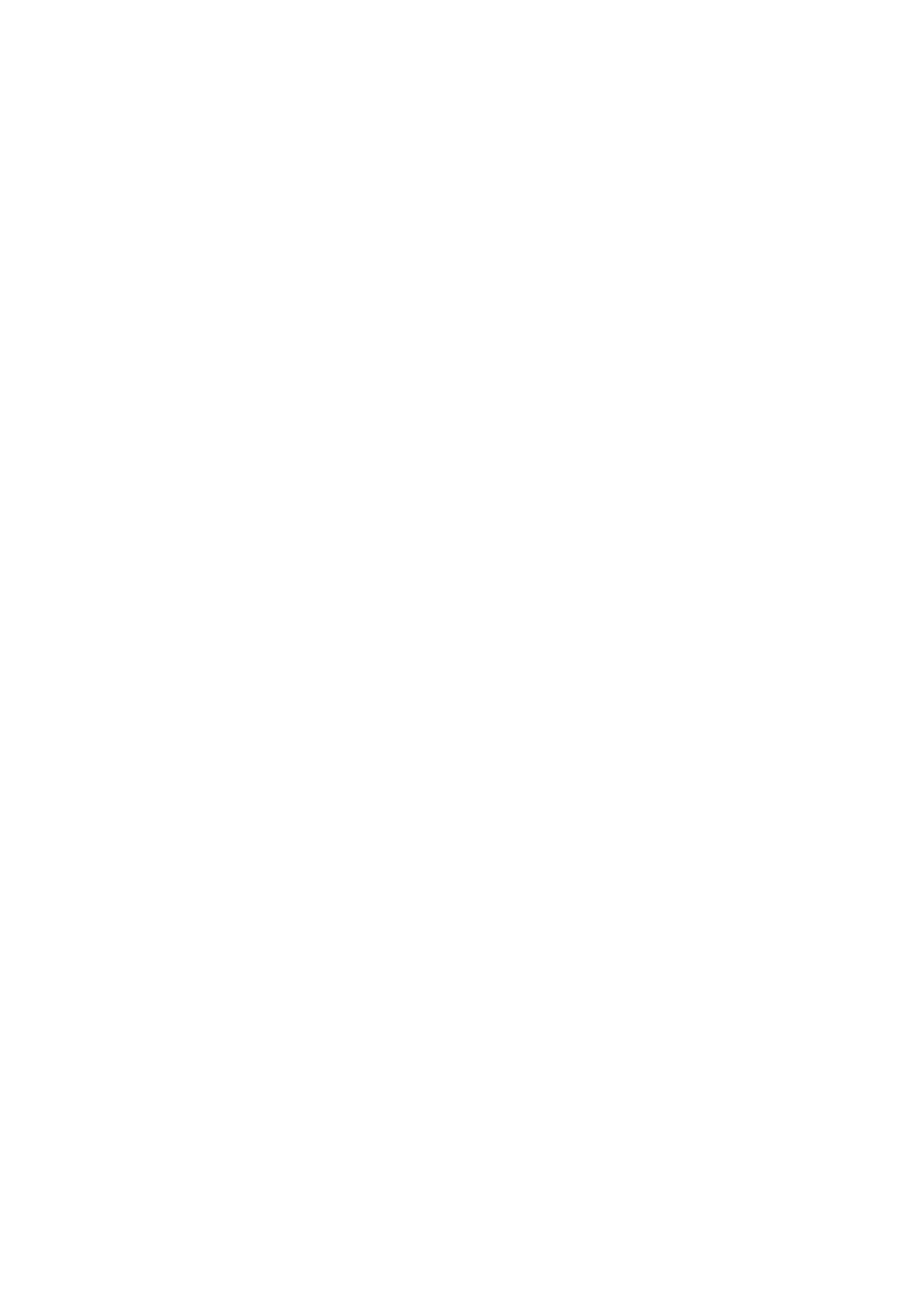# Part II Vector Valued Dirichlet Series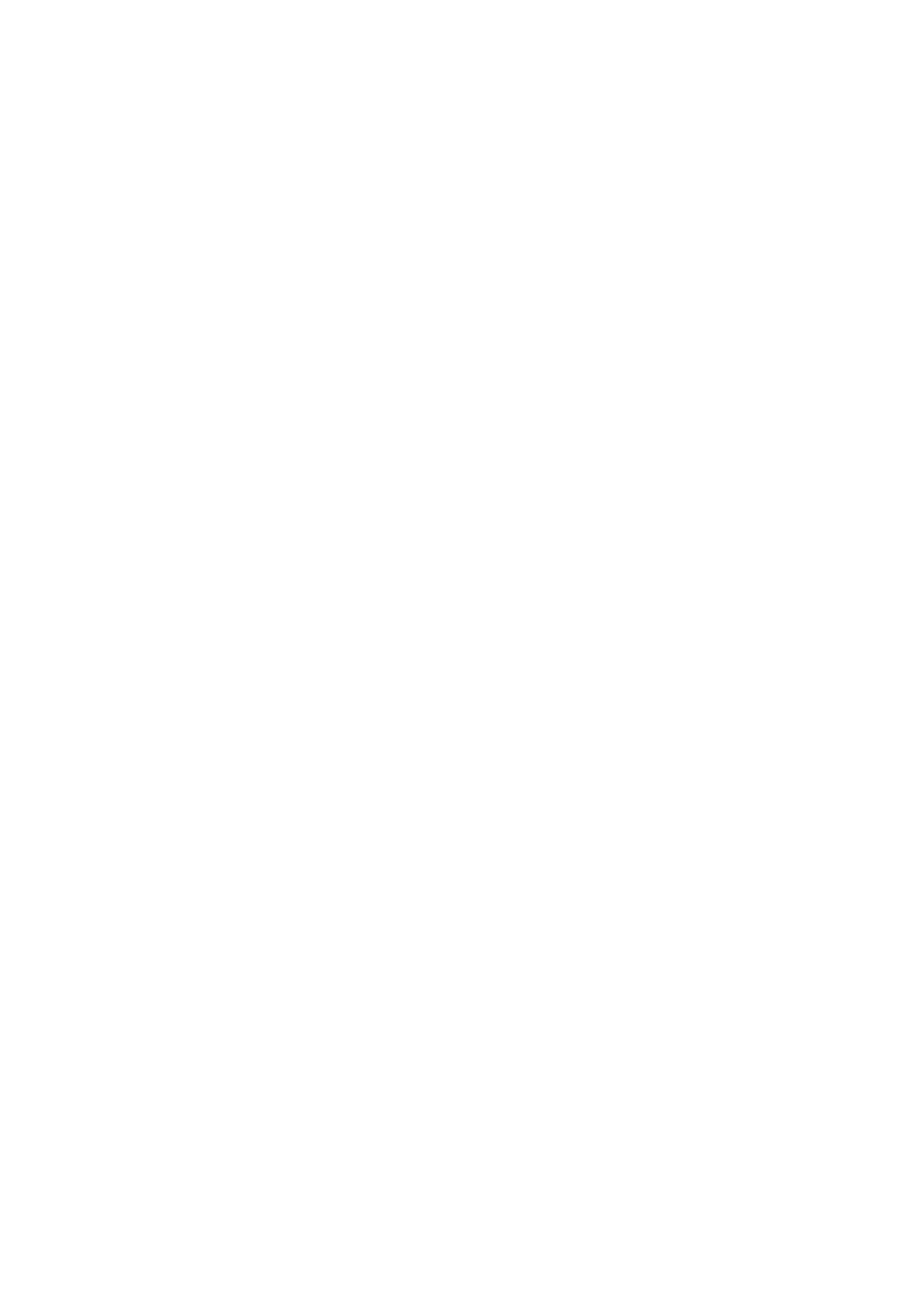# 4. Introduction and Motivation

A vector valued Dirichlet series is a series of the form

$$
D(s) = \sum_{n\geq 1} a_n \frac{1}{n^s},
$$

where the coefficients  $a_n$  are in a Banach space X and s is a complex variable. With  $\mathcal{D}(X)$  we will denote the set of all Dirichlet series in X, and we abbreviate the set of all Dirichlet series in  $\mathbb C$  with  $\mathcal D$ . A Dirichlet series is called M-homogeneous whenever the coefficients  $a_n = 0$  for all indices n which do not have exactly M prime divisors according to their multiplicity. More precisely, every natural  $n$  has a unique prime factorization  $n = p_1^{\alpha_1(n)}$  $\hat{p}_1^{\alpha_1(n)} \cdots \hat{p}_r^{\alpha_r(n)}$ , where  $p = (p_n)_n$  denotes the sequence  $p_1 < p_2 < \dots$  of prime numbers. If we write

$$
\Omega(n) := \alpha_1(n) + \ldots + \alpha_r(n)
$$

then an M-homogeneous Dirichlet series is of the form

$$
\sum_{n:\Omega(n)=M} a_n \frac{1}{n^s}.
$$

By  $\mathcal{D}_M(X)$  we denote the set of all M-homogenous Dirichlet series in X and if  $X = \mathbb{C}$ we write  $\mathcal{D}_M$ .

It turns out that if a Dirichlet series  $D(s) = \sum a_n n^{-s}$  converges for some  $s_0 \in \mathbb{C}$ it converges for all  $s \in \mathbb{C}$  with  $\text{Re } s > \text{Re } s_0$ , thus the maximal sets of convergence are half-planes in  $\mathbb{C}$ . This gives us three abscissas concerning the convergence of a Dirichlet series  $D(s) = \sum a_n \frac{1}{n^s}$  $\frac{1}{n^s}$ , the abscissa of convergence, the abscissa of absolute convergence and the abscissa of uniform convergence defined by

$$
\sigma_c(D) := \inf \{ \sigma \in \mathbb{R} \mid D(\sigma) \text{ converges} \}
$$
  
\n
$$
\sigma_a(D) := \inf \{ \sigma \in \mathbb{R} \mid D(\sigma) \text{ converges absolutely} \}
$$
  
\n
$$
\sigma_u(D) := \inf \{ \sigma \in \mathbb{R} \mid D \text{ converges uniformly on } [\text{Re} > \sigma] \}.
$$

Clearly we have that

$$
-\infty \le \sigma_c \le \sigma_u \le \sigma_a \le \infty \quad \text{and} \quad \sigma_a - \sigma_c \le 1.
$$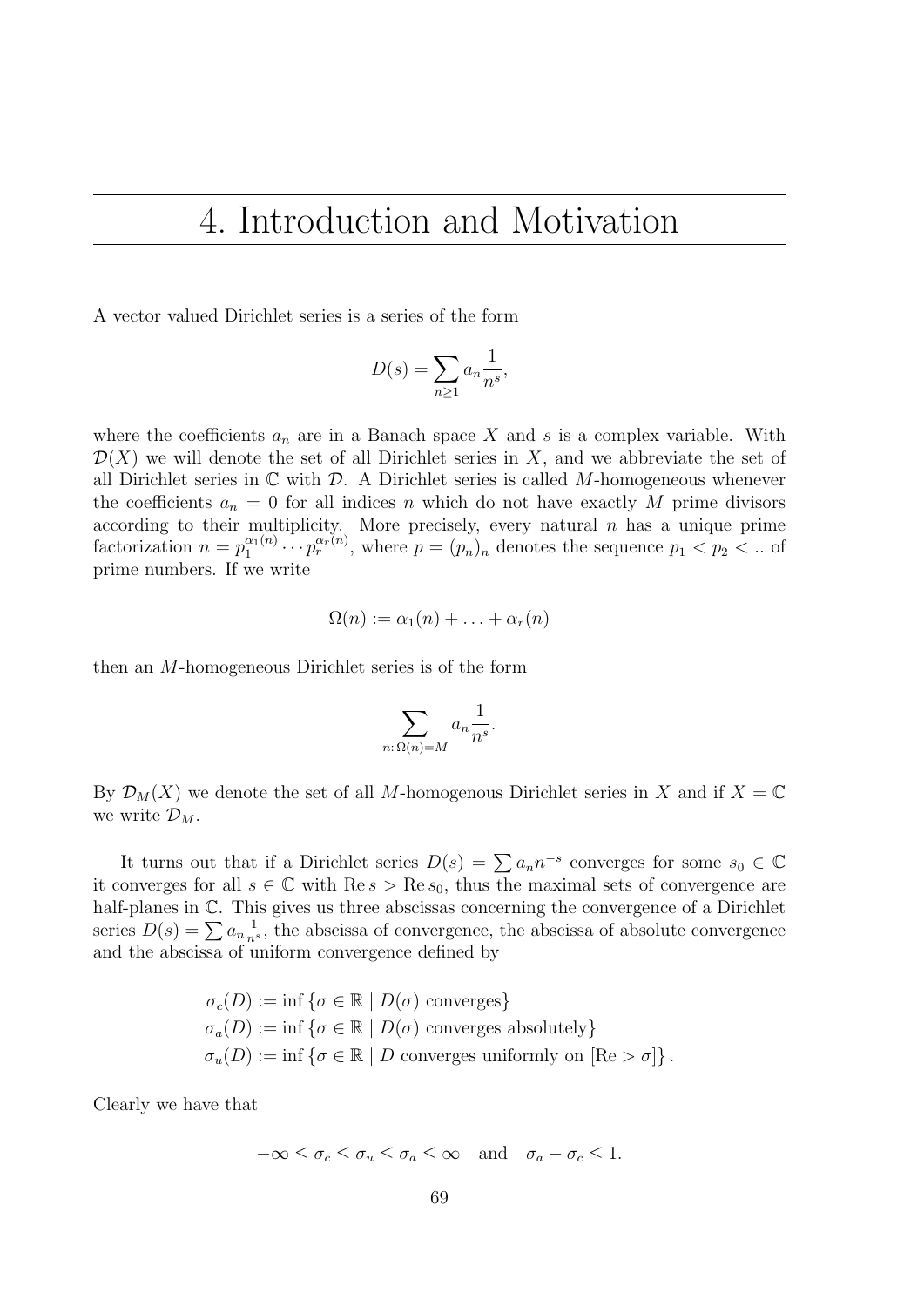As in the scalar case (see e.g. [\[71,](#page-116-5) (1.4)]) these three abscissas are given by the following Hadamard type formulas. If  $D(s) = \sum a_n \frac{1}{n^s}$  diverges at zero, we have that

$$
\sigma_c(D) = \limsup_{N \to \infty} \frac{\log \left( \left\| \sum_{n=1}^N a_n \right\|_X \right)}{\log N}
$$

$$
\sigma_a(D) = \limsup_{N \to \infty} \frac{\log \left( \sum_{n=1}^N \|a_n\|_X \right)}{\log N}
$$

$$
\sigma_u(D) = \limsup_{N \to \infty} \frac{\log \left( \sup_{t \in \mathbb{R}} \left\| \sum_{n=1}^N a_n n^{-it} \right\|_X \right)}{\log N}.
$$

There exists another characterization of the uniform convergence abscissa. To get it, we define the abscissa of boundedness  $\sigma_b(D)$  to be the infimum of all  $\sigma \geq \sigma_c$  such that the holomorphic function defined by D on the half-plane  $[Re > \sigma_c]$  is bounded on the smaller half-plane  $[Re > \sigma]$ . It turns out that as is in the scalar case (proved by Bohr in [\[14,](#page-113-6) Satz 1]) the abscissa of boundedness and the abscissa of uniform convergence coincide (see e.g. [\[30\]](#page-114-5)); for each Dirichlet series  $D$  we have that

$$
\sigma_u(D) = \sigma_b(D). \tag{4.1}
$$

Harald Bohr's so called absolute convergence problem from [\[13\]](#page-112-3) asked for the largest possible width of the strip in C on which a (scalar valued) Dirichlet series converges uniformly but not absolutely:



In other terms, Bohr asked for the precise value of the number

$$
S := \sup_{D \in \mathcal{D}} (\sigma_a(D) - \sigma_u(D))
$$

and managed in [\[13,](#page-112-3) Satz X] to show that

$$
S \le \frac{1}{2}.
$$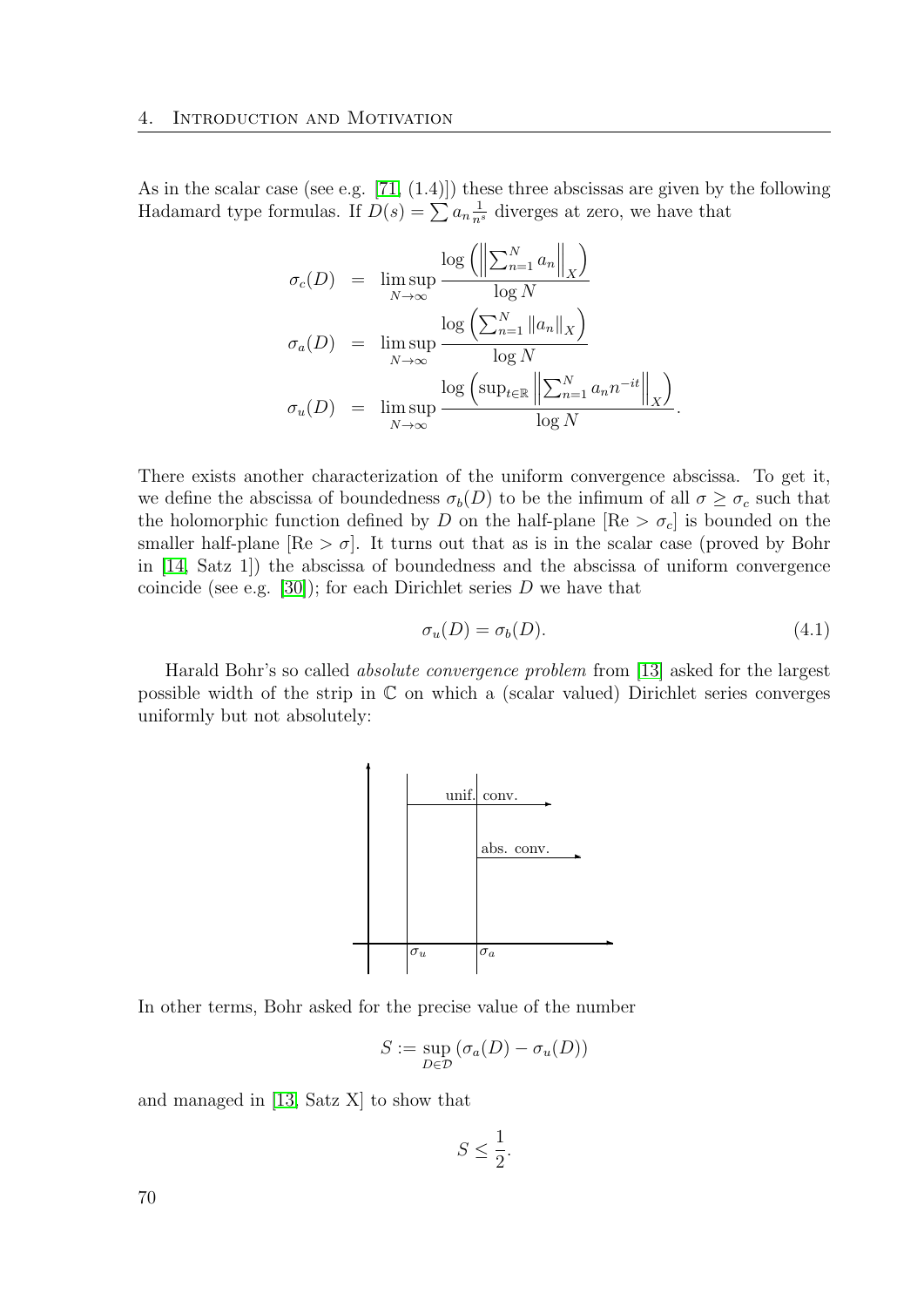Let us have a look at Bohr's methods adapted to the vector valued setting. Every  $n \in \mathbb{N}$  defines a unique multi-index  $\alpha(n) \in \mathbb{N}_0^{(\mathbb{N})}$  $_0^{\text{\tiny{(N)}}}$  through its prime factorization  $n =$  $p_1^{\alpha_1(n)}$  $\alpha_1^{(\alpha_1)} \cdots \alpha_r^{(\alpha_r)}$ . Thus there is a one-to-one correspondence between Dirichlet series and (formal) power series in infinitely many variables

$$
\sum_{n\geq 1} a_n \frac{1}{n^s} \leftrightsquigarrow \sum_{\alpha \in \mathbb{N}_0^{(\mathbb{N})}} c_\alpha z^\alpha, \quad \text{where } c_\alpha = a_{p^\alpha}
$$

Note that for a Dirichlet series  $\sum a_n n^{-s}$  we also sometimes write the corresponding power series as

$$
\sum_{n\geq 1} a_n z_1^{\alpha_1(n)} \cdots z_r^{\alpha_r(n)} = \sum_{\alpha \in \mathbb{N}_0^{(\mathbb{N})}} c_\alpha z^\alpha
$$

and switch between these two notations as it fits in the situation. Bohr's great idea was now to show that, if  $D(s) = \sum_{n=1}^{N} a_n n^{-s}$  is a (finite) Dirichlet polynomial in X and if  $P(z) = \sum_{n=1}^{N} a_n z_1^{\alpha_1(n)}$  $\frac{\alpha_1(n)}{1} \cdots \frac{\alpha_r(n)}{r}$  is the corresponding polynomial, we have what in the literature is often called the local version of Bohr's trick (the vector valued case is a simple consequence of the Hahn-Banach Theorem)

$$
\sup_{t \in \mathbb{R}} \|D(it)\| = \sup_{z \in B_{\ell_{\infty}^r}} \|P(z)\| \tag{4.2}
$$

(see e.g. [\[30,](#page-114-5) Lemma 5]); note that the number r of variables of P is given by  $r = \pi(N)$ , where  $\pi(N)$  as usual denotes the number of prime numbers less or equal to N.

Let us now describe the meaning of Bohr's absolute convergence problem in terms of power series in infinitely many variables, translated by modern terminology into infinite dimensional holomorphy.

**Definition 4.1** (holomorphic function in Banach spaces). For Banach spaces  $X$  and  $Y$ and an open subset U of X a function  $f: U \to Y$  is called holomorphic if its Fréchet derivative exists. More precisely, if for all  $\xi \in U$  there is a continuous linear mapping  $A: X \to Y$  such that

$$
\lim_{x \to \xi} \frac{\|f(x) - f(\xi) - A(x - \xi)\|}{\|x - \xi\|} = 0.
$$

With  $H(U, Y)$  we denote the vector space of all holomorphic functions  $f: U \to Y$ . We will denote  $H(U) = H(U, \mathbb{C})$ . Moreover,  $H_{\infty}(U, Y)$  denotes the Banach spaces of all holomorphic functions  $f \in H(U, Y)$  which are bounded on U endowed with norm  $||f||_{\infty} := \sup_{x \in U} ||f(x)||.$ 

In finite dimensions it is well-known that every holomorphic function  $f: \mathbb{D}^N \to \mathbb{C}$ has a monomial series expansion, i.e. there is a unique family  $(c_{\alpha}(f))_{\alpha \in \mathbb{N}_0^N}$  of coefficients such that for every  $z \in \mathbb{D}^N$  we have

<span id="page-70-0"></span>
$$
f(z) = \sum_{\alpha \in \mathbb{N}_0^N} c_{\alpha}(f) z^{\alpha}.
$$
 (4.3)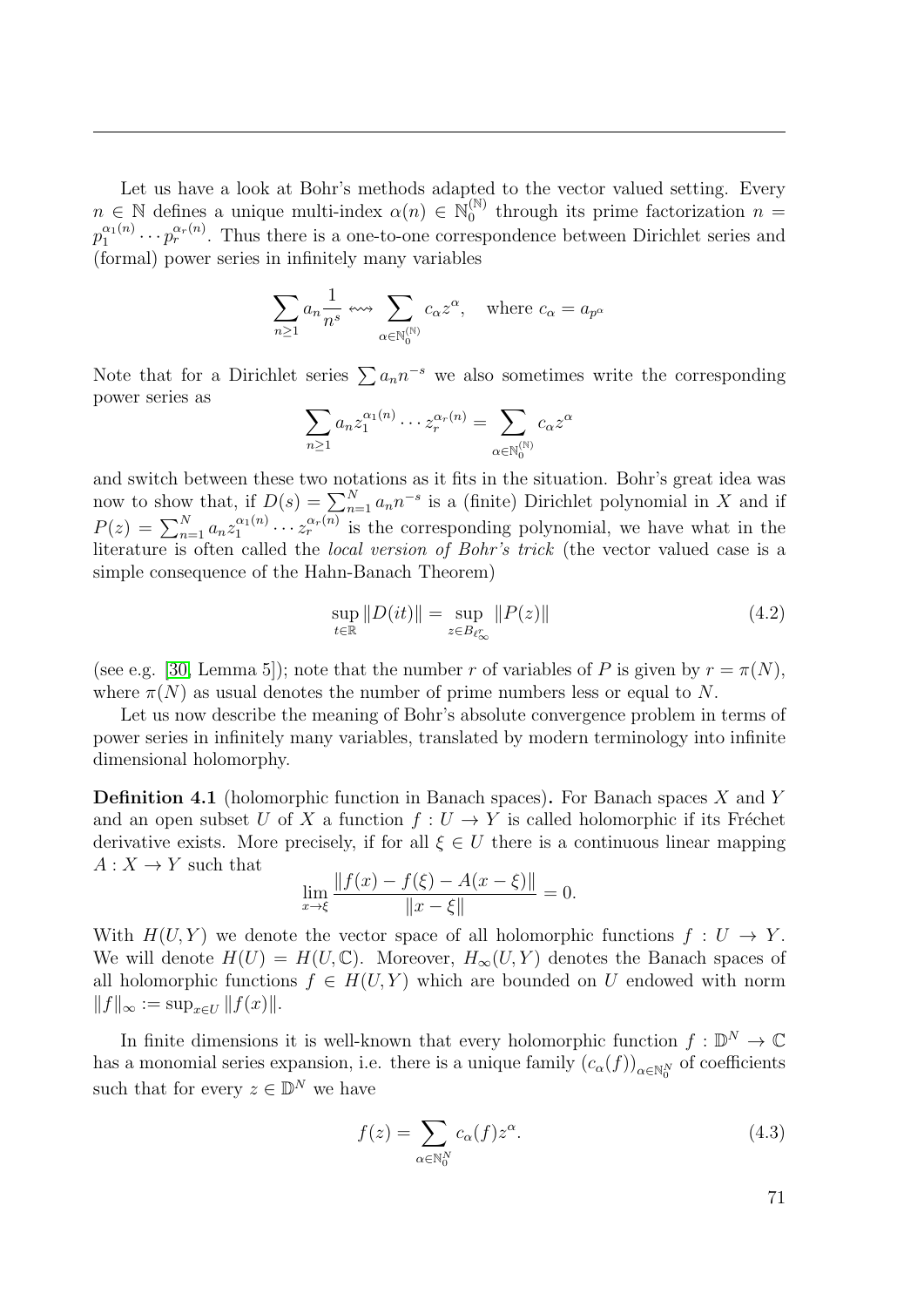These coefficients can be calculated by the Cauchy integral formula

$$
c_{\alpha}(f) = \frac{\partial^{\alpha} f(0)}{\alpha!} = \frac{1}{(2\pi i)^N} \int_{|z_1|=r} \cdots \int_{|z_N|=r} \frac{f(z)}{z^{\alpha+1}} d\mu^N(z),
$$

where  $0 < r < 1$  is arbitrary. For holomorphic functions  $f : B_{\ell_{\infty}} \to \mathbb{C}$  in infinitely many variables, if restricted to  $\mathbb{D}^N$ , we can thus find an unique family  $(c_{\alpha}^{(N)}(f))_{\alpha\in\mathbb{N}_0^N}$ such that [\(4.3\)](#page-70-0) holds for every  $z \in \mathbb{D}^N$ . And by the Cauchy integral formula it is easily seen that  $c_{\alpha}^{(N)}(f) = c_{\alpha}^{(N+1)}(f)$  for all  $\alpha \in \mathbb{N}_{0}^{N} \subset \mathbb{N}_{0}^{N+1}$ . Hence there is a unique family of coefficients  $(c_{\alpha}(f))_{\alpha \in \mathbb{N}_{0}^{(\mathbb{N})}}$  and f defines a formal power series  $\sum c_{\alpha(f)} z^{\alpha}$ . This clearly converges to  $f(z)$  for finite sequences  $z \in B_{\ell_{\infty}}$  and a natural question is: for which other  $\sum |c_{\alpha}(f)z^{\alpha}| < \infty$  the domain of convergence of f and define sequences does this monomial series of f converge? We call the set dom(f) = { $z \in B_{\ell_{\infty}}$ 

$$
\operatorname{dom} H(B_{\ell_{\infty}}) = \bigcap_{f \in H(B_{\ell_{\infty}})} \operatorname{dom}(f).
$$

An intensive study of domains of convergence for holomorphic functions defined on arbitrary Banach sequence spaces can be found in [\[70\]](#page-116-6) or [\[33\]](#page-114-6). Back to Bohr's absolute convergence problem, he defined the number

$$
K := \sup\left\{1 \le p \le \infty \mid \ell_p \cap B_{\ell_\infty} \subset \text{dom}\, H(B_{\ell_\infty})\right\}
$$

and used the prime number theorem to show that (see [\[13,](#page-112-3) Satz IX])

$$
S = \frac{1}{K}.
$$

Bohr was able to establish that  $K \geq 2$  (and hence  $S \leq \frac{1}{2}$ )  $(\frac{1}{2})$ , but his problem was to find the exact value of K. He didn't even know if  $K < \infty$ , or in other words, he had no example of a Dirichlet series for which the abscissas  $\sigma_u$  and  $\sigma_a$  do not coincide. In [\[13,](#page-112-3) p. 446] he says

"Um dies Problem zu erledigen ist ein tieferes Eindringen in die Theorie der Potenzreihen unendlich vieler Variablen nötig, als es mir in §3 gelungen ist."

Since Bohr did not find any reasonable way to determine the precise value of  $K$ , a problem in infinitely many variables, he returned to one dimension and got as a by-product of his effort what is nowadays called Bohr's power series theorem([\[15,](#page-113-7) Section 3]).

Theorem 4.2 (Bohr's power series theorem). For each bounded holomorphic function  $f : \mathbb{D} \to \mathbb{C}$  we have

$$
\sum_{n=0}^{\infty} \left| \frac{f^{(n)}(0)}{n!} \right| \frac{1}{3^n} \le \sup_{z \in \mathbb{D}} |f(z)|
$$

and the value  $\frac{1}{3}$  is optimal.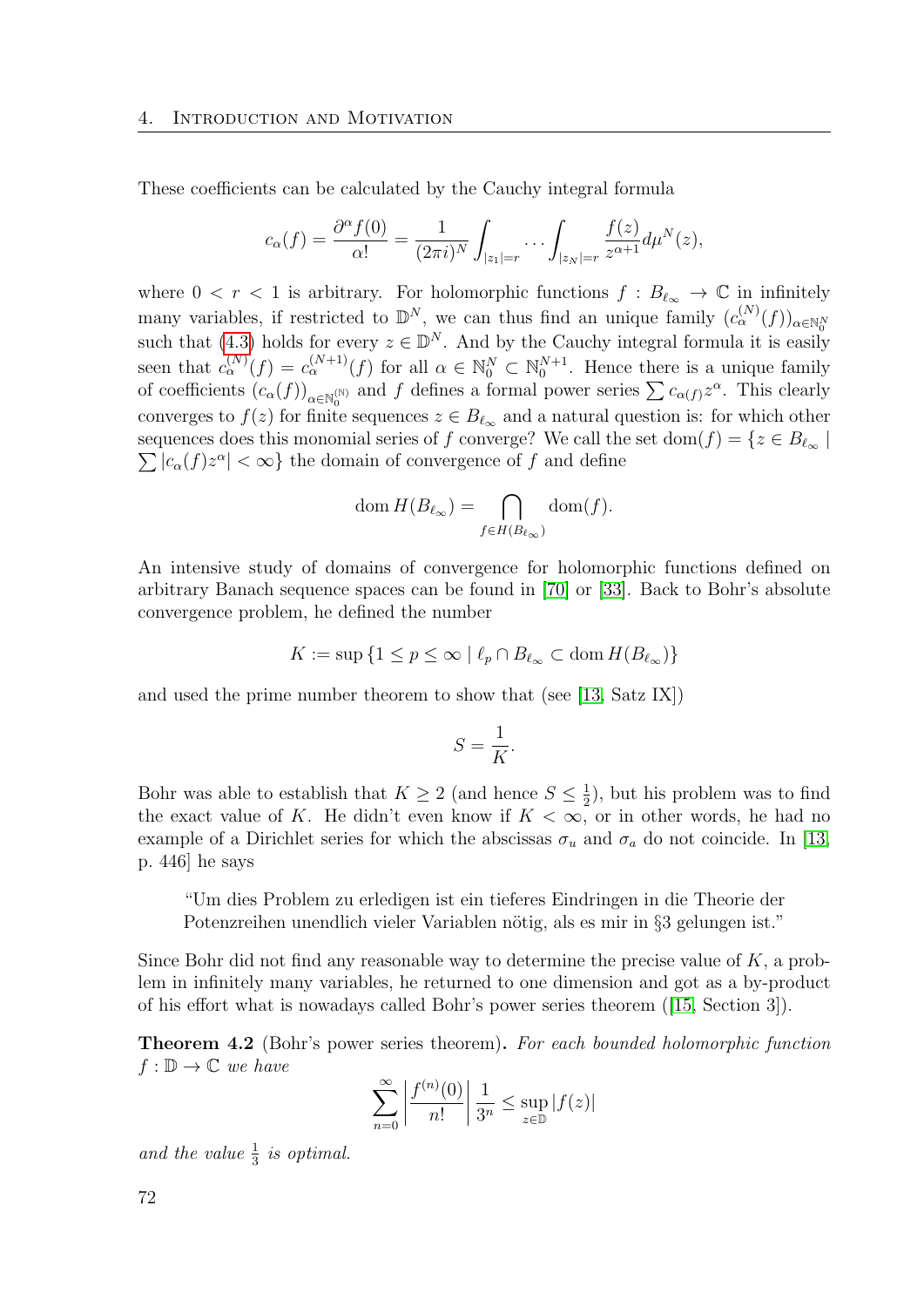Note first that the left side of the upper inequality can be rephrased as

$$
\sup_{z \in \frac{1}{3}\mathbb{D}} \sum_{n=0}^{\infty} \left| \frac{f^{(n)}(0)}{n!} z^n \right| = \sum_{n=1}^{\infty} \left| \frac{f^{(n)}(0)}{n!} \right| \frac{1}{3^n}.
$$

This motivates the following definition of the Bohr radius  $K_N$  for holomorphic functions on the N-dimensional polydisc  $\mathbb{D}^N$  (also called the N-dimensional Bohr radius) which is due to Boas and Khavinson [\[11\]](#page-112-0). For  $N \in \mathbb{N}$  the Nth Bohr radius  $K_N$  is the supremum taken over all  $0 \leq r \leq 1$  such that for each holomorphic function  $f \in H(\mathbb{D}^N)$  we have

$$
\sup_{z \in r\mathbb{D}^N} \sum_{\alpha \in \mathbb{N}_0^N} |c_{\alpha}(f)z^{\alpha}| \leq ||f||_{\infty},
$$

where  $c_{\alpha}(f) = \frac{\partial^{\alpha} f(0)}{\partial x^{i}}$  $\frac{f(0)}{\alpha!}$  are the coefficients of the monomial series expansion of f (see [\(4.3\)](#page-70-0)). With this notation Bohr's power series theorem obviously reads

$$
K_1 = \frac{1}{3}.
$$

Boas and Khavinson established in [\[11,](#page-112-0) Theorem 2] that for  $N > 1$ 

$$
\frac{1}{3}\frac{1}{\sqrt{N}} \le K_N \le 2\sqrt{\frac{\log N}{N}}
$$

(see [\[42,](#page-114-0) Theorem 3.2] of Dineen and Timoney for an earlier weaker version initiating the previous one). In [\[10,](#page-112-1) p. 239] Boas conjectured that " $\ldots$  presumably this logarithmic factor, an artifact of the proof, should not really be present". This conjecture was disproved by Defant and Frerick in [\[27,](#page-113-0) Theorem 1.1]:

$$
\sqrt{\frac{\log N}{N \log \log N}} \prec K_N.
$$

The final result was recently given by Defant, Frerick, Ortega-Cerdà, Ounaïes, and Seip in [\[29,](#page-113-1) Theorem 2] using the hypercontractivity of the Bohnenblust-Hille inequality (Theorem [1.11\)](#page-24-0):

<span id="page-72-0"></span>
$$
K_N \asymp \sqrt{\frac{\log N}{N}}.\tag{4.4}
$$

In Chapter [5](#page-78-0) we define and give upper and lower estimates for the N-dimensional Bohr radius  $K_N(v, \lambda)$  of certain operators  $v : X \to Y$  between Banach spaces which is for  $\lambda > ||v||$  defined to be the supremum of all  $r \geq 0$  such that such that for all holomorphic functions  $f \in H(\mathbb{D}^N, X), f(z) = \sum_{\alpha \in \mathbb{N}_0^N} c_{\alpha}(f) z^{\alpha}$ , we have

$$
\sup_{z \in r\mathbb{D}^N} \sum_{\alpha \in \mathbb{N}_0^N} \|vc_{\alpha}(f)z^{\alpha}\|_{Y} \leq \lambda \sup_{z \in \mathbb{D}^N} \Big\| \sum_{\alpha \in \mathbb{N}_0^N} c_{\alpha}(f)z^{\alpha} \Big\|_{X}.
$$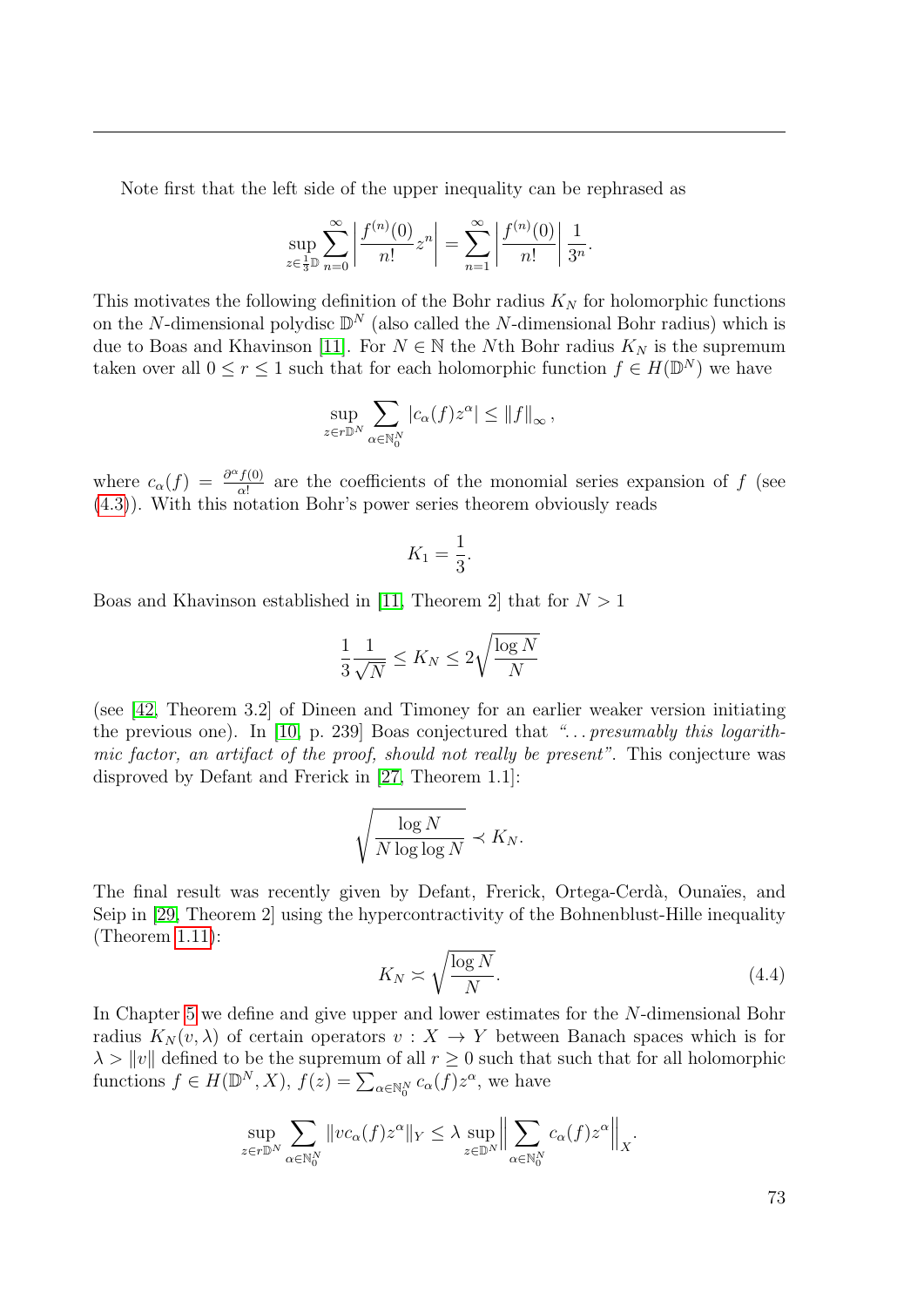If v is the identity on X we use the notation  $K_N(X, \lambda)$ . The first step of Chapter [5](#page-78-0) is to study the N-dimensional Bohr radius of Banach spaces. We show that in the finite dimensional case the asymptotic behaviour of  $K_N(X, \lambda)$  is exactly the same as in the scalar case. In contrast to that, for infinite dimensional Banach spaces  $X$  the logarithmic term disappears. To be more specific, we show the following theorem.

**Theorem 4.3.** Let X be a complex Banach space and  $\lambda > 1$ . With constants depending only on  $X$  and  $\lambda$  we have:

(1) If  $X$  is finite dimensional then

$$
K_N(X,\lambda) \asymp \sqrt{\frac{\log N}{N}}.
$$

(2) If X is infinite dimensional of cotype q then

$$
\frac{1}{N^{1-\frac{1}{q}}} \prec K_N(X, \lambda) \prec \frac{1}{N^{1-\frac{1}{\cot(X)}}}.
$$

 $(3)$  In particular, if X has no finite cotype then

$$
K_N(X,\lambda)\asymp \frac{1}{N}.
$$

In the second part of Chapter [5](#page-78-0) we are interested in the N-dimensional Bohr radius of certain operators  $v: X \to Y$  between Banach spaces. Here we see that the logarithmic term which disappears in case of infinite dimensional Banach spaces sometimes turns up again. Using the vector valued extension of the hypercontractive Bohnenblust-Hille inequality from Part [I](#page-18-0) Theorem [3.13](#page-63-0) we study the numbers  $K_N(v, \lambda)$  within the theory of  $(r, 1)$ -summing operators and get to the following lower estimates.

**Theorem 4.4.** Let  $v: X \rightarrow Y$  be a bounded operator between Banach spaces and  $\lambda > ||v||$ . With constants only depending on v,  $\lambda$ , X, and Y we have

(1) If X or Y are of cotype q, then

$$
K_N(v,\lambda) \succ \left(\frac{1}{N}\right)^{1-\frac{1}{q}}.
$$

(2) If Y is a q-concave Banach lattice with  $2 \le q < \infty$  and there is an  $1 \le r < q$  such that v is  $(r, 1)$ -summing, then

$$
K_N(v,\lambda) \succ \left(\frac{\log N}{N}\right)^{1-\frac{1}{q}}.
$$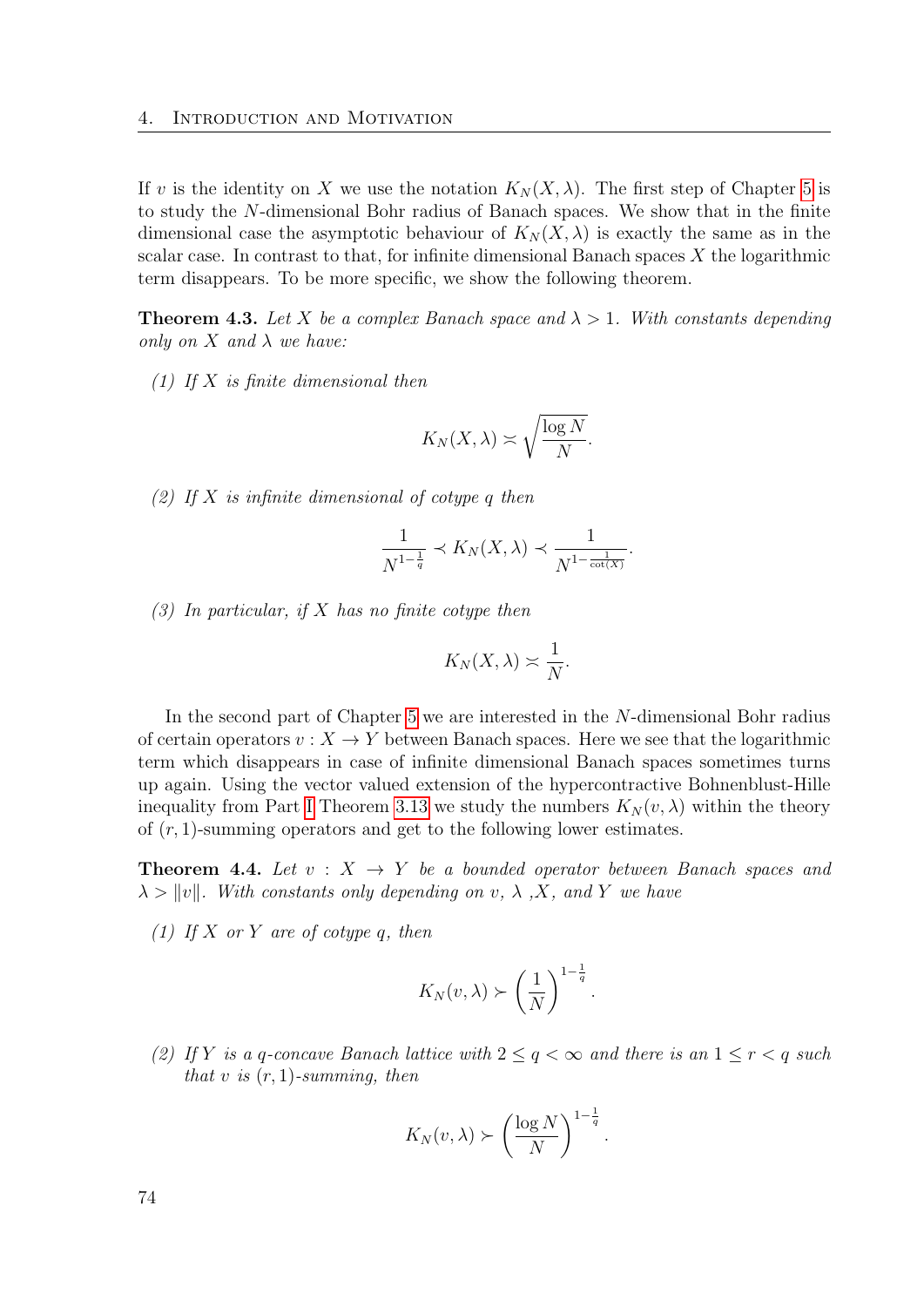The second topic of this part also arises from Bohr's absolute convergence problem which asks for the maximal width of the strip of uniform but not absolute convergence

$$
S = \sup_{D \in \mathcal{D}} (\sigma_u(D) - \sigma_a(D)).
$$

Bohnenblust and Hille solved in 1931 Bohr's absolute convergence theorem by giving an example of a Dirichlet series for which the difference  $\sigma_a - \sigma_u$  equals  $\frac{1}{2}$ . More precisely, in [\[12,](#page-112-2) Theorem VII] they used their famous inequality [\(1.8\)](#page-24-1) to create for any given  $0 \leq \sigma \leq \frac{1}{2}$  $\frac{1}{2}$  a Dirichlet series such that  $\sigma_a - \sigma_u = \sigma$ . This gives us what we now call the Bohr-Bohnenblust-Hille theorem.

Theorem 4.5 (Bohr-Bohnenblust-Hille). The maximal width of the strip of uniform but not absolute convergence for Dirichlet series is

$$
S=\frac{1}{2}.
$$

The ingenious idea of Bohnenblust and Hille was to reduce the problem to Mhomogeneous Dirichlet series. Implicitly, they defined in their proof the width of Bohr's strip restricted to M-homogeneous Dirichlet series

$$
S_M = \sup_{D \in \mathcal{D}_M} (\sigma_a(D) - \sigma_u(D)),
$$

and showed that

$$
S_M = \frac{M-1}{2M}.
$$

Letting M tend to infinity this gives, since  $S_M \leq S$ , that  $S \geq \frac{1}{2}$  $\frac{1}{2}$ .

In [\[30\]](#page-114-1) Defant, García, Maestre, and Pérez-García started to study the width of Bohr's strip for vector valued Dirichlet series. That is, given a non-zero operator  $v$ :  $X \to Y$  between two Banach spaces, the number

$$
S(v) := \sup_{D \in \mathcal{D}(X)} (\sigma_a(vD) - \sigma_u(D)),
$$

where, given a Dirichlet series  $D(s) = \sum a_n n^{-s}$  in X, vD denotes the Dirichlet series  $\sum va_n n^{-s}$  in Y. And similarly we define for  $M \in \mathbb{N}$  the number

$$
S_M(v) := \sup_{D \in \mathcal{D}_M(X)} (\sigma_a(vD) - \sigma_u(D)).
$$

If v is the identity on X we write  $S(X)$  and  $S_M(X)$ . It turns out that for any finite dimensional X we still have that  $S(X) = \frac{1}{2}$  and  $S_M(X) = \frac{M-1}{2M}$ . But if X is infinite dimensional these two numbers coincide and only depend on the optimal cotype of X. More precisely, the main result from [\[30,](#page-114-1) Theorem 1.1] says that

<span id="page-74-0"></span>
$$
S(X) = S_M(X) = 1 - \frac{1}{\cot(X)}.\tag{4.5}
$$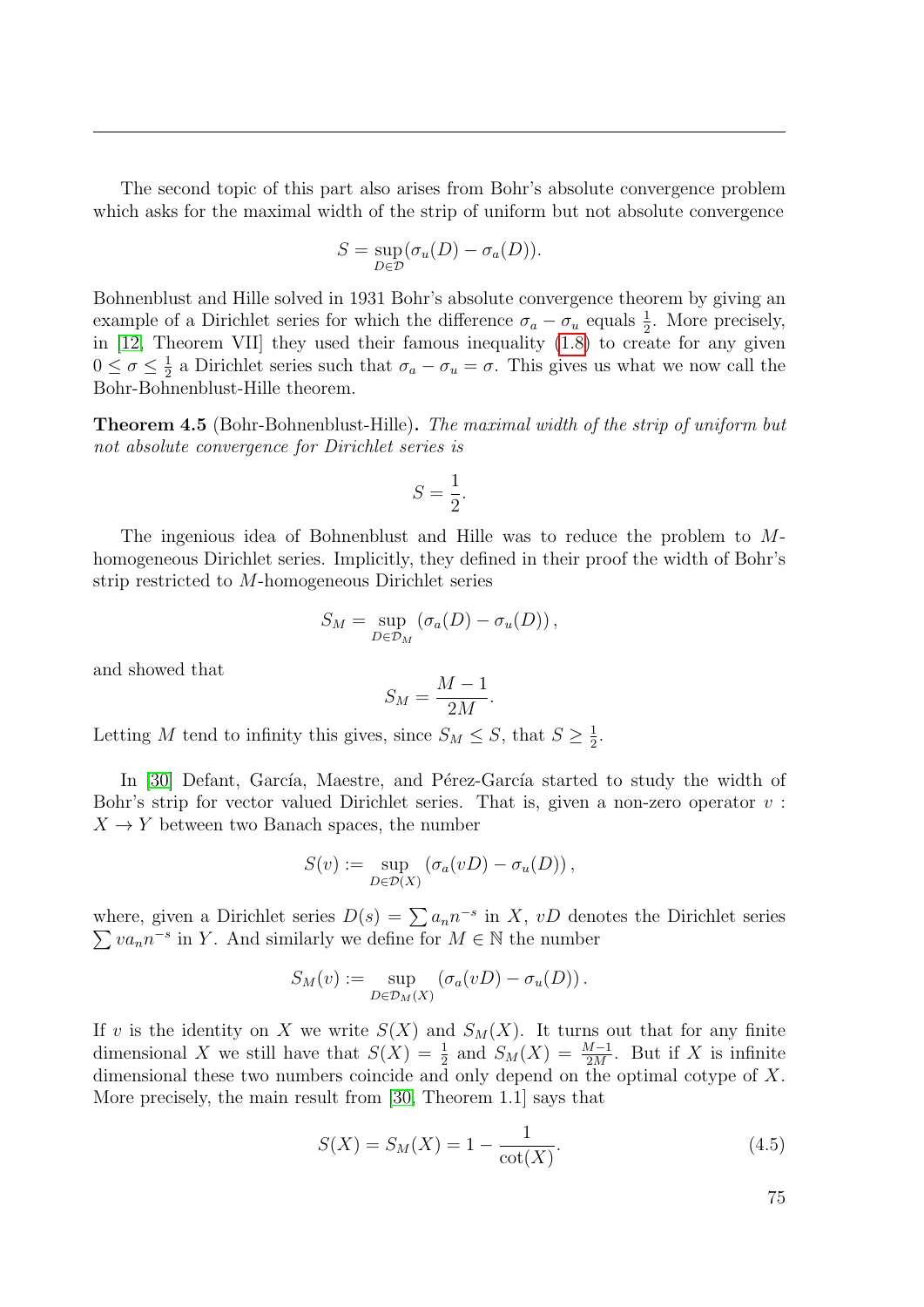For many Banach spaces this optimal cotype is well-known. As an example we have

$$
S(\ell_p) = S_M(\ell_p) = \begin{cases} \frac{1}{2} & \text{if } 1 \le p \le 2\\ 1 - \frac{1}{p} & \text{if } 2 \le p \le \infty. \end{cases}
$$

This means that for Bohr's strips of infinite dimensional Banach spaces there is no difference between arbitrary Dirichlet series and M-homogeneous Dirichlet polynomials. In [\[39\]](#page-114-2) Defant and Sevilla-Peris made a careful study of the  $\ell_p$  case and showed in [\[39,](#page-114-2) Theorem 1.1] how to "find the polynomials back"

$$
S_M(\ell_p \hookrightarrow \ell_q) = \begin{cases} \frac{M-2(\frac{1}{p}-\frac{1}{q})}{2M} & \text{if } 1 \le p \le q \le 2\\ \frac{M-2(\frac{1}{p}-\frac{1}{2})}{2M} & \text{if } 1 \le p \le 2 \le q \le \infty\\ 1-\frac{1}{p} & \text{if } 2 \le p \le q \le \infty. \end{cases}
$$

Maurizi and Queffélec observed in [\[60,](#page-115-0) Theorem 2.4] that the maximal width  $S$  of Bohr's strip equals the infimum of all  $\sigma \geq 0$  for which there exists a constant  $C > 0$ such that for all N and all  $a_1, \ldots, a_N \in \mathbb{C}$  we have

$$
\sum_{n=1}^{N} |a_n| \leq C N^{\sigma} \sup_{t \in \mathbb{R}} \Big| \sum_{n=1}^{N} a_n n^{-it} \Big|.
$$

This motivates the following definition. Given a natural number  $N$ , let  $Q_N$  be the best constant  $C_N \geq 1$  such that for each choice of  $a_1, \ldots, a_N$  in  $\mathbb C$ 

$$
\sum_{n=1}^{N} |a_n| \le C_N \sup_{t \in \mathbb{R}} \Big| \sum_{n=1}^{N} a_n n^{-it} \Big|.
$$

By using the hypercontractive Bohnenblust-Hille theorem mentioned above Defant, Fre-rick, Ortega-Cerdà, Ounaïes, and Seip gave in [\[29,](#page-113-1) Theorem 3] the following optimal lower and upper bound for the Nth Queffelec number  $Q_N$ . The result completed a long process started by Queffélec [\[71\]](#page-116-0) in the mid nineties, continued by Konyagin and Queffélec  $[53,$  Theorem 4.3] in 2002 and by de la Bretèche  $[26,$  Théorèm 1.1] in 2008.

Theorem 4.6 (Defant-Frerick-Ortega-Ounaïes-Seip).

$$
Q_N = \frac{\sqrt{N}}{e^{(\frac{1}{\sqrt{2}}+o(1))\sqrt{\log N \log \log N}}}.
$$

The above theorem has an important consequence on Bohr's strip itself. Recall that by [\(4.1\)](#page-69-0) for each Dirichlet series  $D(s) = \sum a_n n^{-s}$  the abscissa  $\sigma_u(D)$  of uniform convergence equals the abscissa  $\sigma_b(D)$  of boundedness. When discussing the Bohr-Bohnenblust-Hille theorem it is therefore quite natural to introduce the space  $\mathcal{H}^{\infty}$ , which consists of those bounded and analytic functions f on  $[Re > 0]$  such that f can be represented by a Dirichlet series on some half-plane (and then as a consequence even on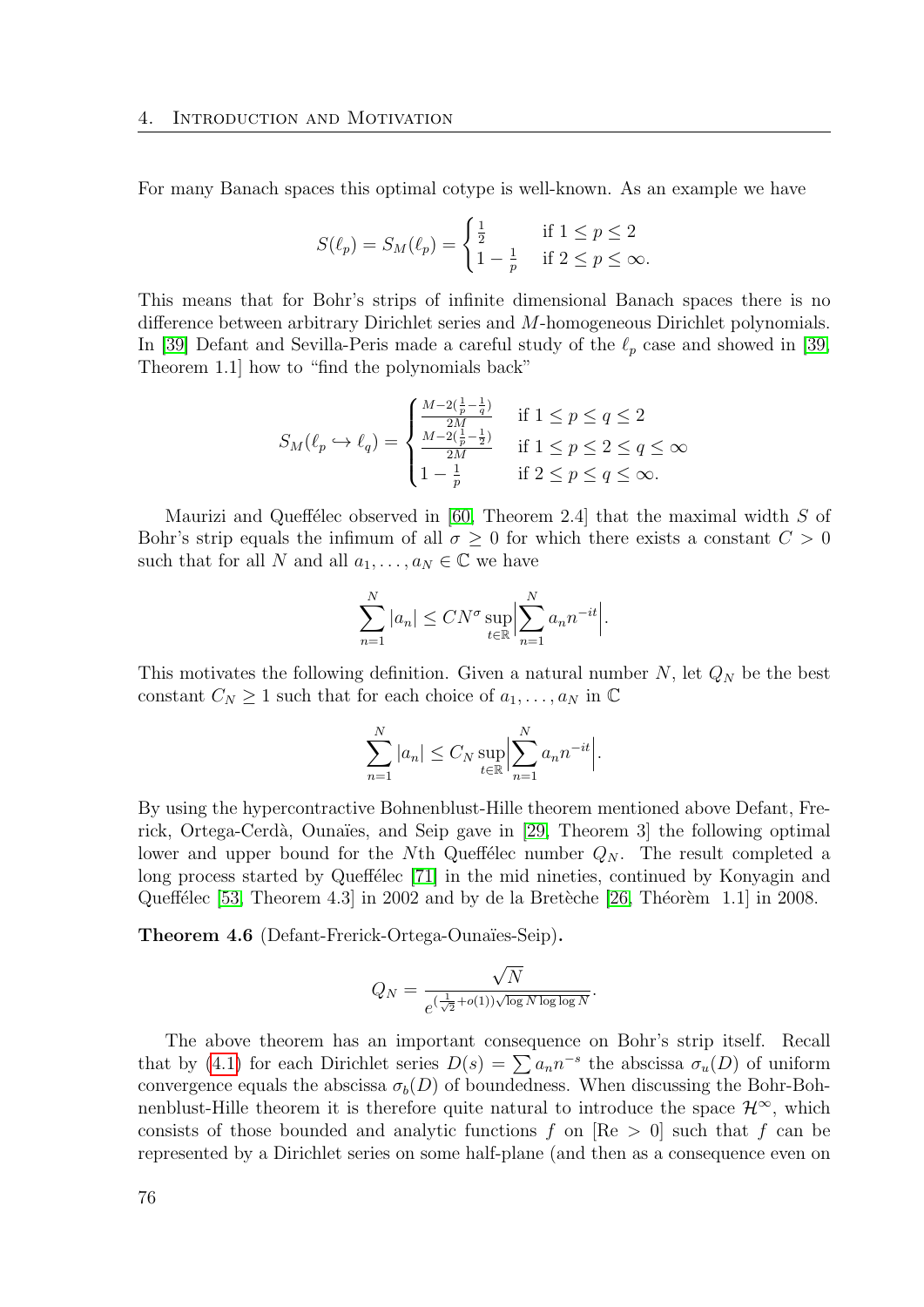$[Re > 0]$ . The Bohr-Bohnenblust-Hille Theorem states that the Dirichlet series defining a function  $f \in \mathcal{H}^{\infty}$  converges absolutely on  $[\text{Re} = \frac{1}{2} + \varepsilon]$  and the value  $\frac{1}{2}$  is optimal. By a deep result of Balasubramanian, Calado, and Queffélec [\[2,](#page-112-3) Theorem 1.2] each such Dirichlet series even converges absolutely on the vertical line  $[Re = \frac{1}{2}]$ . The following result is an improved version of the Balasubramanian-Calado-Queffélec Theorem and allows us to look at Bohr's strip in microscopic detail.

<span id="page-76-0"></span>Corollary 4.7 (Defant-Frerick-Ortega-Ounaïes-Seip). The supremum of the set of real numbers numbers C such that for every  $\sum a_n n^{-s} \in \mathcal{H}^\infty$  we have

$$
\sum_{n=1}^{\infty} \frac{|a_n|}{n^{\frac{1}{2}}} e^{C\sqrt{\log n \log \log n}} < \infty
$$

equals  $\frac{1}{\sqrt{2}}$  $\frac{1}{2}$ .

In Chapter [6](#page-92-0) we define and study the Queffelec numbers  $Q_N(v)$  for operators v:  $X \to Y$  between Banach spaces, which are defined to be the best constant  $C_N \geq 1$  such that for every choice of  $a_1, \ldots, a_N \in X$  we have

$$
\sum_{n=1}^{N} ||va_n||_Y \le C_N \sup_{t \in \mathbb{R}} \Big\| \sum_{n=1}^{N} a_n n^{-it} \Big\|_X.
$$

If v is the identity on X we use the notation  $Q_N(X)$ . We will show that the numbers  $Q_N(v)$  still characterize the width  $S(v)$  of Bohr's strip. For example we show that the following formula holds

$$
S(v) = \limsup \frac{\log Q_N(v)}{\log N}.
$$

In the first part of Chapter [6](#page-92-0) we study the Queffelec numbers of Banach spaces. We show that for every finite dimensional Banach space X the asymptotic behaviour of  $Q_N(X)$ is exactly the same as in the scalar case. In contrast to that in the infinite dimensional case the exponential term disappears and the asymptotic growth on  $Q_N(X)$  depends on the geometry of  $X$ . More precisely, we show the following

**Theorem 4.8.** Let X be a Banach space. Then with constants depending only on X we have:

(1) For finite dimensional X

$$
Q_N(X) = \frac{\sqrt{N}}{e^{(\frac{1}{\sqrt{2}}+o(1))\sqrt{\log N \log \log N}}}.
$$

(2) For infinite dimensional X and any  $\varepsilon > 0$ 

$$
N^{1-\frac{1}{\cot(X)}} \prec Q_N(X) \prec N^{1-\frac{1}{\cot(X)+\varepsilon}}.
$$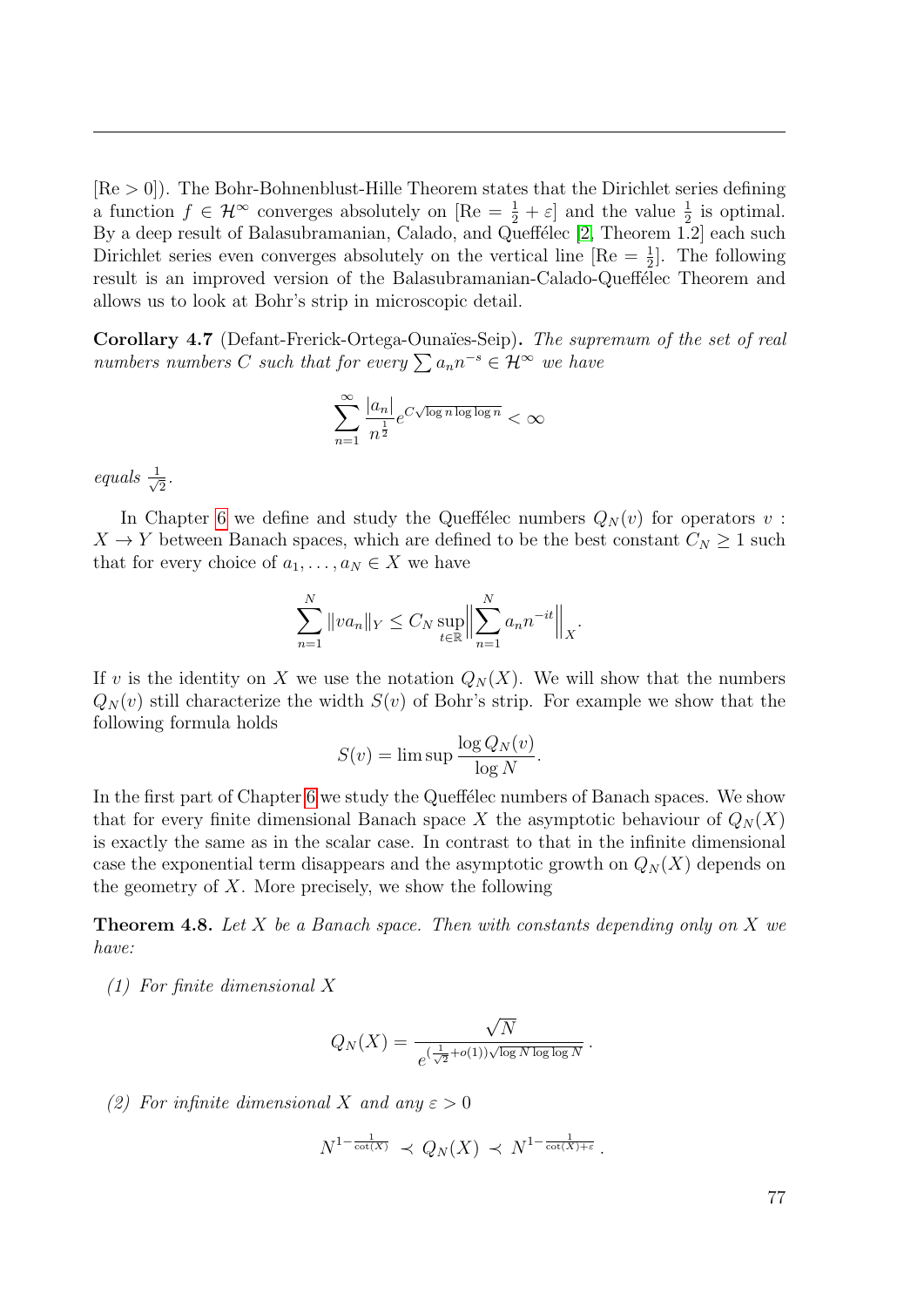In the second part of Chapter [6](#page-92-0) we study the numbers  $Q_N(v)$  for certain operators  $v: X \to Y$  between Banach spaces, within the theory of  $(r, 1)$ -summing operators. Here the vector valued extension of the hypercontractive Bohnenblust-Hille inequality will play a fundamental role. We will see that in some situations the exponential term for infinite dimensional Banach spaces turns up again. Among others we show the following theorem.

**Theorem 4.9.** Let Y be a q-concave Banach lattice and  $v: X \to Y$  an  $(r, 1)$ -summing operator with  $1 \leq r < q$ . Then

$$
Q_N(v) \le \frac{N^{1-\frac{1}{q}}}{e^{\left(2\frac{q-1}{q}\sqrt{\frac{1}{r}-\frac{1}{q}}+o(1)\right)\sqrt{\log N \log\log N}}}.
$$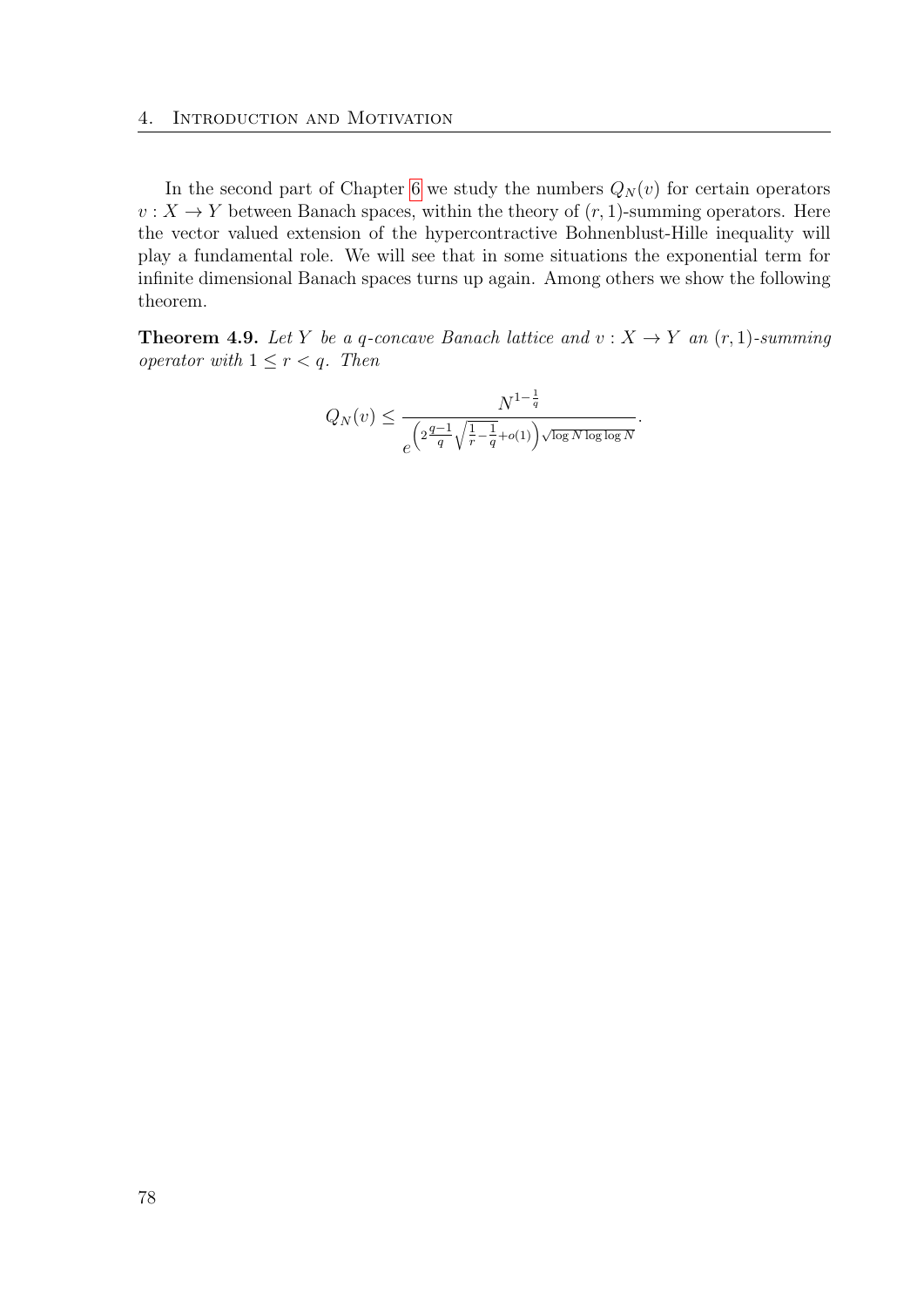# <span id="page-78-0"></span>5. Bohr Radii of Vector Valued Holomorphic Functions

The aim of this chapter is to give upper and lower estimates for the N-dimensional Bohr radius of vector valued holomorphic functions.

<span id="page-78-1"></span>**Definition 5.1.** Let  $0 \neq v : X \rightarrow Y$  be a bounded (linear) operator between complex Banach spaces,  $N \in \mathbb{N}$ , and  $\lambda \geq ||v||$ . The  $\lambda$ -Bohr radius of v, denoted by  $K_N(v, \lambda)$ , is the supremum over all  $r \ge 0$  such that for all holomorphic functions  $f(z) = \sum_{\alpha \in \mathbb{N}_0^N} c_{\alpha}(f) z^{\alpha}$ on  $\mathbb{D}^N$  we have

$$
\sup_{z \in r\mathbb{D}^N} \sum_{\alpha \in \mathbb{N}_0^N} \|vc_{\alpha}(f)z^{\alpha}\|_{Y} \leq \lambda \sup_{z \in \mathbb{D}^N} \Big\| \sum_{\alpha \in \mathbb{N}_0^N} c_{\alpha}(f)z^{\alpha} \Big\|_{X}.
$$

We write  $K_N(v)$  whenever  $\lambda = 1$ . If v is the identity on X we use the notation  $K_N(X, \lambda)$ and  $K_N(X)$  and if  $X = \mathbb{C}$  we write  $K_N(\lambda)$  and  $K_N$ . The above inequality trivially holds for every non bounded holomorphic function on  $\mathbb{D}^N$ . Thus, in the sequel, we will assume the holomorphic function  $f$  to be bounded on  $\mathbb{D}^N$ .

We start with some comments on the case  $N = 1$  and  $X = \mathbb{C}$ . Recall that Bohr's power series theorem states that for each bounded holomorphic function  $f \in H(\mathbb{D})$  we have

$$
\sum_{n=0}^{\infty} \left| \frac{f^{(n)}(0)}{n!} \right| \frac{1}{3^n} \le ||f||_{\infty}
$$

and that the value  $\frac{1}{3}$  is optimal. So, if  $\frac{1}{3} \leq r < 1$ , it is natural to ask for the existence (and the optimality) of a constant  $C(r) \geq 1$  such that for each  $f \in H(\mathbb{D})$  we have

$$
\sum_{n=0}^{\infty} \left| \frac{f^{(n)}(0)}{n!} \right| r^n \le C(r) \|f\|_{\infty}.
$$

The Cauchy-Schwarz inequality immediately gives that  $C(r) \leq (1-r^2)^{-1/2}$  for  $\frac{1}{3} \leq r < 1$ , since

$$
\sum_{n=0}^{\infty} \left| \frac{f^{(n)}(0)}{n!} \right| r^n \le \left( \sum_{n=0}^{\infty} r^{2n} \right)^{\frac{1}{2}} \left( \sum_{n=0}^{\infty} \left| \frac{f^{(n)}(0)}{n!} \right|^2 \right)^{\frac{1}{2}}
$$
  

$$
\le (1 - r^2)^{-\frac{1}{2}} ||f||_2 \le (1 - r^2)^{-\frac{1}{2}} ||f||_{\infty};
$$

here we assume without loss of generality that  $f$  is defined on  $\bar{\mathbb{D}}$  and  $||f||_2$  denotes the  $L_2$ -norm of f with respect to the normalized Lebesgue measure on the Torus  $\mathbb T$ . By a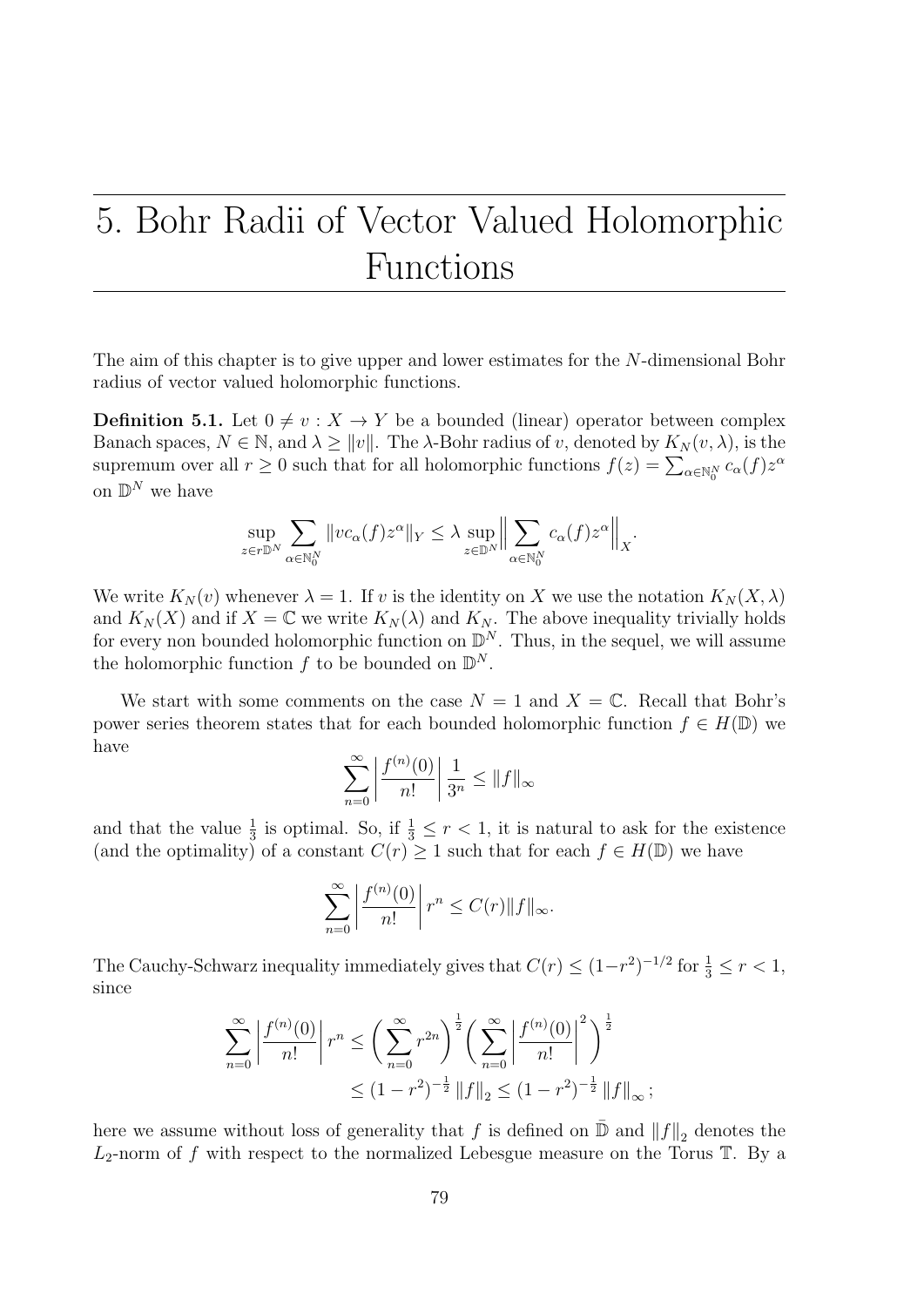result of Bombieri in [\[17\]](#page-113-3) the exact value of this constant in the range  $1/3 \le r \le 1/2$ √  $\overline{2}$ is given by the formula

$$
C(r) = \frac{1}{r} \left( 3 - \sqrt{8(1 - r^2)} \right),
$$

and later Bombieri and Bourgain proved in [\[18,](#page-113-4) Theorem 1.1, 1.2] that

$$
C(r) < (1 - r^2)^{-1/2}
$$
 for  $r > 1/\sqrt{2}$ ,

and

$$
C(r) \asymp (1 - r^2)^{-1/2}
$$
 as  $r \to 1$ .

Note that the strictly increasing function  $K_1(\mathbb{C}, \cdot) : [1, \infty) \to [1/3, 1]$  has as its inverse the function  $C(\cdot) : [1/3, 1] \to [1, \infty]$ . Hence Bombieri's result implies that for all  $1 \leq \lambda \leq \sqrt{2}$ 

$$
K_1(\mathbb{C}, \lambda) = \frac{1}{3\lambda - 2\sqrt{2(\lambda^2 - 1)}},
$$

and for  $\lambda$  close to  $\infty$ 

$$
K_1(\mathbb{C}, \lambda) \asymp \frac{\sqrt{\lambda^2 - 1}}{\lambda}.
$$

On the other hand, Blasco [\[7,](#page-112-4) Theorem 1.2] showed that for  $X = \ell_p^2$  we have that

$$
K_1(X, 1) = 0
$$
 for every  $1 \le p \le \infty$ .

This explains why we implemented the constant  $\lambda$  in the definition of the vector valued Bohr radii. We will see later, in Theorem [5.5,](#page-81-0) that for  $\lambda > ||v||$  we always have that  $K_N(v, \lambda) > 0.$ 

#### 5.1 Basic Properties of Bohr Radii

In order to obtain non trivial estimates for Bohr radii it is a fruitful strategy to study M-homogeneous polynomials first. Recall the basic notations on M-homogeneous poly-nomials given in Section [3.1,](#page-52-0) especially that  $c_{\alpha}$  will always denote the monomial coefficients of the *M*-homogeneous polynomial  $P \in \mathcal{P}_M(\mathbb{C}^N;X)$ ,  $P(z) = \sum_{\alpha \in \Lambda(M,N)} c_{\alpha} z^{\alpha}$ .

The following definition is the M-homogeneous counterpart of Definition [5.1.](#page-78-1)

<span id="page-79-0"></span>**Definition 5.2**  $(K_N^M(v))$ . Let  $0 \neq v : X \to Y$  be a bounded (linear) operator between Banach spaces,  $N, M \in \mathbb{N}$ , and  $\lambda \geq ||v||$ . We define  $K_N^M(v, \lambda)$  to be the supremum of all  $r \geq 0$  such that for every M-homogeneous polynomial  $P \in \mathcal{P}_M(\mathbb{C}^N;X)$  we have

$$
\sup_{z \in r\mathbb{D}^N} \sum_{\alpha \in \Lambda(M,N)} \|vc_{\alpha}z^{\alpha}\|_{Y} \leq \lambda \sup_{z \in \mathbb{D}^N} \Big\| \sum_{\alpha \in \Lambda(M,N)} c_{\alpha}z^{\alpha} \Big\|_{X}.
$$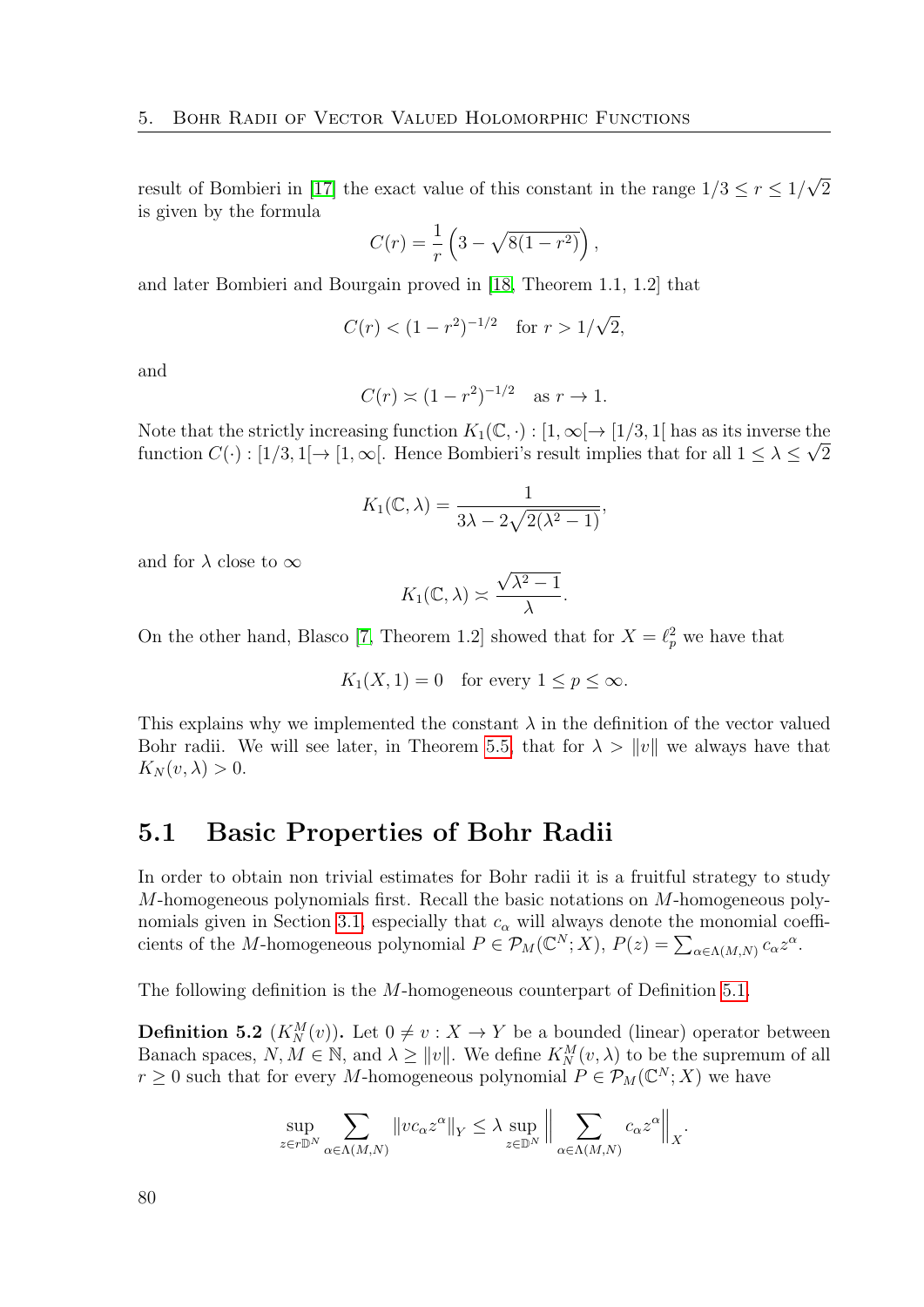The following basic facts hold for  $K_N(v, \lambda)$ 

<span id="page-80-3"></span>
$$
K_N(X, \lambda) \le K_N(\mathbb{C}, \lambda),\tag{5.1}
$$

<span id="page-80-4"></span>
$$
\max\left\{K_N\left(X,\lambda/\left\|v\right\|\right),K_N\left(Y,\lambda/\left\|v\right\|\right)\right\}\le K_N(v,\lambda). \tag{5.2}
$$

An it is straightforward to show that  $K_N^M(v, \lambda)$  satisfies

<span id="page-80-2"></span>
$$
K_N^M(v,\lambda) = \sup \bigg\{ r \ge 0 \mid \forall P \in \mathcal{P}_M(\mathbb{C}^N;X) : \sup_{z \in \mathbb{D}^N} \sum_{\alpha \in \Lambda(M,N)} \|v c_{\alpha} z^{\alpha}\| \le \frac{\lambda}{r^M} \|P\| \bigg\}, \tag{5.3}
$$

<span id="page-80-5"></span>
$$
K_N^M(v,\lambda) = \sqrt[M]{\lambda} K_N^M(v,1). \tag{5.4}
$$

**Lemma 5.3.** For all  $N, M \in \mathbb{N}$  and all  $\lambda \geq 1$  we have

$$
K_N^{M+1}(v,\lambda) \le \left(K_N^M(v,\lambda)\right)^{\frac{M}{M+1}}.
$$

*Proof.* If  $0 \lt r \lt K_N^{M+1}(v, \lambda)$  and  $P : \mathbb{C}^N \longrightarrow X$  is an M-homogeneous polynomial, then  $Q(z) = z_1 P(z)$  is an  $(M + 1)$ -homogeneous polynomial. Thus

$$
\sup_{z \in r\mathbb{D}^N} \sum_{\alpha \in \Lambda(M,N)} \|v c_{\alpha} z^{\alpha + (1,0,\dots,0)}\|_{Y} \leq \lambda \sup_{z \in \mathbb{D}^N} \Big\| \sum_{\alpha \in \Lambda(M,N)} c_{\alpha} z^{\alpha + (1,0,\dots,0)} \Big\|_{X}.
$$

In particular, by the maximum modulus theorem,

$$
\sum_{\alpha \in \Lambda(M,N)} \|vc_{\alpha}\|_{Y} r^{M+1} \leq \lambda \sup_{z \in \mathbb{T}^{N}} |z_{1}| \|P(z)\|_{X} = \lambda \sup_{z \in \mathbb{D}^{N}} \|P(z)\|_{X}.
$$

We have obtained that

$$
\sup_{z \in r^{1+\frac{1}{M}} \mathbb{D}^N} \sum_{\alpha \in \Lambda(M,N)} \|v c_{\alpha} z^{\alpha}\|_{Y} = r \sum_{\alpha \in \Lambda(M,N)} \|v c_{\alpha}\|_{Y} r^{M} \leq \lambda \sup_{z \in \mathbb{D}^N} \|P(z)\|_{X},
$$

i.e.  $r^{1+\frac{1}{M}} \leq K_N^M(v, \lambda)$ . Hence  $K_N^{M+1}(v, \lambda)^{\frac{M+1}{M}} \leq K_N^M(v, \lambda)$ .

The following lemma links the N-dimensional Bohr radius  $K_N(v, \lambda)$  with its Mhomogeneous counterparts.

<span id="page-80-6"></span>**Lemma 5.4.** For  $\lambda > ||v||$  we have

$$
\frac{\lambda - \|v\|}{2\lambda - \|v\|} \inf_{M \in \mathbb{N}} \left\{ K_N^M(v, \lambda) \right\} \le K_N(v, \lambda) \le \inf_{M \in \mathbb{N}} \left\{ K_N^M(v, \lambda) \right\} \tag{5.5}
$$

$$
\frac{\lambda - \|v\|}{\lambda - \|v\| + 1} \inf_{M \in \mathbb{N}} \left\{ K_N^M(v) \right\} \le K_N(v, \lambda) \le \lambda \inf_{M \in \mathbb{N}} \left\{ K_N^M(v) \right\} \tag{5.6}
$$

<span id="page-80-1"></span>81

<span id="page-80-0"></span> $\Box$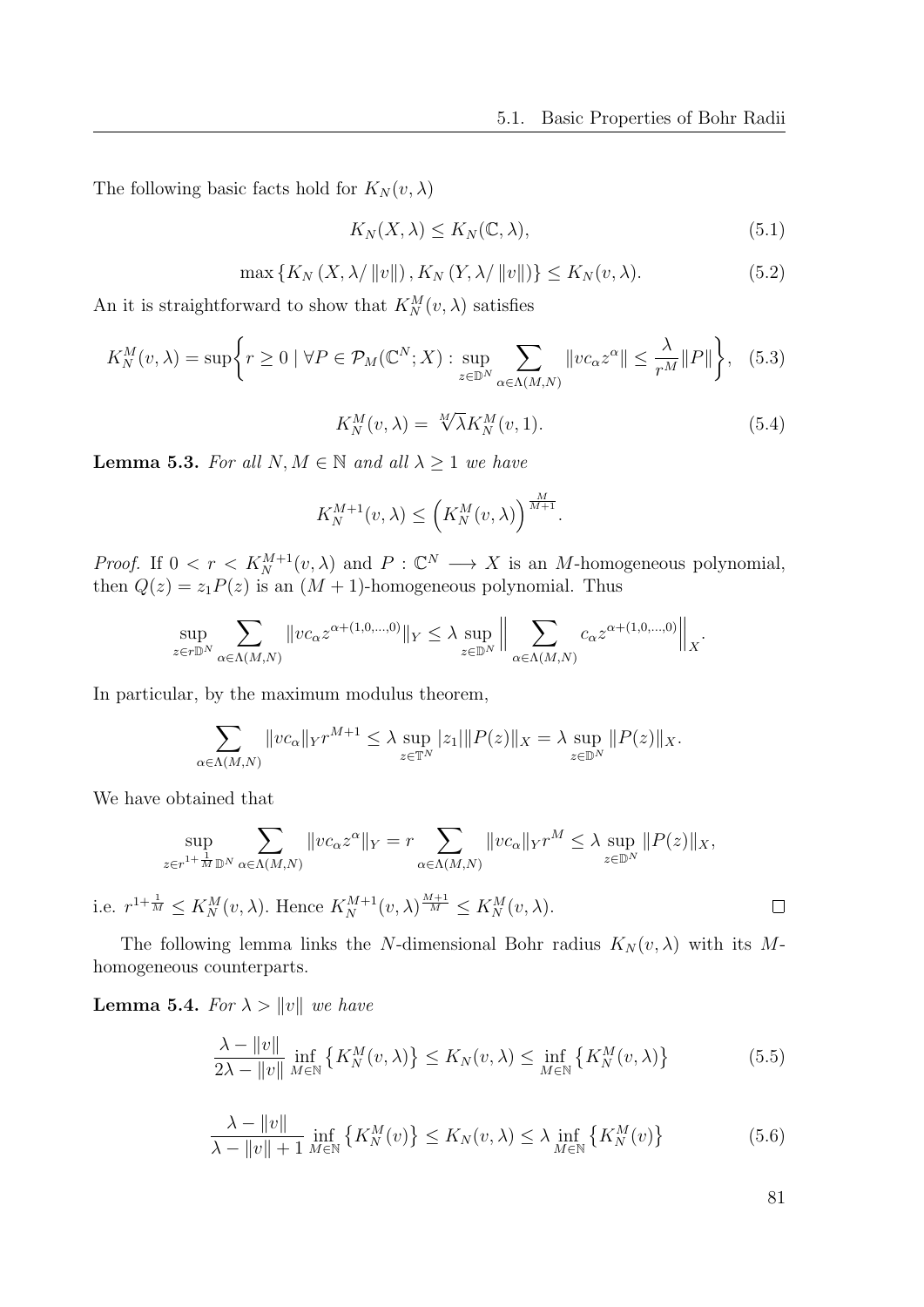Proof. The right inequality of  $(5.5)$  is clear. We concentrate on the proof of the left one of [\(5.5\)](#page-80-0). Take  $f \in H_{\infty}(\mathbb{D}^N, X)$ ,  $f(z) = \sum_{\alpha \in \mathbb{N}_0^N} c_{\alpha} z^{\alpha}$ , and  $z_0 \in \mathbb{C}^N$  such that  $||z_0||_{\infty} \leq \inf_{M \in \mathbb{N}} \left\{ K_N^M(v, \lambda) \right\}$ . Clearly  $0 < \frac{\lambda - ||v||}{2\lambda - ||v||} < 1$ . Since  $z_0 \in K_N^M(v, \lambda) \mathbb{D}^N$  for all M and by the Cauchy inequalities (see e.g. [\[41,](#page-114-3) p. 148]) we have

$$
\sum_{\alpha \in \mathbb{N}_0^N} \left\| v c_\alpha \left( \frac{\lambda - \|v\|}{2\lambda - \|v\|} z_0 \right)^\alpha \right\|_Y = \|v(c_0)\| + \sum_{M=1}^\infty \left( \frac{\lambda - \|v\|}{2\lambda - \|v\|} \right)^M \sum_{\alpha \in \Lambda(M,N)} \|v c_\alpha\|_Y |z_0^\alpha|
$$
  

$$
\leq \|v\| \|c_0\| + \sum_{M=1}^\infty \left( \frac{\lambda - \|v\|}{2\lambda - \|v\|} \right)^M \lambda \Big\| \sum_{\alpha \in \Lambda(M,N)} c_\alpha z^\alpha \Big\|_{\mathbb{D}^N}
$$
  

$$
\leq \left( \|v\| + \lambda \sum_{M=1}^\infty \left( \frac{\lambda - \|v\|}{2\lambda - \|v\|} \right)^M \right) \|f\|_{\mathbb{D}^N} = \lambda \|f\|_{\mathbb{D}^N}.
$$

Thus

$$
\frac{\lambda - \|v\|}{2\lambda - \|v\|} \inf_{M \in \mathbb{N}} \left\{ K_N^M(v, \lambda) \right\} \le K_N(v, \lambda).
$$

The proof for (2) is similar. Since  $K_N^M(v, \lambda) = \sqrt[M]{\lambda} K_N^M(v)$  we actually get

$$
K_N(v, \lambda) \leq \inf_{M \in \mathbb{N}} \left\{ \sqrt[M]{\lambda} K_N^M(v) \right\}.
$$

For the other inequality we proceed as above, taking  $||z_0|| \leq \inf_{M \in \mathbb{N}} \{ K_N^M(v) \}$  and using that  $z_0 \in K_N^M(v) \mathbb{D}^N$  for all M. Then we get that

$$
\sum_{\alpha \in \mathbb{N}_0^N} \left\| v c_\alpha \left( \frac{\lambda - \|v\|}{\lambda - \|v\| + 1} z_0 \right)^\alpha \right\| \leq \lambda \|f\|_{\mathbb{D}^N}.
$$

Now we show that for every bounded operator v and every  $\lambda > ||v||$  the  $\lambda$ -Bohr radius of  $v$  is positive.

<span id="page-81-0"></span>**Theorem 5.5.** Let  $v: X \to Y$  be a non-null bounded operator between complex Banach spaces and  $\lambda > ||v||$ , then there exists  $C > 0$  such that for all  $N \in \mathbb{N}$ 

$$
K_N(v,\lambda) \ge C\frac{1}{N},
$$

where

$$
C = \begin{cases} \max\left\{ \frac{\lambda - ||v||}{2\lambda - ||v||}, \frac{\lambda - ||v||}{(\lambda - ||v|| + 1)||v||} \right\}, & \text{if } ||v|| \ge 1. \\ \max\left\{ \frac{\lambda - ||v||}{2\lambda - ||v||}, \frac{\lambda - ||v||}{\lambda - ||v|| + 1} \right\}, & \text{if } 0 < ||v|| < 1. \end{cases}
$$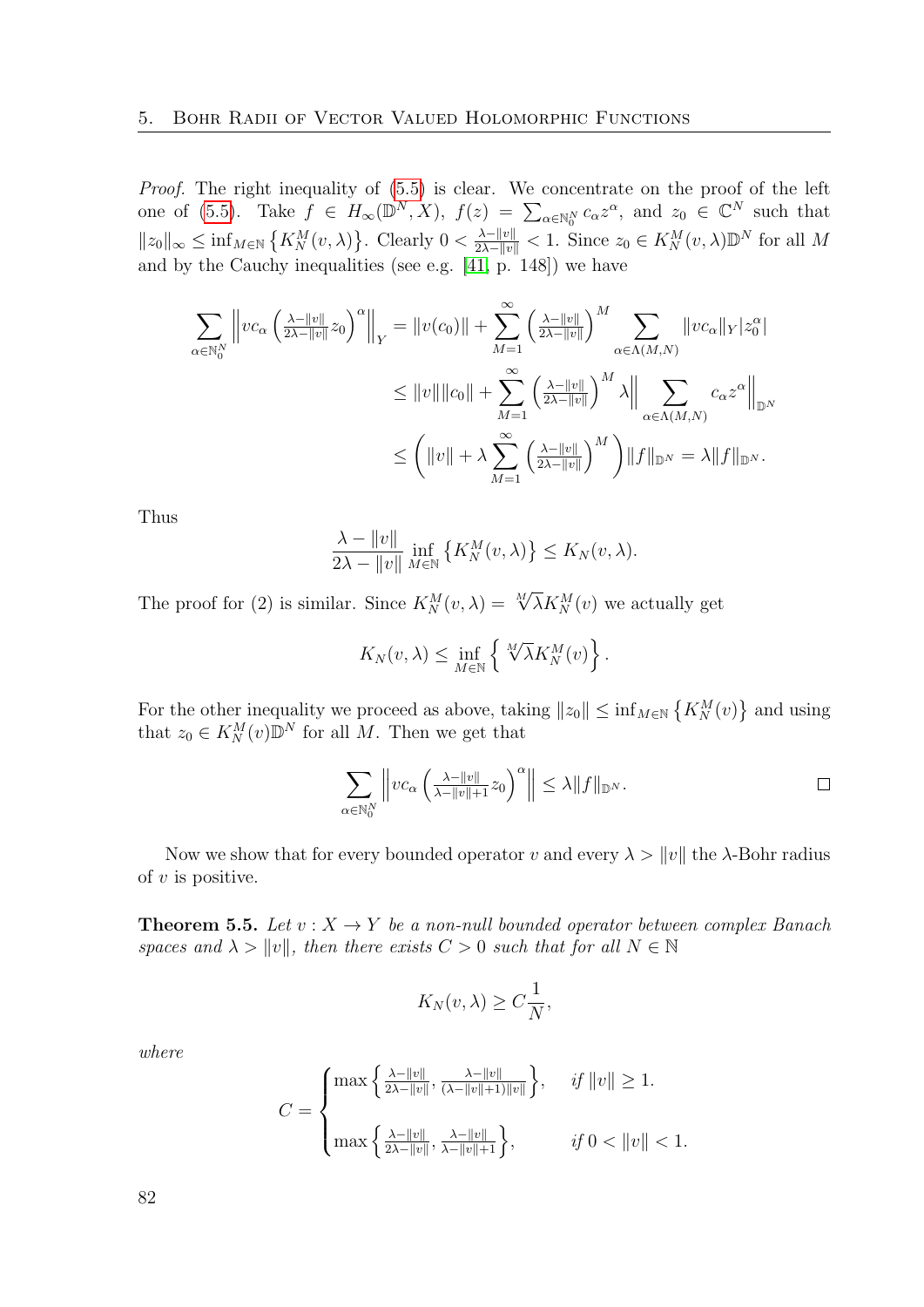*Proof.* For every M-homogeneous polynomial  $P \in \mathcal{P}_M(\mathbb{C}^N;X)$  we have that

$$
\sup_{z \in \frac{1}{N} \mathbb{D}^N} \sum_{\alpha \in \Lambda(M,N)} \|v(c_{\alpha})z^{\alpha}\| \le \max_{\alpha \in \Lambda(M,N)} \|v(c_{\alpha})\| \sup_{z \in \frac{1}{N} \mathbb{D}^N} \sum_{\alpha \in \Lambda(M,N)} |z^{\alpha}|
$$
  

$$
\le \|v\| \max_{\alpha \in \Lambda(M,N)} \|c_{\alpha}\| \sup_{z \in \frac{1}{N} \mathbb{D}^N} (|z_1| + \ldots + |z_N|)^M
$$
  

$$
\le \lambda \max_{\alpha \in \Lambda(M,N)} \|c_{\alpha}\|.
$$

But

$$
||c_{\alpha}|| = \Big\| \int_{|z_1|=1} \cdots \int_{|z_N|=1} \frac{P(z)}{z^{\alpha+(1,\ldots,1)}} dz_1 \ldots dz_N \Big\| \leq ||P||_{\mathbb{D}^N},
$$

which implies that

$$
K_N^M(v,\lambda) \ge \frac{1}{N}
$$

for all  $M$ . Hence, by  $(5.5)$  we have

$$
K_N(v,\lambda) \ge \frac{\lambda - \|v\|}{(2\lambda - \|v\|)} \frac{1}{N}.
$$

On the other hand arguing as above, we get for every  $M$ -homogeneous polynomial  $P \in \mathcal{P}_M(\ell_\infty^N;X)$  that

$$
\sup_{z\in \frac{1}{M\sqrt{\|v\|_N}}\mathbb{D}^N}\sum_{\alpha\in \Lambda(M,N)}\|v(c_\alpha)z^\alpha\|=\frac{1}{\|v\|}\sup_{z\in \frac{1}{N}\mathbb{D}^N}\sum_{\alpha\in \Lambda(M,N)}\|v(c_\alpha)z^\alpha\|\leq \|P\|_{\mathbb{D}^N}.
$$

Thus we have for every M

$$
K_N^M(v) \ge \frac{\lambda - \|v\|}{(\lambda - \|v\| + 1) \sqrt[M]{\|v\|}} \frac{1}{N}.
$$

Now by using [\(5.6\)](#page-80-1) we obtain

$$
K_N(v, \lambda) \ge \frac{\lambda - \|v\|}{(\lambda - \|v\| + 1)\|v\|} \frac{1}{N}, \quad \text{if } \|v\| \ge 1
$$

and

$$
K_N(v, \lambda) \ge \frac{\lambda - \|v\|}{\lambda - \|v\| + 1} \frac{1}{N}, \quad \text{if } 0 < \|v\| < 1.
$$

Let us observe that

$$
\max\left\{\frac{\lambda - \|v\|}{2\lambda - \|v\|}, \frac{\lambda - \|v\|}{(\lambda - \|v\| + 1)\|v\|}\right\} = \begin{cases} \frac{\lambda - \|v\|}{(\lambda - \|v\| + 1)\|v\|} & \text{if } 1 \le \|v\| \le 2\\ \frac{\lambda - \|v\|}{2\lambda - \|v\|} & \text{if } 2 < \|v\| \end{cases}
$$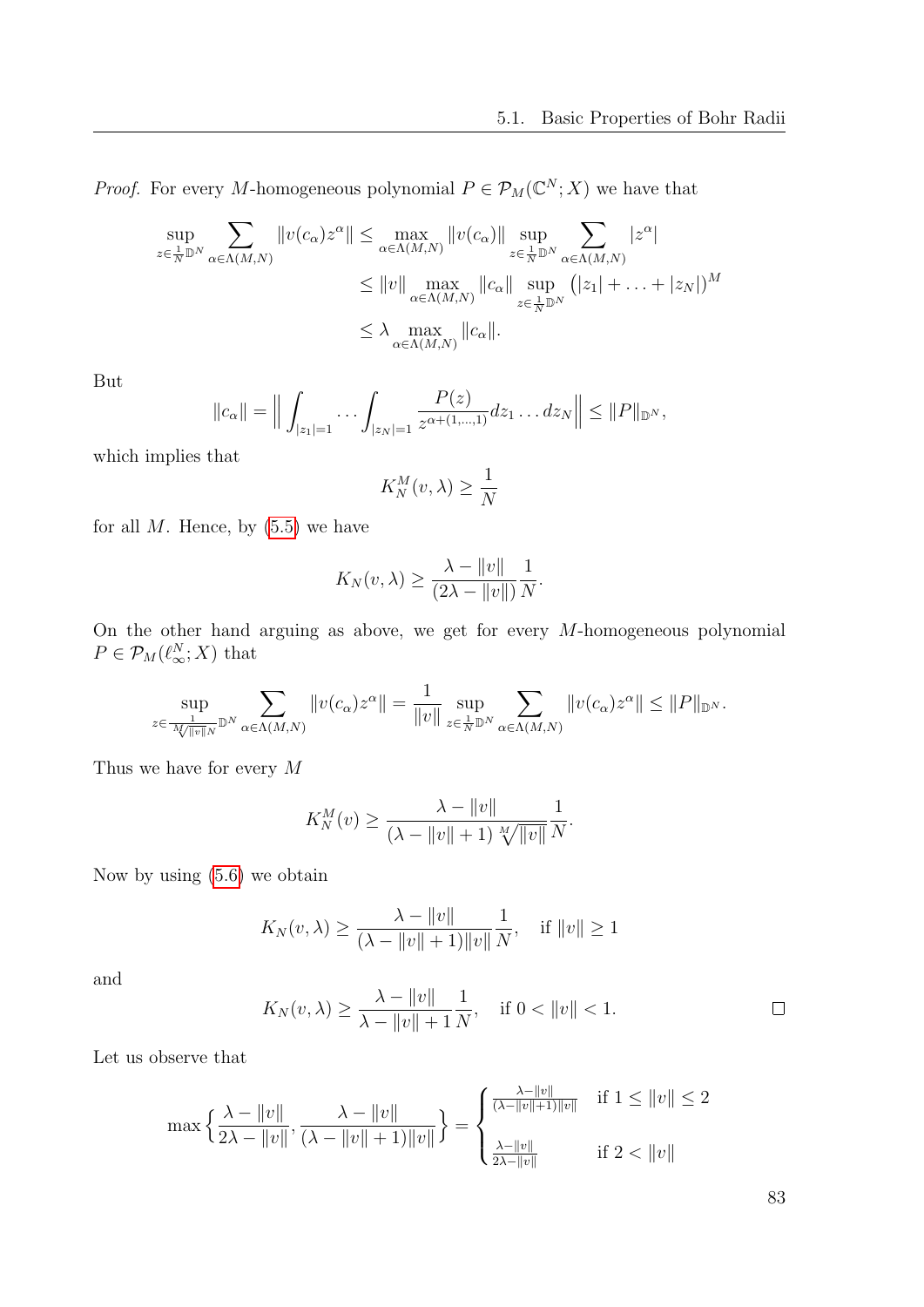and that

$$
\max\left\{\frac{\lambda - \|v\|}{2\lambda - \|v\|}, \frac{\lambda - \|v\|}{(\lambda - \|v\| + 1)}\right\} = \begin{cases} \frac{\lambda - \|v\|}{2\lambda - \|v\|} & \text{if } 0 < \|v\| < \lambda \le 1\\ \frac{\lambda - \|v\|}{\lambda - \|v\| + 1} & \text{if } 0 < \|v\| < 1 < \lambda. \end{cases}
$$

In particular, we obtain the following lower estimate for the Bohr radius of a complex Banach space.

<span id="page-83-0"></span>**Corollary 5.6.** Let X be a complex Banach space and  $\lambda > 1$ , then

$$
K_N(X,\lambda) \geq \frac{\lambda - 1}{\lambda} \frac{1}{N},
$$

for all  $N \in \mathbb{N}$ .

This corollary gives us the following general estimates for the Bohr radius  $K_N(v, \lambda)$ . For every  $\lambda > ||v||$ 

<span id="page-83-2"></span>
$$
\frac{1}{N} \prec K_N(v, \lambda) \prec \sqrt{\frac{\log N}{N}},\tag{5.7}
$$

where the upper bound is an almost immediate consequence of the upper bound for the scalar case given in [\(4.4\)](#page-72-0).

### 5.2 Bohr Radii of Banach Spaces

In this section we focus on the case  $v = id_X$ . We show that for finite dimensional Banach spaces X the asymptotic behaviour of  $K_N(X, \lambda)$  is exactly like in the scalar case [\(4.4\)](#page-72-0). But for infinite dimensional Banach spaces the logarithmic term disappears.

<span id="page-83-1"></span>**Theorem 5.7.** Let X be a complex Banach space and  $\lambda > 1$ . With constants depending only on  $X$  and  $\lambda$  we have:

(1) If  $X$  is finite dimensional then

$$
K_N(X,\lambda) \asymp \sqrt{\frac{\log N}{N}}.
$$

(2) If  $X$  is infinite dimensional of cotype q then

$$
\frac{1}{N^{1-\frac{1}{q}}} \prec K_N(X, \lambda) \prec \frac{1}{N^{1-\frac{1}{\cot(X)}}}.
$$

 $(3)$  In particular, if X has no finite cotype then

$$
K_N(X,\lambda)\asymp \frac{1}{N}.
$$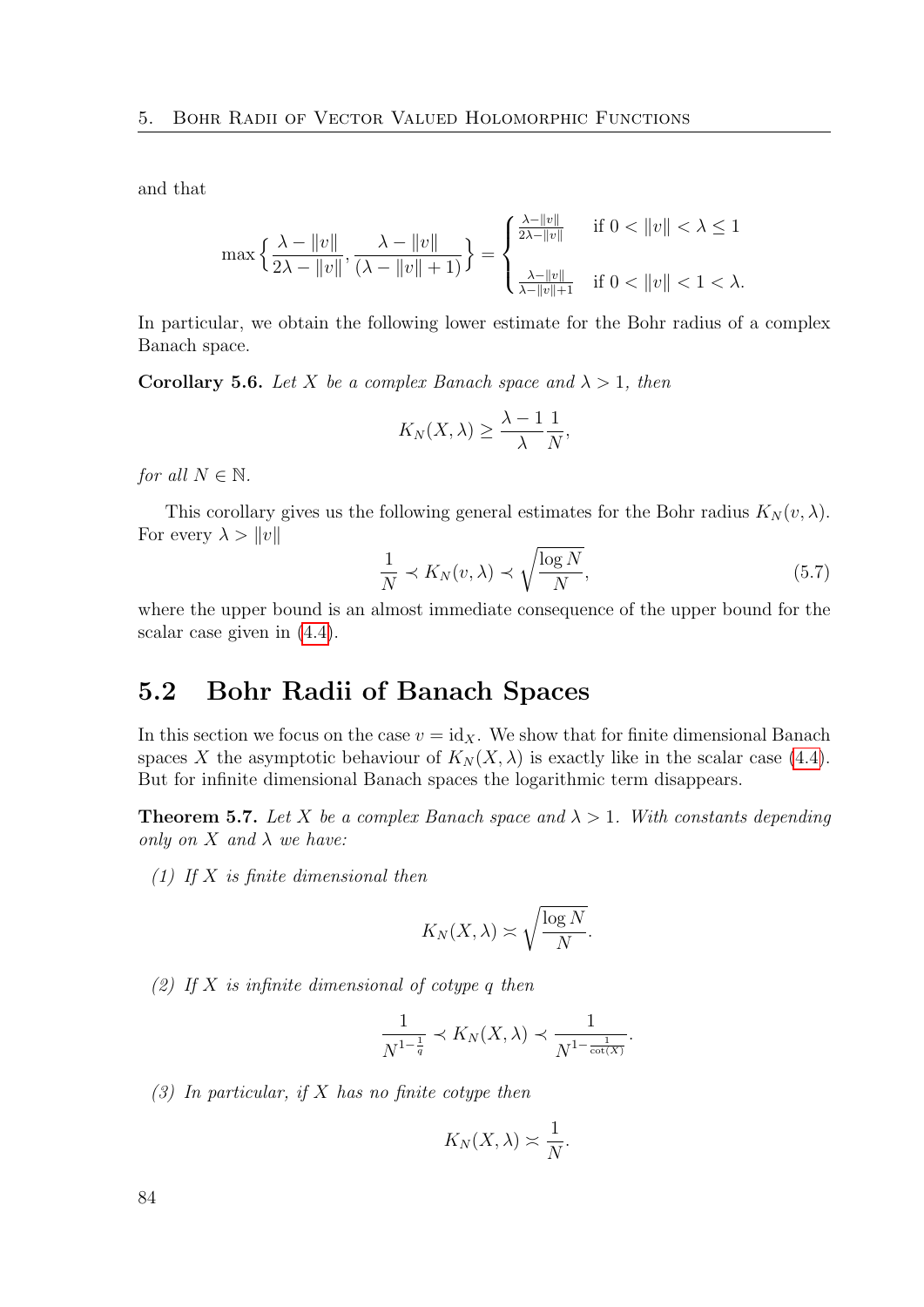*Proof of (1).* For the lower bound we show that there is a constant  $C(X) > 0$ , only depending on  $X$ , such that for every  $N$ 

$$
C(X)\frac{\lambda - 1}{2\lambda - 1}\sqrt{\frac{\log N}{N}} \le K_N(X, \lambda).
$$

By  $(5.5)$  it is enough to show that for every N

$$
\inf_{M} \left\{ K_{N}^{M}(X,\lambda) \right\} \ge C(X) \sqrt{\frac{\log N}{N}}.
$$

Take an  $M \in \mathbb{N}$  and an M-homogeneous polynomial  $P \in \mathcal{P}_M(\mathbb{C}^N;X)$ . Then we have that

<span id="page-84-0"></span>
$$
\sup_{z \in \mathbb{D}^N} \sum_{\alpha \in \Lambda(M,N)} \|c_{\alpha} z^{\alpha}\| = \sum_{\alpha \in \Lambda(M,N)} \|c_{\alpha}\| \le \left(\sum_{\alpha \in \Lambda(M,N)} \|c_{\alpha}\|^{\frac{2M}{M+1}}\right)^{\frac{M+1}{2M}} \left(\sum_{\alpha \in \Lambda(M,N)} 1\right)^{\frac{M-1}{2M}}
$$
(5.8)

We consider the left factor of the upper product. Since  $X$  is finite dimensional the identity on X is absolutely summing and hence (see [\[40,](#page-114-4) Theorem 10.4]) s-summing for every  $s \geq 1$  with  $\pi_s(\text{id}_X) \leq \pi_1(\text{id}_X)$ . Hence

$$
\left(\sum_{\alpha\in\Lambda(M,N)}\|c_\alpha\|^{\frac{2M}{M+1}}\right)^{\frac{M+1}{2M}}\leq \pi_1(\mathrm{id}_X)\sup_{x'\in B_{X'}}\left(\sum_{\alpha\in\Lambda(M,N)}|x'(c_\alpha)|^{\frac{2M}{M+1}}\right)^{\frac{M+1}{2M}}.
$$

The hypercontractivity of the Bohnenblust-Hille inequality (Theorem [1.11\)](#page-24-0) gives us that there is a constant  $C_1 > 0$  such that for all M and all  $P \in \mathcal{P}_M(\mathbb{C}^N; X)$  we have

$$
\left(\sum_{\alpha \in \Lambda(M,N)} \|c_{\alpha}\|^{\frac{2M}{M+1}}\right)^{\frac{M+1}{2M}} \leq \pi_1(\mathrm{id}_X)C_1^M \sup_{x' \in B_{X'}} \sup_{z \in \mathbb{D}^N} \left| x'\left(\sum_{\alpha \in \Lambda(M,N)} c_{\alpha} z^{\alpha}\right) \right|
$$
  
=  $\pi_1(\mathrm{id}_X)C_1^M \|P\|_{\mathbb{D}^N}.$ 

For the right factor of [\(5.8\)](#page-84-0) note that

<span id="page-84-1"></span>
$$
\sharp \Lambda(M,N) = \binom{N+M-1}{M} \le \frac{M^M}{M!} \cdot \frac{(N+M)^M}{M^M} \le e^M \left(1 + \frac{N}{M}\right)^M \tag{5.9}
$$

This gives us that

$$
\sup_{z \in \mathbb{D}^N} \sum_{\alpha \in \Lambda(M,N)} \|c_{\alpha} z^{\alpha}\| \le \pi_1(\mathrm{id}_X) C_1^M e^{\frac{M-1}{2}} \left(1 + \frac{N}{M}\right)^{\frac{M-1}{2}} \|P\|_{\mathbb{D}^N}.
$$

and by [\(5.3\)](#page-80-2) we obtain that

$$
K_N^M(X, \lambda) \ge \sqrt[M]{\lambda} \left(1 + \frac{N}{M}\right)^{-\frac{M-1}{2M}} \frac{1}{\sqrt[M]{\pi_1(\text{id}_X)} C_1 e^{\frac{M-1}{2M}}}.
$$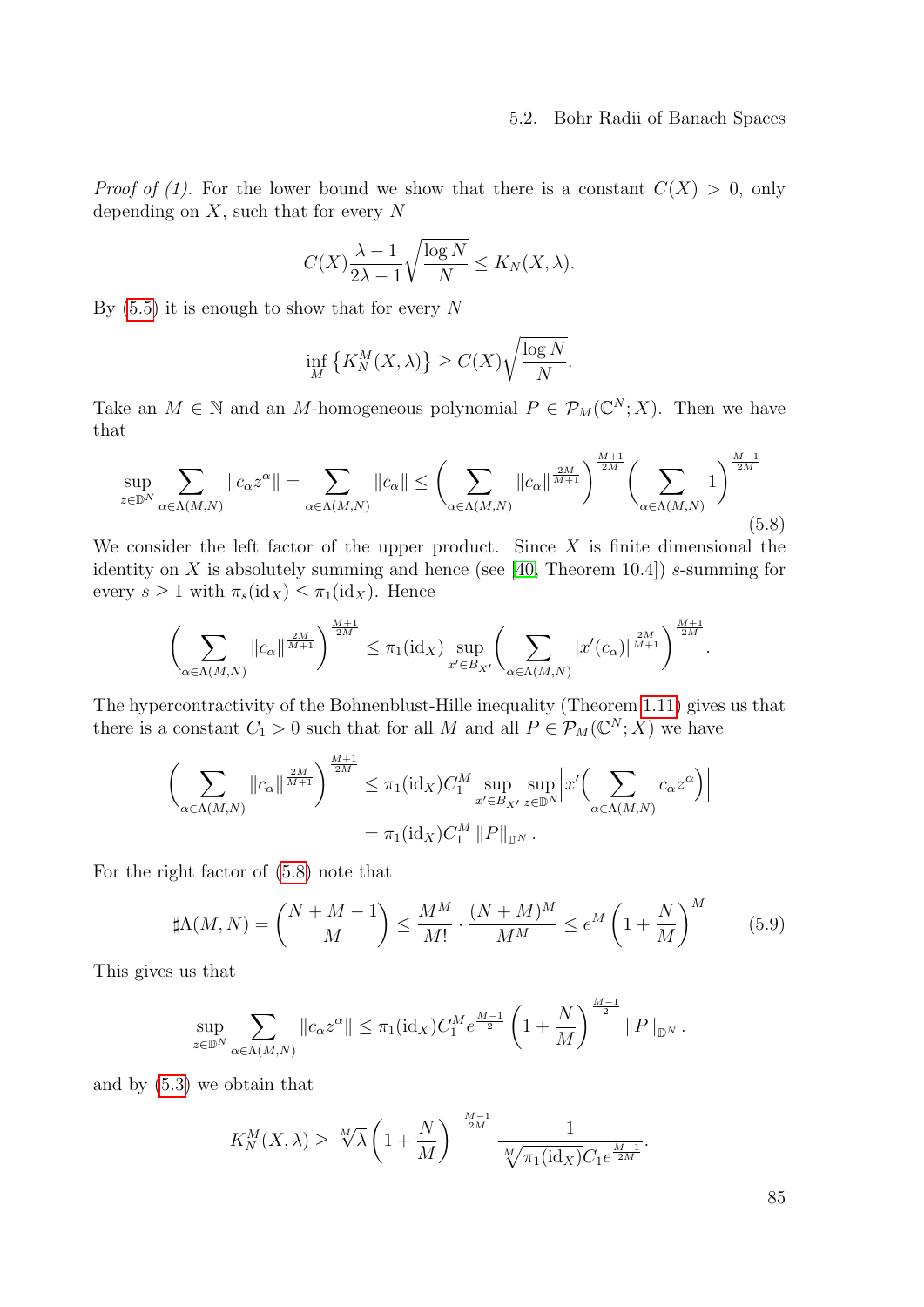In short, there exists a constant  $C_2(X) > 0$ , only depending on X, such that for all M

$$
K_N^M(X,\lambda) \ge C_2(X) \sqrt[M]{\lambda} \left(1 + \frac{N}{M}\right)^{-\frac{M-1}{2M}}.
$$

Minimizing the right side of this inequality in  $M$  gives the conclusion: Obviously, we have for all M that

$$
(1 + \frac{N}{M})^{-\frac{M-1}{2M}} \ge 2^{-\frac{M-1}{2M}} \min\left\{1, \left(\frac{N}{M}\right)^{-\frac{M-1}{2M}}\right\}
$$

$$
\ge \frac{1}{\sqrt{2}} \min\left\{1, \left(\frac{MN^{1/M}}{N}\right)^{\frac{1}{2}}\right\}
$$

The function  $f:(0,+\infty) \to \mathbb{R}$ ,  $f(x) = xN^{\frac{1}{x}}$  attains a strict minimum elog N at  $x = \log N$ . Hence there is a constant  $C(X)$  such that for all M and N

$$
K_N^M(X, \lambda) \ge C(X) \sqrt[M]{\lambda} \sqrt{\frac{\log N}{N}},
$$

and we obtain as desired

$$
\inf_{M} \left\{ K_N^M(X, \lambda) \right\} \ge C(X) \sqrt{\frac{\log N}{N}}.
$$

For the upper bound we show that there is a constant  $B > 0$  such that for all N

$$
K_N(X,\lambda) \leq B\lambda^2 \sqrt{\frac{\log N}{N}}.
$$

We know from the proof of [\[32,](#page-114-5) Lemma 4.3] that for the Arithmetic Bohr radius  $A(\mathbb{D}^N, \lambda)$ , which is defined in [\[33\]](#page-114-6) as

$$
A(\mathbb{D}^N, \lambda) = \sup \Big\{ \frac{1}{N} \sum_{i=1}^N r_i \mid r \in \mathbb{R}^N_{\geq 0}, \forall f \in H^\infty(\mathbb{D}^N) : \sum_{\alpha \in \mathbb{N}_0^N} |c_\alpha(f)| r^\alpha \leq \lambda \|f\|_{\mathbb{D}^N} \Big\},\
$$

the inequality

$$
K_N(\mathbb{C}, \lambda) \le A(\mathbb{D}^N, \lambda)
$$

holds for all  $\lambda \geq 1$  and all N. But from [\[32,](#page-114-5) Theorem 4.7] there exists a uniform constant  $B > 0$  such that

$$
A(\mathbb{D}^N, \lambda) \le B\lambda^{\frac{2}{\log N}} \sqrt{\frac{\log N}{N}}.
$$
\n(5.10)

 $\Box$ 

Thus [\(5.1\)](#page-80-3) gives the desired result.

The proof of (2) and (3) calls for the following definition.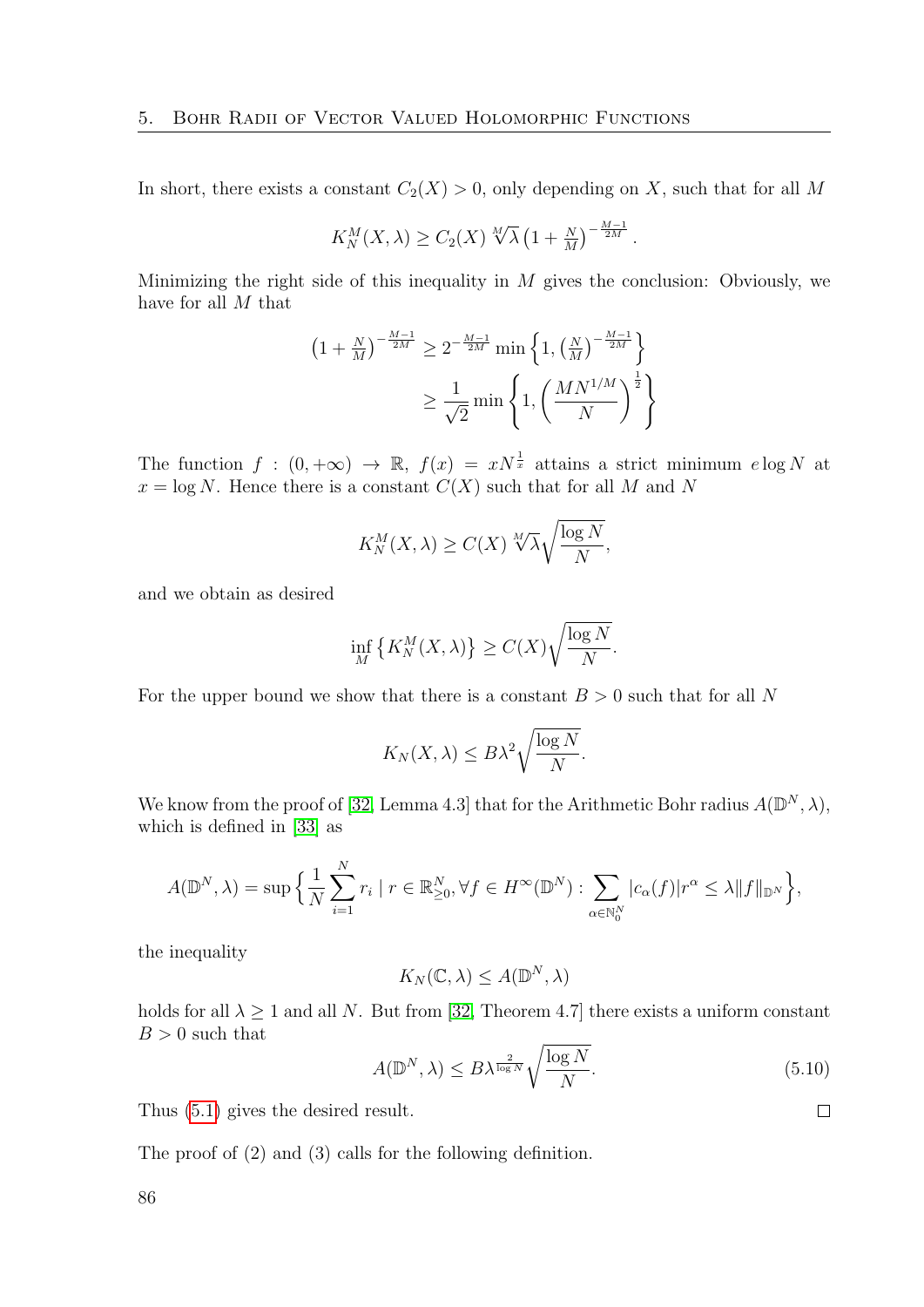**Definition 5.8** (Finite factorization of  $\ell_q \hookrightarrow \ell_\infty$ ). For  $2 \le q < \infty$  we say that a Banach space X finitely factors  $\ell_q \hookrightarrow \ell_\infty$  for  $0 < \varepsilon < 1$  if for every  $N \in \mathbb{N}$  we can find vectors  $x_1, \ldots, x_N$  such that for every  $z \in \mathbb{C}^N$ 

$$
\frac{1}{1+\varepsilon} ||z||_{\infty} \le \Big\|\sum_{n=1}^{N} z_n x_n\Big\| \le ||z||_q.
$$

In fact, if a Banach space X finitely factors  $\ell_q \hookrightarrow \ell_\infty$  for some  $0 < \varepsilon < 1$ , then it does so for all of them (see e.g. [\[40,](#page-114-4) Proposition 14.4]).

*Proof of (2) and (3)*. For the upper bound of both claims we use the following deep result of Maurey and Pisier in  $[59, Théorèm 1.1]$  (see also  $[40, Theorem 14.5]$ ):

$$
\cot(X) = \max\left\{2 \le q \le \infty \mid X \text{ finitely factors } \ell_q \hookrightarrow \ell_\infty\right\}.
$$

This means in particular that for every  $\varepsilon$  and N there exist  $x_1, \ldots, x_N$  such that on the one hand for every  $1 \leq n \leq N$ 

$$
\frac{1}{1+\varepsilon} = \frac{1}{1+\varepsilon} ||(0,\ldots,1,0,\ldots)||_{\infty} \le ||x_n||
$$

and on the other hand for every  $z \in \mathbb{D}^N$ 

$$
\Big\|\sum_{n=1}^N z_n x_n\Big\| \le \|z\|_{\cot(X)}.
$$

Hence,

$$
\frac{N}{1+\varepsilon} \le \sum_{n=1}^N \|x_n\| \le \frac{1}{K_N^1(X)} \sup_{z \in \mathbb{D}^N} \left\| \sum_{n=1}^N x_n z_n \right\| \le \frac{1}{K_N^1(X)} \sup_{z \in \mathbb{D}^N} \|z\|_{\text{cot}(X)} = \frac{N^{\frac{1}{\text{cot}(X)}}}{K_N^1(X)}
$$

(meaning  $N^{\frac{1}{\infty}} = 1$ ). This proves that for every  $1 > \varepsilon > 0$ 

$$
K_N^1(X) \le \frac{1+\varepsilon}{N^{1-\frac{1}{\cot(X)}}},
$$

and then

<span id="page-86-0"></span>
$$
K_N(X,\lambda) \le K_N^1(X,\lambda) = \lambda K_N^1(X) \le \frac{\lambda(1+\varepsilon)}{N^{1-\frac{1}{\cot(X)}}}.
$$
\n(5.11)

For Banach spaces X without finite cotype the lower bound for  $K_N(X, \lambda)$  was al-ready stated in Corollary [5.6.](#page-83-0) We finally assume that  $X$  has cotype  $q$ . Given an M-homogeneous polynomial  $P \in \mathcal{P}_M(\mathbb{C}^N;X)$ ,  $P(z) = \sum_{\alpha \in \Lambda(M,N)} c_{\alpha} z^{\alpha}$ , we denote by  $A \in \mathcal{L}_M(\mathbb{C}^N;X)$  its associated symmetric M-linear mapping. By a result of Bombal, Pérez-García, and Villanueva in [\[16,](#page-113-5) Theorem 3.2] we have

$$
\bigg(\sum_{\mathbf{i}\in\mathcal{M}(M,N)}\|A(e_{i_1},\ldots,e_{i_M})\|^q\bigg)^{\frac{1}{q}}\leq C_q(X)^M\|A\|.
$$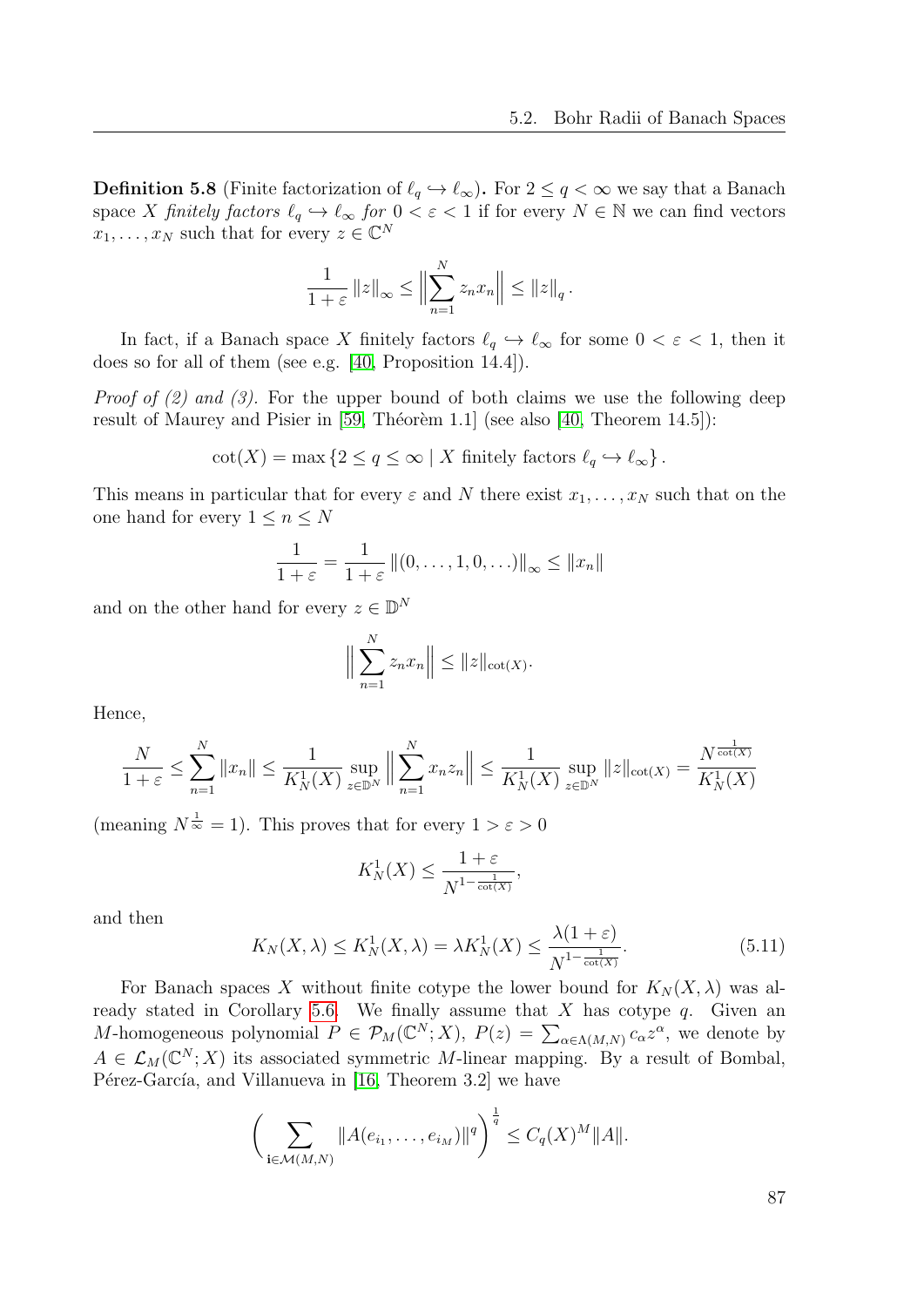Consider  $q^* > 1$  such that  $\frac{1}{q^*} + \frac{1}{q} = 1$ . Then, applying Hölder's inequality, we have for all  $z \in \mathbb{C}^N$  that

$$
\sum_{\alpha \in \Lambda(M,N)} ||c_{\alpha} z^{\alpha}|| = \sum_{\mathbf{j} \in \mathcal{J}(M,N)} |[\mathbf{j}]| ||A(e_{j_1}, \dots, e_{j_M})|| |z_{j_1} \dots z_{j_M}|
$$
\n
$$
= \sum_{\mathbf{i} \in \mathcal{M}(M,N)} ||A(e_{i_1}, \dots, e_{i_M})|| |z_{i_1} \dots z_{i_M}|
$$
\n
$$
\leq \left( \sum_{\mathbf{i} \in \mathcal{M}(M,N)} ||A(e_{i_1}, \dots, e_{i_M})||^q \right)^{\frac{1}{q}} \left( \sum_{\mathbf{i} \in \mathcal{M}(M,N)} |z_{i_1} \dots z_{i_M}|^{q^*} \right)^{\frac{1}{q^*}}
$$
\n
$$
\leq C_q(X)^M ||A|| \left( \sum_{\mathbf{i} \in \mathcal{M}(M,N)} |z_{i_1} \dots z_{i_M}|^{q^*} \right)^{\frac{1}{q^*}}
$$
\n
$$
= C_q(X)^M ||A|| (|z_1|^{q^*} + \dots + |z_N)|^{q^*} \right)^{\frac{M}{q^*}}.
$$

Hence, as a consequence of the polarization formula (see e.g. [\[41,](#page-114-3) Proposition 1.8]), we obtain for all  $z \in \frac{1}{C_q(X)} B_{\ell_{q^*}^N}$ 

$$
\sum_{\alpha \in \Lambda(M,N)} \|c_{\alpha} z^{\alpha}\| \le \|A\| \le \frac{M^M}{M!} \|P\| \le e^M \|P\|.
$$

But  $\frac{1}{C_q(X)N^{1/q^*}} \mathbb{D}^N$  is contained in  $\frac{1}{C_q(X)} B_{\ell_q^N}$ . Thus for every M-homogeneous polynomial  $P$  we get

$$
\sup \Big\{ \sum_{\alpha \in \Lambda(M,N)} \|c_{\alpha} z^{\alpha}\| \mid z \in \frac{1}{eC_q(X)N^{1/q^*}} \mathbb{D}^N \Big\} \leq ||P||,
$$

which implies that  $K_N^M(X) \geq 1/eC_q(X)N^{1/q^*}$  for every M. Now by applying [\(5.6\)](#page-80-1) we obtain that for every  $N > 1$  and every  $\lambda > 1$ 

$$
\frac{\lambda - 1}{\lambda} \frac{1}{eC_q(X)N^{1 - \frac{1}{q}}} \le K_N(X, \lambda),
$$

 $\Box$ 

the conclusion.

Note in particular that if  $cot(X)$  is attained we have that with constants only depending on  $\lambda$  and  $\cot(X)$ 

$$
K_N(X,\lambda) \asymp \frac{1}{N^{1-\frac{1}{\cot(X)}}}.
$$

As an immediate consequence of Theorem [5.7](#page-83-1) we obtain the asymptotically correct order of the Nth Bohr radius of  $\ell_p$ -spaces.

<span id="page-87-0"></span>**Corollary 5.9.** With constants only depending on  $\lambda$  and p we have

$$
K_N(\ell_p,\lambda) \asymp \frac{1}{N^{1-\frac{1}{\max\{2,p\}}}}.
$$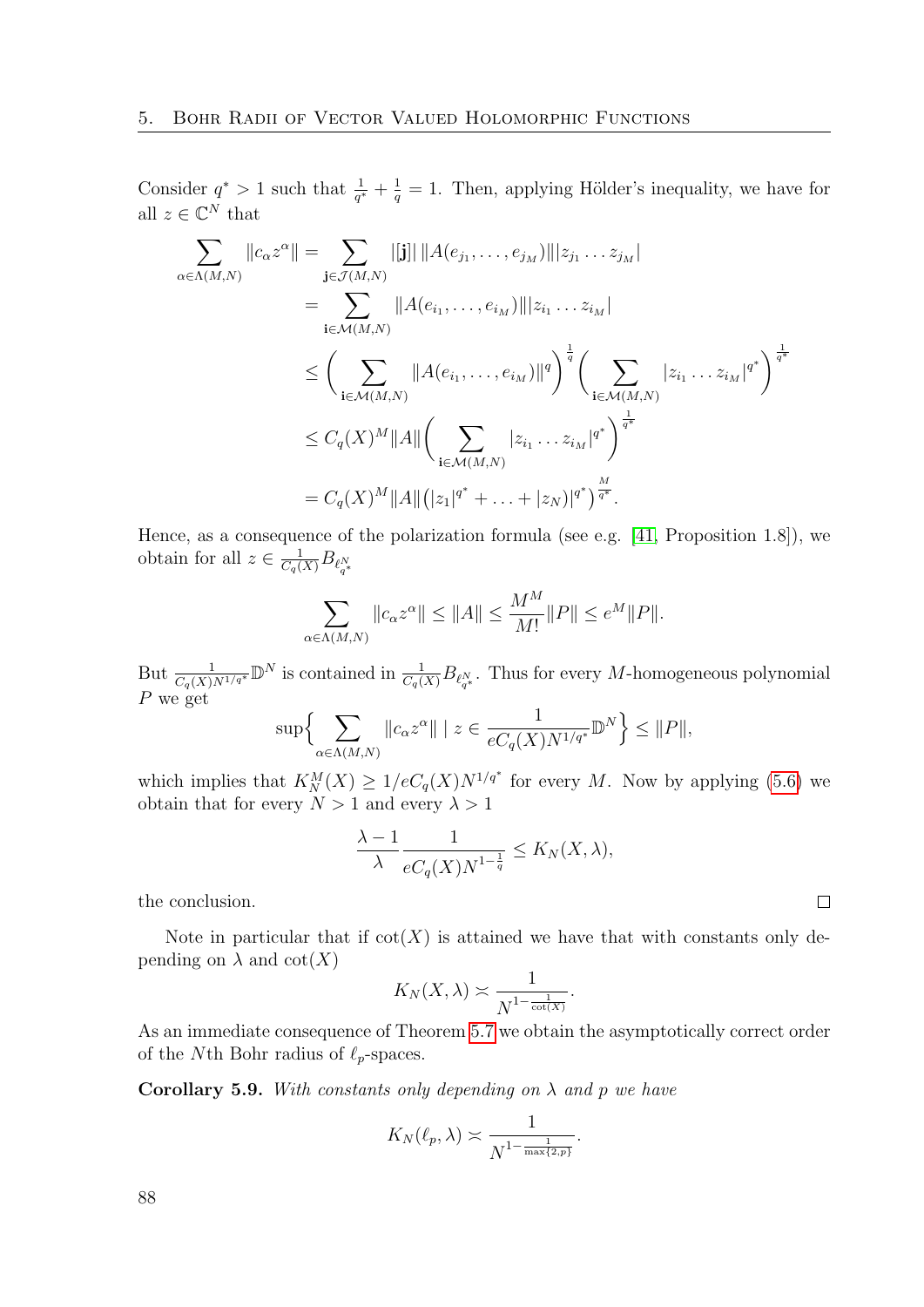### 5.3 Bohr Radii of Operators

In this section we discuss the Bohr Radius of operators  $v : X \to Y$  between Banach spaces within the theory of  $(r, 1)$ -summing operators (recall the Definition [1.2\)](#page-21-0). Here our vector valued hypercontractive Bohnenblust-Hille Theorem [3.13](#page-63-0) from part [I](#page-18-0) will play a central role. We mainly focus our interest on the following two kind of operators

- v any of the embeddings  $\ell_p \hookrightarrow \ell_q$  with  $1 \leq p \leq q < \infty$
- v an arbitrary operator  $\ell_1 \to \ell_q$  with  $1 \le q < \infty$ .

These operators are well-understood and central in the theory of summing operators. Recall that the Bennett-Carl Theorem [1.4](#page-22-0) states that the embedding  $\ell_p \leftrightarrow \ell_q$ , 1  $\leq$  $p \le q < \infty$ , is  $(r, 1)$ -summing with  $1/r = 1/2 + 1/p - \max\{1/2, 1/q\}$  and by the Kwapień Theorem [1.3](#page-21-1) every operator  $v : \ell_1 \to \ell_p$ ,  $1 \leq p \leq \infty$ , is  $(r, 1)$ -summing with  $1/2 = 1 - |1/p - 1/2|$ .

Our results are the following.

<span id="page-88-0"></span>**Theorem 5.10.** Let  $1 \leq p < q < \infty$ . Then with constants depending only on  $\lambda$  and  $p, q$ 

$$
K_N(\ell_p \hookrightarrow \ell_q, \lambda) \asymp \begin{cases} \sqrt{\frac{\log N}{N}} & \text{if } p < 2\\ \left(\frac{1}{N}\right)^{1-\frac{1}{p}} & \text{if } p \ge 2 \end{cases}
$$

Note that for  $p < 2$  again a logarithmic term appears which is in contrast to the case  $p = q$  and the case  $p \geq 2$  where no such term appears.

<span id="page-88-1"></span>**Theorem 5.11.** Let  $1 \leq q < \infty$  and  $v : \ell_1 \to \ell_q$  be any bounded operator. Then with constants only depending on  $\lambda$  and v we have

$$
\left(\frac{\log N}{N}\right)^{1-\frac{1}{\max\{q,2\}}}\prec K_N(v,\lambda)\prec \sqrt{\frac{\log N}{N}}.
$$

In particular, for  $1 < q \leq 2$  we have

$$
K_N(v,\lambda) \asymp \sqrt{\frac{\log N}{N}}.
$$

Due to the theorems of Bennett-Carl and Kwapien it seems reasonable to handle the the upper theorems in the context of  $(r, 1)$ -summing operators. The lower bounds are each consequences of the following more abstract theorem.

<span id="page-88-2"></span>**Theorem 5.12.** Let  $v: X \rightarrow Y$  be a bounded operator between Banach spaces and  $\lambda > ||v||$ . With constants only depending on v,  $\lambda$ , X, and Y we have

(1) If X or Y are of cotype q, then

$$
K_N(v,\lambda) \succ \left(\frac{1}{N}\right)^{1-\frac{1}{q}}.
$$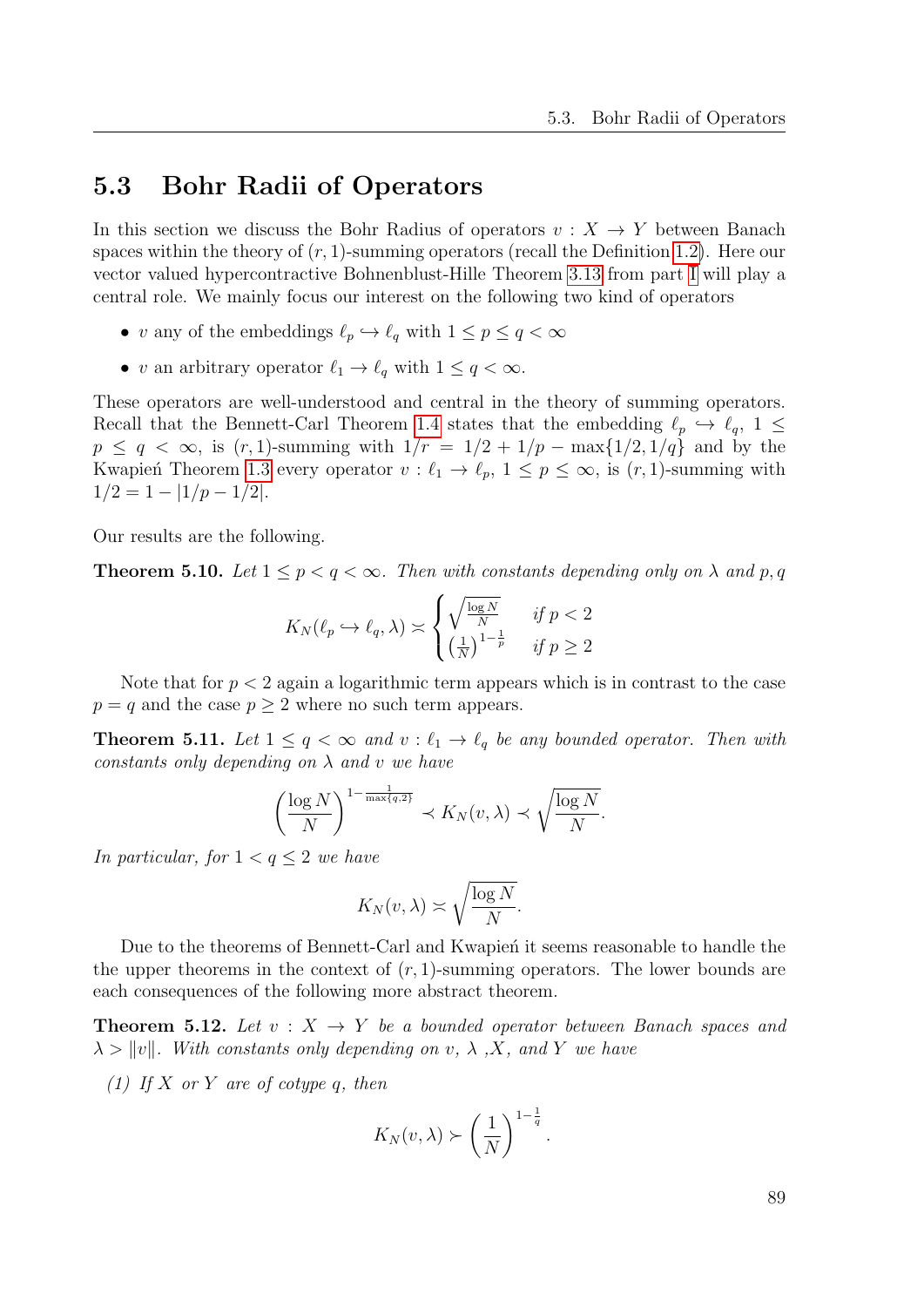(2) If Y is a q-concave Banach lattice with  $2 \le q < \infty$  and there is an  $1 \le r < q$  such that v is  $(r, 1)$ -summing, then

$$
K_N(v,\lambda) \succ \left(\frac{\log N}{N}\right)^{1-\frac{1}{q}}.
$$

Proof. Note that (1) is already proved: In [\(5.2\)](#page-80-4) and Theorem [5.7](#page-83-1) we showed that

$$
K_N(v, \lambda) \ge \max\{K_N(X, \lambda/\|v\|), K_N(Y, \lambda/\|v\|)\}
$$
  
 
$$
\ge \frac{\lambda - \|v\|}{\lambda} \frac{1}{e \min\{C_q(X), C_q(Y)\}} \left(\frac{1}{N}\right)^{1-\frac{1}{q}}.
$$

For the proof of  $(2)$  we follow the proof of Theorem [5.7](#page-83-1)  $(1)$ . By Hölder's inequality and our vector valued hypercontractive Bohnenblust-Hille type Theorem [3.13](#page-63-0) and the we have that there is a constant  $C > 0$ , only depending on Y and v, such that for every  $P \in \mathcal{P}_M(\ell_\infty^N;X)$ 

$$
\sup_{z \in \mathbb{D}^N} \sum_{\alpha \in \Lambda(M,N)} \|vc_{\alpha}z^{\alpha}\|_{Y} \leq \left(\sum_{\alpha \in \Lambda(N,M)} 1\right)^{\frac{(q-1)M - \frac{q}{r} + 1}{qM}} \left(\sum_{\alpha \in \Lambda(N,M)} \|c_{\alpha}\|_{Y}^{\frac{qrM}{q + (M-1)r}}\right)^{\frac{q + (M-1)r}{qrM}}
$$

$$
\leq \left(\sum_{\alpha \in \Lambda(N,M)} 1\right)^{\frac{(q-1)M - \frac{q}{r} + 1}{qM}} C^M \|P\|_{D^N}.
$$

By [\(5.3\)](#page-80-2), [\(5.4\)](#page-80-5) and [\(5.9\)](#page-84-1) there exists a constant  $E > 0$  such that every M, N and  $\lambda > ||v||$ 

$$
K_M^N(v, \lambda) \ge E \sqrt[M]{\lambda} \left( 1 + \frac{N}{M} \right)^{-\frac{(q-1)M - \frac{q}{r} + 1}{qM}}
$$

.

 $\Box$ 

Minimizing the right side of this inequality, as it is done in the proof of Theorem [5.7](#page-83-1) (1), we see that there is a constant C such that for every N and  $\lambda > ||v||$ 

$$
\inf_{M} \left\{ K_M^N(v, \lambda) \right\} \ge C \left( \frac{\log N}{N} \right)^{1 - \frac{1}{q}}
$$

and finally Lemma [5.4](#page-80-6) (1) gives the conclusion.

We are now in the position to give the proofs of Theorem [5.10](#page-88-0) and Theorem [5.11.](#page-88-1)

Proof of Theorem [5.10.](#page-88-0) We start with the upper bounds: Recall from  $(5.7)$  that for any operator  $v: X \to Y$  and any  $\lambda > ||v||$  we have

$$
K_N(v,\lambda) \prec \sqrt{\frac{\log N}{N}}.
$$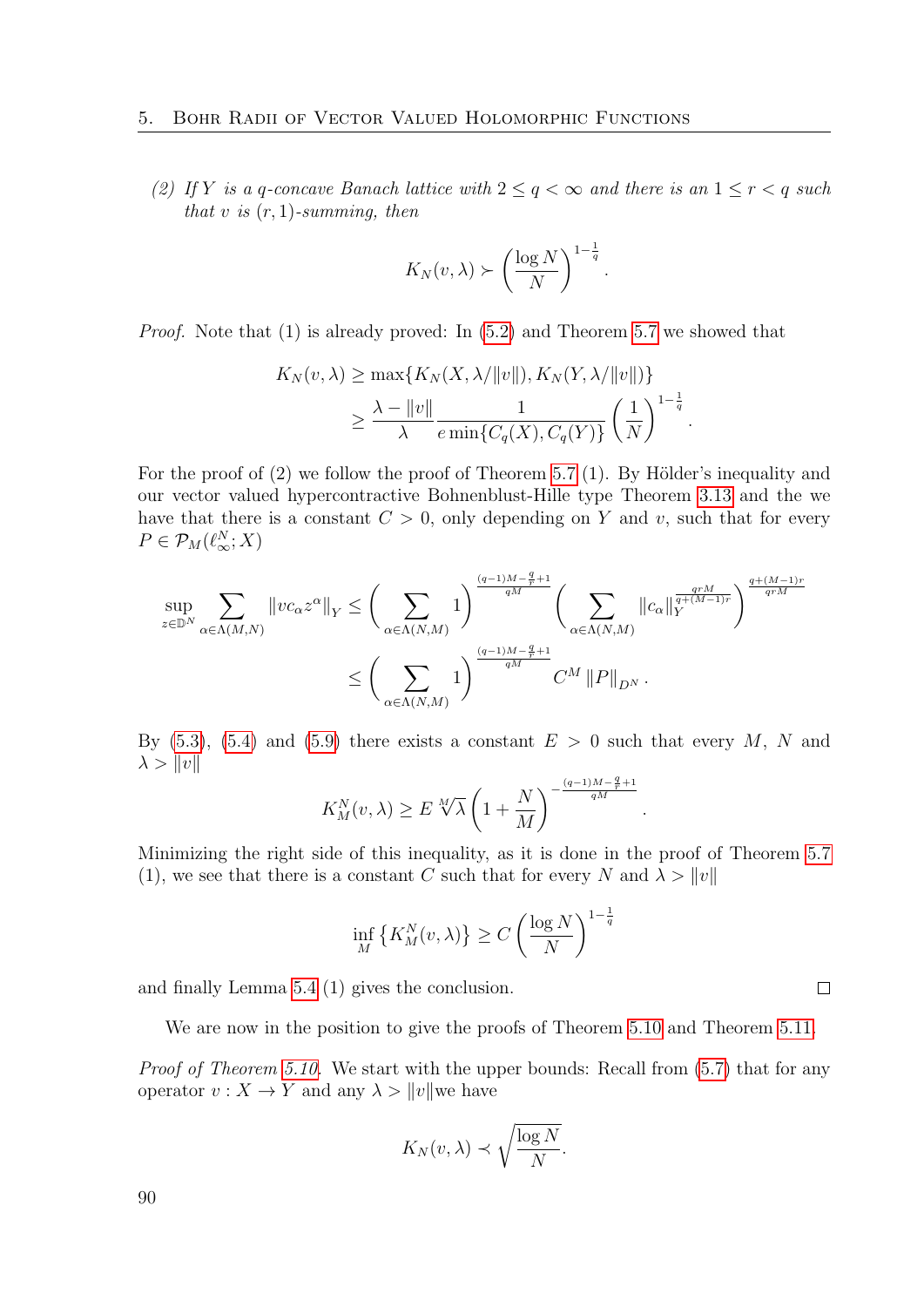For the case  $2 \leq p < \infty$  note first that

$$
K_N(\ell_p \hookrightarrow \ell_q, \lambda) \le K_N^1(\ell_p \hookrightarrow \ell_q, \lambda).
$$

For each N have that

$$
N = \sum_{n=1}^{N} ||e_n||_q \le \frac{\lambda}{K_N^1(\ell_p \hookrightarrow \ell_q, \lambda)} \sup_{z \in \mathbb{D}^N} \Big\| \sum_{n=1}^{N} e_n z_n \Big\|_p
$$
  
=  $\frac{\lambda}{K_N^1(\ell_p \hookrightarrow \ell_q, \lambda)} \sup_{z \in \mathbb{D}^N} ||z||_p = \frac{N^{\frac{1}{p}}}{K_N^1(\ell_p \hookrightarrow \ell_q, \lambda)},$ 

which gives the remaining upper estimate. For the proof of the lower bounds we consider three different cases.

**The case**  $1 \le p < q \le 2$ **.** By the Bennett-Carl Theorem [1.4](#page-22-0) the inclusion  $\ell_p \hookrightarrow \ell_q$  is  $(r, 1)$ -summing where  $\frac{1}{r} = \frac{1}{2} + \frac{1}{p} - \frac{1}{q}$  $\frac{1}{q}$ . Since  $\ell_q$  is known to be 2-concave, the lower estimate is a consequence of Theorem [5.12](#page-88-2) (2).

The case  $1 \le p < 2 \le q$ . Clearly,  $K_N(\ell_p \hookrightarrow \ell_q, \lambda) \ge K_N(\ell_p \hookrightarrow \ell_2, \lambda)$ , hence this case follows from the preceding one.

**The case 2**  $\leq$  **p**. Note that  $K_N(\ell_p \hookrightarrow \ell_q, \lambda) \geq K_N(\ell_p \hookrightarrow \ell_p, \lambda)$ . Then we conclude the desired estimate from Corollary [5.9.](#page-87-0)  $\Box$ 

Proof of Theorem [5.11.](#page-88-1) As in the preceding proof the upper estimate follows from  $(5.7)$ . For the lower estimate we only have to combine Kwapień's Theorem [1.3,](#page-21-1) Theorem [5.12,](#page-88-2) and the well known fact that  $\ell_q$  is max $\{2, q\}$ -concave.  $\Box$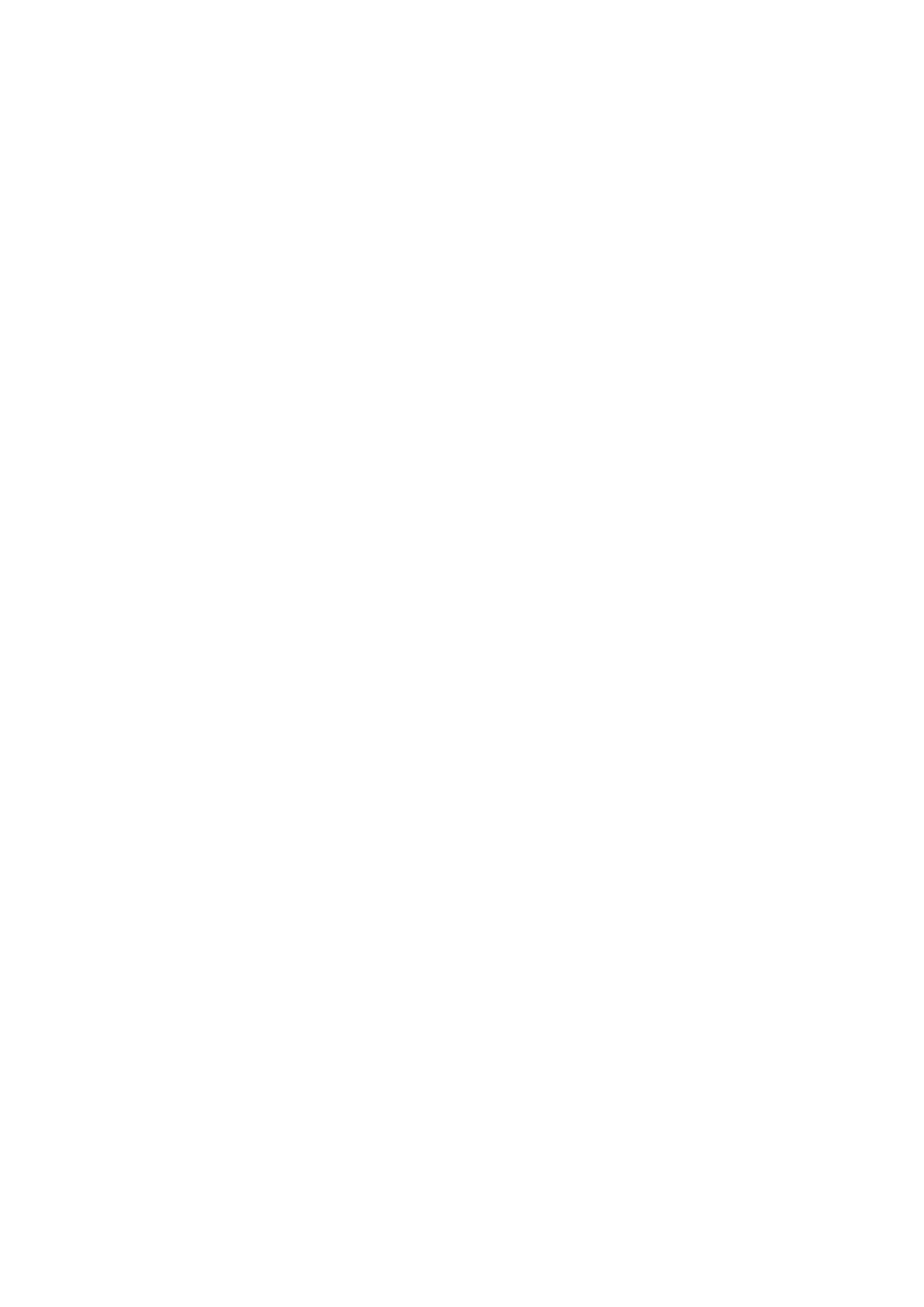# <span id="page-92-0"></span>6. Estimates for Dirichlet polynomials in Banach spaces

Maurizi and Queffélec observed in [\[60,](#page-115-0) Theorem 2.4] that the maximal width  $S$  of Bohr's strip equals the infimum of all  $\sigma \geq 0$  for which there exists a constant  $C > 0$  such that for all N and all  $a_1, \ldots, a_N \in X$  we have

$$
\sum_{n=1}^{N} |a_n| \leq C N^{\sigma} \sup_{t \in \mathbb{R}} \left| \sum_{n=1}^{N} a_n n^{-it} \right|.
$$

The same holds for  $S_M$ , except that  $a_n \neq 0$  implies that  $\Omega(n) = M$ . This motivates the following definition.

**Definition 6.1** (Queffélec numbers  $Q_N(v)$  and  $Q_N^M(v)$ ). Given natural N, M and a nonzero operator  $v: X \to Y$  between Banach spaces, we define the Nth (M-homogeneous) Queffélec number  $Q_N(v)$  (resp.  $Q_N^M(v)$ ) of v to be the best constant  $C \geq 1$  such that for each choice of  $a_1, \ldots, a_N \in X$  (resp.  $a_1, \ldots, a_N \in X$  such that  $a_n = 0$  whenever  $\Omega(n) \neq M$ ) we have

$$
\sum_{n=1}^{N} \|va_n\|_{Y} \le C \sup_{t \in \mathbb{R}} \left\| \sum_{n=1}^{N} a_n n^{-it} \right\|_{X}.
$$

If v is the identity on X, the notation will be  $Q_N(X)$  and  $Q_N^M(X)$ . Note that  $Q_N(\mathbb{C}) =$  $Q_N$  and  $Q_N^M(\mathbb{C}) = Q_N^M$ .

Following the ideas of Maurizi and Queffélec we get the following straight forward extension of their result, which shows that the Queffélec numbers  $Q_N(v)$  and  $Q_N^M(v)$  in a sense graduate the width of Bohr's strips  $S(v)$  and  $S_M(v)$  (defined in Chapter [4\)](#page-68-0).

<span id="page-92-1"></span>**Proposition 6.2.** If  $v: X \to Y$  is a non-zero operator between Banach spaces, then

$$
S(v) = \inf \{ \sigma \ge 0 \mid \exists C_{\sigma} \forall N : Q_N(v) \le C_{\sigma} N^{\sigma} \}
$$

and

$$
S_M(v) = \inf \left\{ \sigma \ge 0 \mid \exists C_{\sigma} \forall N : Q_N^M(v) \le C_{\sigma} N^{\sigma} \right\}.
$$

The preceding proposition affords an interesting formula of the width  $S(v)$  of Bohr's strip, similar to the Hadamard type formulas mentioned in Chapter [4.](#page-68-0)

**Proposition 6.3.** If  $v: X \to Y$  is a non-zero operator between Banach spaces, then

$$
S(v) = \limsup_{N \to \infty} \frac{\log Q_N(v)}{\log N}.
$$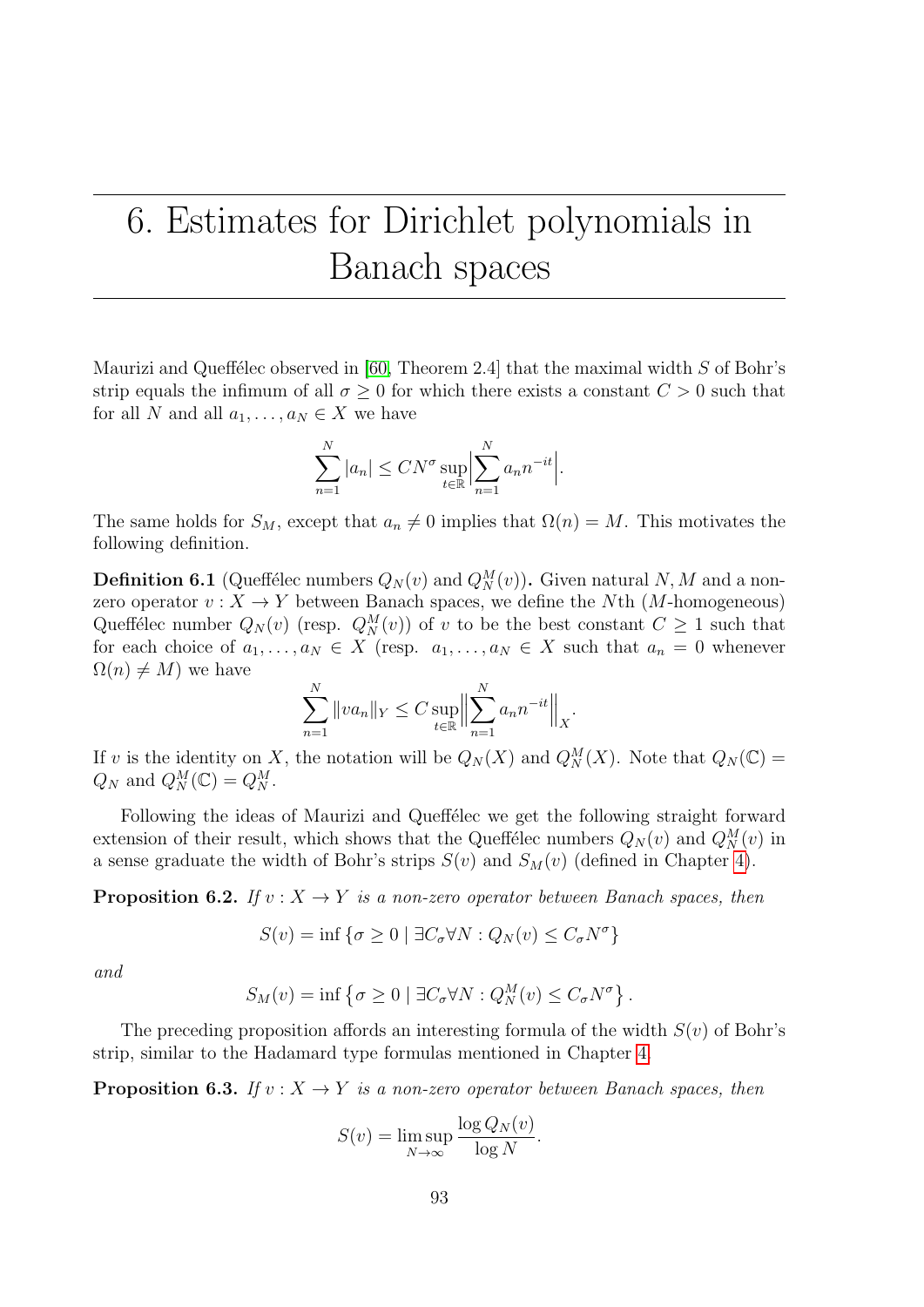*Proof.* Take an  $r > \limsup \frac{\log Q_N(v)}{\log N}$ . Clearly, there is an  $N_0$  such that  $\log Q_N(v) \le \log N^r$ for every  $N \ge N_0$ . So there is a constant C such that  $Q_N(v) \le CN^r$  for every N, which implies that  $r \in {\sigma \geq 0 \mid \exists C_{\sigma} \forall N : Q_N(v) \leq C_{\sigma} N^{\sigma}}$ . Hence

$$
\limsup_{N \to \infty} \frac{\log Q_N(v)}{\log N} \ge \inf \{ \sigma \ge 0 \mid \exists C_{\sigma} \forall N : Q_N(v) \le C_{\sigma} N^{\sigma} \} = S(v).
$$

On the other hand, we know from Proposition [6.2](#page-92-1) that for every  $\sigma > S(v)$  there is a constant  $C_{\sigma}$  such that  $Q_N(v) \leq C_{\sigma} N^{\sigma}$  for every N, which implies that

$$
\limsup_{N \to \infty} \frac{\log Q_N(v)}{\log N} \le \limsup_{N \to \infty} \left( \frac{\log C_{\sigma}}{\log N} + \frac{\sigma \log N}{\log N} \right) = \sigma.
$$

Hence

$$
\limsup_{N \to \infty} \frac{\log Q_N(v)}{\log N} \le S(v).
$$

The aim of this chapter is to study the asymptotic behaviour of the Queffélec numbers  $Q_N(v)$  and  $Q_N^M(v)$  for certain operators  $v: X \to Y$  between Banach spaces. In section [6.1](#page-94-0) we deal with the case

• v the identity  $\mathrm{id}_X$  on a Banach space X.

In the sections [6.2](#page-96-0) and [6.3](#page-102-0) we analyze the numbers  $Q_N(v)$  and  $Q_N^M(v)$  within the theory of  $(r, 1)$ -summing operators (recall the Definition [1.2\)](#page-21-0) by using the results of part [I.](#page-18-0) Here we focus our interest on the important and well understood operators (Recall the Theorems [1.3](#page-21-1) and [1.4](#page-22-0) of Kwapien and Bennett-Carl)

- v any of the embeddings  $\ell_p \hookrightarrow \ell_q$  with  $1 \leq p \leq q < \infty$
- v an arbitrary operator  $\ell_1 \to \ell_q$  with  $1 \le q < \infty$ .

Note that the following upper and lower estimates hold for every non-zero operator  $v: X \to Y$ √

<span id="page-93-0"></span>
$$
\frac{\sqrt{N}}{e^{\left(\frac{1}{\sqrt{2}} + o(1)\right)\sqrt{\log N \log \log N}}} \le Q_N(v) \prec N. \tag{6.1}
$$

*Proof.* The lower estimate can be easily deduced from the scalar case [\(2\)](#page-16-0). For the upper estimate first of all note that an easy calculation shows that for every  $b_1, \ldots, b_N \in \mathbb{C}$  we have

<span id="page-93-1"></span>
$$
\left(\sum_{n=1}^{N} |b_n|^2\right)^{\frac{1}{2}} = \left(\lim_{T \to \infty} \frac{1}{2T} \int_{-T}^{T} \left|\sum_{n=1}^{N} b_n n^{-it}\right|^2 dt\right)^{\frac{1}{2}}; \tag{6.2}
$$

just observe that

$$
\lim_{T \to \infty} \frac{1}{2T} \int_{-T}^{T} e^{it \log \frac{m}{n}} dt = \begin{cases} 0 & \text{if } n \neq m \\ 1 & \text{if } n = m. \end{cases}
$$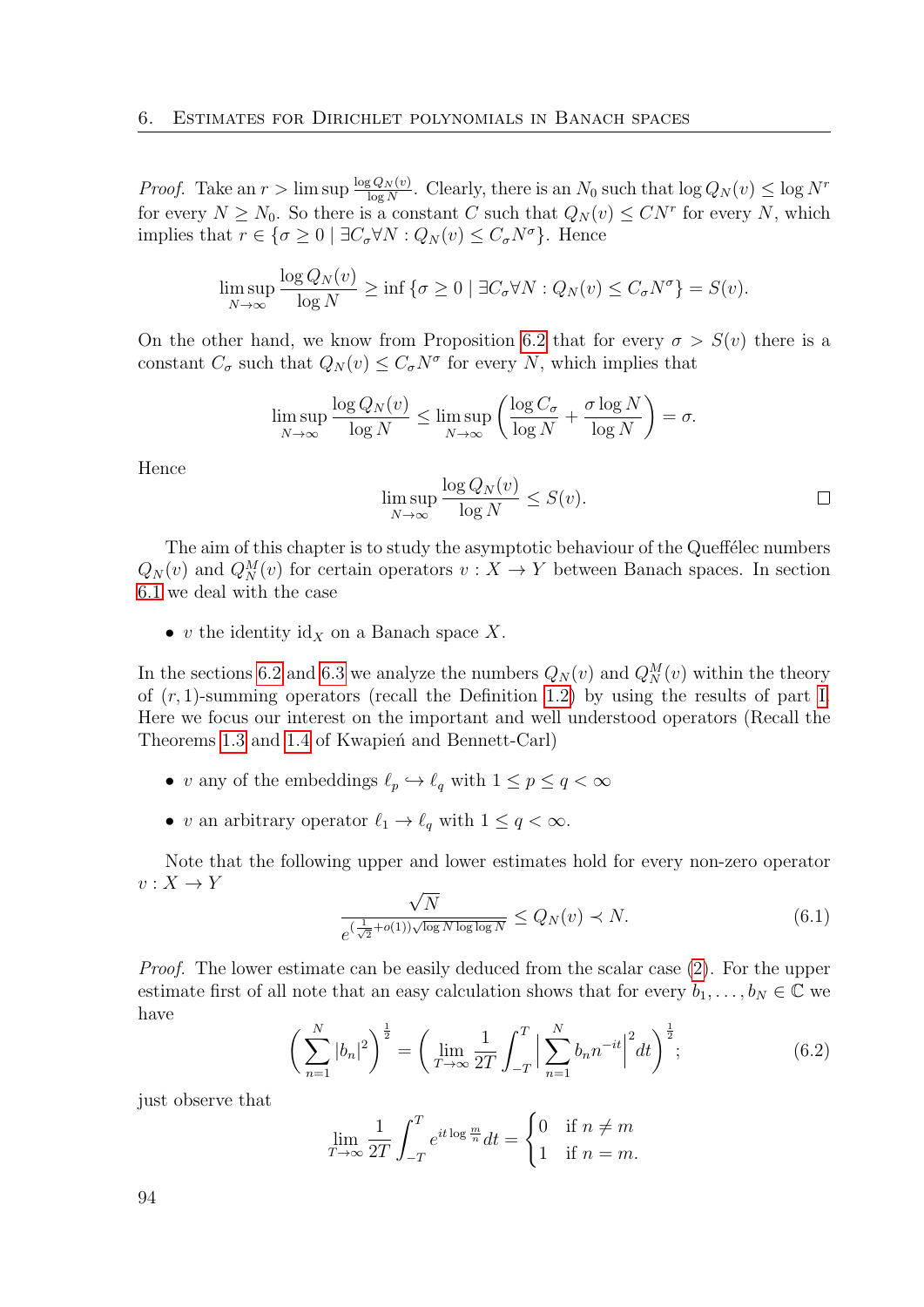For  $a_1, \ldots, a_N \in X$  the following chain of inequalities gives the conclusion

$$
\sum_{n=1}^{N} ||va_{n}||_{Y} \le N ||v|| \max_{1 \le n \le N} ||a_{n}||_{X} = N ||v|| \max_{1 \le n \le N} \sup_{x' \in B_{X'}} |x'(a_{n})|
$$
\n
$$
\le N ||v|| \sup_{x' \in B_{X'}} \left( \sum_{n=1}^{N} |x'(a_{n})|^{2} \right)^{\frac{1}{2}} = N ||v|| \sup_{x' \in B_{X'}} \left( \lim_{T \to \infty} \frac{1}{2T} \int_{-T}^{T} \left| \sum_{n=1}^{N} x'(a_{n}) n^{-it} \right|^{2} dt \right)^{\frac{1}{2}}
$$
\n
$$
\le N ||v|| \sup_{x' \in B_{X'}} \sup_{t \in \mathbb{R}} \left| x' \left( \sum_{n=1}^{N} a_{n} n^{-it} \right) \right| = N ||v|| \sup_{t \in \mathbb{R}} \left\| \sum_{n=1}^{N} a_{n} n^{-it} \right\|_{X}.
$$

## <span id="page-94-0"></span>6.1 Queffélec Numbers of Banach Spaces

<span id="page-94-1"></span>**Theorem 6.4.** Let  $X$  be a Banach space. Then with constants depending only on  $X$  we have:

(1) For finite dimensional X

 $\overline{N}$ 

$$
Q_N(X) = \frac{\sqrt{N}}{e^{(\frac{1}{\sqrt{2}}+o(1))\sqrt{\log N \log \log N}}}
$$

(2) For infinite dimensional X and any  $\varepsilon > 0$ 

$$
N^{1-\frac{1}{\cot(X)}} \prec Q_N(X) \prec N^{1-\frac{1}{\cot(X)+\varepsilon}}.
$$

*Proof of (1).* The lower estimate is always true (see  $(6.1)$ ). For the upper estimate note that by the Dvoretzky-Rogers Theorem  $[44,$  Theorem 1 a Banach space X is finite dimensional if and only if the identity on  $X$  is absolutely summing, i.e.  $(1, 1)$ -summing (see also [\[40,](#page-114-4) Theorem 1.2]). Hence for every choice of  $a_1, \ldots, a_N \in X$  we have

$$
\sum_{n=1}^{N} ||a_n|| \leq \pi_{1,1}(\text{id}_X) \sup_{x' \in B_{X'}} \sum_{n=1}^{N} |x'(a_n)|
$$
  
\n
$$
\leq \pi_{1,1}(\text{id}_X) \sup_{x' \in B_{X'}} Q_N \sup_{t \in \mathbb{R}} \left| \sum_{n=1}^{N} x'(a_n) n^{-it} \right|
$$
  
\n
$$
= \pi_{1,1}(\text{id}_X) Q_N \sup_{t \in \mathbb{R}} \sup_{x' \in B_{X'}} \left| x' \left( \sum_{n=1}^{N} a_n n^{-it} \right) \right|
$$
  
\n
$$
= \pi_{1,1}(\text{id}_X) Q_N \sup_{t \in \mathbb{R}} \left| \sum_{n=1}^{N} a_n n^{-it} \right|.
$$

*Proof of (2).* For the upper estimate we know from  $(4.5)$  and Proposition [6.2](#page-92-1) that

$$
1 - \frac{1}{\cot(X)} = \inf \{ \sigma \ge 0 \mid \exists C_{\sigma} \forall N : Q_N(X) \le C_{\sigma} N^{\sigma} \}.
$$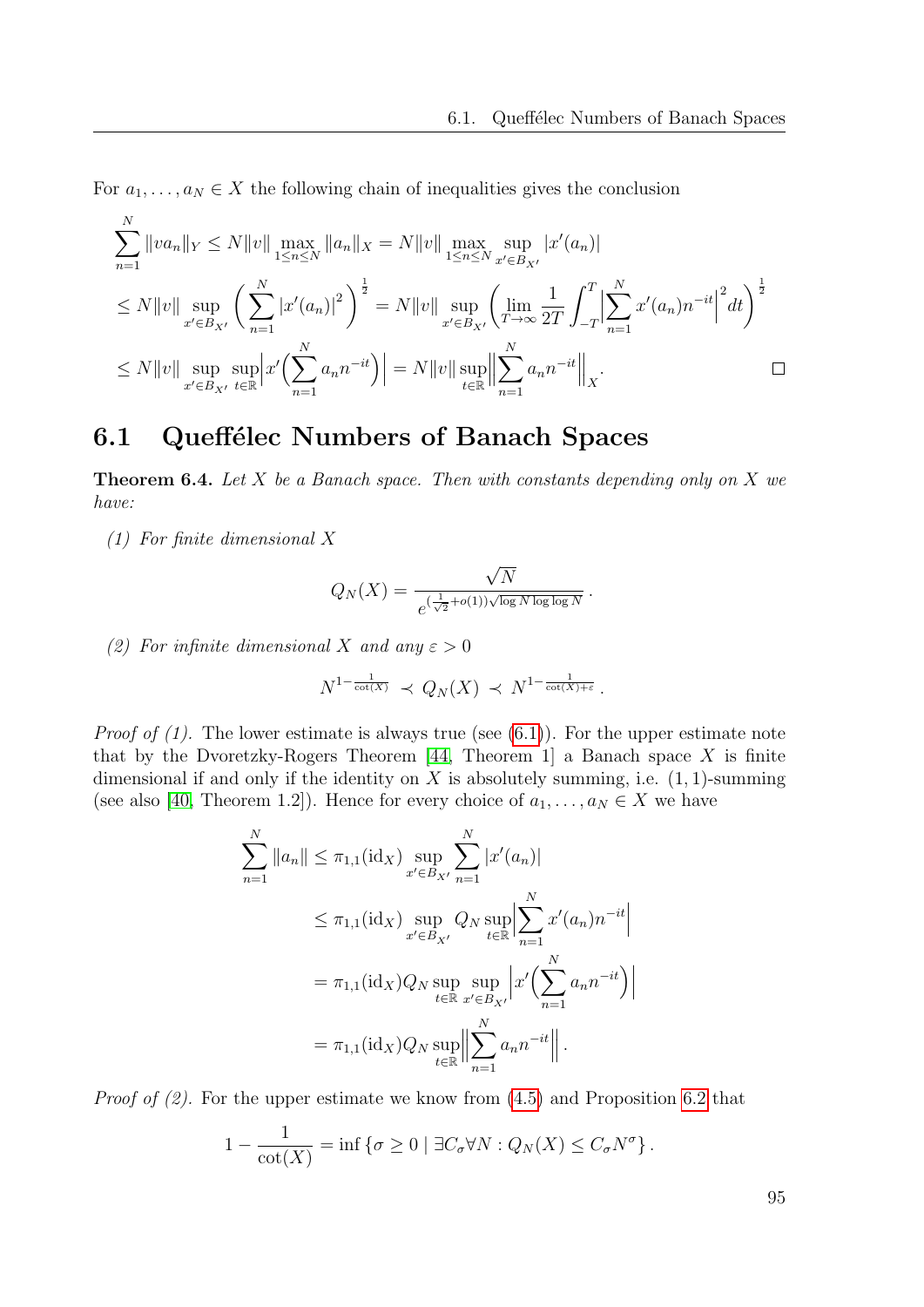Hence for every  $p > \cot(X)$  there is a constant  $C_p$  such that for all N

$$
Q_N(X) \le C_p N^{1-\frac{1}{p}}.
$$

For the lower estimate recall the definition of the vector valued Bohr radius of M-homogeneous polynomials given in Definition [5.2:](#page-79-0) For  $M, N \in \mathbb{N}$  and  $\lambda \geq 0$  the number  $K_N^M(X, \lambda)$  is defined to be the supremum of all  $r > 0$  such that for all M-homogeneous polynomials  $P \in \mathcal{P}(^M \ell^N_{\infty}; X)$ 

$$
\sup_{z \in B_{\ell_{\infty}^{N}}}\sum_{\alpha \in \Lambda(M,N)}\|c_{\alpha}z^{\alpha}\|\leq \frac{\lambda}{r^{M}}\sup_{z \in B_{\ell_{\infty}^{N}}}\Big\|\sum_{\alpha \in \Lambda(M,N)}c_{\alpha}z^{\alpha}\Big\|.
$$

It is easily seen that

$$
\sup_{z \in B_{\ell_{\infty}^N}} \sum_{\alpha \in \Lambda(M,N)} \|c_{\alpha} z^{\alpha}\| = \sum_{\alpha \in \Lambda(M,N)} \|c_{\alpha}\|
$$

and hence

$$
K_N^1(X, \lambda) = \sup \{ r > 0 | \forall a_1, \dots, a_N \in X : \sum_{n=1}^N \|a_n\| \leq \frac{\lambda}{r} \sup_{z \in B_{\ell_{\infty}^N}} \Big\| \sum_{n=1}^N a_n z_n \Big\| \Big\}.
$$

We know from [\(5.11\)](#page-86-0) that  $K^1_N(X, \lambda) \leq \frac{\lambda(1+\varepsilon)}{1-\frac{1}{\varepsilon}$  $\frac{\lambda(1+\varepsilon)}{N^{1-\frac{1}{\cot(X)}}}$  for every  $1 > \varepsilon > 0$  and by definition of  $Q_N(X)$  we have that

$$
\sum_{n=1}^{N} ||a_n|| \leq Q_N(X) \sup_{t \in \mathbb{R}} \Big\| \sum_{n=1}^{N} a_n n^{-it} \Big\| \leq Q_N(X) \sup_{z \in B_{\ell_{\infty}} \atop z \in B_{\ell_{\infty}} \infty} \Big\| \sum_{n=1}^{N} a_n z_n \Big\|.
$$

Hence hence for every  $1 > \varepsilon < 0$ 

$$
Q_N(X) \ge \frac{\lambda}{K_N^1(X,\lambda)} \ge \frac{N^{1-\frac{1}{\cot(X)}}}{1+\varepsilon}.
$$

For  $\ell_p$  spaces we know the optimal cotype [1.5.](#page-23-0) Then Theorem [6.4](#page-94-1) gives quite precise estimates for the growth of  $Q_N(\ell_p)$ . In the case  $p \geq 2$  we can even give the precise asymptotic behaviour.

<span id="page-95-0"></span>Corollary 6.5. With constants depending only on p we have that

(1) If  $1 \le p < 2$  $N^{\frac{1}{2}} \prec Q_N(\ell_p) \prec N^{1-\frac{1}{2+\varepsilon}},$ (2) If  $2 \leq p \leq \infty$ 

$$
Q_N(\ell_p) \asymp N^{1-\frac{1}{p}}.
$$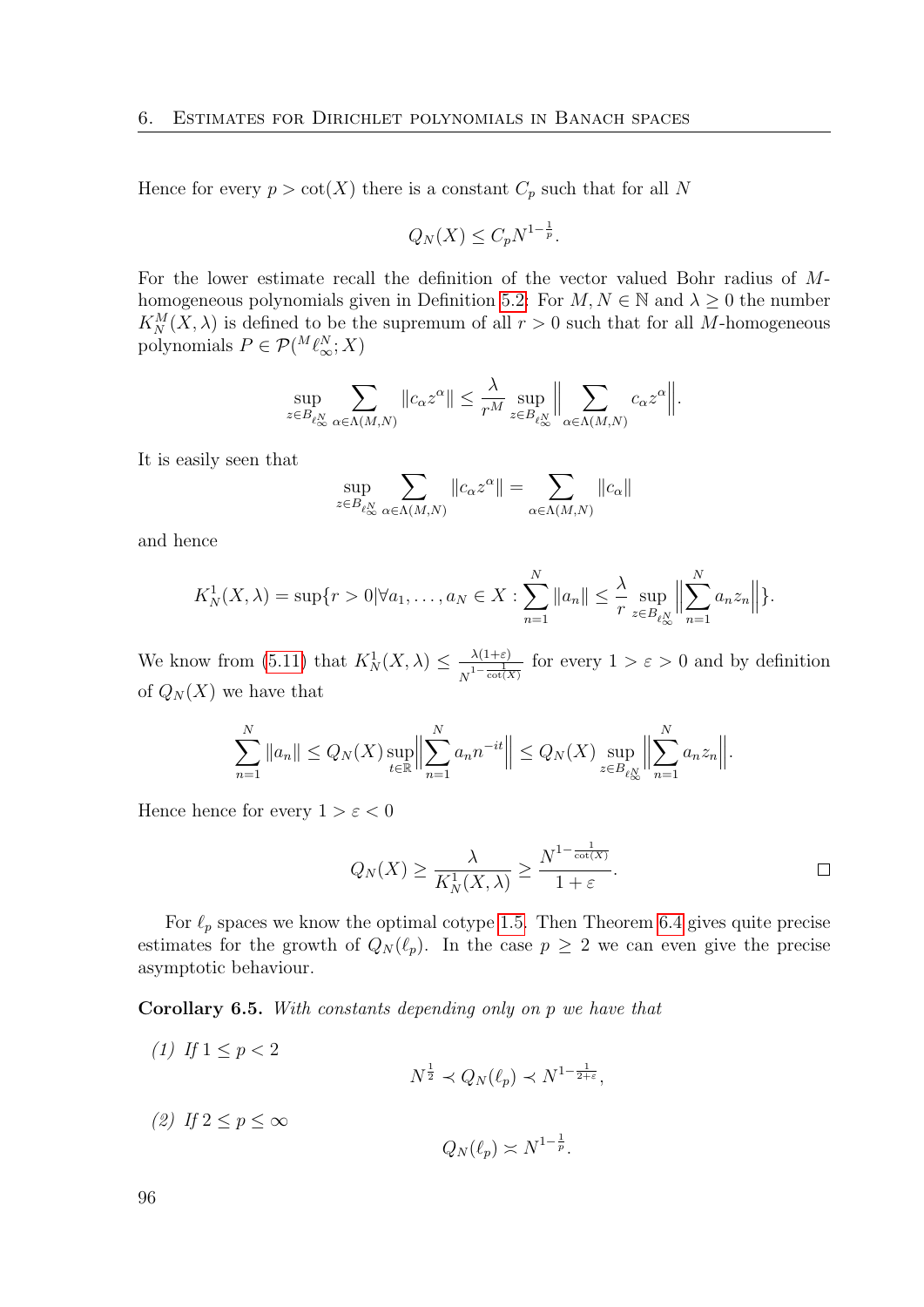*Proof.* We show that in the case  $p \geq 2$  there is no  $\varepsilon$  needed. The case  $p = \infty$  is shown in [\(6.1\)](#page-93-0). Using [\(6.2\)](#page-93-1) we have for  $2 \leq p < \infty$ 

$$
\left(\sum_{n=1}^{N} ||a_n||_p^p\right)^{\frac{1}{p}} = \left(\sum_{l=1}^{\infty} \sum_{n=1}^{N} |a_n(l)|^p\right)^{\frac{1}{p}} \le \left(\sum_{l=1}^{\infty} \left(\sum_{n=1}^{N} |a_n(l)|^2\right)^{\frac{p}{2}}\right)^{\frac{1}{p}}
$$

$$
= \left(\sum_{l=1}^{\infty} \lim_{T \to \infty} \left(\frac{1}{2T} \int_{-T}^{T} \left|\sum_{n=1}^{N} a_n(l) n^{-it}\right|^2 dt\right)^{\frac{p}{2}}\right)^{\frac{1}{p}},
$$

but for all L

$$
\left(\sum_{l=1}^{L} \lim_{T \to \infty} \left(\frac{1}{2T} \int_{-T}^{T} \left| \sum_{n=1}^{N} a_n(l) n^{-it} \right|^2 dt\right)^{\frac{p}{2}} \right)^{\frac{1}{p}} = \lim_{T \to \infty} \left(\sum_{l=1}^{L} \left(\frac{1}{2T} \int_{-T}^{T} \left| \sum_{n=1}^{N} a_n(l) n^{-it} \right|^2 dt\right)^{\frac{p}{2}} \right)^{\frac{1}{p}}
$$

which is by Minkowski's inequality

$$
\leq \lim_{T \to \infty} \left( \frac{1}{2T} \int_{-T}^{T} \left( \sum_{l=1}^{L} \left| \sum_{n=1}^{N} a_n(l) n^{-it} \right|^p \right)^{\frac{2}{p}} dt \right)^{\frac{1}{2}}
$$
  

$$
\leq \left( \lim_{T \to \infty} \frac{1}{2T} \int_{-T}^{T} \left\| \sum_{n=1}^{N} a_n n^{-it} \right\|_{p}^{2} dt \right)^{\frac{1}{2}}
$$
  

$$
\leq \sup_{t \in \mathbb{R}} \left\| \sum_{n=1}^{N} a_n n^{-it} \right\|_{p}.
$$

Hence

$$
\sum_{n=1}^N \|a_n\|_p \le N^{1-\frac{1}{p}} \left( \sum_{n=1}^N \|a_n\|^p \right)^{\frac{1}{p}} \le N^{1-\frac{1}{p}} \sup_{t \in \mathbb{R}} \left\| \sum_{n=1}^N a_n n^{-it} \right\|_p.
$$

### <span id="page-96-0"></span>6.2 Queffélec Numbers of Operators

In this section we give upper estimates for the Queffelec numbers

- $Q_N(\ell_p \hookrightarrow \ell_q)$  with  $1 \leq p < q \leq \infty$ ,
- $Q_N(\ell_1 \to \ell_q)$  with  $1 < q \leq 2$ .

Again we recall the definition of an  $(r, 1)$ -summing operator (Definition [1.2\)](#page-21-0) and the results of Bennett-Carl (Theorem [1.4\)](#page-22-0) and Kwapien (Theorem [1.3\)](#page-21-1). Due to this it seems reasonable to attack our problem in the more abstract setting of  $(r, 1)$ -summing operators.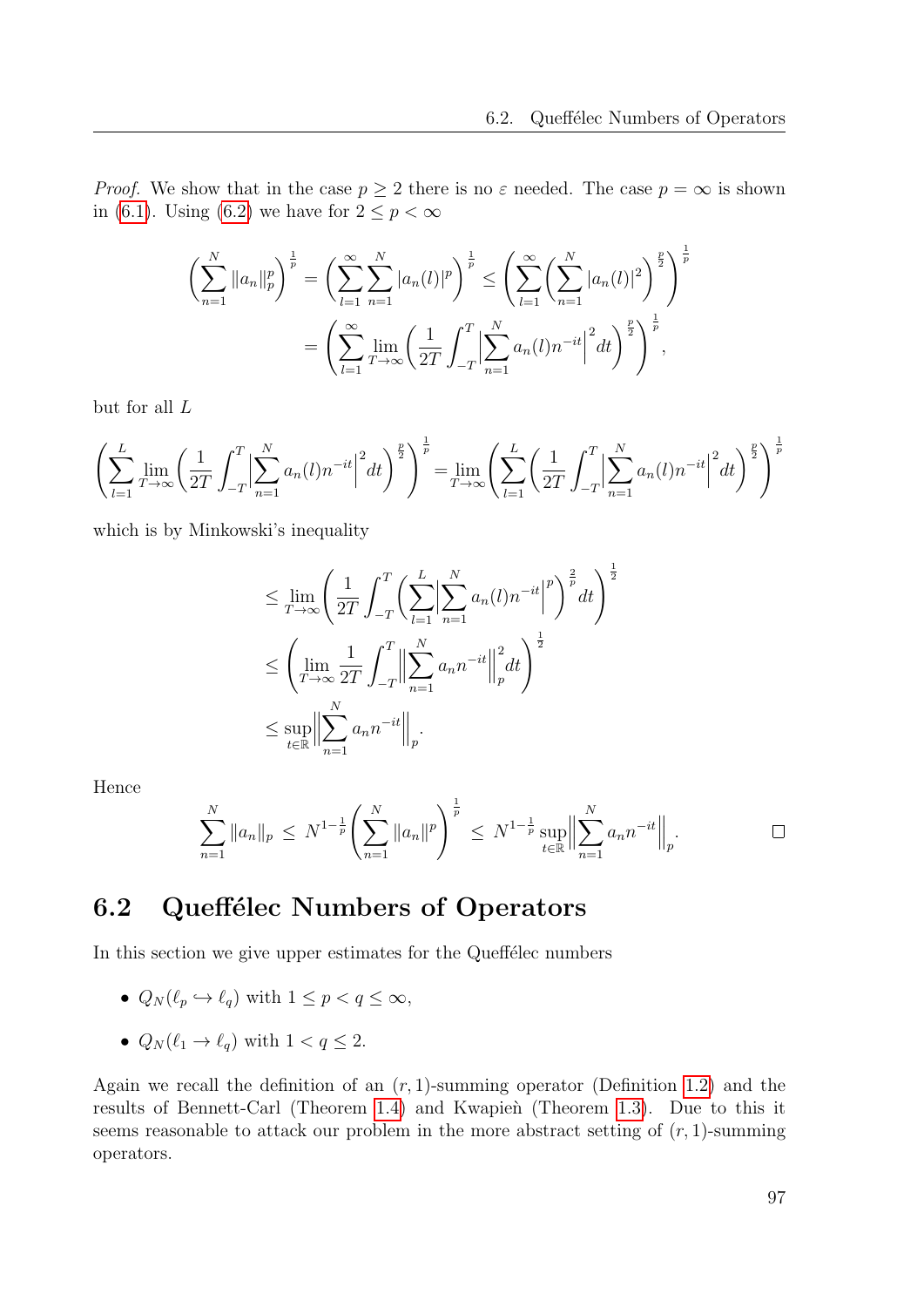<span id="page-97-0"></span>**Theorem 6.6.** Let Y be a q-concave Banach lattice with  $2 \le q < \infty$  and  $v : X \to Y$  and  $(r, 1)$ -summing operator with  $1 \leq r < q$ . Then

$$
Q_N(v) \leq \frac{N^{\frac{q-1}{q}}}{e^{\left(2\frac{q-1}{q}\sqrt{\frac{1}{r}-\frac{1}{q}}+o(1)\right)\sqrt{\log N\log\log N}}}
$$

The proof follows carefully the proof of de la Bretèche in [\[26\]](#page-113-2) in the scalar case together with its improvement of Defant, Frerick, Ortega-Cerdà, Ounaïes, and Seip in [\[29\]](#page-113-1). The crucial point there is the hypercontractivity of the Bohnenblust-Hille inequality (Theorem [1.11\)](#page-24-0). Here we will use our vector valued hypercontractive Bohnenblust-Hille inequality from Theorem [3.13](#page-63-0) in the following variant for Dirichlet series.

**Lemma 6.7.** Let Y be a q-concave Banach lattice, with  $2 \le q \le \infty$ , and  $v: X \to Y$  and  $(r, 1)$ -summing operator with  $1 \leq r \leq q$ . Define

$$
\rho_M := \frac{qrM}{q + (M-1)r}.
$$

Then there is a constant  $C > 0$  such that for every  $a_1, \ldots, a_N \in X$  we have

<span id="page-97-1"></span>
$$
\left(\sum_{\substack{n=1\\ \Omega(n)=M}}^N \|va_n\|^{\rho_M}\right)^{\frac{1}{\rho_M}} \le C^M \sup_{t \in \mathbb{R}} \left\|\sum_{n=1}^N a_n n^{-it}\right\|. \tag{6.3}
$$

Proof. As a straightforward consequence of Theorem [3.13](#page-63-0) and [\(4.2\)](#page-70-1) we get that there is a constant C such that for every choice of  $a_1, \ldots, a_N \in X$  we have

$$
\bigg(\sum_{\substack{n=1\\ \Omega(n)=M}}^N \|va_n\|^{\rho_M}\bigg)^{\frac{1}{\rho_M}} \le C^M \sup_{t \in \mathbb{R}} \bigg\|\sum_{\substack{n=1\\ \Omega(n)=M}}^N a_n n^{-it}\bigg\|.
$$

We use the methods of Queffélec in [\[71,](#page-116-0) Theorem III-1] to show that

$$
\sup_{t \in \mathbb{R}} \Big\| \sum_{\substack{n=1 \\ \Omega(n)=M}}^N a_n n^{-it} \Big\| \le \sup_{t \in \mathbb{R}} \Big\| \sum_{n=1}^N a_n n^{-it} \Big\| :
$$

Consider for given  $a_1, \ldots, a_N \in X$  and  $r = \pi(N)$  the two polynomials

$$
P(z) = \sum_{n=1}^{N} a_n z_1^{\alpha_1(n)} \cdots z_r^{\alpha_r(n)}, \quad P_M(z) = \sum_{\substack{n=1 \ \Omega(n)=M}}^{N} a_n z_1^{\alpha_1(n)} \cdots z_r^{\alpha_r(n)}.
$$

Then we have for every  $z = (z_1, \ldots, z_r) \in B_{\ell_{\infty}^r}$  that

$$
\frac{1}{2\pi} \int_0^{2\pi} P(z_1 e^{it}, z_2 e^{it}, \dots, z_r e^{it}) e^{-Mit} dt
$$
\n
$$
= \frac{1}{2\pi} \int_0^{2\pi} \left( a_1 + \sum_{j=1}^r a_{p_j} z_j e^{it} + \sum_{j_1, j_2 = 1}^r a_{p_{j_1} p_{j_2}} z_{j_1} z_{j_2} e^{2it} + \dots \right) e^{-Mit} dt
$$
\n
$$
= P_M(z)
$$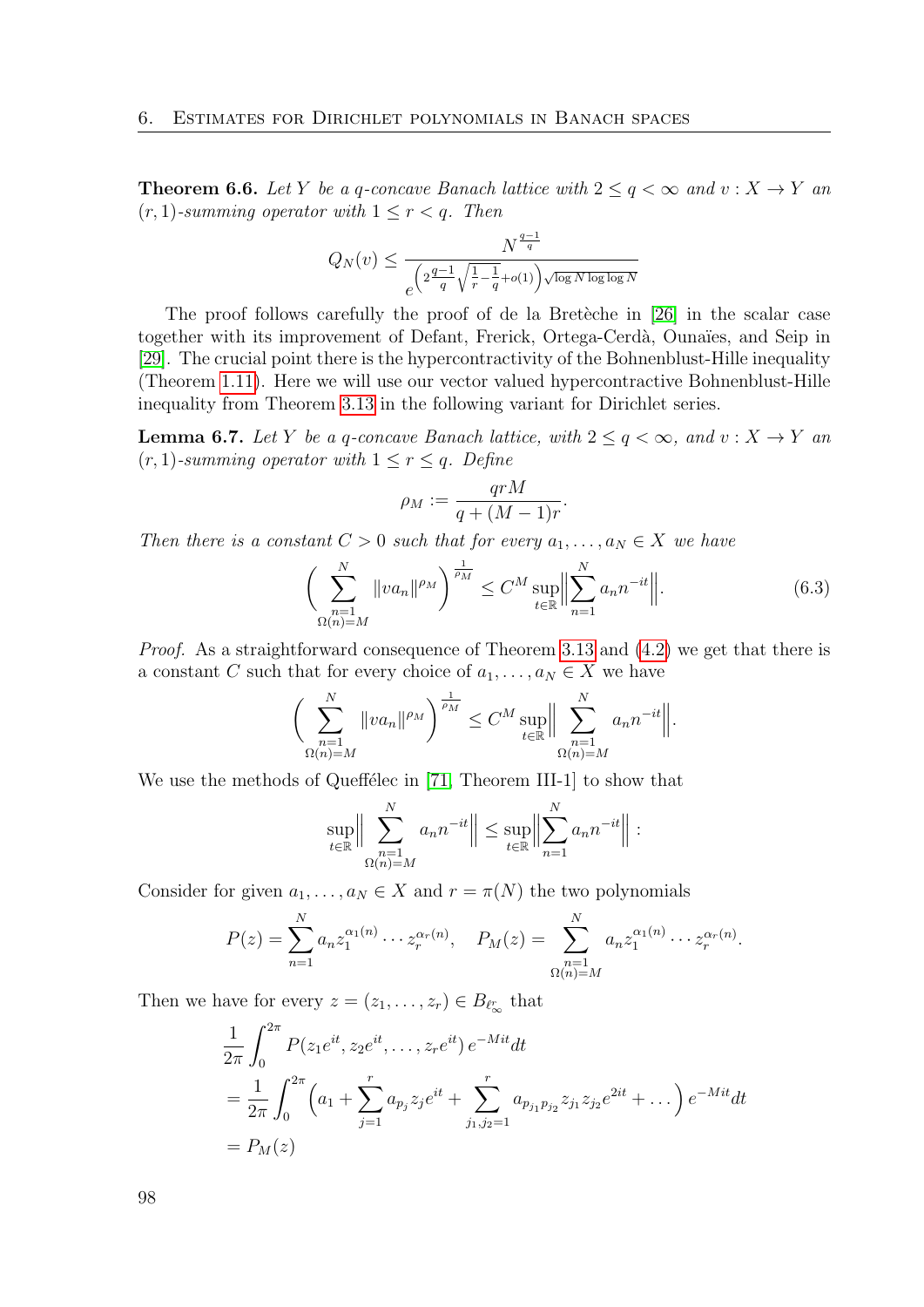and hence

$$
\sup_{t \in \mathbb{R}} \Big\| \sum_{\substack{n=1 \ n \in \mathbb{N} \ n \text{ odd}}}^N a_n n^{-it} \Big\| = \|P_M\| \le \|P\| = \sup_{t \in \mathbb{R}} \Big\| \sum_{n=1}^N a_n n^{-it} \Big\|
$$

<span id="page-98-0"></span>**Remark 6.8.** For  $1 \leq r < q < \infty$ ,  $N \in \mathbb{N}$ ,  $0 < \lambda < 1$ , and  $y := \frac{(\log N)^{\lambda}}{\log \log N}$  we define the sequence in m

$$
h_{N,y}^{q,r}(m) := m \log C - \left(\frac{1}{r} - \frac{1}{q}\right) \frac{1}{m} \log N - \frac{q-1}{q} m \log y
$$
  
+ 
$$
\left(\frac{1}{r} - \frac{1}{q}\right) \log y + \frac{q-1}{q}(y-1) \log \log N + \frac{q-1}{q} Dy,
$$

where D is a universal constant and  $C = C(q, r)$  is a constant depending on q and r. For each N large enough the sequence  $h_{N,y}^{q,r}(m)$  is increasing for  $m \leq M_0 :=$  $\sqrt{\frac{q}{\lambda(q-1)}(\frac{1}{r}-\frac{1}{q})}$  $\frac{1}{q}$ )  $\frac{\log N}{\log \log n}$  $\frac{\log N}{\log \log N}$  decreasing afterwards.

*Proof.* As a function on  $\mathbb{R}_{>0}$ 

$$
\frac{d}{dm}h_{N,y}^{r,q}(m) = \log C + \left(\frac{1}{r} - \frac{1}{q}\right)\frac{1}{m^2}\log N - \frac{q-1}{q}\log y.
$$

Hence  $h_{N,y}^{r,q}$  has its maximum at

$$
m = \sqrt{\frac{q}{\lambda(q-1)} \left(\frac{1}{r} - \frac{1}{q}\right) \frac{\log N}{\log \log N} \left(1 - \frac{\frac{1}{\lambda} \log \log \log N}{\log \log N} - \frac{\frac{q}{\lambda(q-1)} \log C}{\log \log N}\right)^{-1}}.
$$

<span id="page-98-1"></span>Lemma 6.9. For  $y =$  $\sqrt{\log N}$ log log N

$$
h_{N,y}^{r,q}(M_0) \le \left(-\sqrt{2\frac{q-1}{q}(\frac{1}{r} - \frac{1}{q})} + o(1)\right) \sqrt{\log N \log \log N}
$$

and for any other  $y = \frac{(\log N)^{\lambda}}{\log \log N}$  $\frac{\log N}{\log \log N}$  the estimate is worse.

*Proof.* For  $\lambda \leq \frac{1}{2}$  we get

$$
\frac{1}{\sqrt{\log N \log \log N}} \left( M_0 \log C - \left( \frac{1}{r} - \frac{1}{q} \right) \frac{1}{M_0} \log N - \frac{q-1}{q} M_0 \log y \n+ \left( \frac{1}{r} - \frac{1}{q} \right) \log y + \frac{q-1}{q} (y-1) \log \log N + \frac{q-1}{q} Dy \right) \n= - \left( \frac{1}{r} - \frac{1}{q} \right) \frac{1}{M_0} \sqrt{\frac{\log N}{\log \log N}} - \frac{q-1}{q} M_0 \frac{\log y}{\sqrt{\log N \log \log N}} + o(1) \n= -2 \sqrt{\lambda \frac{q-1}{q} \left( \frac{1}{r} - \frac{1}{q} \right)} + o(1)
$$

<span id="page-98-2"></span>Note that for  $\lambda > \frac{1}{2}$  the summands  $\frac{(q-1)y \log \log N}{q \sqrt{\log N \log \log N}}$  and  $\frac{(q-1)Dy}{q \sqrt{\log N \log \log N}}$  do not converge. **Remark 6.10.** For each natural *n* we clearly have that  $n \geq 2^{\Omega(n)}$  and hence  $\Omega(n) \leq \frac{\log n}{\log 2}$ .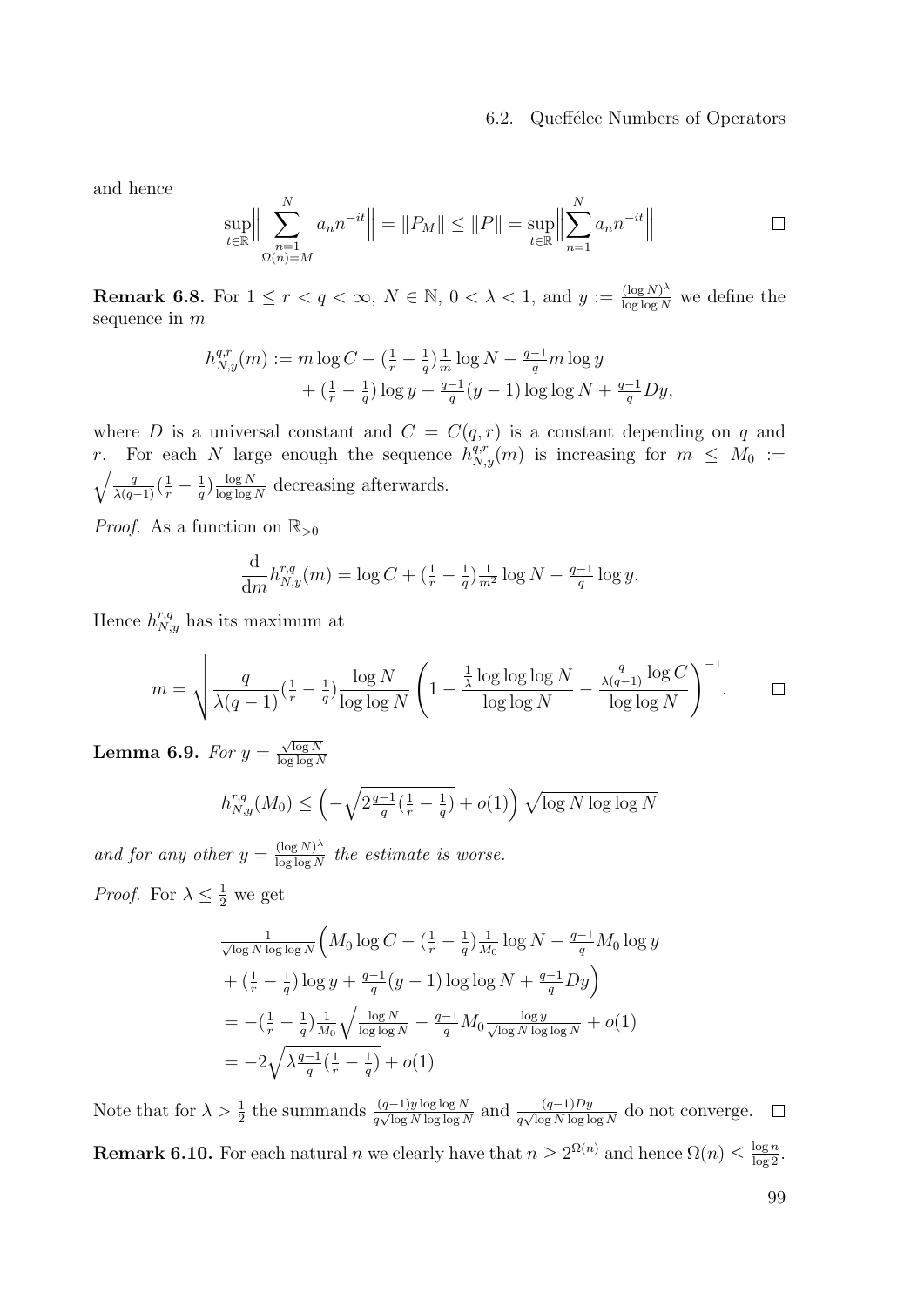Now we are in the position to give the Proof of Theorem [6.6.](#page-97-0) We will follow the ideas of de la Bretèche's proof of the scalar case given in [\[26\]](#page-113-2).

*Proof of Theorem [6.6.](#page-97-0)* For any natural n let  $P^+(n)$  be the greatest prime factor of n and  $P^-(n)$  the smallest prime factor of n, with the convention  $P^+(1) = P^-(1) = 1$ . For  $N, m \in \mathbb{N}$  and any  $y \leq N$  we define the following sets

$$
S(N, y) := \{ n \le N \mid P^+(n) \le y \}
$$
  
\n
$$
T(N, y) := \{ n \le N \mid P^-(n) > y \}
$$
  
\n
$$
T_m(N, y) := \{ n \in T(N, y) \mid \Omega(n) = m \}
$$

Moreover, if we define

$$
N_m(N, y) := |\{ n \in T(N, y) \mid \Omega(n) \ge m \}| = \sum_{j \ge m} |T_j(N, y)|
$$

we have by a far more general result due to Balazard [\[3,](#page-112-5) Corollaire 1] that there is an absolute constant  $D > 0$  such that for any N, M, y

<span id="page-99-2"></span>
$$
|T_m(N, y)| \le N_m(N, y) \prec \frac{N}{y^m} (\log N)^{y-1} e^{Dy}.
$$
 (6.4)

Note that for any  $y \leq N$  each  $n \in \{1, \ldots, N\}$  can be uniquely decomposed in

<span id="page-99-0"></span>
$$
n = kl, \quad \text{where } k \in S(N, y) \text{ and } l \in T(\frac{N}{k}, y), \tag{6.5}
$$

more precisely, if  $n = p_1^{\alpha_1} \cdots p_{\mu}^{\alpha_{\mu}}$  and  $\nu = \pi(y)$  then n can be uniquely decomposed in  $n = kl$  where  $k = p_1^{\alpha_1} \cdots p_{\nu}^{\alpha_{\nu}}$  and  $l = p_{\nu+1}^{\alpha_{\nu+1}} \cdots p_{\mu}^{\alpha_{\mu}}$ . We take  $N \in \mathbb{N}$  and define  $y := \sqrt{\log N}/\log \log N$ . Given a Dirichlet polynomial  $D(s) = \sum_{n=1}^{N} a_n n^{-s}$  in X, let P be the associated polynomial  $P(z) = \sum_{n=1}^{N} a_n z_1^{\alpha_1(n)}$  $\tilde{u}_1^{(\alpha_1(n)} \cdots z_{\mu}^{\alpha_{\mu}(n)}$ , where  $\mu = \pi(N)$ . With the decomposition in [\(6.5\)](#page-99-0) we have that

$$
P(z) = \sum_{n=1}^{N} a_n z_1^{\alpha_1(n)} \cdots z_{\mu}^{\alpha_{\mu}(n)} = \sum_{k \in S(N,y)} z_1^{\alpha_1(k)} \cdots z_{\nu}^{\alpha_{\nu}(k)} \sum_{l \in T(\frac{N}{k},y)} a_{kl} z_{\nu+1}^{\alpha_{\nu+1}(l)} z_{\mu}^{\alpha_{\mu}(l)},
$$

where  $\nu = \pi(y)$ . For  $k \in S(N, y)$  we define  $P_k(z_{\nu+1}, \ldots, z_{\mu}) = \sum_{l \in T(\frac{N}{k}, y)} a_{kl} z_{\nu+1}^{\alpha_{\nu+1}(l)} z_{\mu}^{\alpha_{\mu}(l)}$ and the associated  $D_k(s) = \sum_{l \in T(\frac{N}{k},y)} a_{kl} l^{-s}$ . By [\(4.2\)](#page-70-1) we clearly have that  $||D||_{\infty} =$  $||P||_{\infty}$  and  $||D_k||_{\infty} = ||P_k||_{\infty}$ . We follow now the methods of [\[53,](#page-115-1) Proof of Theorem 4.3] to get

<span id="page-99-1"></span>
$$
||D_k||_{\infty} = ||P_k|| \le ||P|| = ||D||_{\infty} : \tag{6.6}
$$

An easy calculation shows that

$$
P_k(z) = \frac{1}{(2\pi)^{\nu}} \int_0^{2\pi} \dots \int_0^{2\pi} P(e^{it_1}, \dots, e^{it_{\nu}}, z) e^{-i(\alpha_1(k)t_1 + \dots + \alpha_{\nu}(k)t_{\nu})} dt_1 \dots dt_{\nu},
$$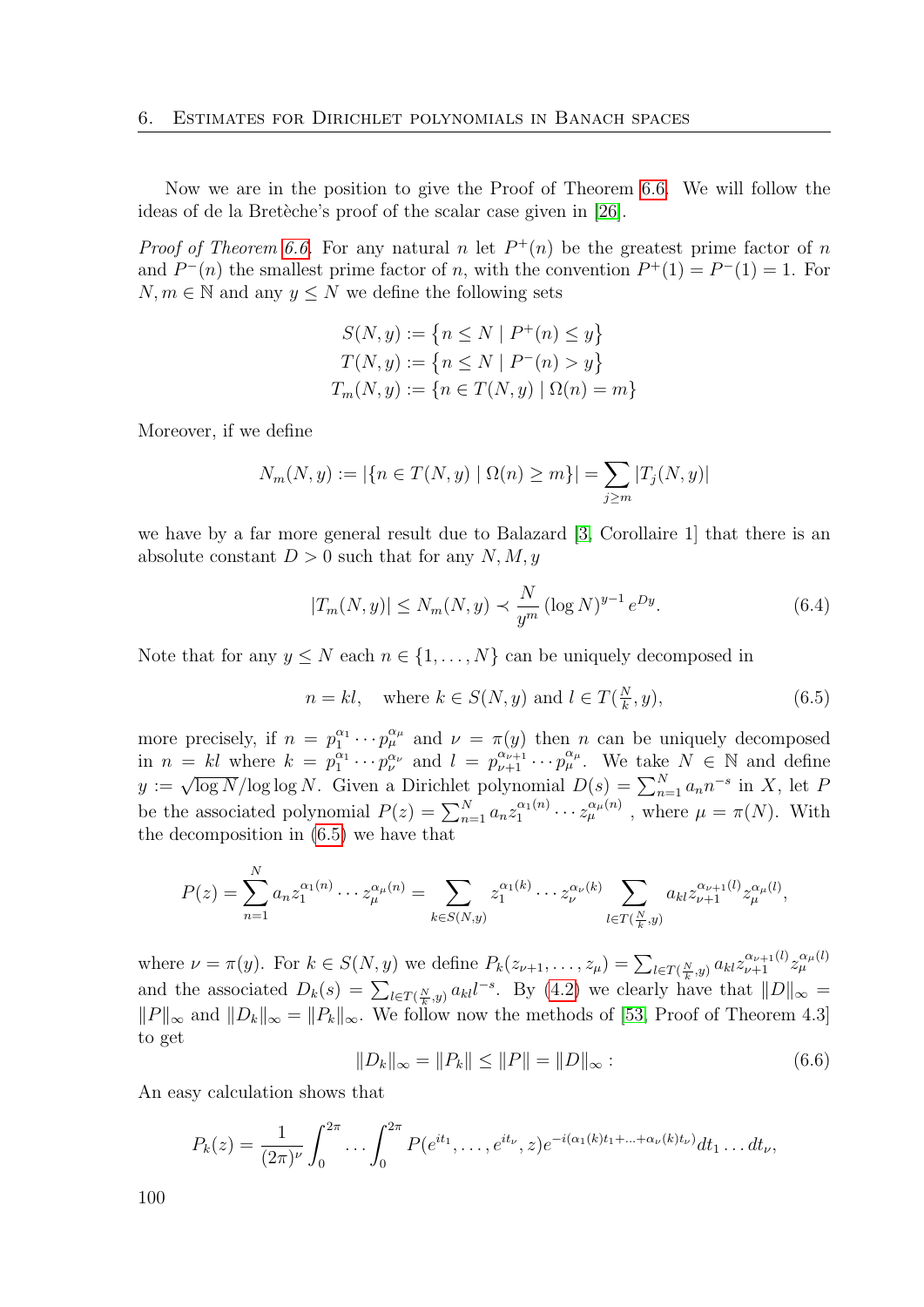which gives the desired inequality  $(6.6)$ . With the decomposition  $(6.5)$  we have that

$$
\sum_{n=1}^{N} ||va_n||_Y = \sum_{k \in S(N,y)} \sum_{m \geq 1} \sum_{l \in T_m(\frac{N}{k},y)} ||va_{kl}||
$$
  

$$
\leq |S(N,k)| \sup_{k \in S(N,y)} \sum_{m \geq 1} \sum_{l \in T_m(\frac{N}{k},y)} ||va_{kl}||_Y.
$$

Using the Hölder inequality with  $\rho_m = \frac{qrm}{q + (m-1)}$  $\frac{qrm}{q+(m-1)r}$  and  $\rho_m^* = \frac{qm}{(q-1)m}$  $\frac{qm}{(q-1)m-\frac{q}{r}+1}$  we get that for each $m\in\mathbb{N}$ 

$$
\sum_{l \in T_m(\frac{N}{k},y)} \|va_{kl}\|_Y \le \left(\sum_{l \in T_m(\frac{N}{k},y)} \|va_{kl}\|_Y^{\rho_m}\right)^{\frac{1}{\rho_m}} |T_m(N,y)|^{\frac{1}{\rho_m*}}.
$$

[\(6.3\)](#page-97-1), [\(6.6\)](#page-99-1), and [\(6.4\)](#page-99-2) give

$$
\leq \sup_{t \in \mathbb{R}} \Big\| \sum_{n=1}^{N} a_n n^{-it} \Big\| C^m \left( \frac{N}{y^m} (\log N)^{y-1} e^{Dy} \right)^{\frac{q-1}{q} - \frac{1}{m}(\frac{1}{r} - \frac{1}{q})} \leq N^{\frac{q-1}{q}} \sup_{t \in \mathbb{R}} \Big\| \sum_{n=1}^{N} a_n n^{-it} \Big\| e^{h_{N,y}^{q,r}(m)},
$$

where

$$
h_{N,y}^{q,r}(m) = \log C^m + \frac{q-1}{q} \left( -\log y^m + (y-1)\log \log N + Dy \right) - \left( \frac{1}{r} - \frac{1}{q} \right) \left( \frac{1}{m} \log N - \log y \right).
$$

Remark [6.8](#page-98-0) and Lemma [6.9](#page-98-1) give

$$
\sum_{l\in T_m(\frac{N}{k},y)}\|va_{kl}\|_Y\leq N^{\frac{q-1}{q}}\sup_{t\in\mathbb{R}}\Bigl\|\sum_{n=1}^N a_nn^{-it}\Bigr\|e^{\left(-\sqrt{2^{\frac{q-1}{q}(\frac{1}{r}-\frac{1}{q})}+o(1)}\right)\sqrt{\log N\log\log N}}.
$$

On the other hand we have that for any  $y' \leq N$ 

$$
|S(N, y')| \le \left(1 + \frac{\log N}{\log 2}\right)^{\pi(y')},
$$

since each element  $n = p_1^{\alpha_1(n)}$  $\frac{\alpha_1(n)}{1} \cdots p_{\pi(y')}^{\alpha_{\pi(y')}(n)}$  $\pi_{\pi(y')}^{(\alpha_{\pi(y')}(n))} \in S(N, y')$  is generated by the first  $\pi(y')$  prime numbers and the multiplicity of each prime factor is at least 0 and at most  $\log N / \log 2$ (see Remark [6.10\)](#page-98-2). For  $y = \sqrt{\log N}/\log \log N$  the prime number theorem gives that there is a constant  $d > 0$  such that

$$
|S(N,y)| \leq e^{d \frac{\sqrt{\log N}}{\log \log N}}.
$$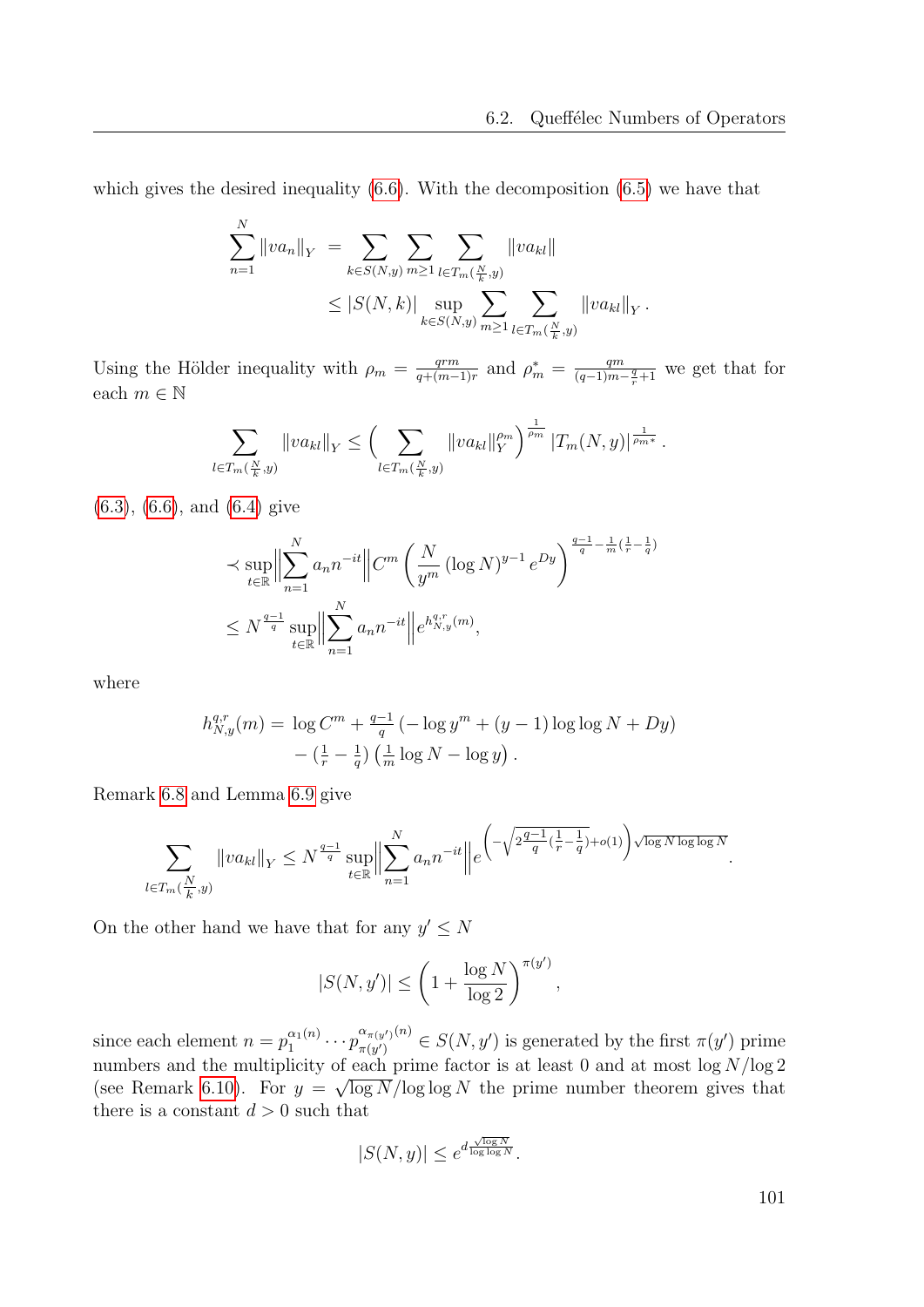Moreover Remark [6.10](#page-98-2) implies that  $T_m(\frac{N}{k})$  $(\frac{N}{k}, y) = \emptyset$  for each  $m > \frac{\log N}{\log 2}$ . Hence

$$
\sum_{n=1}^{N} ||va_n||_Y \leq |S(N, y)| \sup_{k \in S(N, y)} \sum_{m \geq 1} \sum_{l \in T_m(\frac{N}{k}, y)} ||va_{kl}||_Y.
$$
  

$$
\leq N^{\frac{q-1}{q}} \sup_{t \in \mathbb{R}} \Big\| \sum_{n=1}^{N} a_n n^{-it} \Big\| e^{d \frac{\sqrt{\log N}}{\log \log N} + \log \frac{\log N}{\log 2} + \left(-\sqrt{2^{\frac{q-1}{q}}(\frac{1}{r} - \frac{1}{q})} + o(1)\right) \sqrt{\log N \log \log N}}
$$
  

$$
= N^{\frac{q-1}{q}} \sup_{t \in \mathbb{R}} \Big\| \sum_{n=1}^{N} a_n n^{-it} \Big\| e^{-\sqrt{2^{\frac{q-1}{q}}(\frac{1}{r} - \frac{1}{q})} + o(1)} \Big\| \sqrt{\log N \log \log N}
$$

This proves our assertion.

The next result needs the following Lemma which follows directly from [\[2,](#page-112-3) Theorem 1.1] and the Hahn-Banach Theorem.

<span id="page-101-0"></span>**Lemma 6.11.** There is a constant  $C > 0$  such that for every  $\sum_{n} a_n n^{-s} \in \mathcal{H}^{\infty}(X)$  and  $N \geq 2$  we have

$$
\Big\|\sum_{n=1}^N a_n n^{-s}\Big\|_{\infty} \le C \log N \Big\|\sum_{n=1}^\infty a_n n^{-s}\Big\|_{\infty}.
$$

As a consequence of Theorem [6.6](#page-97-0) we get the following vector valued version of the Defant-Frerick-Ortega-Ounaïes-Seip Theorem mentioned in Corollary [4.7.](#page-76-0)

**Corollary 6.12.** Let Y be a q-concave Banach lattice, with  $2 \le q < \infty$ , and  $v: X \to Y$ an  $(r, 1)$ -summing operator with  $1 \leq r < q$ . Define  $\tau := 2\frac{q-1}{q}\sqrt{\frac{1}{r} - \frac{1}{q}}$  $rac{1}{q}$ . If  $D(s) =$  $\sum a_n n^{-s}$  belongs to  $\mathcal{H}^{\infty}(X)$  then we have for every  $\varepsilon > 0$  that

$$
\sum_{n=1}^{\infty} \frac{\|va_n\|_Y}{n^{\frac{q-1}{q}}} e^{(\tau-\varepsilon)\sqrt{\log n \log \log n}} < \infty.
$$

*Proof.* Since the sequence  $e^{(\tau-\varepsilon)\sqrt{\log n \log \log n}} n^{\frac{1}{q}-1}$  is decreasing from an  $n_0 \in \mathbb{N}$  we have that

$$
\sum_{n=1}^{\infty} \frac{\|va_n\|_Y}{n^{\frac{q-1}{q}}} e^{(\tau-\varepsilon)\sqrt{\log n \log \log n}} \prec \sum_{k=0}^{\infty} \frac{e^{(\tau-\varepsilon)\sqrt{\log 2^k \log \log 2^k}}}{2^{k\frac{q-1}{q}}} \sum_{n=1}^{2^{k+1}} \|va_n\|
$$

Then we have with Theorem [6.6](#page-97-0) and Lemma [6.11](#page-101-0) that this is

$$
\prec \sum_{k=0}^\infty \frac{e^{(\tau-\varepsilon)\sqrt{\log 2^k\log\log 2^k}}}{e^{(\tau+o(1))\sqrt{\log 2^{k+1}\log\log 2^{k+1}}}}\log 2^{k+1} \prec \sum_{k=0}^\infty \frac{k+1}{e^{\frac{\varepsilon}{2}\sqrt{k\log k}}} < \infty
$$

 $\Box$ 

 $\Box$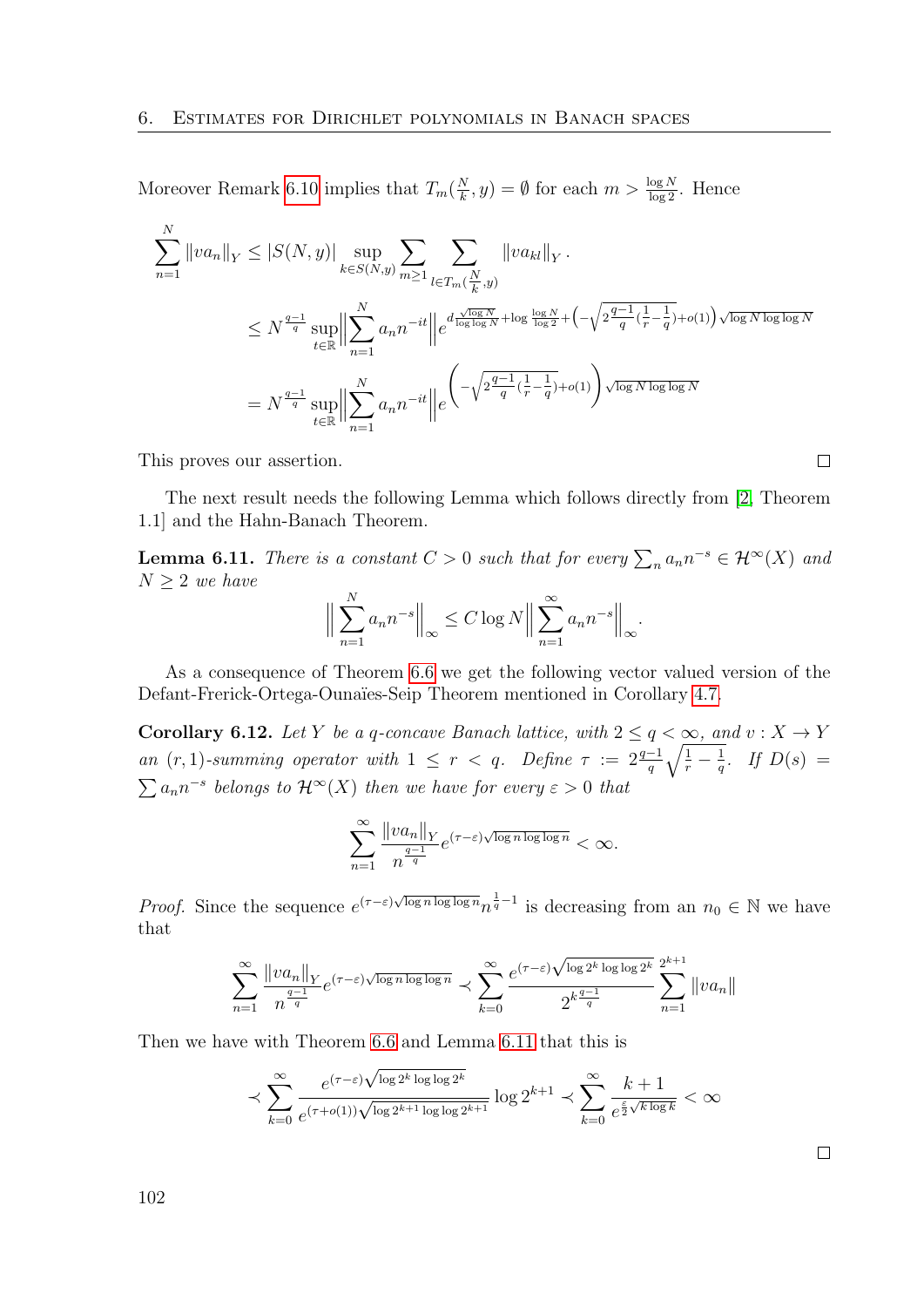Now we are in the position to give upper estimates for the Queffelec numbers  $Q_N(\ell_p \hookrightarrow \ell_q)$  and  $Q_N(v : \ell_1 \to \ell_q)$ .

**Theorem 6.13.** Let  $1 \leq p < q \leq \infty$ . Then with constants depending only on p, q we have: √

$$
Q_N(\ell_p \hookrightarrow \ell_q) \le \begin{cases} \frac{\sqrt{N}}{e^{\left(\sqrt{\frac{1}{p} - \max\left\{\frac{1}{2}, \frac{1}{q}\right\} + o(1)\right)\sqrt{\log N \log \log N}}} & \text{if } 1 \le p < 2\\ N^{1 - \frac{1}{p}} & \text{if } p \ge 2. \end{cases}
$$

Proof. We consider three different cases.

**The case**  $1 \le p < q \le 2$ **.** By the Bennett-Carl Theorem [1.4](#page-22-0) the inclusion  $\ell_p \hookrightarrow \ell_q$  is  $(r, 1)$ -summing where  $\frac{1}{r} = \frac{1}{2} + \frac{1}{p} - \frac{1}{q}$  $\frac{1}{q}$ . Since  $\ell_q$  is known to be 2-concave, the estimate is a consequence of Theorem [6.6.](#page-97-0)

The case  $1 \le p < 2 \le q$ . This case follows from the preceding once, since we clearly have that  $Q_N(\ell_p \hookrightarrow \ell_q) \leq Q_N(\ell_p \hookrightarrow \ell_2).$ 

**The case 2**  $\leq$  **p**. We have  $Q_N(\ell_p \leftrightarrow \ell_q) \leq Q_N(\ell_p \leftrightarrow \ell_p)$ . Then we conclude the desired estimate from Corollary [6.5.](#page-95-0)  $\Box$ 

**Theorem 6.14.** Let  $v : \ell_1 \to \ell_q$  be a non zero operator and  $1 < q \leq 2$ . Then

$$
Q_N(v) \le \frac{\sqrt{N}}{e^{\left(\sqrt{1-\frac{1}{q}}+o(1)\right)\sqrt{\log N \log \log N}}}
$$

*Proof.* Combine Kwapien's Theorem [1.3,](#page-21-1) Theorem [6.6](#page-97-0) and the fact that  $\ell_q$  is 2-concave for  $q \leq 2$ .  $\Box$ 

#### <span id="page-102-0"></span>6.3 M-homogeneous Queffélec Numbers

In this section we give an upper estimate for the Queffélec number  $Q_N^M(\ell_p \hookrightarrow \ell_q)$ ,  $1 \leq$  $p < q < \infty$ ,  $1 \le p \le 2$ . Again we start with a general result on  $(r, 1)$ -summing operators.

<span id="page-102-1"></span>**Theorem 6.15.** Let Y be a q-concave Banach lattice with  $2 \leq q < \infty$ ,  $v: X \to Y$  and  $(r, 1)$ -summing operator with  $1 \leq r < q$  and take  $0 < \lambda < \frac{q-1}{q}(M-1)$ . Define

$$
\omega_M:=\frac{(q-1)M-q\left(\frac{1}{r}-\frac{1}{q}\right)}{qM}.
$$

Then there is a constant C such that for every  $N \in \mathbb{N}$  and every M-homogeneous Dirichlet series  $\sum a_n \frac{1}{n^3}$  $\overline{n^s}$ 

$$
\sum_{n=1}^{N} \frac{\|va_n\|_Y}{n^{\omega_M}} (\log n)^{\lambda} \le C \sup_{t \in \mathbb{R}} \Big\| \sum_{n=1}^{N} a_n n^{-it} \Big\|_X.
$$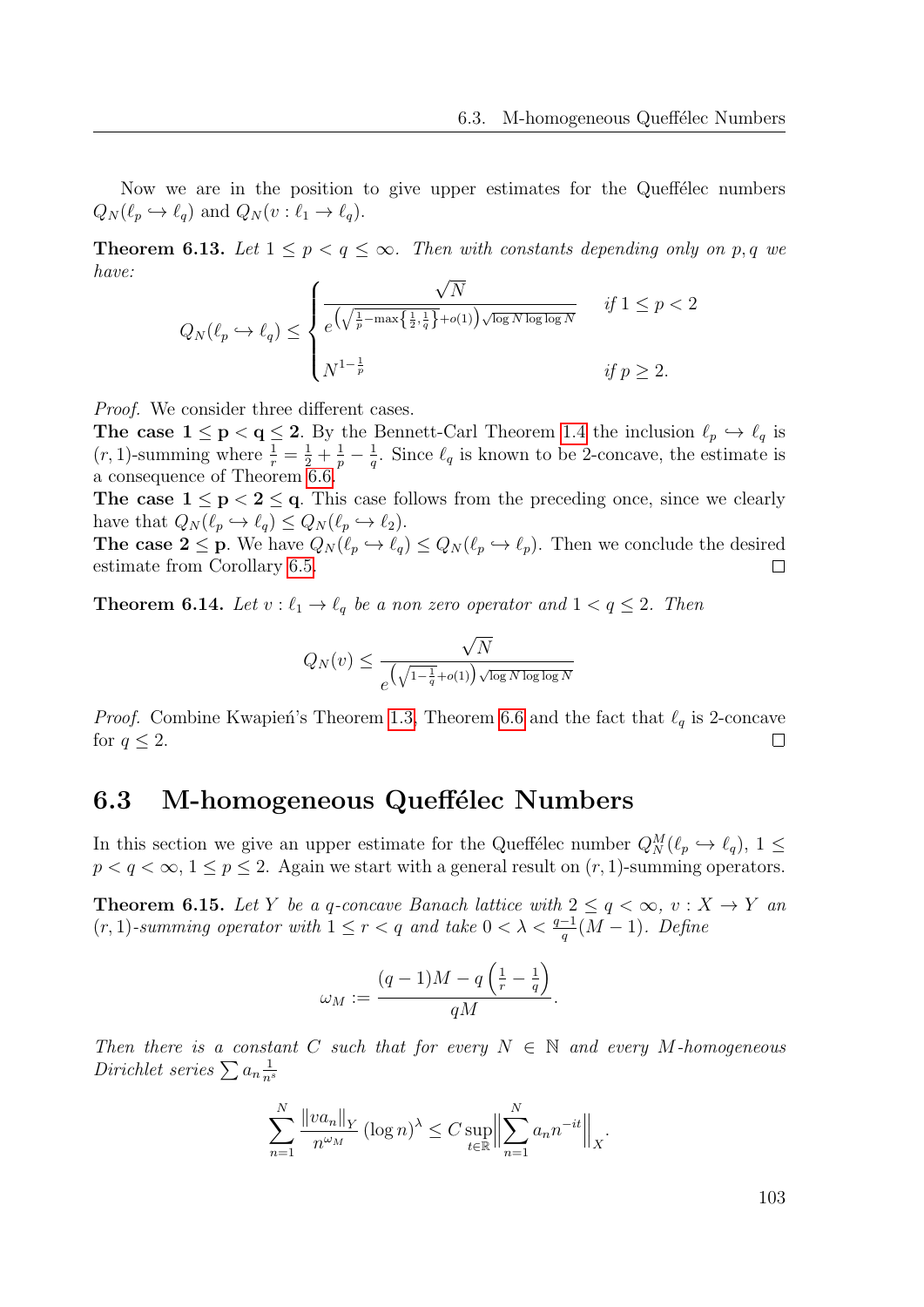*Proof.* Recall that  $p = (p_n)_n$  denotes the sequence  $p_1 < p_2 < \dots$  of all prime numbers. Given  $N \in \mathbb{N}$  we define the M-homogeneous polynomial

$$
P: \ell_{\infty}^N \to X, \quad P(z) = \sum_{\mathbf{j} \in \mathscr{J}(M,N)} b_{\mathbf{j}} z_{j_1} \cdots z_{j_M}
$$

where

$$
b_{\mathbf{j}} = b_{j_1 \dots j_M} := \begin{cases} a_{p_{j_1} \dots p_{j_M}} & \text{if } p_{j_1} \dots p_{j_M} \le N, \\ 0 & \text{else.} \end{cases}
$$

Then we have that

$$
\sum_{n=1}^{N} \frac{\|va_n\|_{Y}}{n^{\omega_M}} (\log n)^{\lambda}
$$
\n
$$
= \sum_{\mathbf{j} \in \mathscr{J}(M,N)} \frac{\|vb_{\mathbf{j}}\|_{Y}}{(p_{j_1} \cdots p_{j_M})^{\omega_M}} (\log p_{j_1} \cdots p_{j_M})^{\lambda}
$$
\n
$$
\leq \sum_{j_M=1}^{N} \frac{(M \log p_{j_M})^{\lambda}}{p_{j_M}^{\omega_M}} \sum_{\substack{j_1, \dots, j_{M-1} \\ j_1 \leq \dots \leq j_M}} \frac{\|vb_{\mathbf{j}}\|_{Y}}{(p_{j_1} \cdots p_{j_{M-1}})^{\omega_M}}
$$

and by Hölder's inequality this is

<span id="page-103-0"></span>
$$
\leq M^{\lambda} \sum_{j_{M}=1}^{N} \frac{(\log p_{j_{M}})^{\lambda}}{p_{j_{M}} \omega_{M}} \left( \sum_{\substack{j_{1},...,j_{M-1}: \\ j_{1} \leq ... \leq j_{M}}} \|vb_{j}\|_{Y}^{q} \right)^{\frac{1}{w}q} \left( \sum_{\substack{j_{1},...,j_{M-1}: \\ j_{1} \leq ... \leq j_{M}}} \left( p_{j_{1}} \cdots p_{j_{M-1}} \right)^{-q^{*} \omega_{M}} \right)^{\frac{1}{q^{*}}} \tag{6.7}
$$

Using the fact that for  $0 < \alpha < 1$ 

$$
\sum_{p\leq x} p^{-\alpha} \underset{x\to\infty}{\asymp} \frac{x^{1-\alpha}}{\log x},
$$

see e.g. [\[69,](#page-116-1) I. Satz 4.2], we get that

$$
\left(\sum_{\substack{j_1,\dots,j_{M-1}:\\j_1\leq \dots \leq j_M}} (p_{j_1} \cdots p_{j_{M-1}})^{-q^* \omega_M}\right)^{\frac{1}{q^*}} \leq \left(\sum_{j\leq j_M} p_j^{-q^* \omega_M}\right)^{\frac{M-1}{q^*}}
$$

$$
\prec \left(\frac{p_{j_M}^{1-q^* \omega_M}}{\log p_{j_M}}\right)^{\frac{M-1}{q^*}}
$$

Hence  $(6.7)$  is

$$
\prec M^{\lambda}\sum_{j_{M}=1}^{N}\frac{(\log p_{j_{M}})^{\lambda-\frac{M-1}{q^{*}}}}{p_{j_{M}}}\biggl(\sum_{\substack{j_{1},\ldots,j_{M-1}\\j_{1}\leq\ldots\leq j_{M}}}\|vb_{\mathbf{j}}\|_{Y}^{q}\biggr)^{\frac{1}{q}}
$$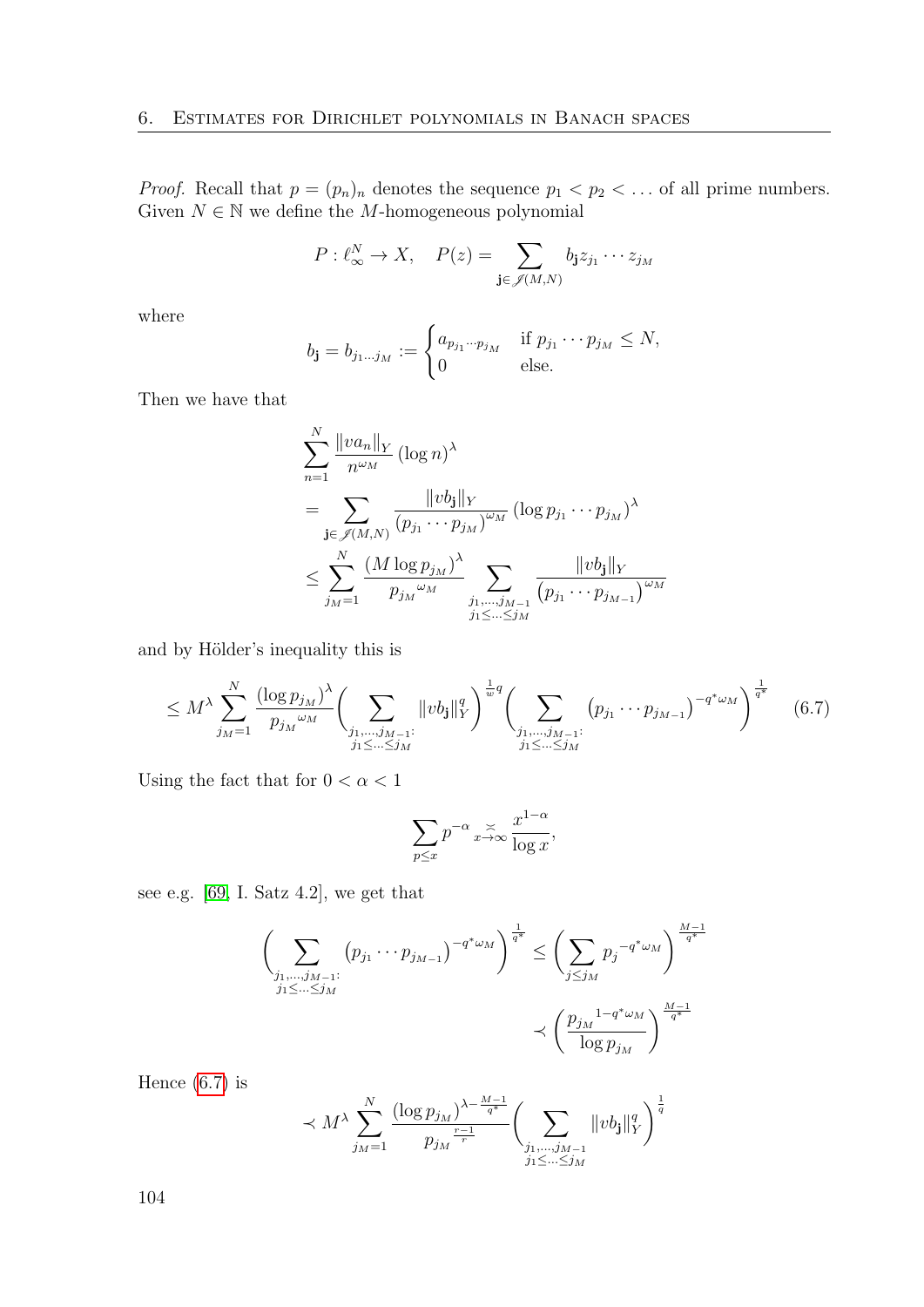and applying again Hölder's inequality we get that this is

$$
\prec M^{\lambda} \left( \sum_{j_{M}=1}^{N} \frac{(\log p_{j_{M}})^{r^{*}\left(\lambda - \frac{M-1}{q^{*}}\right)}}{p_{j_{M}}}\right)^{\frac{1}{r^{*}}} \left( \sum_{j_{M}=1}^{N} \left( \sum_{\substack{j_{1},...,j_{M-1} \\ j_{1} \leq ... \leq j_{M}}} \|vb_{\mathbf{j}}\|_{Y}^{q} \right)^{\frac{r}{q}} \right)^{\frac{1}{r}}.
$$

The left factor in the upper product converges for all  $\lambda < \frac{M-1}{q^*} = \frac{q-1}{q}$  $\frac{-1}{q}(M-1)$  since, by the prime number theorem, we have that

$$
\left(\sum_{j_M=1}^N \frac{(\log p_{j_M})^{r^*(\lambda - \frac{M-1}{q^*})}}{p_{j_M}}\right)^{\frac{1}{r^*}} \prec \left(\sum_{n=1}^N \frac{(\log (n \log n))^{r^*(\lambda - \frac{M-1}{q^*})}}{n \log n}\right)^{\frac{1}{r^*}}
$$

For the right factor Theorem [3.12](#page-62-0) and Bohr's trick [\(4.2\)](#page-70-1) finally give that

$$
\left(\sum_{j_{M}=1}^{N}\left(\sum_{\substack{j_{1},\dots,j_{M-1}\\j_{1}\leq\ldots\leq j_{M}}}\|vb_{j}\|_{Y}^{q}\right)^{\frac{r}{q}}\right)^{\frac{1}{r}}\prec \sup_{z\in B_{\ell_{\infty}^{N}}}\left\|\sum_{\substack{j\in\mathscr{J}(M,N)\\j_{1}\leq\ldots\leq j_{M}}}\right\|_{X}
$$

$$
=\sup_{t\in\mathbb{R}}\left\|\sum_{n=1}^{N}a_{n}n^{-it}\right\|_{X},
$$

the conclusion.

<span id="page-104-0"></span>**Theorem 6.16.** For  $1 \leq p \leq 2$ ,  $p < q \leq \infty$ ,  $M \in \mathbb{N}$ , and  $\lambda < \frac{M-1}{2}$  we define

$$
\omega_M = \frac{M - 2\left(\frac{1}{p} - \max\{\frac{1}{q}, \frac{1}{2}\}\right)}{2M}.
$$

Then we have that

$$
\frac{N^{\omega_M}}{(\log N)^{M\omega_M}} \prec Q_N^M(\ell_p \hookrightarrow \ell_q) \prec \frac{N^{\omega_M}}{(\log N)^\lambda}.
$$

*Proof of the upper bound.* For  $1 \leq p \leq q \leq 2$  the space  $\ell_q$  is 2-concave and, by the Bennett-Carl Theorem [1.4,](#page-22-0) the embedding  $\ell_p \hookrightarrow \ell_q$  is  $(r, 1)$ -summing for  $\frac{1}{r} = \frac{1}{2} + \frac{1}{p} - \frac{1}{q}$  $\frac{1}{q}$ . Then Theorem [6.15](#page-102-1) implies that for every M-homogenous Dirichlet series  $\sum a_n n^{-s}$  and  $\lambda < \frac{M-1}{2}$  we have that

$$
\sum_{n=1}^{N} ||a_n||_q \le \frac{N^{\omega_M}}{(\log N)^{\lambda}} \sum_{n=1}^{N} ||a_n||_q \frac{(\log n)^{\lambda}}{n^{\omega_M}}
$$

$$
\le \frac{N^{\omega_M}}{(\log N)^{\lambda}} \sup_{t \in \mathbb{R}} \Big\| \sum_{n=1}^{N} a_n n^{-it} \Big\|_p.
$$

If  $q \ge 2$  we clearly have that  $Q_N^M(\ell_p \hookrightarrow \ell_q) \le Q_N^M(\ell_p \hookrightarrow \ell_2)$ . This proofs our assertion.  $\Box$ 

 $\Box$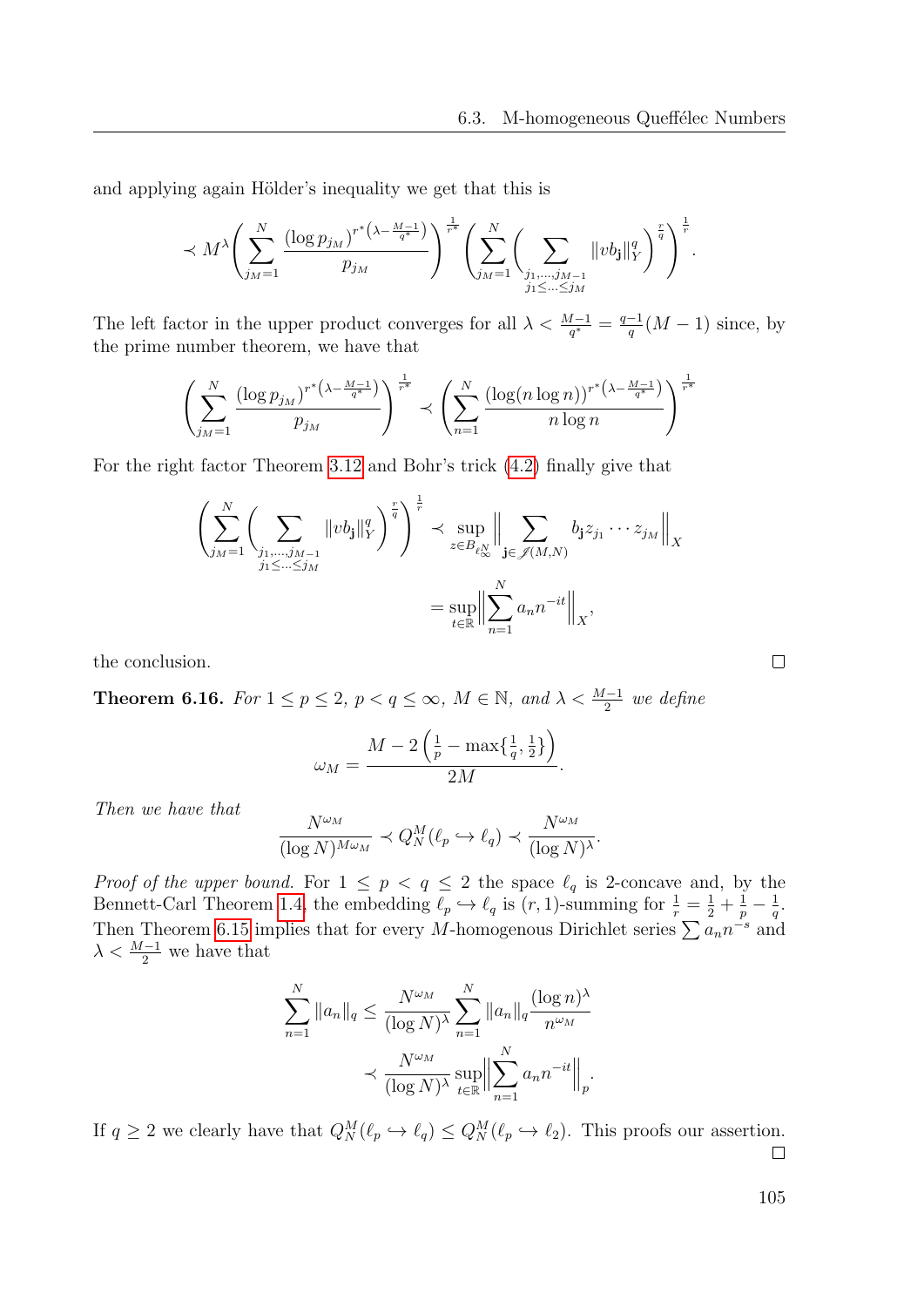The proof of the lower bound is based on the ideas of Maurizi and Queffélec in the scalar case (see [\[60,](#page-115-0) Theorem 3.1]). We start with two lemmata.

<span id="page-105-1"></span>**Lemma 6.17.** Given  $M \in \mathbb{N}$  there exists a constant  $C > 0$  such that for every  $N \in \mathbb{N}$ and every choice of scalars  $a_1, \ldots, a_N \in \mathbb{C}$  such that  $a_n \neq 0$  implies that  $\Omega(n) = M$  we have

$$
\int \Big\| \sum_{n=1}^N a_n g_n(\omega) z_1^{\alpha_1(n)} \cdots z_r^{\alpha_r(n)} \Big\|_{\mathcal{P}_M(\ell_\infty^r; \mathbb{C})} d\omega
$$
  
\n
$$
\leq C \left[ \max_{n \leq N} |a_n| \sqrt{1 + \log N} + \left( \sum_{n=1}^N |a_n|^2 \right)^{\frac{1}{2}} \sqrt{r \log \log N} \right],
$$

where  $g_1, \ldots, g_N$  are independent gaussian random variables.

*Proof.* We choose independent gaussian random variables  $g_1, \ldots, g_N$  and consider the M-homogeneous polynomial

$$
P_{\omega}(z) = \sum_{n=1}^{N} a_n g_n(\omega) z_1^{\alpha_1(n)} \cdots z_r^{\alpha_r(n)}.
$$

By rewriting  $||P_\omega||_\infty$  as follows

$$
||P_{\omega}||_{\infty} = \sup_{z \in B_{\ell_{\infty}^r}} \left| \sum_{n=1}^N a_n g_n(\omega) z_1^{\alpha_1(n)} \cdots z_r^{\alpha_r(n)} \right| = \sup_{z \in \mathbb{T}^r} \left| \sum_{n=1}^N a_n g_n(\omega) z_1^{\alpha_1(n)} \cdots z_r^{\alpha_r(n)} \right|
$$
  
= 
$$
\sup_{t_j \in [0,2\pi]} \left| \sum_{n=1}^N a_n g_n(\omega) e^{i(\alpha_1(n)t_1 + \dots + \alpha_r(n)t_r)} \right|
$$

and since

$$
\sup_{t_j\in[0,2\pi]}\left|a_ne^{i(\alpha_1(n)t_1+\ldots+\alpha_r(n)t_r)}\right|=|a_n|
$$

a theorem of Kahane in [\[50,](#page-115-3) Chapter 6, Theorem 3] implies that

<span id="page-105-0"></span>
$$
\mathfrak{P}\left(\|P_{\omega}\|_{\infty}\geq C\Big(\sum_{n=1}^{N}|a_n|^2\Big)^{\frac{1}{2}}\sqrt{r\log M}\right)\leq \frac{1}{M^2e^r}.\tag{6.8}
$$

But by a theorem of Ledoux and Talagrand [\[55,](#page-115-4) Proposition 6.8] we have that

$$
\int ||P_{\omega}||_{\infty} d\omega \leq 6 \int \max_{n \leq N} \left\| a_n g_n(\omega) z_1^{\alpha_1(n)} \cdots z_r^{\alpha_r(n)} \right\|_{\infty} d\omega + 6t_0,
$$

where

$$
t_0 = \inf \left\{ t > 0 \mid \mathfrak{P}(\|P_\omega\|_\infty > t) \le \frac{1}{8,3} \right\}.
$$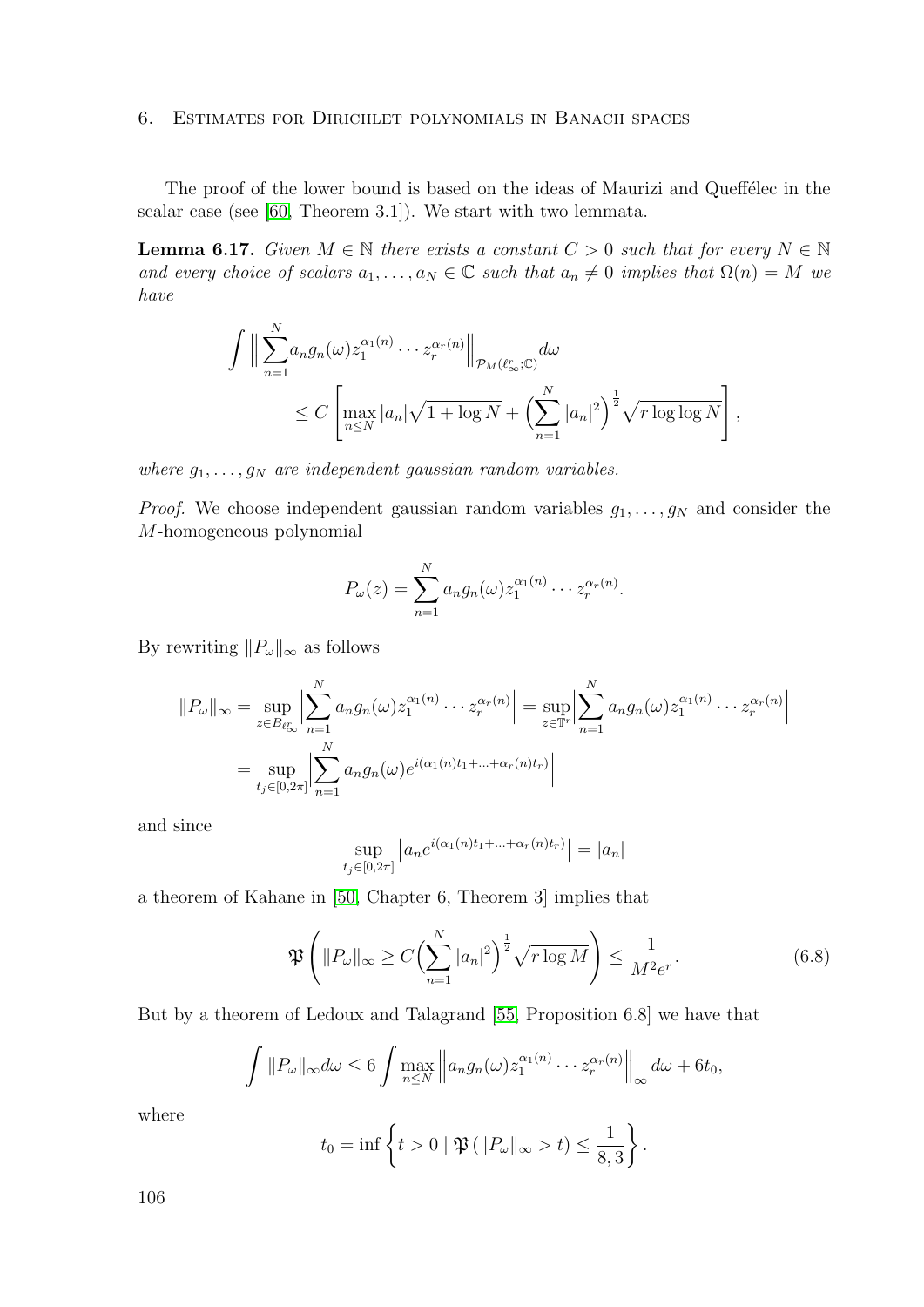On the one hand, [\(6.8\)](#page-105-0) and the fact that for  $M, r \geq 2$  we have  $M^2e^r \geq 8,3$  give that On the one hand,  $(0.8)$ <br>  $t_0 \leq C'(\sum_{n=1}^N |a_n|^2)^{\frac{1}{2}} \sqrt{2\pi}$  $r \log M$ . Furthermore it is clear that the degree M of  $P_{\omega}$  is at most  $\frac{\log N}{\log 2}$  (see Remark [6.10\)](#page-98-2). On the other hand

$$
\int \max_{n \leq N} \left\| a_n g_n(\omega) z_1^{\alpha_1(n)} \cdots z_r^{\alpha_r(n)} \right\|_{\infty} = \int \max_{n \leq N} |a_n g_n(\omega)| \sup_{z \in B_{\ell_{\infty}^r}} |z_1^{\alpha_1(n)} \cdots z_r^{\alpha_r(n)}| d\omega
$$

$$
\leq \max_{n \leq N} |a_n| \int \max_{n \leq N} |g_n(\omega)| d\omega
$$

$$
= \max_{n \leq N} |a_n| \int \left\| \sum_{n=1}^N g_n(\omega) e_n \right\|_{\ell_{\infty}^N} d\omega.
$$

and by Tomczak-Jaegermann [\[75,](#page-117-0) Proposition 45.1]

$$
\int \Bigl\|\sum_{n=1}^N g_n(\omega) e_n\Bigr\|_{\ell_\infty^N} d\omega \leq C'' (1 + \log N)^{\frac{1}{2}}.
$$

This gives the conclusion.

**Lemma 6.18.** Given  $M \in \mathbb{N}$  there exists a constant  $C > 0$  such that for every  $N, K \in \mathbb{N}$ ,  $1 \leq p \leq 2$  and every choice of  $a_1, \ldots, a_N \in \mathbb{C}$  such that  $a_n \neq 0$  implies that  $\Omega(n) = M$ we have

$$
\int \Big\| \sum_{n=1}^N a_n \Big( \sum_{k=1}^K \varepsilon_{kn}(\omega) e_k \Big) z_1^{\alpha_1(n)} \cdots z_r^{\alpha_r(n)} \Big\|_{\mathcal{P}_M(\ell_\infty^r; \ell_p^K)} d\omega
$$
  
\n
$$
\leq C \Bigg[ \Big( \max_{n \leq N} |a_n| \sqrt{1 + \log N} + \Big( \sum_{n=1}^N |a_n|^2 \Big)^{\frac{1}{2}} \sqrt{r \log \log N} \Big) K^{\frac{1}{p} - \frac{1}{2}}
$$
  
\n
$$
+ \sup_{n \leq N} \Big( |a_n| \sqrt{\frac{\alpha!}{M!}} \Big) r^{\frac{M}{2}} K^{\frac{1}{p}} \Bigg],
$$

where  $(\varepsilon_{nk})_{n,k}$  is a family of Rademacher random variables.

*Proof.* We choose independent Gaussian random variables  $(g_{nk})_{n,k=1}^{N,K}$ . It is a well known fact that the Rademacher averages are dominated by the Gaussian averages (see [\[40,](#page-114-4) Proposition 12.11]):

$$
\int \Big\| \sum_{n=1}^{N} a_n \Big( \sum_{k=1}^{K} \varepsilon_{kn}(\omega) e_k \Big) z_1^{\alpha_1(n)} \cdots z_r^{\alpha_r(n)} \Big\|_{\mathcal{P}_M(\ell_{\infty}^r; \ell_p^K)} d\omega
$$
  
\n
$$
\leq C' \int \Big\| \sum_{n=1}^{N} a_n \Big( \sum_{k=1}^{K} g_{kn}(\omega) e_k \Big) z_1^{\alpha_1(n)} \cdots z_r^{\alpha_r(n)} \Big\|_{\mathcal{P}_M(\ell_{\infty}^r; \ell_p^K)} d\omega
$$
  
\n
$$
= C' \int \Big\| \sum_{n,k=1}^{NK} g_{kn}(\omega) \Big( a_n z_1^{\alpha_1(n)} \cdots z_r^{\alpha_r(n)} \otimes e_k \Big) \Big\|_{\mathcal{P}_M(\ell_{\infty}^r) \otimes \varepsilon \ell_p^K} d\omega.
$$

107

 $\Box$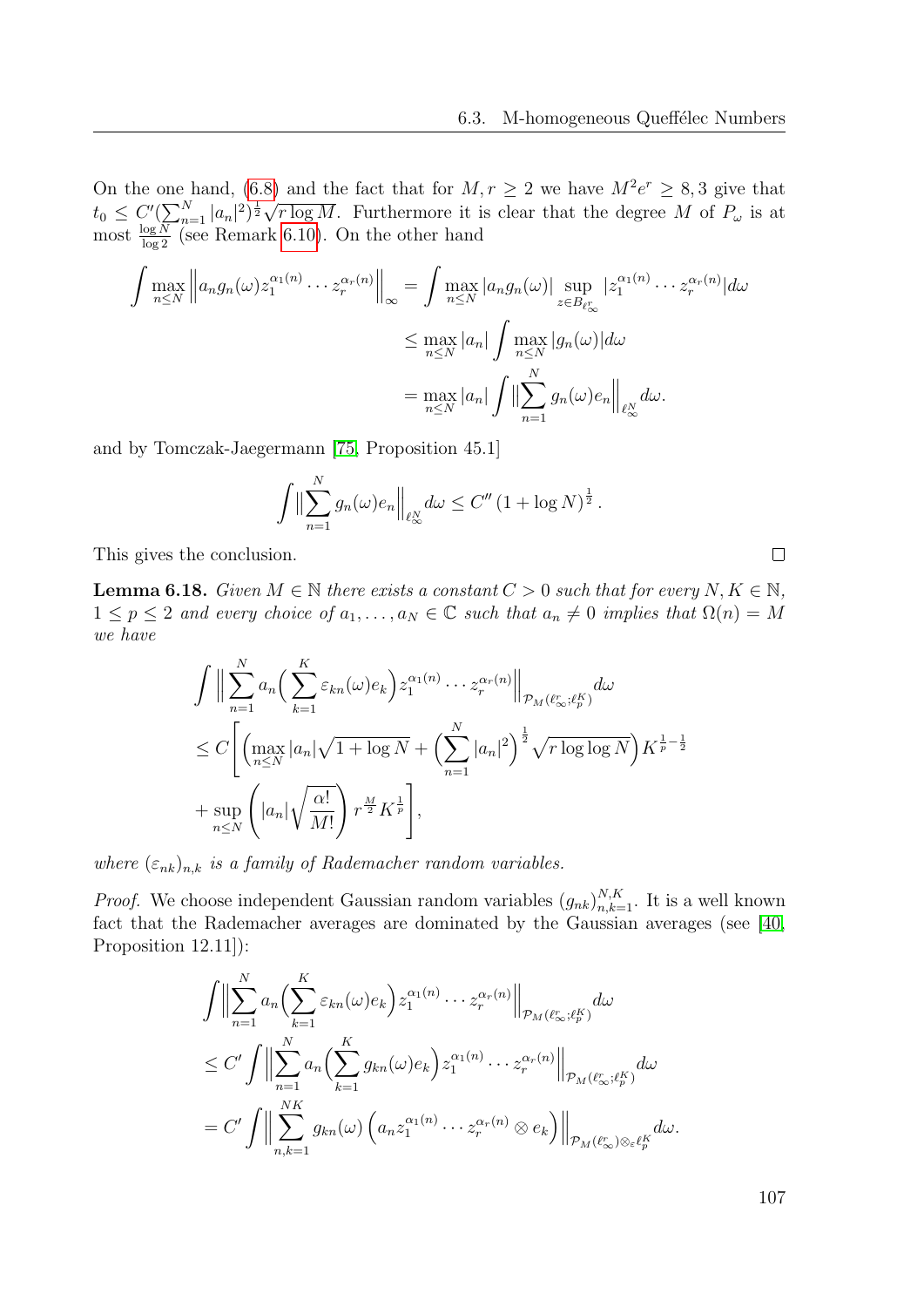By Chevét's inequality  $[75, Corollary 3.2]$  we have that

$$
\int \Big\| \sum_{n,k=1}^{NK} g_{kn}(\omega) (a_n z_1^{\alpha_1(n)} \cdots z_r^{\alpha_r(n)} \otimes e_k) \Big\|_{\mathcal{P}_M(\ell_\infty^n) \otimes_{\varepsilon} \ell_p^K} d\omega \n\leq C' \Big[ \sup_{\substack{y' \in \mathcal{P}_M(\ell_\infty^n) \\ \|y'\| \leq 1}} \left( \sum_{n=1}^N |y'(a_n z_1^{\alpha_1(n)} \cdots z_r^{\alpha_r(n)})|^2 \right)^{\frac{1}{2}} \int \Big\| \sum_{k=1}^K g_k(\omega) e_k \Big\|_{\ell_p^K} d\omega \n+ \sup_{y' \in B_{\ell_p^K}} \left( \sum_{k=1}^K |y'(e_k)|^2 \right)^{\frac{1}{2}} \int \Big\| \sum_{n=1}^N g_n(\omega) z_1^{\alpha_1(n)} \cdots z_r^{\alpha_r(n)} \Big\|_{\mathcal{P}_M(\ell_\infty^n)} d\omega \Big]
$$

Note that for  $1 \le p \le 2$ 

$$
\sup_{y' \in B_{\ell_p^K'}} \left( \sum_{k=1}^K |y'(e_k)|^2 \right)^{\frac{1}{2}} = \sup_{x \in B_{\ell_p^K}} \left( \sum_{k=1}^K |x_k|^2 \right)^{\frac{1}{2}} = || \mathrm{id} : \ell_{p'}^K \to \ell_2^K || = K^{\frac{1}{p} - \frac{1}{2}}.
$$

and from the proof of [\[39,](#page-114-2) Lemma 4.2] we know that

$$
\sup_{\substack{y' \in \mathcal{P}_M(\ell_\infty^r)' \\ \|y'\| \le 1}} \left( \sum_{n=1}^N |y'(a_n z^{\alpha(n)})|^2 \right)^{\frac{1}{2}} \le \sup_{n \le N} \left( |a_n| \sqrt{\frac{\alpha(n)!}{M!}} \right) ||\mathrm{id} : \ell_\infty^r \to \ell_2^r||^M
$$

$$
= \sup_{n \le N} \left( |a_n| \sqrt{\frac{\alpha(n)!}{M!}} \right) r^{\frac{M}{2}}.
$$

Moreover, [\[75,](#page-117-0) Proposition 45.1] gives that

$$
\int \Big\| \sum_{k=1}^K g_k(\omega) e_k \Big\|_{\ell_p^K} d\omega \le C'' K^{\frac{1}{p}}.
$$

 $\Box$ 

Finally, Lemma [6.17](#page-105-1) gives the conclusion.

*Proof the lower bound of Theorem [6.16.](#page-104-0)* The case  $1 \le p < q \le 2$ . We set

$$
r=\pi(N^{\frac{1}{M}})
$$

and define the set

$$
A = \{ n \in \mathbb{N} \mid n = p_{i_1} \cdots p_{i_M}, \ 1 \leq i_1 < i_2 \ldots < i_m \leq r \}.
$$

Note that by the definition of r each  $n \in A$  holds  $n \leq p_r^M \leq N$ . Given  $K \in \mathbb{N}$ and Rademacher random variables  $(\varepsilon_{nk})_{n,k=1}^{NK}$ , we define the *M*-homogenous Dirichlet polynomial  $f_{\omega}$  in  $\ell_p^K$  by

$$
f_{\omega}(s) = \sum_{n=1}^{N} c_n n^{-s} := \sum_{n=1}^{N} a_n \left( \sum_{k=1}^{K} \varepsilon_{nk}(\omega) e_k \right) n^{-s},
$$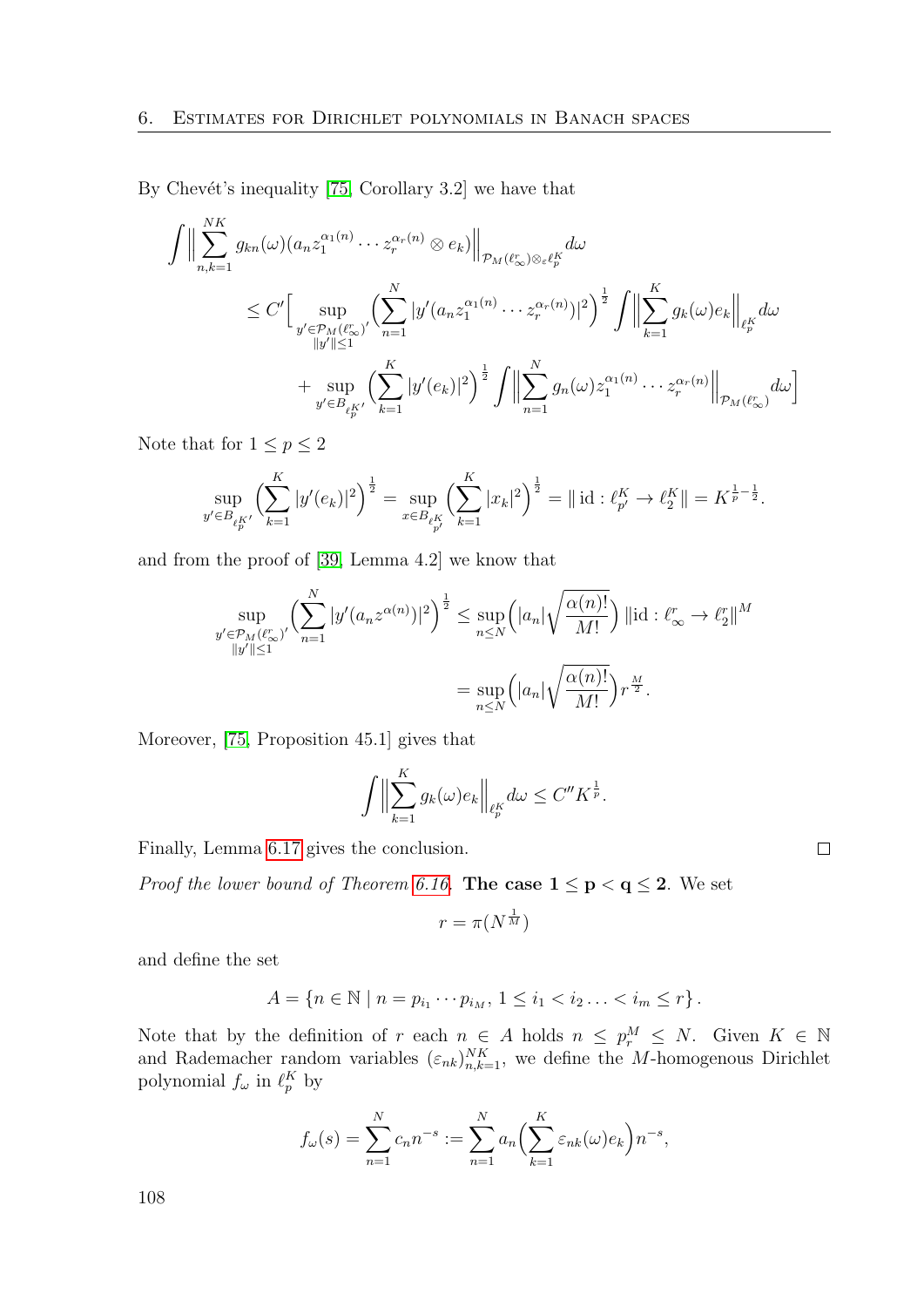where

$$
a_n = \begin{cases} 1 & \text{if } n \in A, \\ 0 & \text{if } n \notin A. \end{cases}
$$

Then we have that

$$
||c_n||_q = \left(\sum_{k=1}^K |a_n \varepsilon_{nk} e_k|^q\right)^{\frac{1}{q}} = |a_n| K^{\frac{1}{q}}
$$

and hence

$$
\sum_{n=1}^{N} ||c_n||_q = |A| K^{\frac{1}{q}}.
$$

Moreover we denote with  $P_{\omega}$  the M-homogenous polynomial associated to  $f_{\omega}$ . By Lemma [6.18](#page-106-0) and Bohr's trick [\(4.2\)](#page-70-0) we have

$$
|A|K^{\frac{1}{q}} \prec Q_N^M(\ell_p \hookrightarrow \ell_q) \int ||f_{\omega}||_{\infty} d\omega = Q_N^M(\ell_p \hookrightarrow \ell_q) \int ||P_{\omega}||_{\infty} d\omega
$$
  
\$\prec Q\_N^M(\ell\_p \hookrightarrow \ell\_q) \left[ \left( \max\_{n \le N} |a\_n| \sqrt{1 + \log N} + \left( \sum\_{n=1}^N |a\_n|^2 \right)^{\frac{1}{2}} \sqrt{r \log \log N} \right) K^{\frac{1}{p} - \frac{1}{2}} \right] \$  
\$+ \sup\_{n \le N} \left( |a\_n| \sqrt{\frac{\alpha(n)!}{M!}} \right) r^{\frac{M}{2}} K^{\frac{1}{p}} \right]

We choose now  $K = r$ . The prime number theorem implies that  $K = r = \pi(N^{\frac{1}{M}}) \approx \frac{N^{\frac{1}{M}}}{\log N}$  $log N$ and hence  $|A| = \binom{r}{k}$  $\binom{r}{M} \asymp \frac{N}{M!} \asymp \frac{N}{(\log N)^M}$ . Note also that  $\sup_{\alpha \in \Lambda(M,r)} \sqrt{\frac{\alpha!}{M!}} \leq 1$ . Then we get

$$
\frac{N}{(\log N)^M} \Big(\frac{N^{\frac{1}{M}}}{\log N}\Big)^{\frac{1}{q}} \prec Q_N^M(\ell_p \hookrightarrow \ell_q) \bigg[ \Big( \sqrt{1+\log N} + \frac{N^{\frac{M+1}{2M}}\sqrt{\log\log N}}{(\log N)^{\frac{M+1}{2}}} \Big) \Big( \frac{N^{\frac{1}{M}}}{\log N} \Big)^{\frac{1}{p} - \frac{1}{2}} \newline + \frac{N^{\frac{1}{2}}}{(\log N)^{\frac{M}{2}}} \Big( \frac{N^{\frac{1}{M}}}{\log N} \Big)^{\frac{1}{p}} \bigg]
$$

It is easy to see that the last factor increases faster. Then

$$
\frac{N^{1+\frac{1}{Mq}}}{(\log N)^{M+\frac{1}{q}}} \prec Q_N^M(\ell_p \hookrightarrow \ell_q) \frac{N^{\frac{1}{2}+\frac{1}{Mp}}}{(\log N)^{\frac{M}{2}+\frac{1}{p}}}
$$

and this gives the conclusion.

The case  $1 \le p \le 2 < q$ . First of all we show that for every  $K \in \mathbb{N}$  there exists an M-homogeneous polynomial  $P: \ell_{\infty}^{MK} \to \ell_{p}^{K}, P(z) = \sum_{|\alpha|=M} c_{\alpha} z^{\alpha}$ , such that

<span id="page-108-0"></span>
$$
\sum_{\alpha \in \Lambda(M,MK)} \|c_{\alpha}\|_2 = K^M \tag{6.9}
$$

109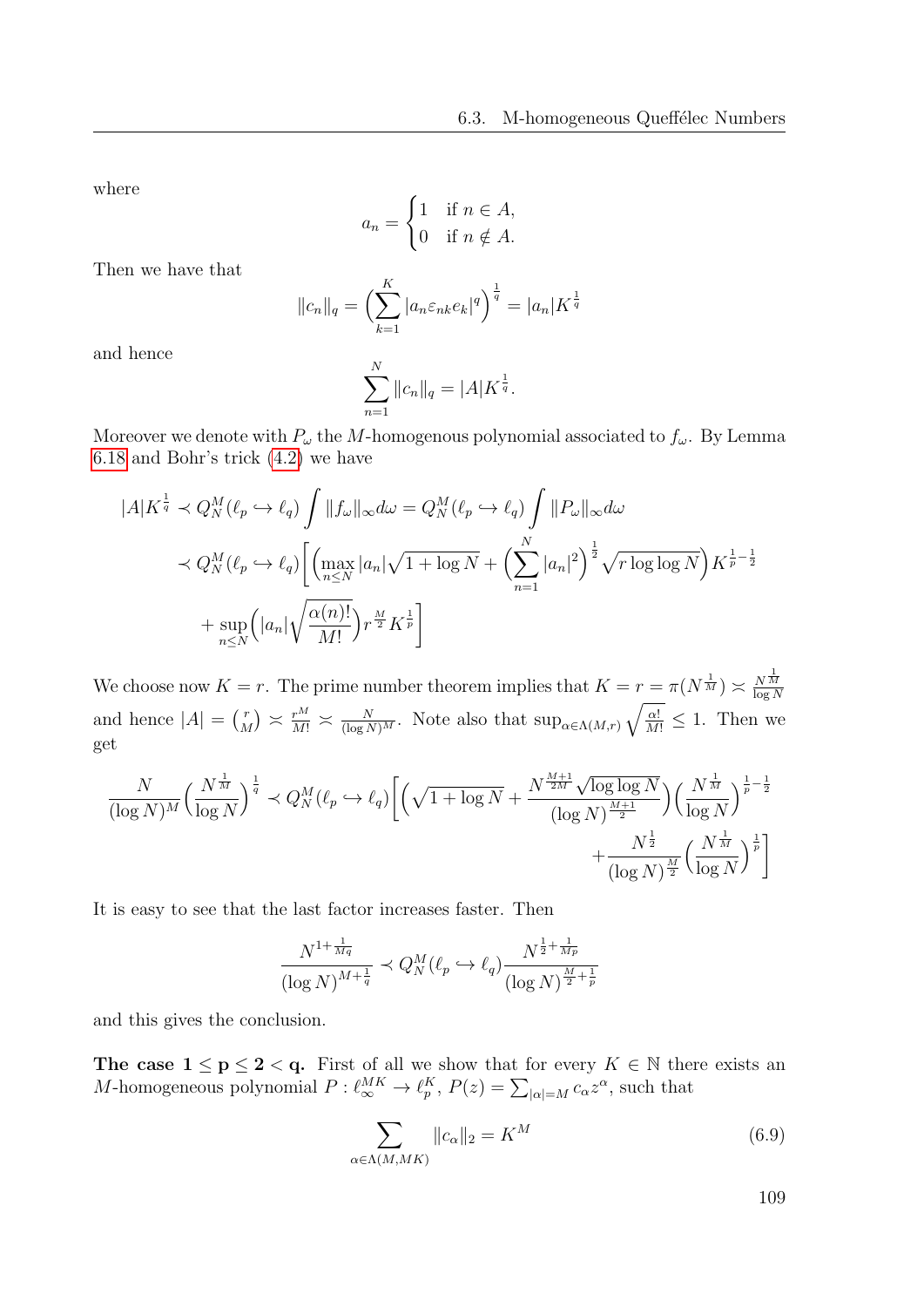and

<span id="page-109-0"></span>
$$
\sup_{z \in B_{\ell_{\infty}^{MK}}} \left\| \sum_{\alpha \in \Lambda(M,MK)} c_{\alpha} z^{\alpha} \right\|_{p} \leq K^{\frac{M}{2} + \frac{1}{p} - \frac{1}{2}}.
$$
\n(6.10)

Let  $(a_{ij})_{i,j}$  be a complex  $K \times K$ -matrix satisfying

$$
\sum_{k=1}^{K} a_{kl} \bar{a}_{km} = K \delta_{lm} \quad \text{and} \quad |a_{lm}| = 1 \quad \text{for all } l, m \in \mathbb{N}
$$

(for example take  $a_{ml} = e^{\frac{2\pi iml}{K}}$ ). With this we define the M-homogeneous polynomial  $P: \ell_{\infty}^{MK} \to \ell_{p}^{K}$  by

$$
P(z) = \sum_{\mathbf{i} \in \mathcal{M}(M, MK)} a_{i_M} a_{i_M i_{M-1}} \cdots a_{i_2 i_1} z_{i_1} z_{K+i_2} \cdots z_{(M-1)K+i_M} e_{i_M}
$$

Let us show that P satisfies [\(6.10\)](#page-109-0). Indeed, if  $z \in B_{\ell_{\infty}^{MK}}$ , we have by the conditions of the matrix  $(a_{ij})_{i,j}$  that

$$
||P(z)||_2^2 = \sum_{i_M=1}^K \Big| \sum_{\mathbf{i} \in \mathcal{M}(M-1,K)} a_{i_{M}i_{M-1}} \cdots a_{i_{2}i_{1}} z_{i_{1}} \cdots z_{(M-1)K+i_{M}} \Big|^2
$$
  
\n
$$
\leq \sum_{i_M=1}^K \Big| \sum_{\mathbf{i} \in \mathcal{M}(M-1,K)} a_{i_{M}i_{M-1}} \cdots a_{i_{2}i_{1}} z_{i_{1}} \cdots z_{(M-2)K+i_{M-1}} \Big|^2
$$
  
\n
$$
= \sum_{i_M=1}^K \sum_{\mathbf{i}, \mathbf{j} \in \mathcal{M}(M-1,K)} a_{i_{M}i_{M-1}} \overline{a}_{i_{M}j_{M-1}} \cdots z_{(M-2)K+i_{M-1}} \overline{z}_{(M-2)K+j_{M-1}}
$$
  
\n
$$
= \Big( \sum_{\mathbf{i}, \mathbf{j} \in \mathcal{M}(M-1,K)} a_{i_{M-1}i_{M-2}} \overline{a}_{j_{M-1}j_{M-2}} \cdots z_{(M-2)K+i_{M-1}} \overline{z}_{(M-2)K+j_{M-1}}
$$
  
\n
$$
\cdot \sum_{i_M=1}^K a_{i_Mi_{M-1}} \overline{a}_{i_Mj_{M-1}} \Big)
$$
  
\n
$$
= K \sum_{i_{M-1}=1}^K \Big| z_{(M-2)K+i_{M-1}}|^2 \Big| \sum_{\mathbf{i}, \mathbf{j} \in \mathcal{M}(M-2,K)} a_{i_{M-1}i_{M-2}} \cdots z_{(M-3)K+i_{M-2}} \Big|^2
$$
  
\n
$$
\leq K \sum_{i_{M-1}=1}^K \Big| \sum_{\mathbf{i}, \mathbf{j} \in \mathcal{M}(M-2,K)} a_{i_{M-1}i_{M-2}} \cdots a_{i_{2}i_{1}} z_{i_{1}} \cdots z_{(M-3)K+i_{M-2}} \Big|^2
$$

110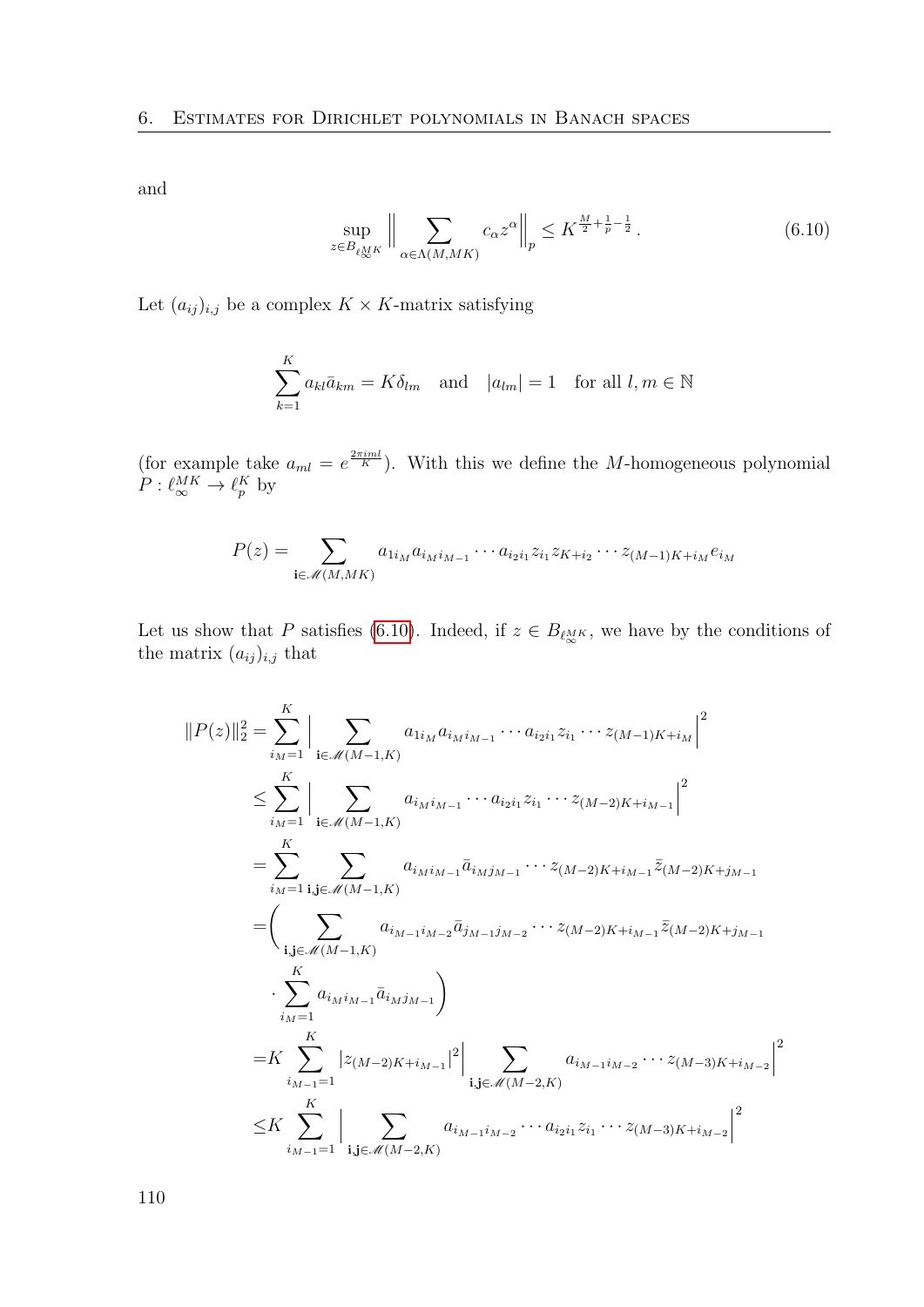Repeating this argument we finally end up in

$$
||P(z)||_2^2 \le K^{M-2} \sum_{i_2=1}^K \Big| \sum_{i_1=1}^K a_{i_2 i_1} z_{i_1} \Big|^2
$$
  
=  $K^{M-2} \sum_{i_1,j_1=1}^K \Big( \sum_{i_2=1}^K a_{i_2 i_1} \bar{a}_{i_2 j_1} \Big) z_{i_1} \bar{z}_{j_1}$   
=  $K^{M-1} \sum_{i_1=1}^K |z_{i_1}|^2 \le K^M.$ 

Thus,

$$
\sup_{z \in B_{\ell_{\infty}^{KM}}} \|P(z)\|_{p} \leq \|\operatorname{id} : \ell_p^K \hookrightarrow \ell_2^K\| \sup_{z \in B_{\ell_{\infty}^{KM}}} \|P(z)\|_{2} \leq K^{\frac{1}{p}-\frac{1}{2}} K^{\frac{M}{2}}.
$$

On the other hand  $P$  satisfies  $(6.9)$  since

$$
\sum_{\alpha \in \Lambda(M,MK)} ||c_{\alpha}||_2 = \sum_{\mathbf{i} \in \mathcal{M}(M,K)} ||a_{1i_M} a_{i_M i_{M-1}} \cdots a_{i_2 i_1} e_{i_M}||_2
$$
  
= 
$$
\sum_{\mathbf{i} \in \mathcal{M}(M,K)} \left( \sum_{k=1}^K |a_{1i_M} a_{i_M i_{M-1}} \cdots a_{i_2 i_1} e_{i_M}(k)|^2 \right)^{\frac{1}{2}}
$$
  
= 
$$
\sum_{\mathbf{i} \in \mathcal{M}(M,K)} 1 = K^M.
$$

If we now choose  $K = \left[\frac{\pi(N^{1/M})}{M}\right]$  $\left[\frac{M^{1/M}}{M}\right]$  (where  $\left[\right]$  denotes the integer part) we have that for every  $\alpha \in \Lambda(M, MK)$  that  $p^{\alpha} \leq p_{MK}^{M} \leq N$ . We define the M-homogenous Dirichletpolynomial  $\sum_{n=1}^{N} a_n n^{-s}$  by

$$
a_{p^{\alpha}} = \begin{cases} c_{\alpha} & \text{if } \alpha \in \Lambda(M, MK) \\ 0 & \text{else}. \end{cases}
$$

Clearly,

$$
\sum_{n=1}^{N} ||a_n||_2 = \sum_{\alpha \in \Lambda(M,MK)} ||c_{\alpha}||_2 = K^M,
$$

and by Bohr's trick [\(4.2\)](#page-70-0)

$$
\sup_{t \in \mathbb{R}} \left\| \sum_{n=1}^N a_n n^{-it} \right\|_p = \sup_{z \in B_{\ell_{\infty}^{MK}} \left\| \sum_{\alpha \in \Lambda(M, MK)} c_{\alpha} z^{\alpha} \right\|_p \leq K^{\frac{M}{2} + \frac{1}{p} - \frac{1}{2}}.
$$

Hence

$$
Q_N^M(\ell_p \hookrightarrow \ell_2) \ge K^{\frac{M}{2} - (\frac{1}{p} - \frac{1}{2})}
$$

111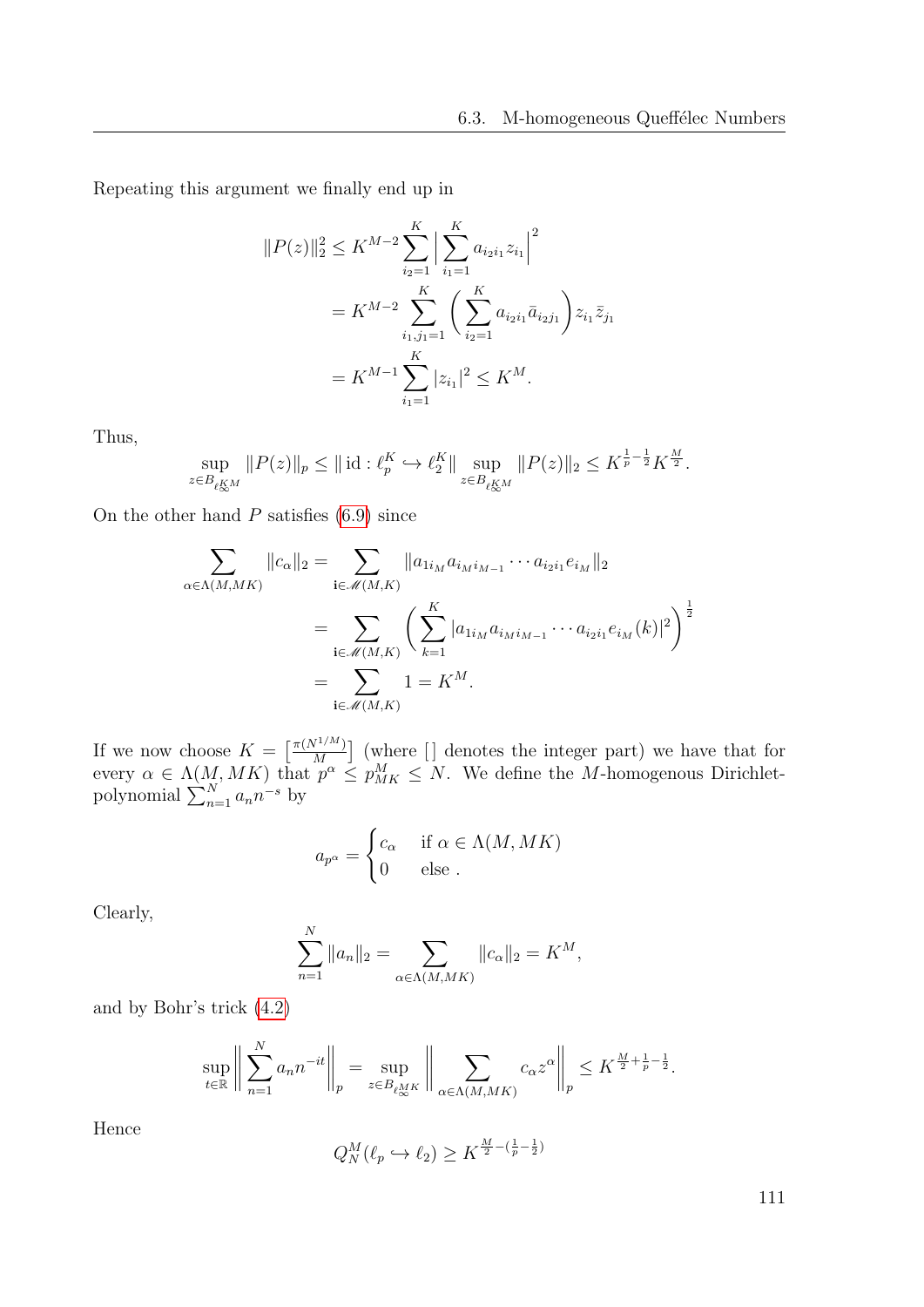By the definition of  $K$  and the prime number theorem there is a constant  $C$  such that  $K \geq C \frac{N^{\frac{1}{M}}}{M \log(N^{\frac{1}{M}})} \geq C \frac{N^{\frac{1}{M}}}{\log N}$  $\frac{N M}{\log N}$ , i.e.

$$
Q_N^M(\ell_p \hookrightarrow \ell_2) \ge C' \left(\frac{N^{\frac{1}{M}}}{\log N}\right)^{\frac{M-2(\frac{1}{p}-\frac{1}{2})}{2}}.
$$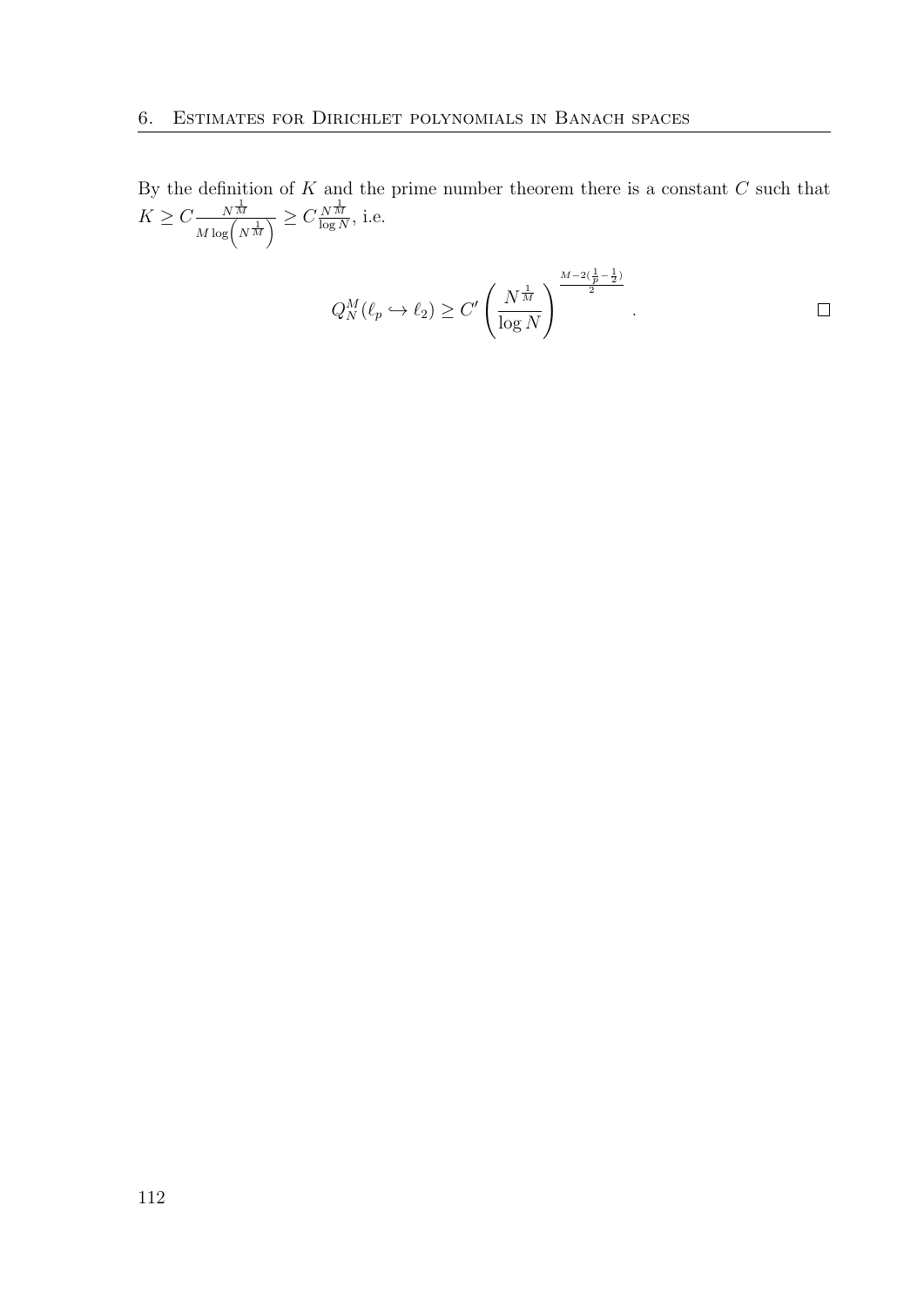## Bibliography

- [1] A. Baernstein II and R. C. Culverhouse. Majorization of sequences, sharp vector Khinchin inequalities, and bisubharmonic functions. *Studia Math.*, 152(3):231–248, 2002.
- [2] R. Balasubramanian, B. Calado, and H. Queffélec. The Bohr inequality for ordinary Dirichlet series. Stud. Math., 175(3):285–304, 2006.
- [3] M. Balazard. Remarques sur un théorème de G. Halász et A. Sárközy. *Bull. Soc.* Math. France, 117(4):389–413, 1989.
- [4] F. Bayart. Hardy spaces of Dirichlet series and their composition operators. Monatsh. Math., 136(3):203–236, 2002.
- [5] F. Bayart. Opérateurs de composition sur des espaces de séries de Dirichlet et  $prob\acute{e}mes d'hypercyclicit\'e simultan\'ee. PhD thesis, Université des Sciences et Tech$ nologie de Lille, 2002.
- [6] G. Bennett. Inclusion mappings between  $l^p$  spaces. J. Funct. Anal., 13:20–27, 1973.
- [7] O. Blasco. The Bohr radius of a Banach space. In Vector measures, integration and related topics, volume 201 of Oper. Theory Adv. Appl., pages 59–64. Birkhäuser Verlag, Basel, 2010.
- [8] R. C. Blei. Fractional cartesian products of sets. Ann. Inst. Fourier, 29(2):79–105, 1979.
- [9] R. C. Blei. Analysis in integer and fractional dimensions., volume 71 of Cambridge Studies in Advanced Mathematics. Cambridge University Press, Cambridge, 2001.
- [10] H. P. Boas. Majorant series. J. Korean Math. Soc., 37(2):321–337, 2000.
- [11] H. P. Boas and D. Khavinson. Bohr's power series theorem in several variables. Proc. Am. Math. Soc., 125(10):2975–2979, 1997.
- [12] H. F. Bohnenblust and E. Hille. On the absolute convergence of Dirichlet series. Ann. of Math., 32(3):600–622, 1931.
- [13] H. Bohr. Uber die Bedeutung der Potenzreihen unendlich vieler Variabeln in ¨ der Theorie der Dirichletschen Reihen  $\sum_{n=1}^{\infty} \frac{a_n}{n^s}$ . Nachrichten von der Königlichen Gesellschaft der Wissenschaften zu Göttingen, Mathematisch-Physikalische Klasse, 4:441–488, 1913.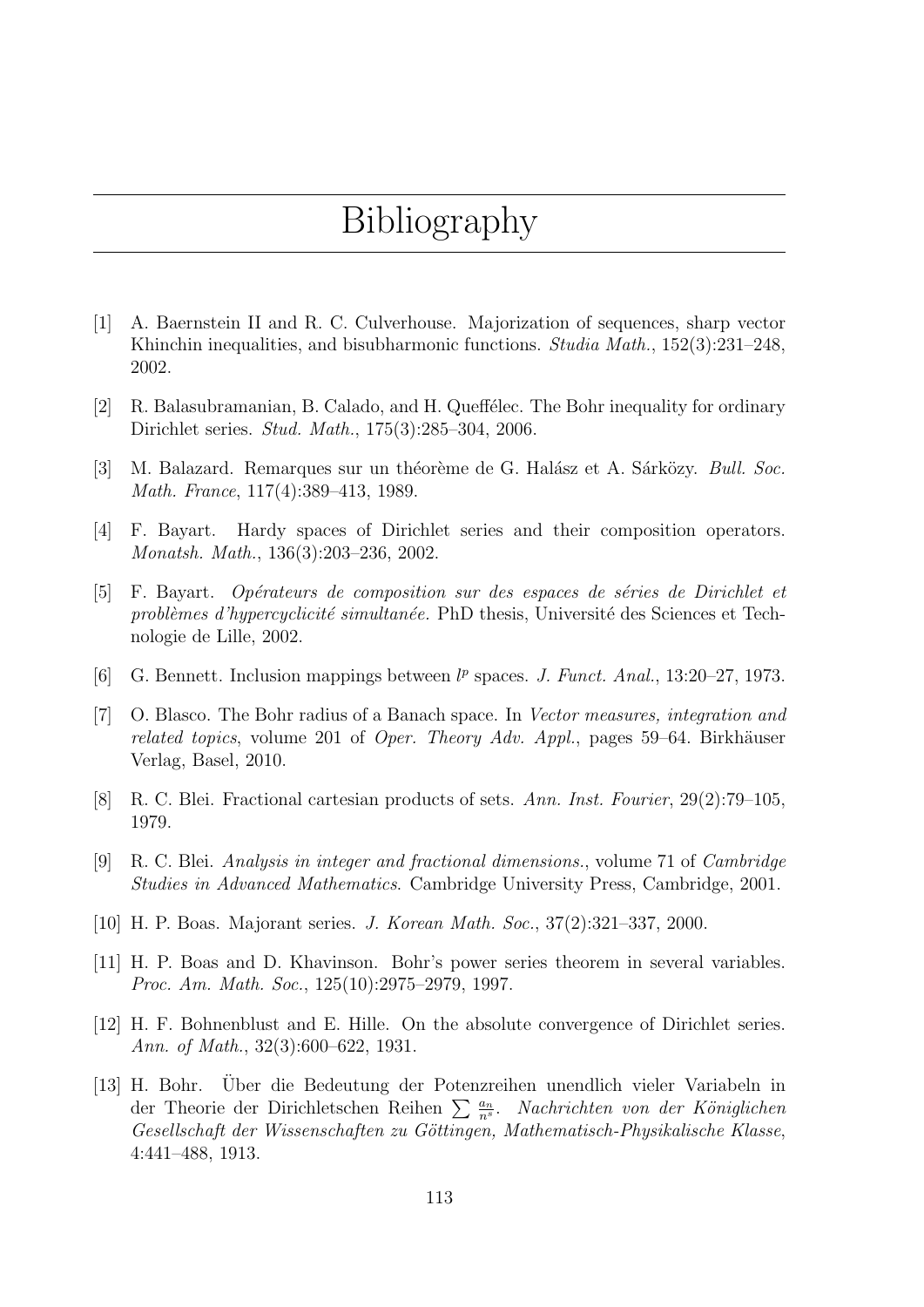- [14] H. Bohr. Über die gleichmäßige Konvergenz Dirichletscher Reihen. J. reine angew. Math., 143:203–211, 1913.
- [15] H. Bohr. A theorem concerning power series. Proc. Lond. Math. Soc., 13(1190):1–5, 1914.
- [16] F. Bombal, D. Pérez-García, and I. Villanueva. Multilinear extensions of Grothendieck's theorem. Q. J. Math., 55(4):441–450, 2004.
- [17] E. Bombieri. Sopra un teorema di H. Bohr e G. Ricci sulle funzioni maggioranti delle serie di potenze. Boll. Unione Mat. Ital., 17(3):276–282, 1962.
- [18] E. Bombieri and J. Bourgain. A remark on Bohr's inequality. Int. Math. Res. Not., 2004(80):4307–4330, 2004.
- [19] A. Bonami. Étude des coefficients de Fourier des fonctions de  $L^p(G)$ . Ann. Inst. Fourier, 20(2):335–402, 1970.
- [20] G. Botelho and D. Pellegrino. When every multilinear mapping is multiple summing. Math. Nachr., 282(10):1414–1422, 2009.
- [21] J. Briët. Grothendieck Inequalities, Nonlocal Games and Optimization. PhD thesis, Universiteit van Amsterdam, 2011.
- [22] B. Carl. Absolut-(p,1)-summierende identische Operatoren von  $l_u$  in  $l_v$ . Math. Nachr., 63:353–360, 1974.
- [23] J. F. Clauser, M. A. Horne, A. Shimony, and R. A. Holt. Proposed experiment to test local hidden-variable theories. Phys. Rev. Lett., 23(15):880–884, 1969.
- [24] R. Cleve, P. Høyer, B. Toner, and J. Watrous. Consequences and limits of nonlocal strategies. In Proceedings of the 19th IEEE Conference on Computational Complexity, pages 236–249, 2004.
- [25] A. M. Davie. Quotient algebras of uniform algebras. J. Lond. Math. Soc., II. Ser., 7:31–40, 1973.
- [26] R. de la Bretèche. Sur l'ordre de grandeur des polynômes de Dirichlet. Acta Arith., 134(2):141–148, 2008.
- [27] A. Defant and L. Frerick. A logarithmic lower bound for multi-dimensional Bohr radii. Isr. J. Math., 152:17–28, 2006.
- [28] A. Defant and L. Frerick. The Bohr radius of the unit ball of  $\ell_p^n$ . J. reine angew. Math., 660:131–147, 2011.
- [29] A. Defant, L. Frerick, J. Ortega-Cerdà, M. Ounaïes, and K. Seip. The Bohnenblust-Hille inequality for homogeneous polynomials is hypercontractive. Ann. of Math., 174(1):485–497, 2011.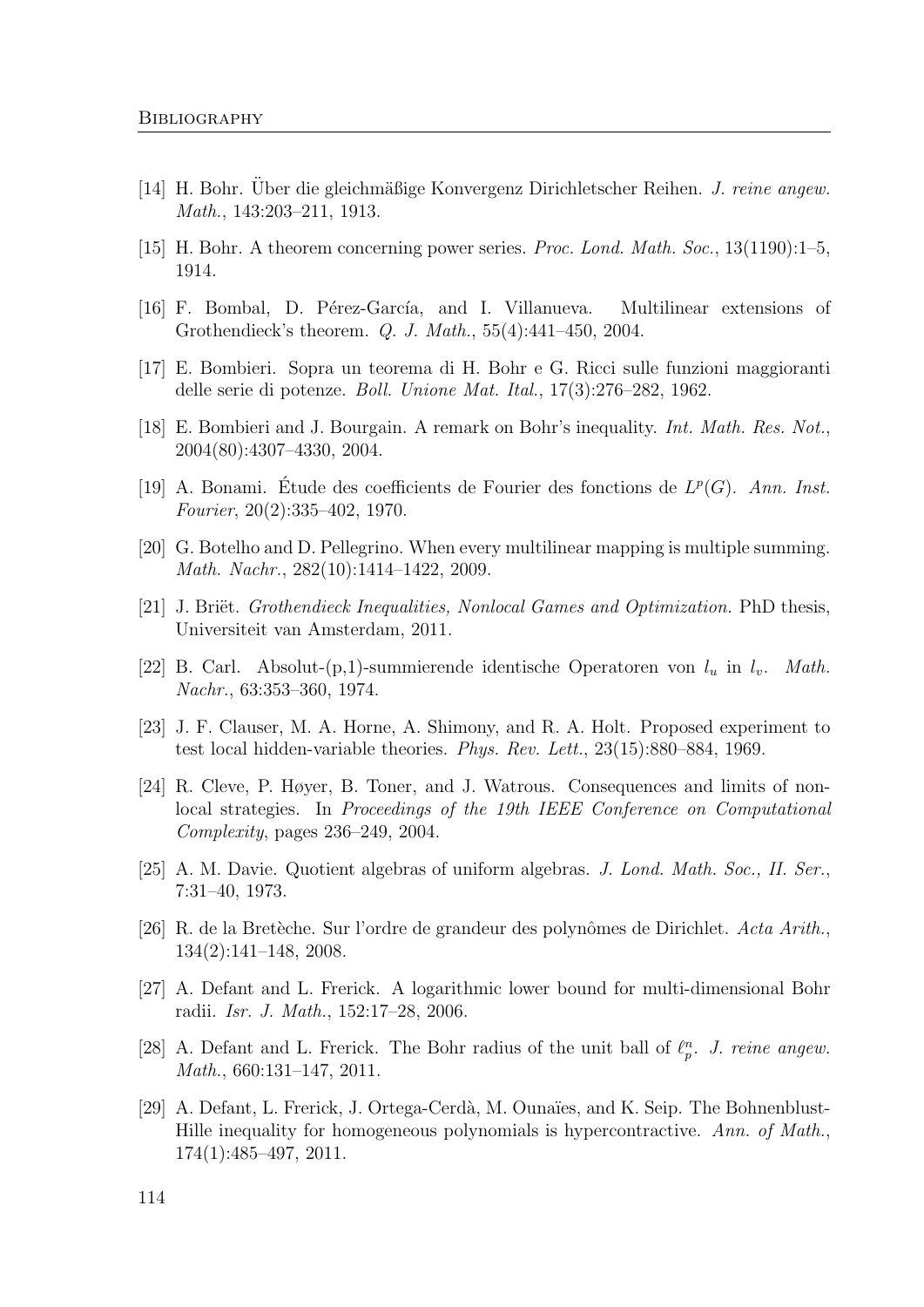- [30] A. Defant, D. García, M. Maestre, and D. Pérez-García. Bohr's strip for vector valued Dirichlet series. Math. Ann., 342(3):533–555, 2008.
- [31] A. Defant, D. García, M. Maestre, and P. Sevilla-Peris. Bohr's strips for Dirichlet series in Banach spaces. Funct. Approx. Comment. Math., 44:165–189, 2011.
- [32] A. Defant, M. Maestre, and C. Prengel. The arithmetic Bohr radius. Q. J. Math., 59(2):189–205, 2008.
- [33] A. Defant, M. Maestre, and C. Prengel. Domains of convergence for monomial expansions of holomorphic functions in infinitely many variables. J. reine angew. Math., 634:13–49, 2009.
- [34] A. Defant, M. Maestre, and U. Schwarting. Bohr radii of vector valued holomorphic functions. Adv. Math., 231(5):2837–2857, 2012.
- [35] A. Defant, D. Popa, and U. Schwarting. Coordinatewise multiple summing operators in Banach spaces. J. Funct. Anal., 259(1):220–242, 2010.
- [36] A. Defant and U. Schwarting. Bohr's radii and strips a microscopic and a macroscopic view. Note Mat., 31(1):87–101, 2011.
- [37] A. Defant, U. Schwarting, and P. Sevilla-Peris. Estimates for finite Dirichlet polynomials in Banach spaces. preprint, 2013.
- [38] A. Defant and P. Sevilla-Peris. A new multilinear insight on Littlewood's 4/3 inequality. J. Funct. Anal., 256(5):1642–1664, 2009.
- [39] A. Defant and P. Sevilla-Peris. Convergence of Dirichlet polynomials in Banach spaces. Trans. Amer. Math. Soc., 363(2):681–697, 2011.
- [40] J. Diestel, H. Jarchow, and A. Tonge. Absolutely summing operators, volume 43 of Cambridge Studies in Advanced Mathematics. Cambridge University Press, Cambridge, 1995.
- [41] S. Dineen. Complex analysis on infinite-dimensional spaces. Springer Monographs in Mathematics. Springer-Verlag London Ltd., London, 1999.
- [42] S. Dineen and R. M. Timoney. Absolute bases, tensor products and a theorem of Bohr. Stud. Math., 94(3):227–234, 1989.
- [43] D. Diniz, G. Muñoz-Fernández, D. Pellegrino, and J. Seoane-Sepúlveda. The asymptotic growth of the constants in the Bohnenblust-Hille inequality is optimal. J. Funct. Anal., 263(2):415–428, 2012.
- [44] A. Dvoretzky and C. Rogers. Absolute and unconditional convergence in normed linear spaces. Proc. Natl. Acad. Sci. USA, 36:192–197, 1950.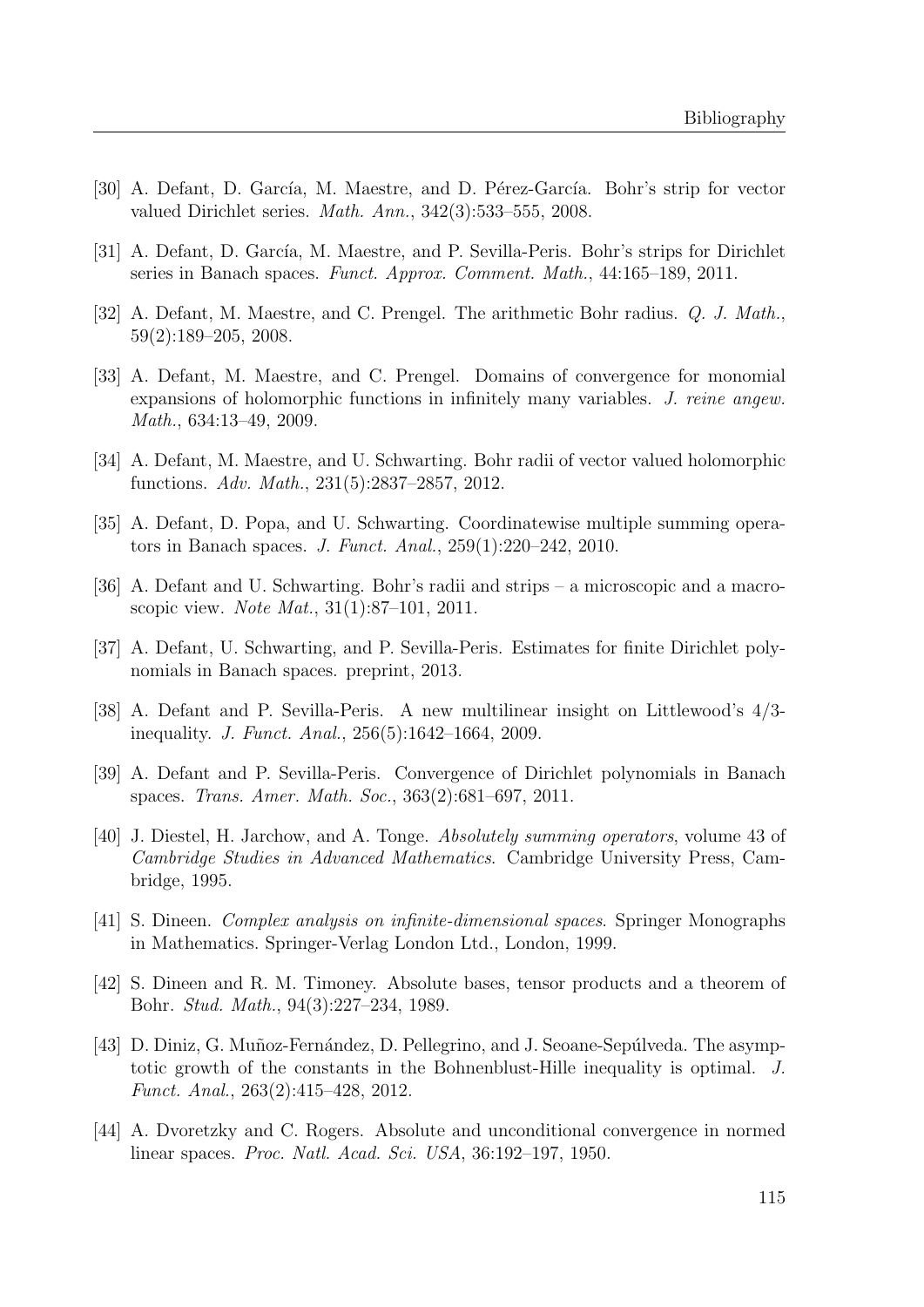- [45] J. Ford and A. Gál. Hadamard tensors and lower bounds on multiparty communication complexity. In Proceedings of the 32nd International Conference on Automata, Languages and Programming (ICALP'05), pages 1163–1175, 2005.
- [46] A. Grothendieck. R´esum´e de la th´eorie m´etrique des produits tensoriels topologiques. Bol. Soc. Mat. São Paulo, 8:1-79, 1953.
- [47] U. Haagerup. The best constants in the Khintchine inequality. Stud. Math., 70:231– 283, 1982.
- [48] L. A. Harris. Bounds on the derivatives of holomorphic functions of vectors. In Analyse fonctionnelle et applications (Comptes Rendus Colloq. Analyse, Inst. Mat., Univ. Federal Rio de Janeiro, Rio de Janeiro, 1972), number 1367, pages 145–163. Hermann, Paris, 1975.
- [49] H. Helson. Dirichlet series. Henry Helson, Berkeley, CA, 2005.
- [50] J.-P. Kahane. Some random series of functions., volume 5 of Cambridge Studies in Advanced Mathematics. Cambridge University Press, Cambridge, 2 edition, 1985.
- [51] S. Kaijser. Some results in the metric theory of tensor products. Stud. Math., 63:157–170, 1978.
- [52] H. König. On the best constants in the Khintchine inequality for variables on spheres. Mathematisches Seminar, Universität Kiel, 1998.
- [53] S. Konyagin and H. Queffélec. The translation  $\frac{1}{2}$  in the theory of Dirichlet series. Real Anal. Exch., 27(1):155–175, 2002.
- [54] S. Kwapień. Some remarks on  $(p, q)$ -absolutely summing operators in  $\ell_p$ -spaces. Stud. Math., 29:327–337, 1968.
- [55] M. Ledoux and M. Talagrand. Probability in Banach spaces, volume 23 of Ergebnisse der Mathematik und ihrer Grenzgebiete. Springer-Verlag, Berlin, 1991.
- [56] J. Lindenstrauss and L. Tzafriri. Classical Banach Spaces I and II: Sequence Spaces; Function Spaces. Classics in Mathematics. Springer-Verlag, Berlin, 1996.
- [57] J. E. Littlewood. On bounded bilinear forms in an infinite number of variables. Quart. J. Math., 1:164–174, 1930.
- [58] M. C. Matos. Fully, absolutely summing and Hilbert-Schmidt multilinear mappings. Collect. Math., 54(2):111–136, 2003.
- [59] B. Maurey and G. Pisier. Séries de variables aléatoires vectorielles indépendantes et propriétés géométriques des espaces de Banach. Stud. Math., 58:45–90, 1976.
- [60] B. Maurizi and H. Queffélec. Some Remarks on the Algebra of Bounded Dirichlet Series. J. Fourier Anal. Appl., 16:676–692, 2010.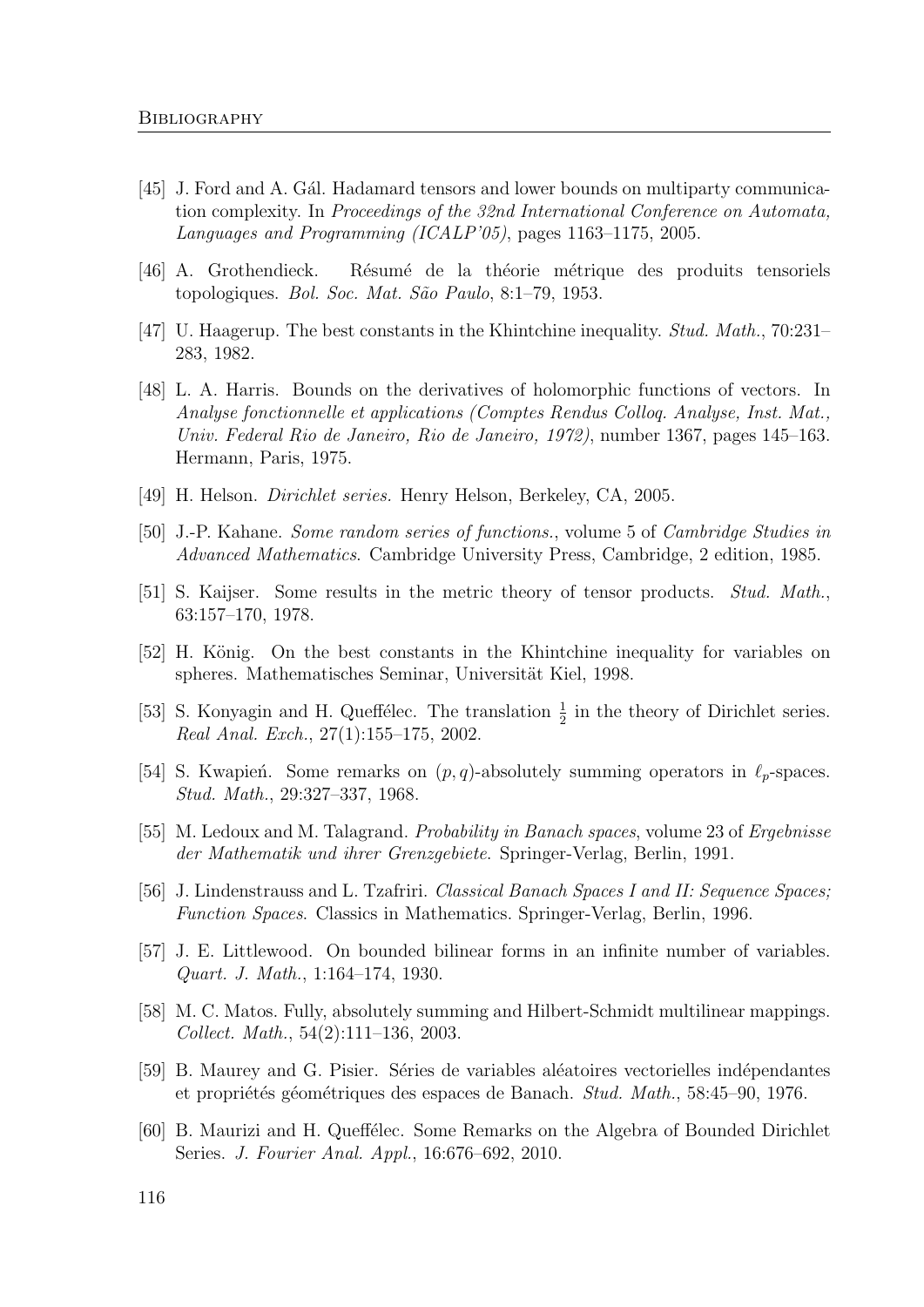- [61] A. Montanaro. Some applications of hypercontractive inequalities in quantum information theory. J. Math. Phys., 53:122206, 2012.
- [62] G. A. Muñoz-Fernández, D. Pellegrino, and J. B. Seoane-Sepúlveda. Estimates for the asymptotic behavior of the constants in the Bohnenblust-Hille inequality. Linear Multilinear Algebra, 60(5):573–582, 2012.
- [63] D. Nuñez-Alarcón, D. Pellegrino, J. Seoane-Sepúlveda, and D. Serrano-Rodríguez. There exist multilinear Bohnenblust–Hille constants  $(C_n)_{n=1}^{\infty}$  with  $\lim_{n\to\infty}$   $(C_{n+1}$  –  $C_n$  = 0. J. Funct. Anal., 264(2):429-463, 2013.
- [64] D. Nuñez-Alarcón, D. Pellegrino, and J. B. Seoane-Sepúlveda. On the Bohnenblust– Hille inequality and a variant of Littlewood's  $4/3$  inequality. J. Funct. Anal., 264(1):326–336, 2013.
- [65] D. Pellegrino and J. B. Seoane-Sep´ulveda. Improving the constants for the real and complex Bohnenblust-Hille inequality. ArXiv e-prints, 2011, arXiv:1010.0461v3 [math.FA].
- [66] D. Pellegrino and J. B. Seoane-Sepúlveda. New upper bounds for the constants in the Bohnenblust-Hille inequality. J. Math. Anal. Appl., 386(1):300–307, 2012.
- [67] D. Popa. Reverse inclusions for multiple summing operators. J. Math. Anal. Appl., 350(1):360–368, 2009.
- [68] D. Popa and G. Sinnamon. Blei's inequality and coordinatewise multiple summing operators. preprint, 2013.
- [69] K. Prachar. Primzahlverteilung. Springer-Verlag, Berlin, 1957.
- [70] C. Prengel. Domains of convergence in infinite dimensional holomorphy. PhD thesis, Carl von Ossietzky Universität Oldenburg, 2005.
- [71] H. Queffélec. H. Bohr's vision of ordinary Dirichlet series; old and new results. J. Anal., 3:43–60, 1995.
- [72] J. Sawa. The best constant in the Khintchine inequality for complex Steinhaus variables, the case  $p = 1$ . *Stud. Math.*, 81:107-126, 1985.
- [73] H. H. Schaefer. Banach lattices and positive operators., volume 215 of Die Grundlehren der mathematischen Wissenschaften. Springer-Verlag, New York, 1974.
- [74] D. M. Serrano-Rodríguez. A closed formula for subexponential constants in the multilinear Bohnenblust-Hille inequality.  $ArXiv$  e-prints, 2012, arXiv:1205.4735v1 [math.FA].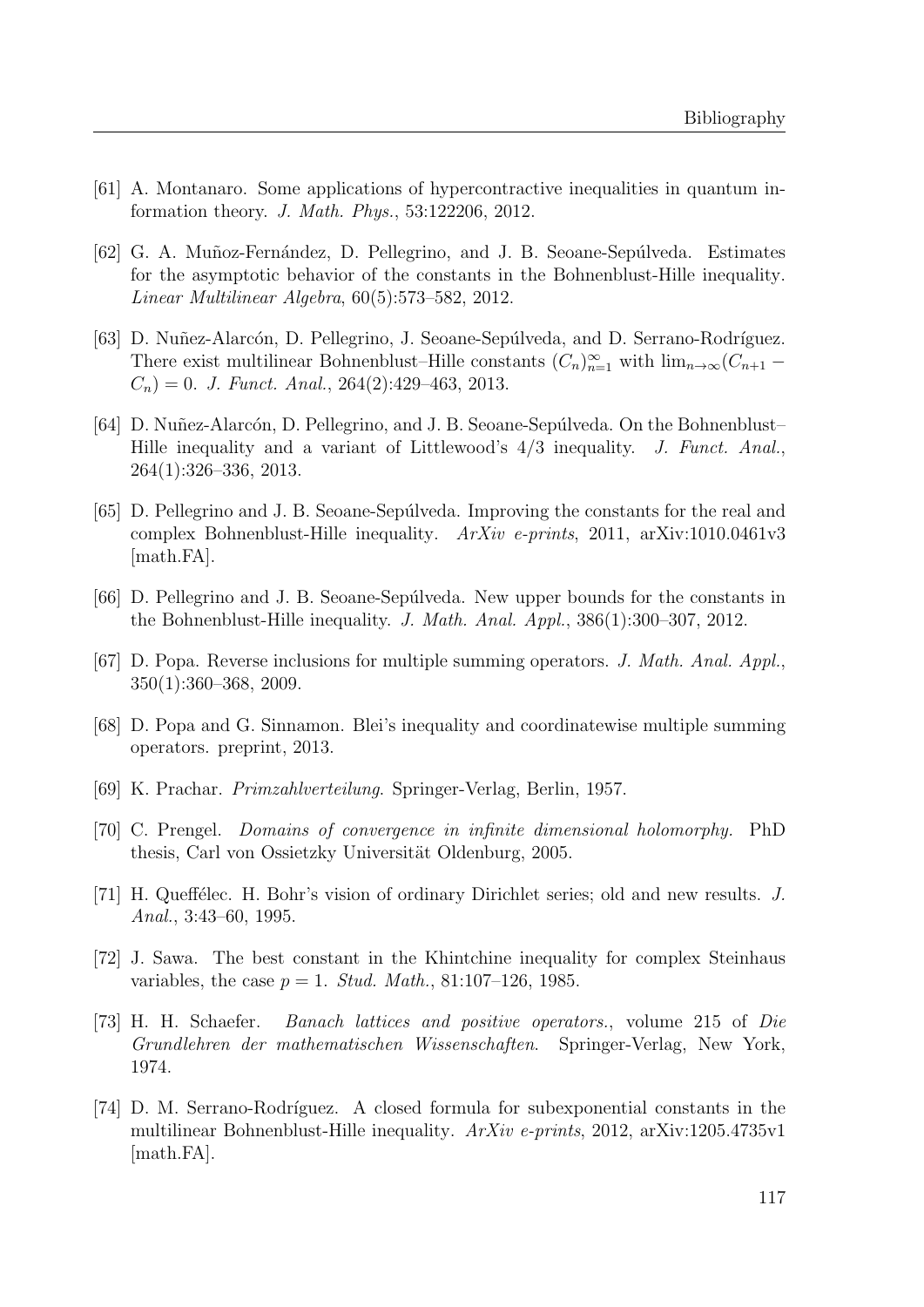- [75] N. Tomczak-Jaegermann. Banach-Mazur distances and finite-dimensional operator ideals, volume 38 of Pitman Monographs and Surveys in Pure and Applied Mathematics. Longman Scientific & Technical, Harlow, 1989.
- [76] F. B. Weissler. Logarithmic Sobolev inequalities and hypercontractive estimates on the circle. J. Funct. Anal., 37(2):218–234, 1980.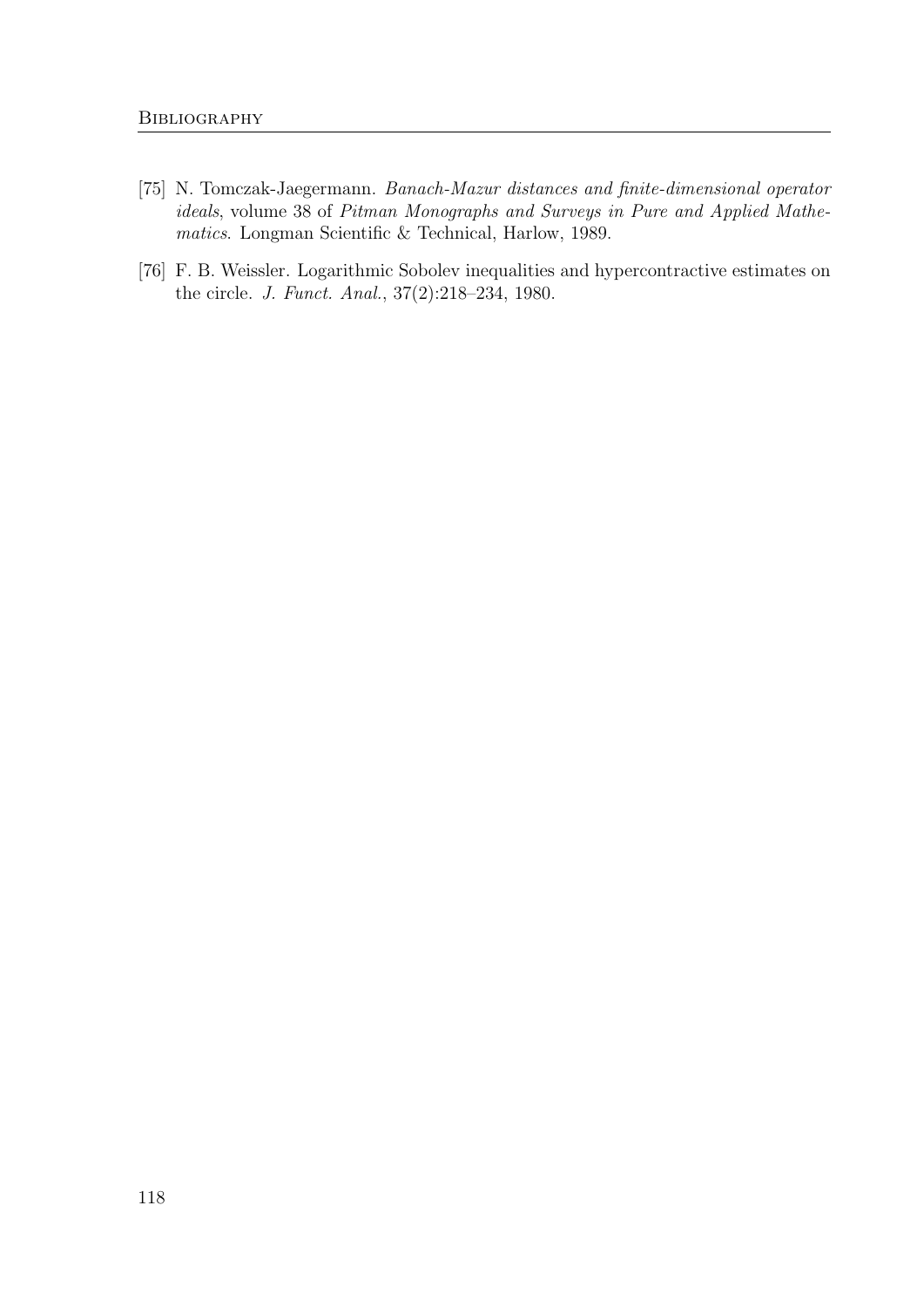## Lebenslauf

## Persönliche Angaben

Geburtsdatum: 11. April 1983

Geburtsort: Mannheim

## Bildungsgang

| $1997 - 2002$ | Gymnasium Nordenham<br>Abschluss: Abitur                                                      |
|---------------|-----------------------------------------------------------------------------------------------|
| $2002 - 2008$ | Carl von Ossietzky Universität Oldenburg<br>Diplomstudiengang Mathematik<br>Abschluss: Diplom |
| seit $2009$   | Carl von Ossietzky Universität Oldenburg<br>Promotionsstudium Mathematik                      |